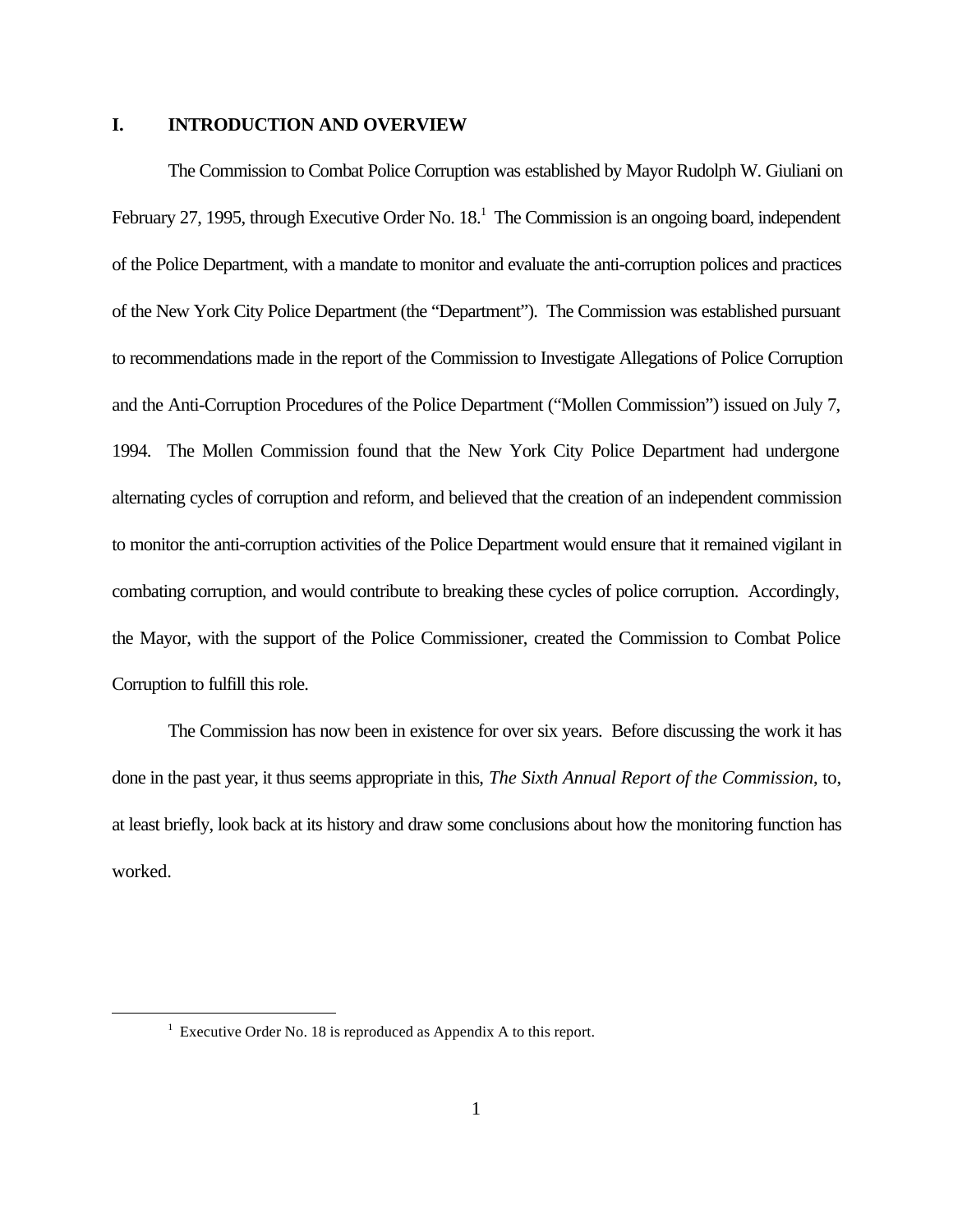The creation of the Commission by the Mayor through an Executive Order followed the failure of the Mayor and the City Council to agree as to the precise way to implement the Mollen Commission's recommendation. There were two principal differences between the Mayor and the Council. First, the Council sought some form of official input into the selection of at least some members of the Commission. Second, the Council believed that the Commission should have more power to conduct investigations of the specific incidents of potential corruption independent of the Police Department.<sup>2</sup> The Mayor, joined by the various District Attorneys, believed that the Commission should be essentially a monitoring/auditing agency with little, if any, real investigative authority. They believed that an additional investigative agency was both unnecessary and would create inevitable tensions with the Department and with the numerous prosecutors involved in anti-corruption investigations.

As constituted, the Commission has the following principal attributes:

- 1. All five Commissioners are unpaid and are appointed by the Mayor.
- 2. The Commission's charter was limited to the anti-corruption efforts of the Department. It does not serve as an all-purpose monitor of the Department's activities. Nonetheless, as discussed below, because its responsibilities include monitoring and auditing Department polices which affect the culture of the Department as it relates to corruption, it has released reports which cover a wide variety of topics not directly related to the Internal Affairs Bureau ("IAB").

 $2<sup>2</sup>$  The Council passed its own bills creating a commission which was more consistent with its positions. Its versions of the Commission ultimately were held by the courts to violate the City Charter.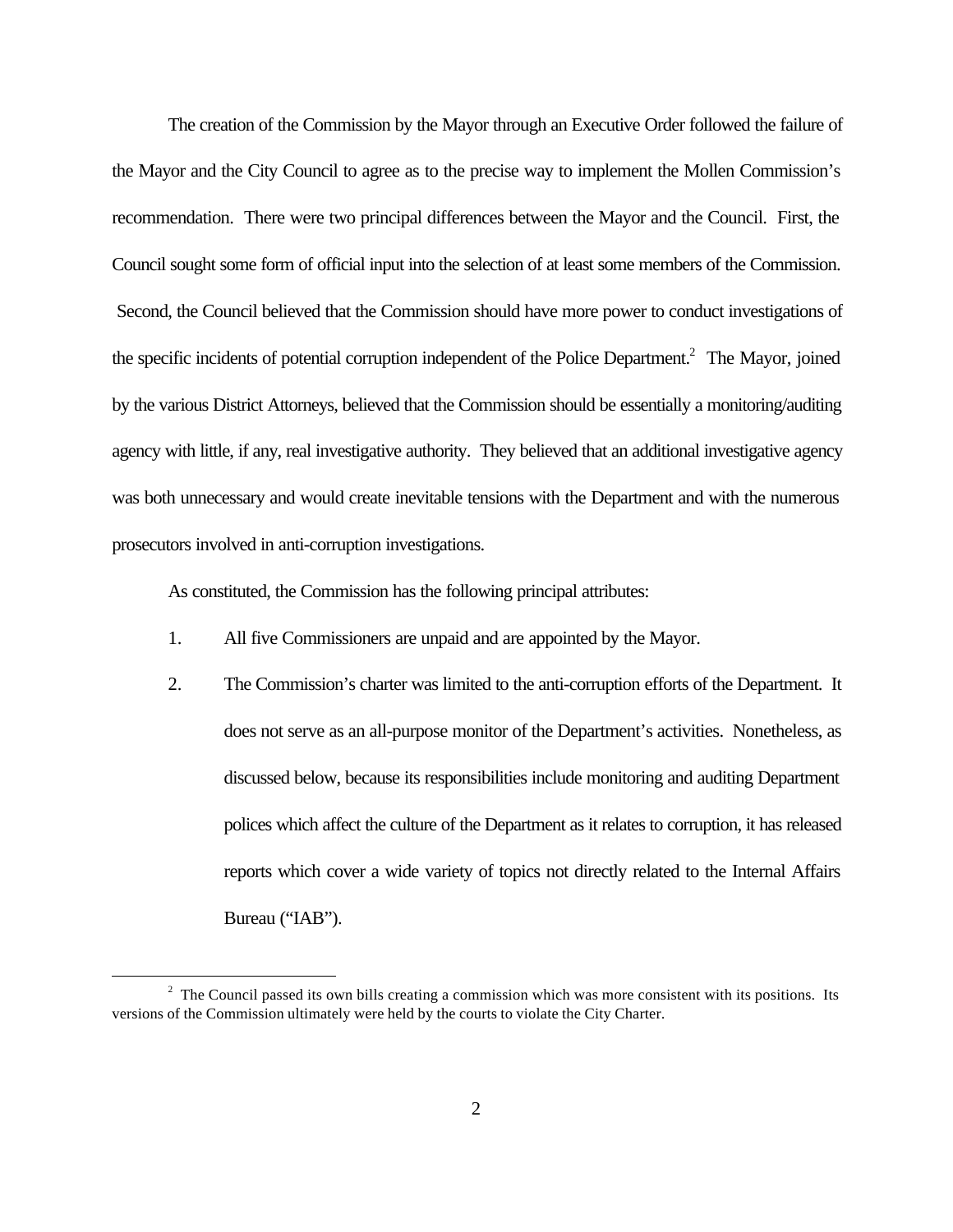- 3. The Commission has broad authority to conduct audits and studies within the area of its jurisdiction, and the Department, generally speaking, is required to produce documents and witnesses that the Commission requests. The Commission also does some monitoring of ongoing IAB investigations. This is principally accomplished through the review of logs created by IAB to reflect the receipt of allegations of wrongdoing, attendance at regularly scheduled internal IAB meetings where the status of pending cases is discussed, attendance at meeting with the Police Commissioner ("the Commissioner") where IAB presents selected major cases, and through occasional special briefings on major matters.
- 4. Its investigative power is extremely limited. It may only conduct investigations of specific incidents of potential corruption in exceptional circumstances with the approval of the Mayor. It also must rely on the subpoena power of the Department of Investigations to compel the production of documents or witnesses. The Commission has never exercised its limited investigative authority, and properly should be viewed as a monitoring/auditing agency, and not an investigative agency.

With the issuance of this Report, the Commission has now issued 24 reports. Six of these were *Annual Reports*, many of which reviewed specific aspects of the Department's performance in addition to summarizing the Commission's work during the preceding year. These *Annual Reports* also have been used by the Commission as an occasion to review how the Department has (or has not) implemented recommendations contained in earlier reports. The Commission has also issued separate follow-up reports analyzing the Department's response to earlier reports. Indeed, one of the principal benefits of an ongoing entity is that it does not simply issue reports and go out of business. It has the ability in later reports to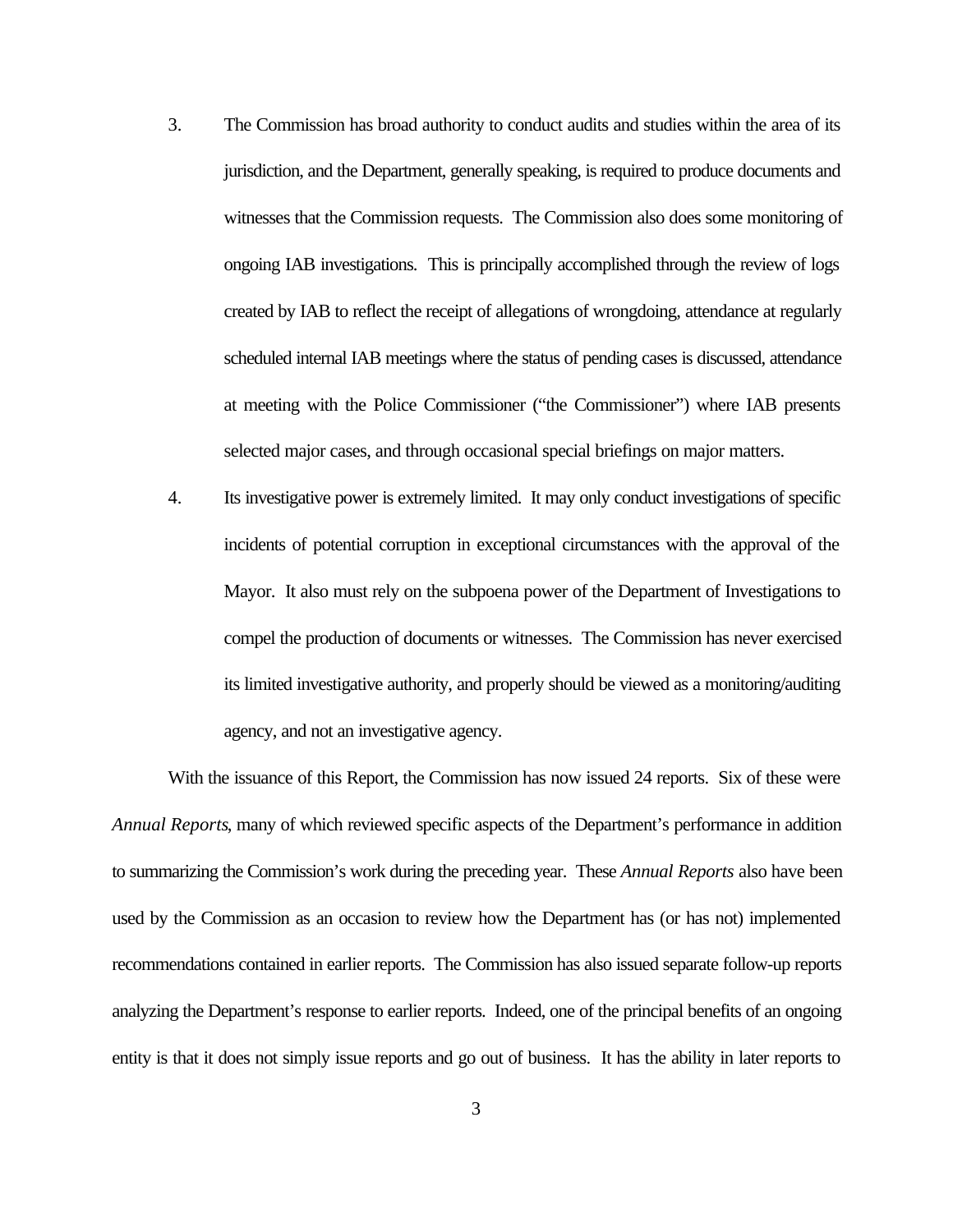review how the Department has responded to earlier recommendations. A summary of the Commission's public reports is attached as Appendix B to this Report.

The Commission's substantive reports fall into the following categories:

- 5. IAB Operations The Commission has done numerous studies focusing on how IAB is performing its responsibilities. These include: several reports analyzing large groups of closed IAB cases; several reports on IAB's integrity testing program; several reports on the "Action Desk," where complaints about police misconduct are received and processes; a report evaluating IAB's performance when it interviews members of the Department; a report on IAB's intelligence function; a report on IAB's quality assurance unit; and a report on a survey of the attitudes of former IAB members.
- 6. The Disciplinary System The Commission decided early in its existence that a strong disciplinary system is critical to addressing issues of police misconduct. Not only is it important because of its formal function of adjudicating guilt and innocence and assessing penalties, but how the disciplinary system operates sends important messages both inside and outside the Department as to the seriousness with which the Department views varying types of inappropriate behavior. Consistent with this view, the Commission has released two separate studies about how the Department disciplines officers who make false statements, one study about the discipline meted out in off-duty misconduct cases (which also dealt with the problem of alcohol abuse in the Department), one study about the disciplining of probationary officers and a major study critiquing how the prosecution function has been performed within the Department. Various *Annual Reports* also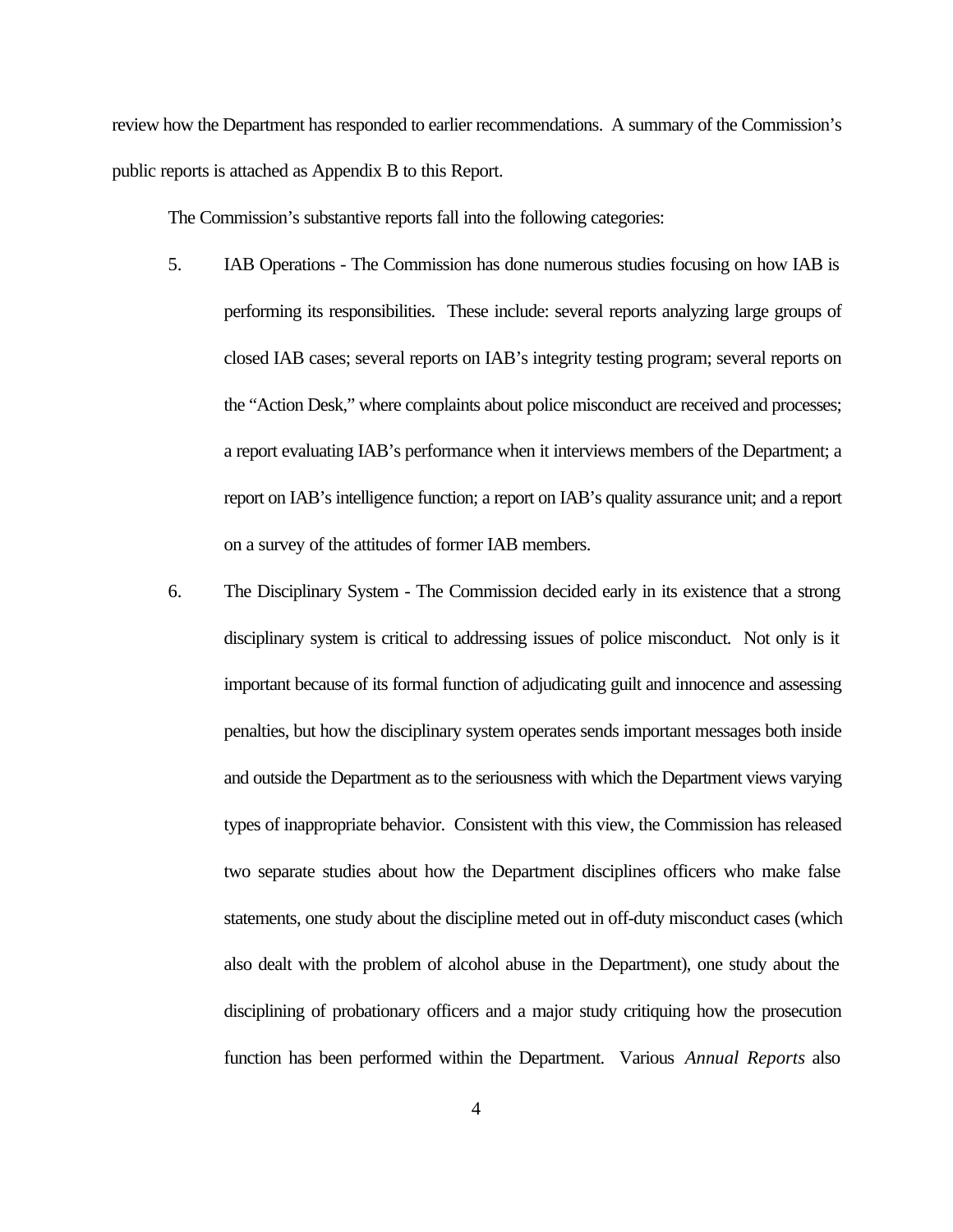included discussion about the disciplinary system. Many of the cases discussed in these studies were not corruption cases but involved other forms of police misconduct, including the use of excessive force.

7. Other Non-IAB Participants in the Department's Anti-Corruption Efforts - The Commission has also looked at other Department activities which affect its ability to deal with potential corruption. These include the role of precinct based Integrity Control Officers and the hiring system, with a particular emphasis on background investigations. Additionally, the Commission is releasing today a report which re-examines the anticorruption role of the Integrity Control Officers, as well as, examines the roles of Precinct Commanders, Borough Investigations Units and those Headquarters Units which monitor so-called problem officers. It is also releasing today another report which again examines certain hiring practices of the Department.

Based upon our experience, certain observations about the structuring of the police oversight role seem appropriate. First, if this Commission had been given a meaningful instigative role, it would have hindered, not helped, its responsibilities as an auditor-monitor of the Department. The Department -- and particularly IAB -- generally has been open in providing information to the Commission, and the reality is that if the Commission was perceived as a potential rival corruption investigator, as a practical matter, access would inevitably diminish. Also, there arguably is some inherent conflict between an agency having the ability to investigate potential corruption within the Department when it is both monitoring the anticorruption activities of the Department on an ongoing basis and performing after the fact audits of how corruption cases are being investigated by the Department. Finally, in this connection it should be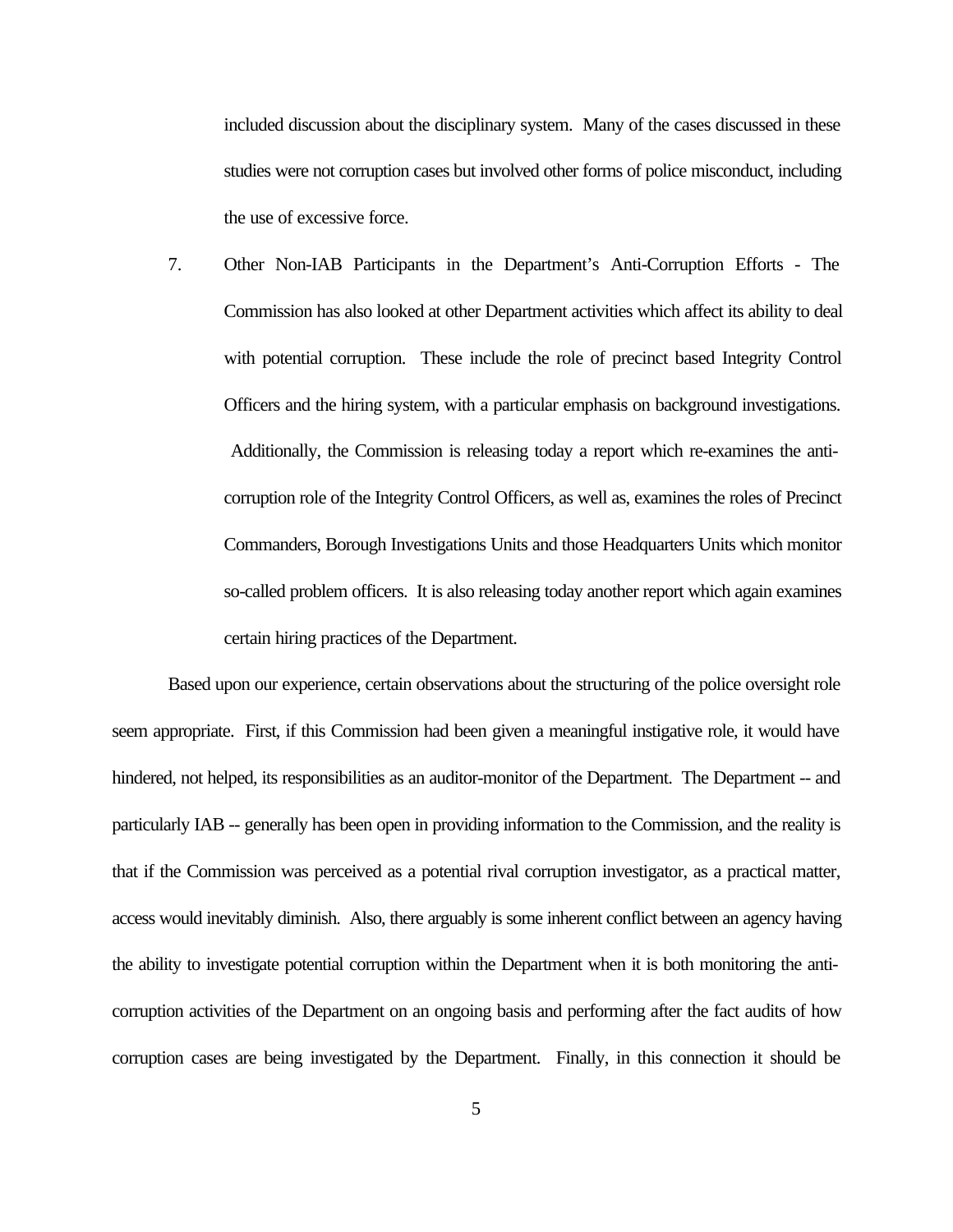remembered that in addition to IAB, the City also has two United States Attorneys and five District Attorneys available now to investigate police corruption. Whatever the merits of periodic proposals to recreate a separate prosecutorial office dedicated to police corruption and misconduct, the Commission does not believe that the police monitoring/auditing entity should become another regular investigative agency.

Second, it also would be highly desirable for the Commission, or any modified entity, to be authorized by legislation approved by the City Council. This would not only reflect the ongoing nature of such an oversight entity, but would enhance its credibility with the public. Such enhanced credibility would also, the Commission believes, be to the benefit of the Mayor and the Department. After all, while the Commission has in various reports been critical of the Department, it has at other times found that the Department is performing its responsibilities in an effective manner.

Finally, the Commission is, as discussed above, not an all-purpose monitor of the department. Whether the Commission's monitoring/auditing responsibilities should be extended beyond anti-corruption activity is, the Commission believes, a more difficult issue involving balancing the need for oversight with the dangers inherent in creating an anointed "second guesser" on all types of policies adopted by the Commissioner.

 In addition to providing an overview of the work accomplished by the Commission in the past year, this *Annual Report* will review some of the prior recommendations of the Commission and their impact upon Department policies. In the past year, the Commission completed a comprehensive study of how units outside of IAB identify, and proactively monitor problematic officers and deter potential misconduct. Specifically, the Commission analyzed the roles of Precinct Commanders, Integrity Control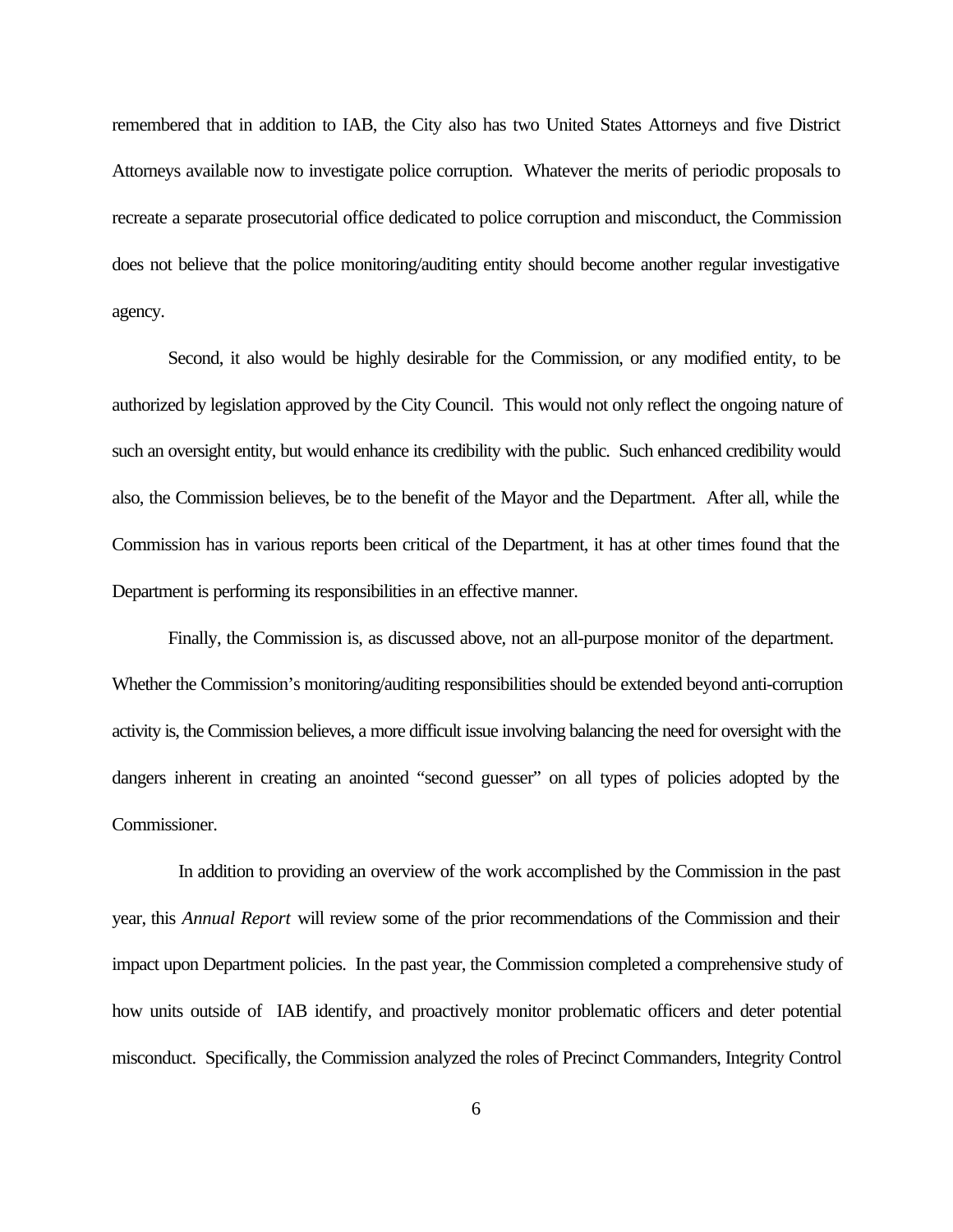Officers ("ICO's"), Borough Investigation Units, and two headquarters-based units in the Department's overall integrity program. The Commission also released a report analyzing the recruitment and background investigation process for new police officers. Additionally, as has been the Commission's practice throughout its existence, the Commission undertook follow-up reviews of certain areas on which the Commission had previously reported, including the disciplining of officers who have committed serious offduty misconduct or who have made false statements. Finally, this Report contains a review of a number of closed investigations conducted by IAB as well as a synopsis of the ongoing monitoring activities of the Commission.

The principal findings and recommendations made in this report as to these areas are:

- Based on its review of closed IAB investigations, the Commission believes that IAB is generally handling its investigations in an appropriate manner.
- While not agreeing with all the results, the Department is generally implementing the December 1996 False Statement when the false statement is made in the context of a formal interview by IAB. However, the Department appears to be applying the policy in a less consistent manner to non-testimonial false statements. Given the rationale underlying this policy, the Commission believes that it should also be applied in other contexts where false statements have been made, including false statements to investigating officers, falsifying police records, falsely reporting crimes, or fraud.
- While not agreeing with all the results, the Commission, in general, found the Department was more effectively dealing with incidents of off-duty misconduct than during the period before its August 1998 report. Further improvements should be made, however, in how the Department deals with officers found guilty of guilty of domestic violence.

## **II. PUBLISHED REPORTS**

The Commission is releasing two reports simultaneously with the release of this *Annual Report*.

The first report examines how Department units, outside of IAB, identify and deter misconduct and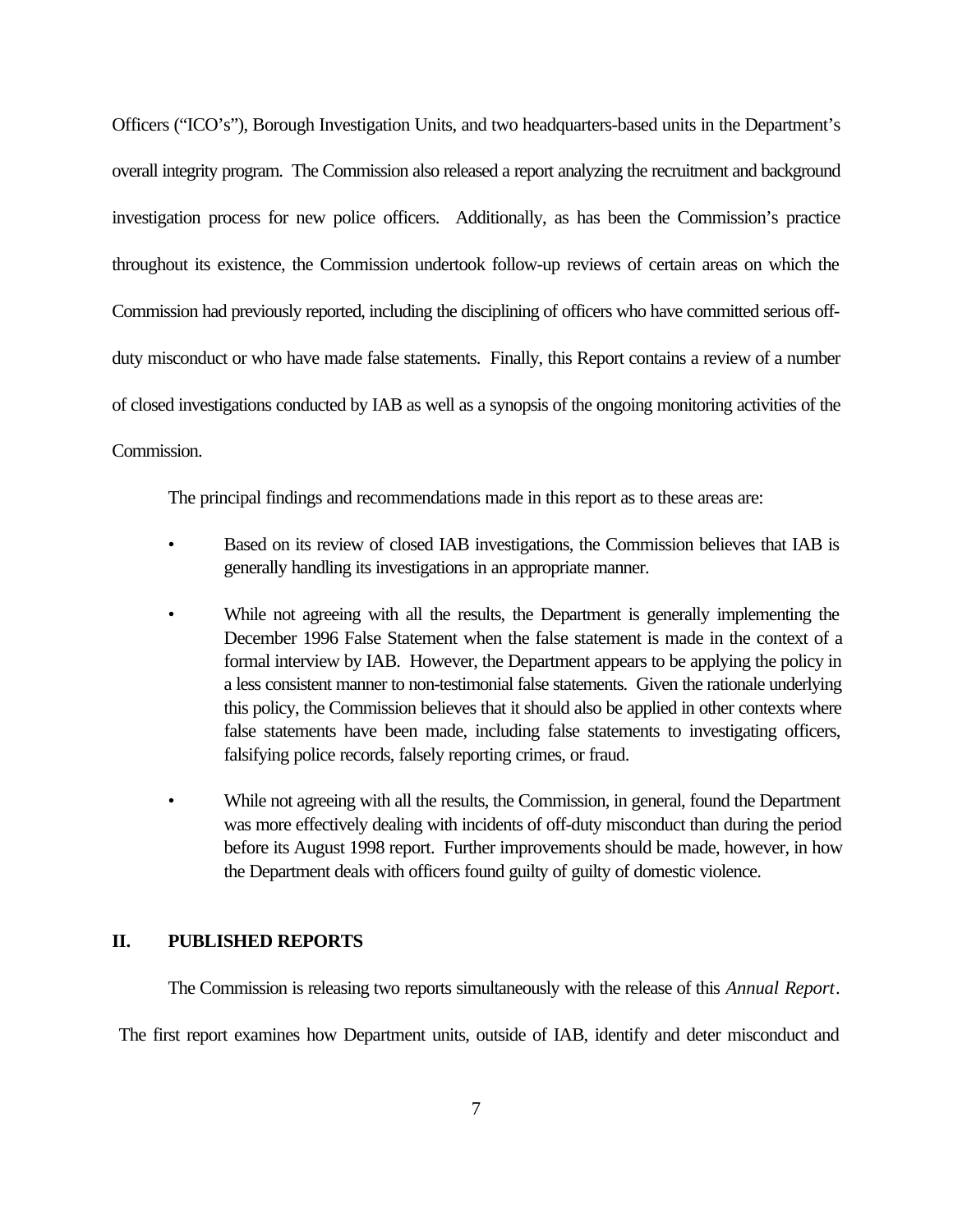corruption through the identification and monitoring of problematic officers and locations. The second report reviews how the Department recruits and investigates new police officers. Each of these reports is summarized below.

### **A. The New York City Police Department's Non-IAB Proactive Integrity Programs**

## **1. Purpose of the Study**

In order for the Department to maximize its ability to identify and deter misconduct and corruption, proactive measures need to be in place at all levels of the Department. This function should not solely be delegated to IAB. In recognition of this, the Department has created and utilizes various sources outside of IAB to achieve these goals. Therefore, while IAB is charged with identifying and investigating the most serious allegations of corruption and misconduct, it is but one element of the Department's overall anticorruption effort. Various other units and personnel at other levels within the Department also have the responsibility of identifying, investigating, and affirmatively dealing with potential wrongdoing. In the report, *The New York City Police Department's Non-IAB Proactive Integrity Programs*, the Commission analyzed such non-IAB groups both at the headquarters level and at the command and borough levels.

Two headquarters-based units that undertake proactive efforts to address potential police misconduct are the Profile and Assessment Committee ("the Committee") and the Performance Monitoring Unit ("PMU"). The Committee is composed of a group of high-ranking personnel in the Department who are responsible for identifying and dealing with officers who have an unacceptable number of Civilian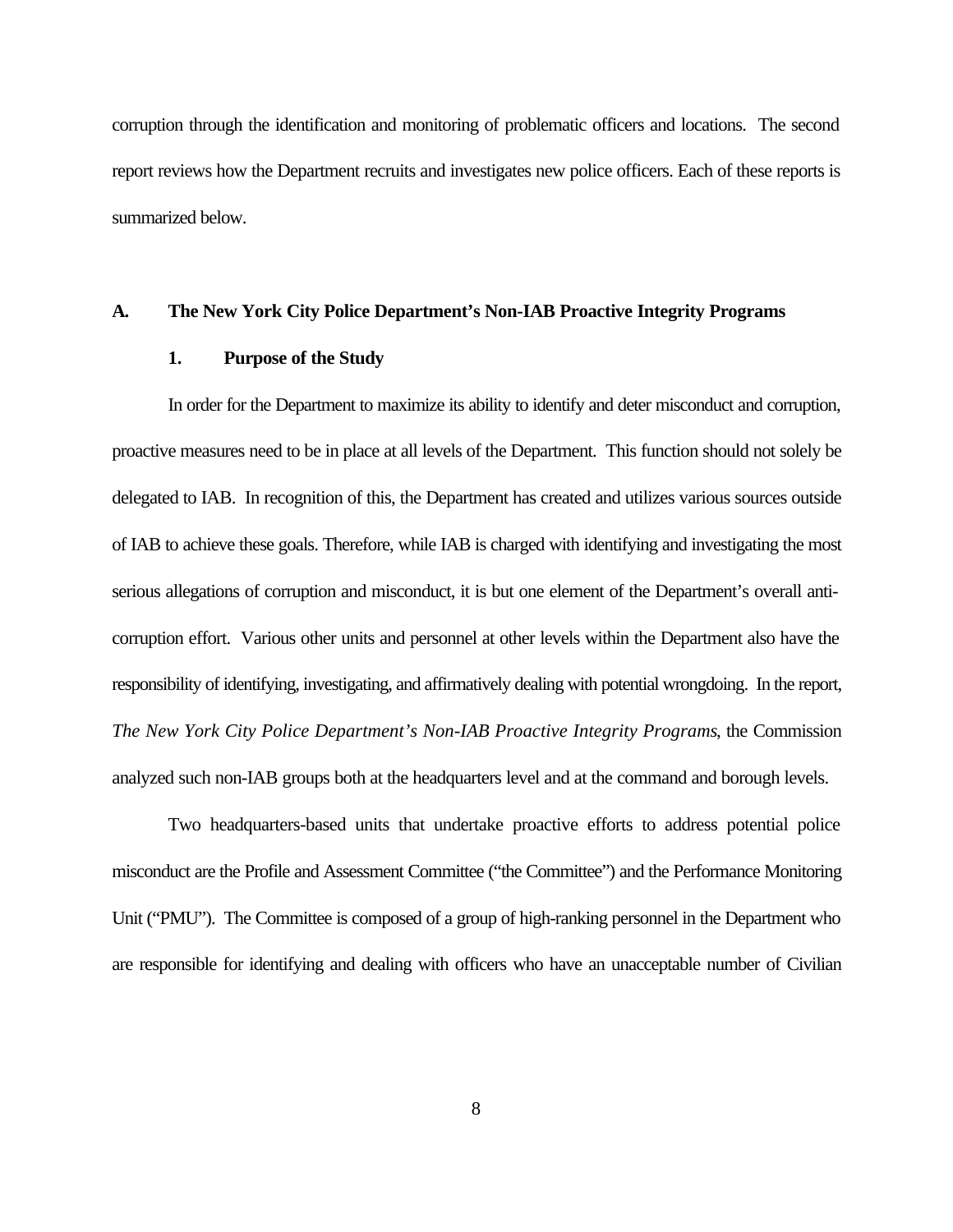Complaint Review Board ("CCRB")<sup>3</sup> allegations made against them. While not a monitoring unit, this Committee plays a unique role in proactively developing strategies to closely supervise specific identified officers in an effort to improve their behavior and on-duty performance. The Commission reviewed the operations of the Committee and a number of its files.

Another headquarters-based unit, PMU, is responsible for identifying and monitoring officers whose records indicate that they have varying degrees of disciplinary problems. PMU is supposed to provide increased supervision through coordination with other Department units, such as the officer's command, to effectively address and, where possible, try to improve an officer's behavior. PMU was studied in order to determine how it performs its assigned responsibilities, and to evaluate the extent to which it acts proactively and coordinates efforts with other units in the Department to effectively deal with problem officers.

At the borough and precinct levels, in varying degrees, Precinct Commanders, ICOs and Borough Investigations Units are responsible for developing strategies to identify and deal with problem officers and locations, and for investigating certain allegations of misconduct that are determined not to warrant investigation by IAB. The Commission sought to evaluate what strategies and resources are being utilized at the borough and precinct levels to perform their functions and how effectively these functions are carried out.

<sup>&</sup>lt;sup>3</sup> The Civilian Complaint Review Board ("CCRB") is a city agency that has jurisdiction to conduct primary investigations of complaints against police officers that allege excessive or unnecessary force, abuse of authority, discourtesy, or the use of offensive language.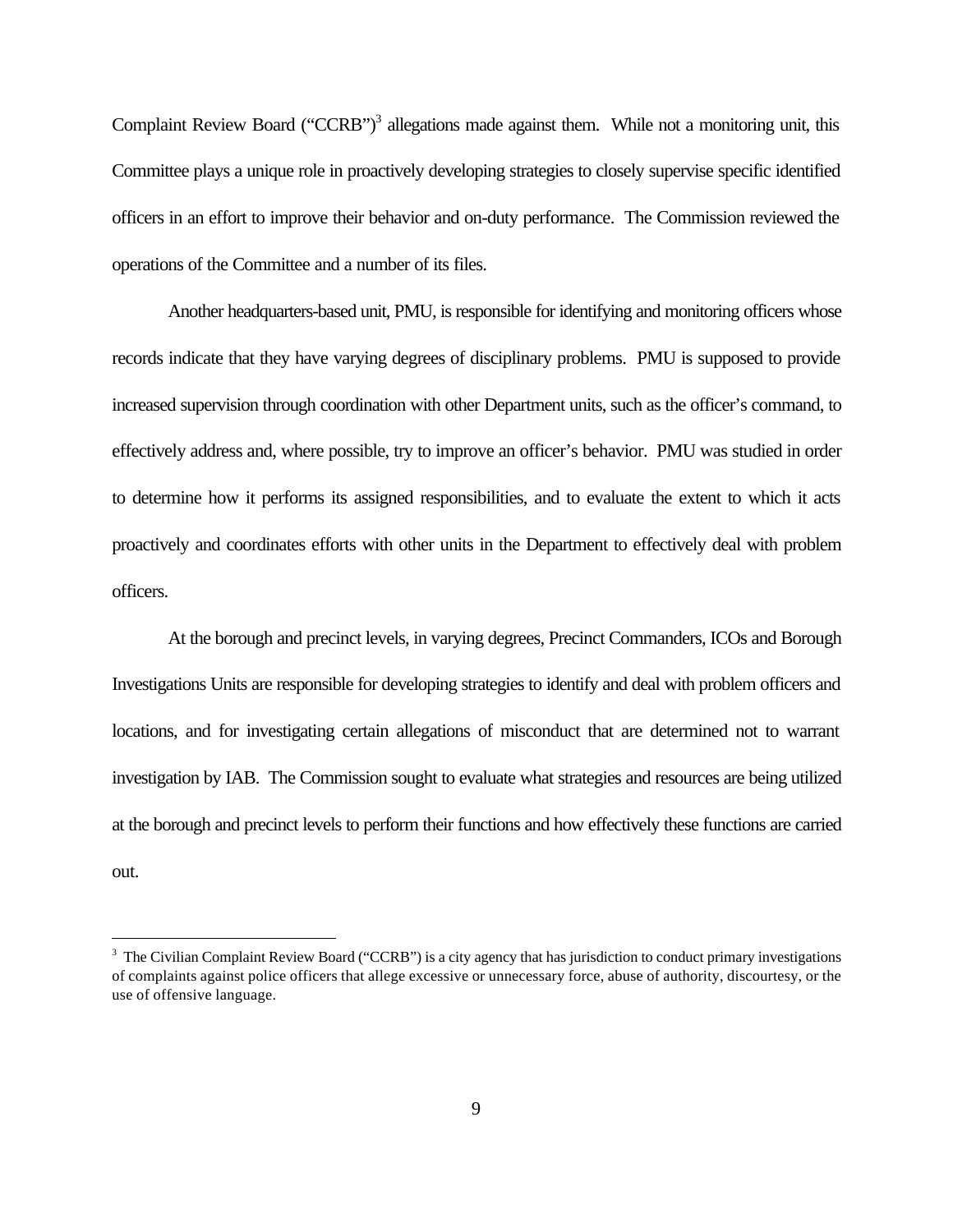## **2. Findings**

In general, the Commission concluded that the Department should be credited for recognizing the importance these groups must play in its anti-corruption efforts. However, improvements can and should be made in how these units operate.

While making some suggestions as to how its functioning can be improved, the Commission found that the Committee performs a valuable "hands on" role in providing senior-level oversight over selected problem officers. Indeed, one of the Commission's recommendations is that the Committee's responsibilities be expanded to provide oversight for officers who are monitored by other entities in the Department.

The concept behind the creation of PMU -- the active monitoring of problem officers -- is an important and positive one. At the same time, however, it is clear that the Department can do a better job in implementing this concept. PMU, for example, should act in a more proactive and less mechanical manner. More specifically, while PMU did gather information about officers on its monitoring lists, this information was often obtained on an untimely basis and was not always substantive in nature. Furthermore, PMU does not appear to be fulfilling its central mandate of developing proactive strategies to monitor officers by making recommendations to the commands and coordinating monitoring efforts with other units within the Department. The Department itself has recognized various of these problems, and, under new leadership, PMU has been making changes during the past year.

Similar observations can be made about the Borough Investigations Units and the ICOs. They are not operating proactively enough in dealing with the individual needs of the commands for which they are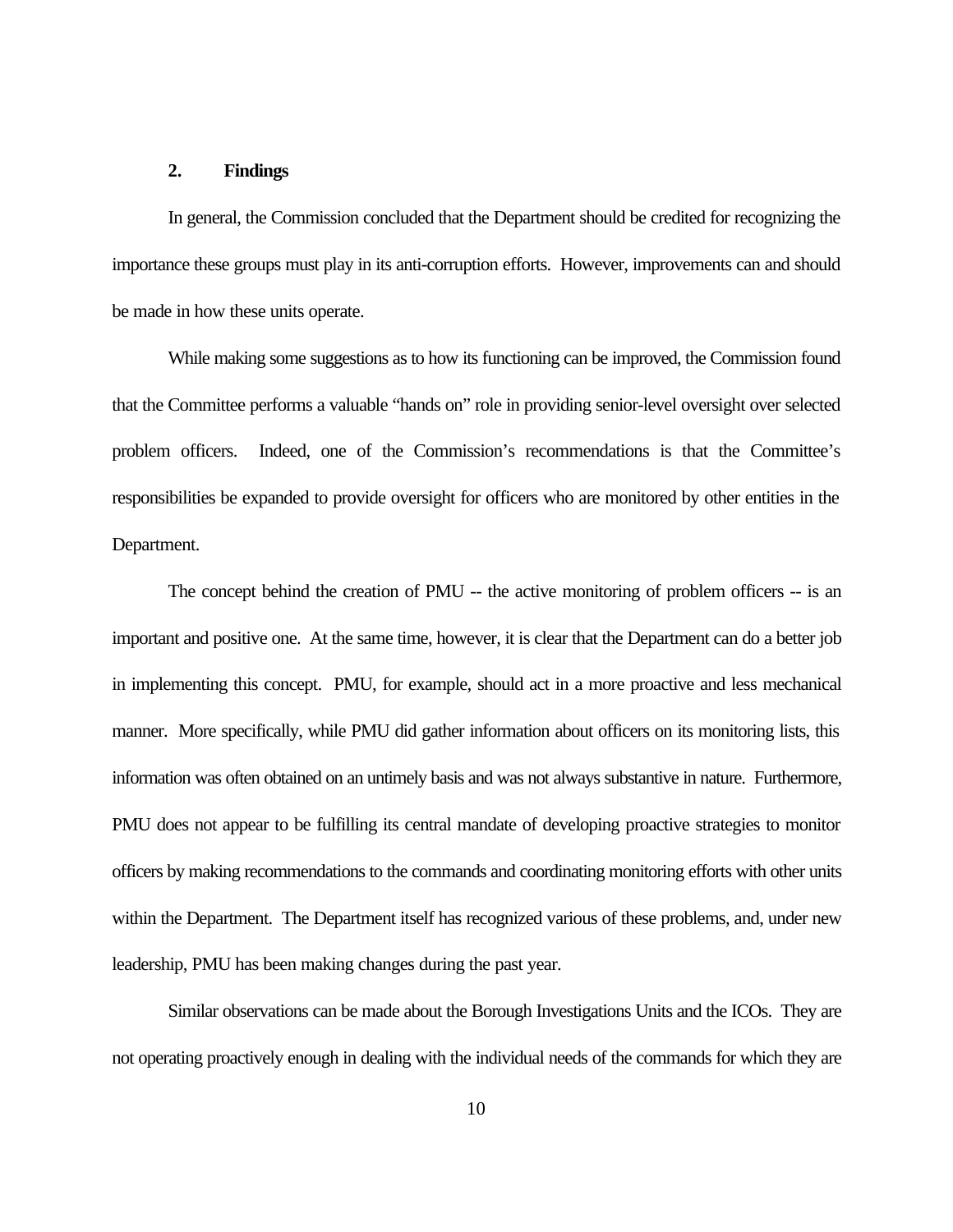responsible, and most are spending only a limited amount of time on proactive duties. For example, they are not performing some function monitoring duties such as patrol monitoring frequently or systematically enough.<sup>4</sup> While it is fair to note that this inadequacy was often due to a lack of time and resources because these units also have other responsibilities, function monitoring is an essential key to identifying and monitoring problem officers and locations and should be undertaken on a more consistent basis.

In sum, while the Commission believes that all these entities play an important part in maintaining integrity and deterring misconduct and corruption, they should operate in a more aggressive and proactive manner.

### **3. Recommendations**

 $\overline{a}$ 

The Commission made various recommendations relating to borough-level, precinct-level, and headquarters-level units. Some of these recommendations are summarized below.

#### **a. Investigations Units & ICOs**

• Patrol monitoring should be done on a more consistent basis, and all three tours should be regularly patrolled. To achieve this, Investigations Units should coordinate efforts with ICOs to ensure comprehensive coverage at all times. In furtherance of this, the Department needs to provide all Units with a sufficient number of cars and staff so that they can perform function monitoring duties such as patrol monitoring on a regular basis in addition to performing their other responsibilities. When performing patrol and personnel monitoring, the Investigation Units should target specific officers placed on various disciplinary lists or labeled as problematic by their command. If information is developed about an officer through this type of monitoring, the information should be shared with PMU.

<sup>&</sup>lt;sup>4</sup> Function monitoring is any type of proactive monitoring technique designed to identify and/or prevent misconduct.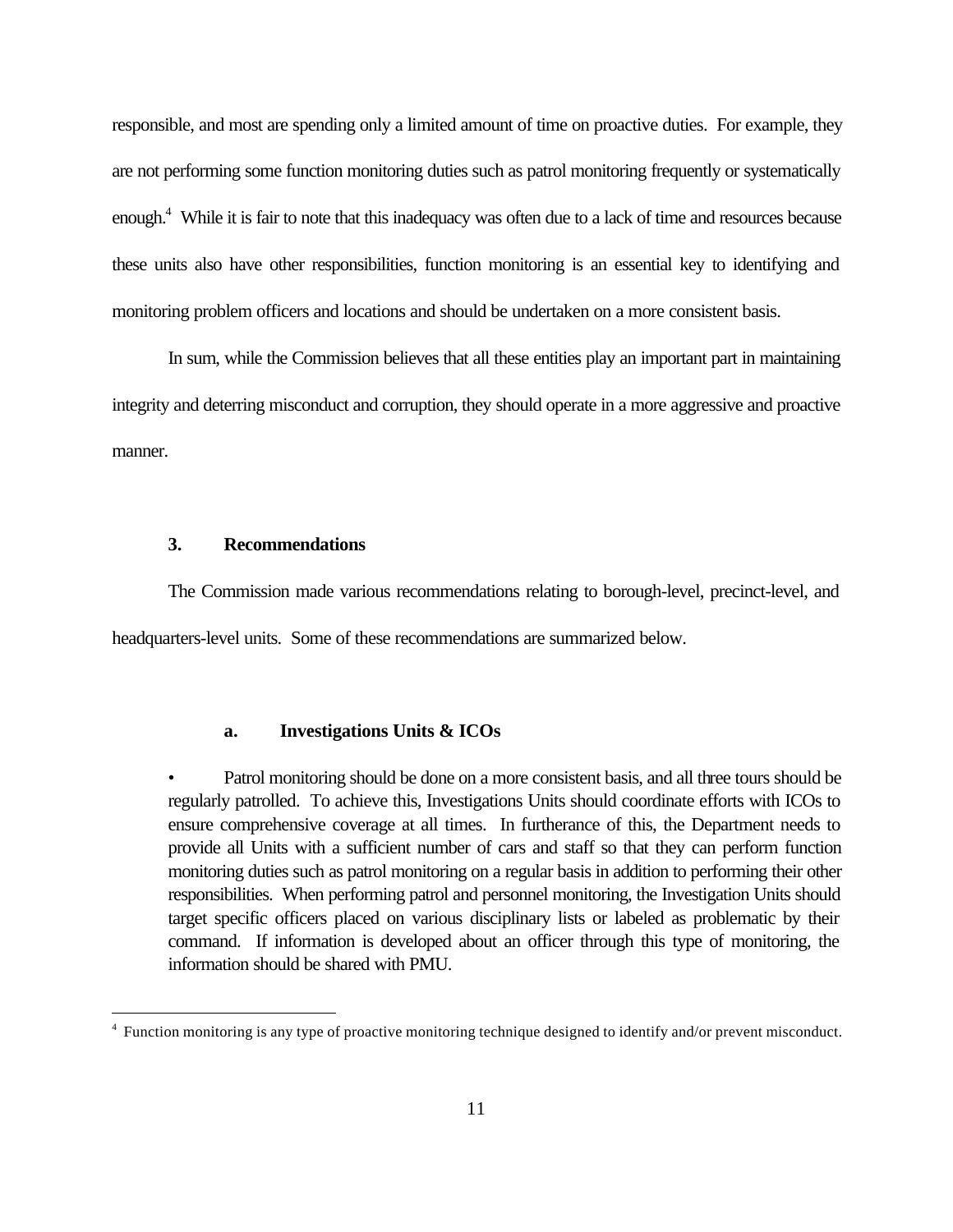With respect to ICOs, their administrative responsibilities need to be diminished or the staff of the ICO should be increased so that they may spend a sufficient amount of time on more proactive integrity functions such as patrol monitoring. Given the clerical nature of many of these administrative duties, the Department should consider utilizing civilian personnel to aid the ICOs. Additionally, ICOs should have regular access to cars so that patrol monitoring can be performed on a strategic, rather than opportunistic, basis and so that all three tours are regularly monitored. ICOs should also have adequate time and resources available to conduct self-initiated investigations and/or develop proactive initiatives should the need arise in their command. Any such investigations should be coordinated with IAB or Borough Investigations, whichever is appropriate.

#### **b. PMU & the Committee**

 $\overline{a}$ 

The Committee's role should be expanded to include other problematic officers and, in essence, provide senior level oversight for all officers in any monitoring program. It should conduct the same type of review for these officers as it does for those falling within the Committee's current mandate.<sup>5</sup> PMU should be responsible for implementing and following-up on the recommendations made by the Committee and coordinating all monitoring efforts directed at an individual officer in order to ensure that they are being conducted in an efficient manner. The Department should also explore what options are available to enable it to take corrective action and monitor officers closer in time to the dates of the allegations that brought the officers to the Department's attention so as to maximize the effectiveness of any action taken.

• PMU should contact the commands to ensure that profiles are prepared and collected in a timely manner, and that information received therein is substantive in nature.<sup>6</sup> In addition to collecting profiles in a timely manner, PMU should promptly collect paperwork regarding disciplinary matters which arise or are pending during the monitoring period including command disciplines, charges and specifications, and CCRB allegations. Further, PMU should regularly update its own paperwork so that PMU files contain current information.

• There should be increased contact between PMU and the command. Specifically, PMU should have regular substantive contact with an officer's immediate supervisors, and Precinct Commander or ICO regarding the officer's progress on monitoring and his performance in general.

<sup>&</sup>lt;sup>5</sup> During the Commission's review of the Department's monitoring efforts, it became clear that the same seniorlevel personnel were providing oversight for three different monitoring units -- the Special Monitoring Board, the DTF, and the Committee. In order to streamline the Department's monitoring efforts, the Committee, comprised of these seniorlevel personnel should be responsible for the oversight of all three of these monitoring programs. The DTF and the Special Monitoring Board should thus be formally abolished.

<sup>&</sup>lt;sup>6</sup> Profiles are evaluations of an officer which are completed by the command at specified intervals during the monitoring period.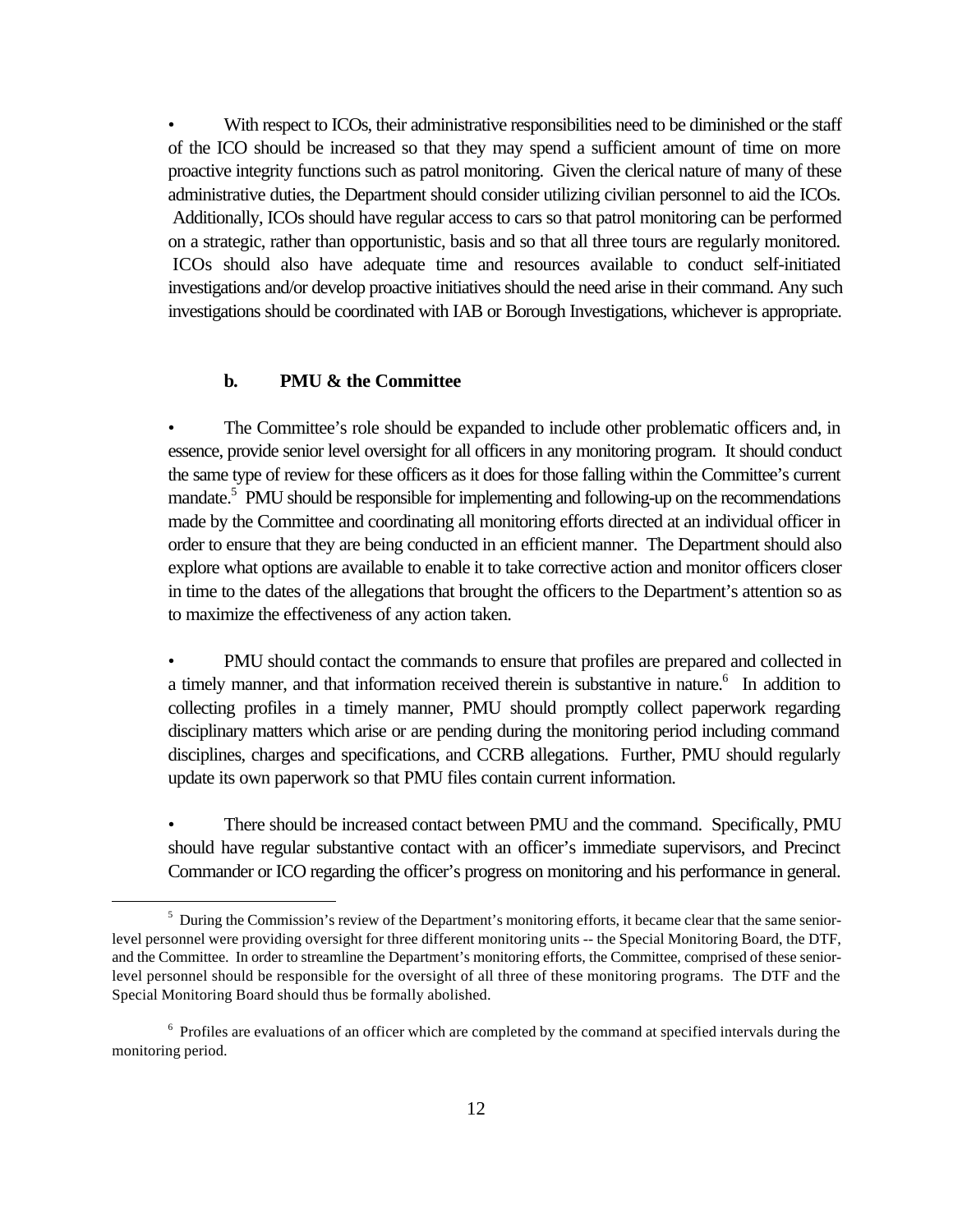PMU should also obtain all annual and interim performance evaluations that are completed during the monitoring period. In addition to PMU reaching out to the command, the command should be required to notify PMU of any potential issues with an officer at the earliest indication of such. In cases where an officer's performance has not improved, PMU should discuss strategies with the command regarding additional and alternative ways to monitor the officer. PMU should also be utilizing other units outside the command, such as the Absence Control Unit and IAB, in order to formulate methods for dealing with officers who continue to display problematic behavior.

• PMU should formulate recommendations for Commanding Officers and ICOs any time negative information about a monitored officer is conveyed to PMU in order to address such information. Further, PMU should be consulting with the command any time a command discipline is being considered in order to make recommendations regarding the appropriateness of its imposition and adjudication of it.

• All actions taken by PMU should be documented in the case folder. PMU personnel should document any contact with the command or other units outside the command, and detail the substance of that contact. Additionally, PMU should document the status of any open investigations or complaints and keep that information up-to-date in the case folder. Documenting the actions taken on a case will enable PMU to retain pertinent information and will aid supervisors in reviewing the progress of the officer. Regular supervisory reviews of the case folders should be conducted to ensure that all appropriate actions are being taken and documented.

When an officer is on monitoring and is found guilty of a new disciplinary charge, the fact that the misconduct occurred while the officer knew he was on monitoring should be an aggravating circumstance when determining a penalty. If an officer is on Dismissal Probation Monitoring and continues to display problematic behavior, the Department should immediately evaluate new disciplinary cases and, in appropriate instances, rapidly seek termination of the officer. In cases where an officer is on monitoring, but not on dismissal probation, PMU and the investigative group should jointly determine whether the investigation should be prioritized and therefore expedited. Similarly, once an investigation has been completed, the Department Advocates Office ("DAO")<sup>7</sup> and PMU should cooperate with each other, and in appropriate cases, DAO should attempt to prosecute the disciplinary case more expeditiously than other cases where the officer is not on monitoring.

During the course of this study, PMU was assigned a new Commanding Officer who stated in discussions with Commission staff that, in addition to a renewed effort and commitment to PMU's current

 $7$  DAO is the unit in the Department responsible for prosecuting administrative cases.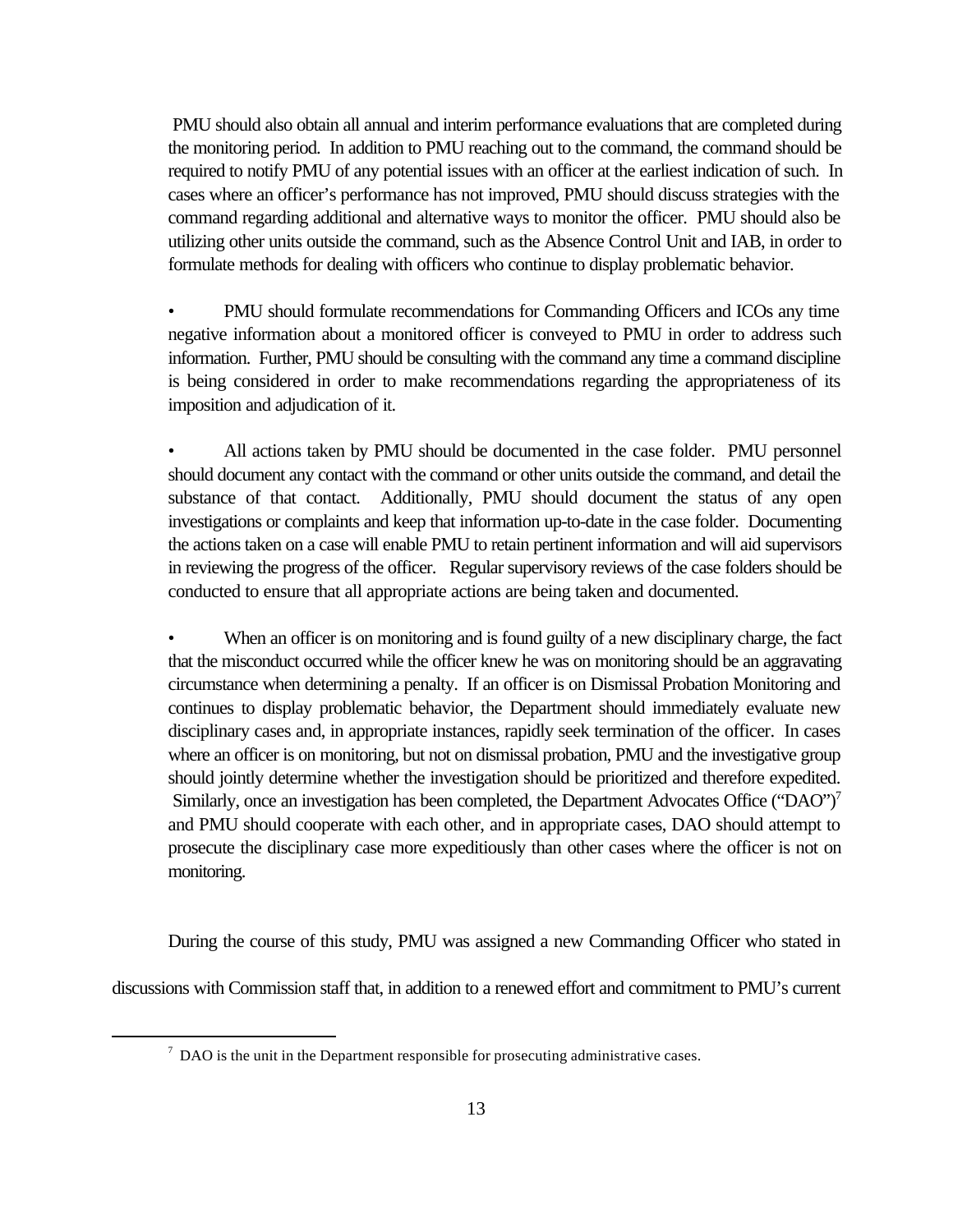policies, she has initiated new policy changes in how PMU monitors officers. These changes address a number of the Commission's recommendations. For example, the Department stated that there will be increased coordination and contact between PMU, the commands, and other units. Investigators are now also required to document in the case folder all actions taken on a case and any recommendations made to the command. Further, they must regularly obtain updated Department records so that case folders contain current information about an officer.

# **B. Review of the New York City Police Department's Recruitment and Hiring of New Police Officers**

## **1. Purpose of the Study**

 $\overline{a}$ 

Since 1999, the Commission has studied the hiring practices of the NYPD through the review of the background investigation files completed and maintained by the Applicant Processing Division ("APD") of the NYPD. In its past reviews, the Commission found that more personal contact with each candidate's neighbors, academic institutions, and prior employers was desirable in combination with utilizing the written forms currently used by the Department to obtain information about the candidate's character.<sup>8</sup> The Commission also recommended that this information be gathered prior to the candidate being appointed to the Police Academy ("the Academy").

Given recent media reports regarding the recruitment difficulties experienced by law enforcement

<sup>&</sup>lt;sup>8</sup> These forms are sent to all current and prior employers of the candidate and all academic institutions that the candidate attended. These forms request information concerning the time period the candidate was associated with the recipient of the form and whether the candidate presented any disciplinary issues while associated with the recipient. Forms are also used to conduct the neighbor reference checks and request information concerning the length of time the neighbor has known the candidate and whether the neighbor knows how the candidate is employed, who the candidate's friends and family members are, how the candidate spends his time when not working, and if he is familiar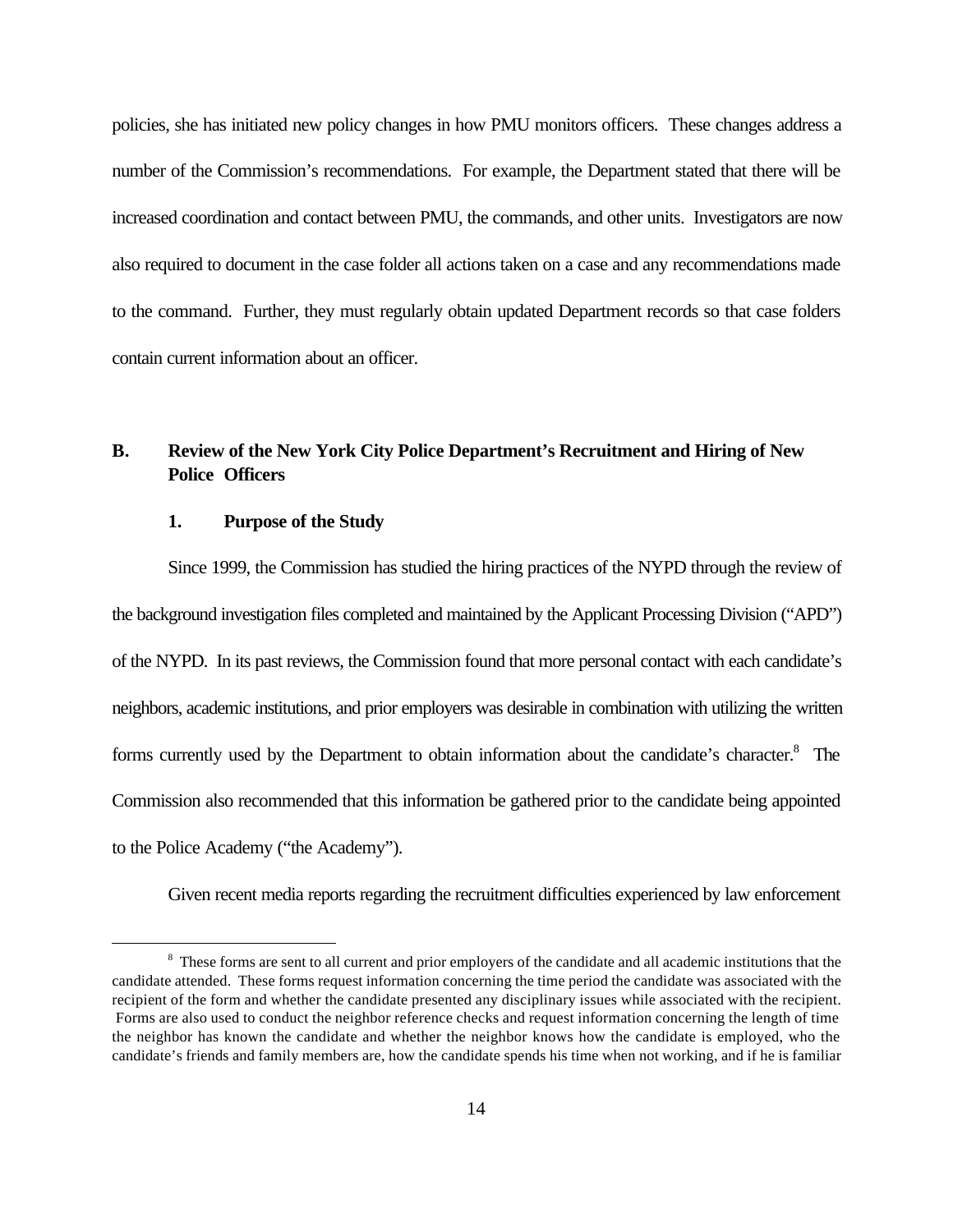agencies across the country and the speculation that standards are being lowered in selecting candidates for appointment, the Commission, in its *Review of the New York City Police Department's Recruitment and Hiring of New Police Officers* (the "Report"), expanded its study beyond the review of APD background files to include a review of recruitment techniques utilized by the Department, observations of classes in integrity-related issues at the Academy, and comparisons of various statistics compiled and supplied by the Department regarding the academic and disciplinary performance of the last six Academy classes.

with the candidate's reputation in the neighborhood.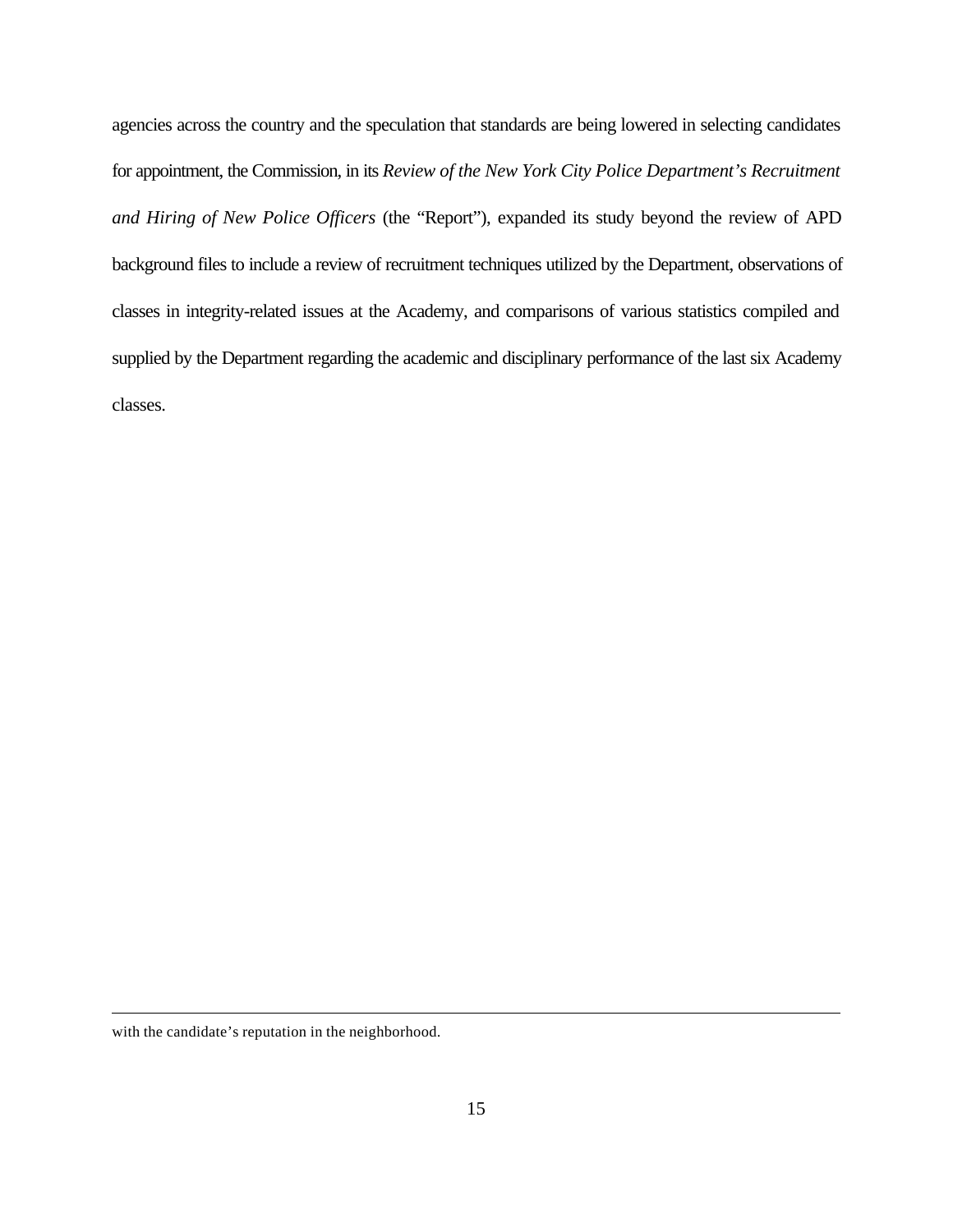To determine whether the recommendations from the Commission's prior studies on this subject were implemented, Commission staff reviewed 93 APD background files. In reviewing these files, the Commission sought to determine whether the investigators were complying with the requirements set forth in the APD Manual for conducting these investigations.<sup>9</sup> Critical to this assessment was whether the investigators were obtaining information from third parties such as academic institutions and prior employers and whether the investigators were conducting further investigatory steps when derogatory information was learned about the candidate.

# **2. Findings**

<sup>&</sup>lt;sup>9</sup> The APD Manual specifies the requirements that APD investigators must follow when conducting background investigations of candidates.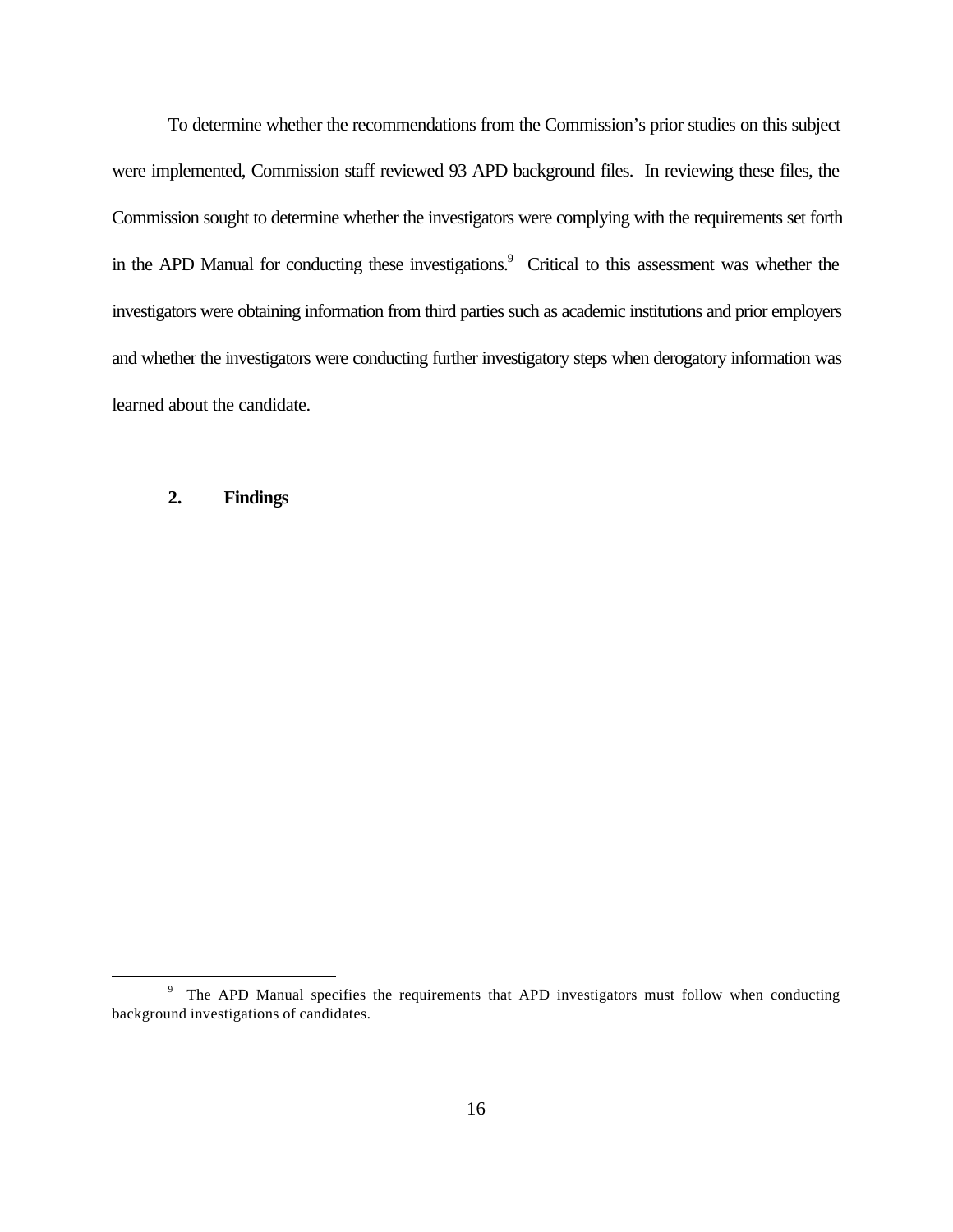While the candidates in this sample did meet the minimum mandatory requirements to become police officers with the NYPD,<sup>10</sup> the Commission also reviewed whether there was evidence in these files of the required contact with academic institutions, employers, and neighbors who knew the candidate. The Commission found that while, in the majority of the files, the appropriate steps were being taken by the APD investigators, there was a significant number of cases where written verification forms from third parties such as academic institutions or prior employers were not received until after the applicant was appointed to the Department and several cases where these forms were never received. Furthermore, when the forms were obtained, they usually only contained minimal information that did not provide any indepth insight into the applicant's character. This type of information was usually limited to the dates that the candidate was associated with the organization and, in the case of employers, the position that the candidate held. Generally, in those cases where a returned form contained derogatory or inconsistent information about a candidate, there was little, if any, follow-up by the investigator to try to obtain more information.

Similar issues arose in the context of neighborhood reference checks. According to the APD Manual used at the time this class was selected, investigators were supposed to contact three neighbors from the candidate's current residence and three neighbors from every address where the candidate had resided during the five years immediately prior to appointment. The Commission found that in a significant number of cases these neighborhood reference checks were either not done or were completed after the

 $10$  Minimum mandatory requirements are: the applicant must be between the ages of 21 and 35, must be a citizen of the United States, must have a high school degree or its equivalent, must have a New York State driver's license, and must reside within New York City or one of its six surrounding counties. Additionally, the applicant must either possess 60 college credits with a 2.00 grade point average, have completed two years of service with the United States Military, or served in the capacity of a Traffic Enforcement Agent or School Safety Agent for two years.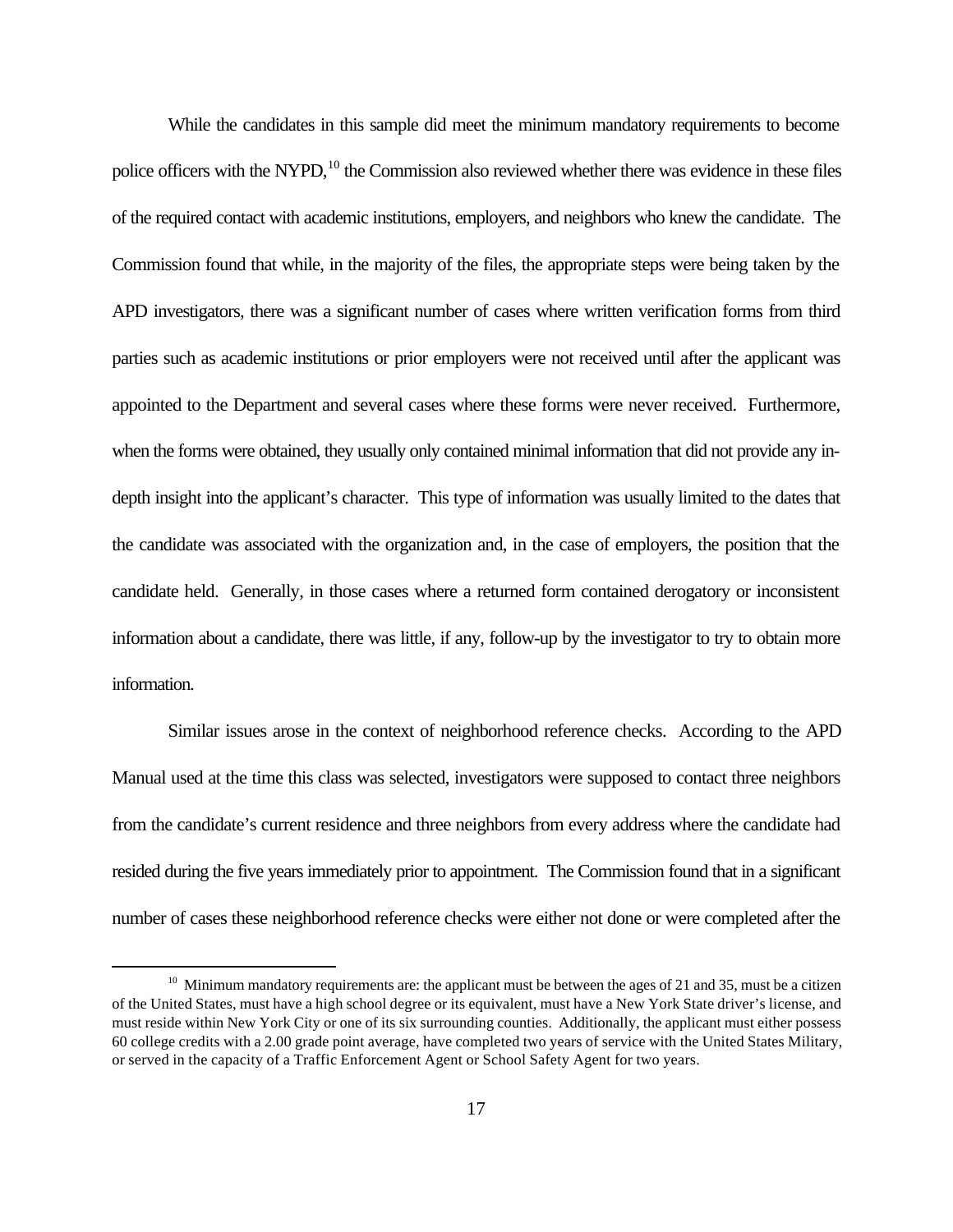candidate was appointed to the Department. Furthermore, APD continued to count as reference checks those neighbors who did not know the candidate or who only had limited contact with the candidate.

As discussed in the Commission's prior studies, employers, academic institutions, and to some extent, neighbors are often reluctant to provide substantive information about the candidate. Employers often quote policies that only permit verification of the candidate's dates of employment and position within the organization without providing any insight into the candidate's character or any disciplinary issues the candidate may have presented during his tenure. Personnel who complete the verifications from academic institutions usually have no personal knowledge about the candidate, and therefore, in some cases, only a transcript is provided. While neighbors may know a candidate by sight or name, often they are unable to state how the candidate is employed and do not know the candidate's friends or family or how he spends his time when he is not at work. Although this inability to obtain information about the character of the candidate is not due to any lack of effort by the Department, it is still important information.

After the candidate is approved for appointment, he has to successfully undergo and complete training at the Academy. The Department provided the Commission with data concerning the last six classes that graduated from the Academy.<sup>11</sup> This data was examined in an effort to determine if there was any validity to recent media reports regarding the declining quality of recent recruits. Since only a small number of classes were compared, the Commission cannot extrapolate definitive conclusions from the data presented here, but there does appear to be a negative trend emerging.

While it is expected that approximately eighteen-to-twenty percent of those applicants appointed

<sup>&</sup>lt;sup>11</sup> The classes that were compared commenced in December 1997, July 1998, August 1998, July 1999, March 2000, and September 2000.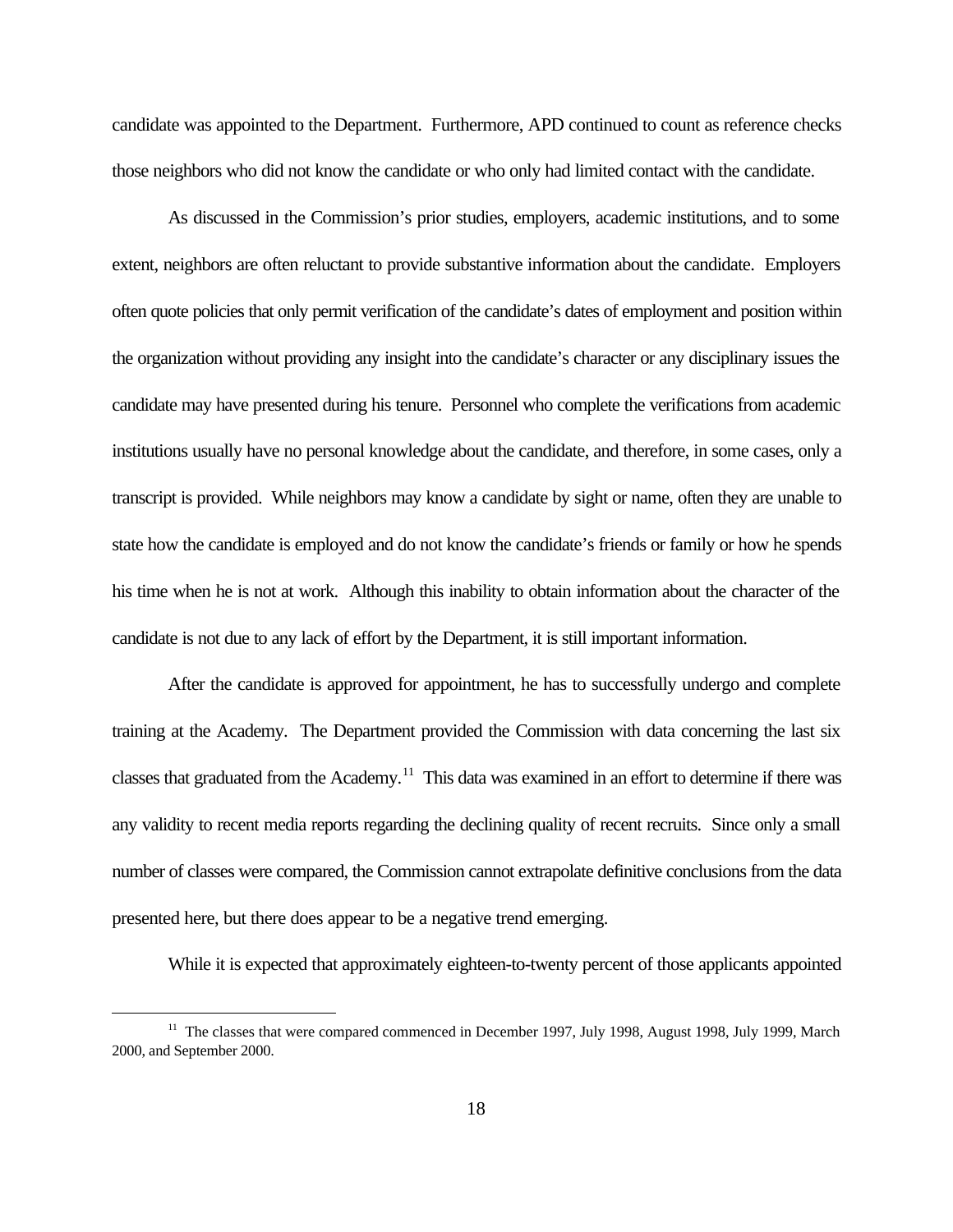to the Department will not successfully complete the Academy training, the statistics revealed a slight but consistent decrease in the number of candidates who successfully graduated in each class since the 1997 class. One reason that a candidate may not graduate from the Academy is due to his academic failure.<sup>12</sup>

 The statistics provided by the Department demonstrated that after the institution of the 60 credit requirement in 1998, the failure rate of the subsequent classes initially decreased. However, the last two Academy classes have seen a steady increase in the failure rate, and the failure rate for the September 2000 class was double that of the December 1997 class.

 $12$  Cadets must attain an overall minimum grade score of 75% by the fourth quarter examination.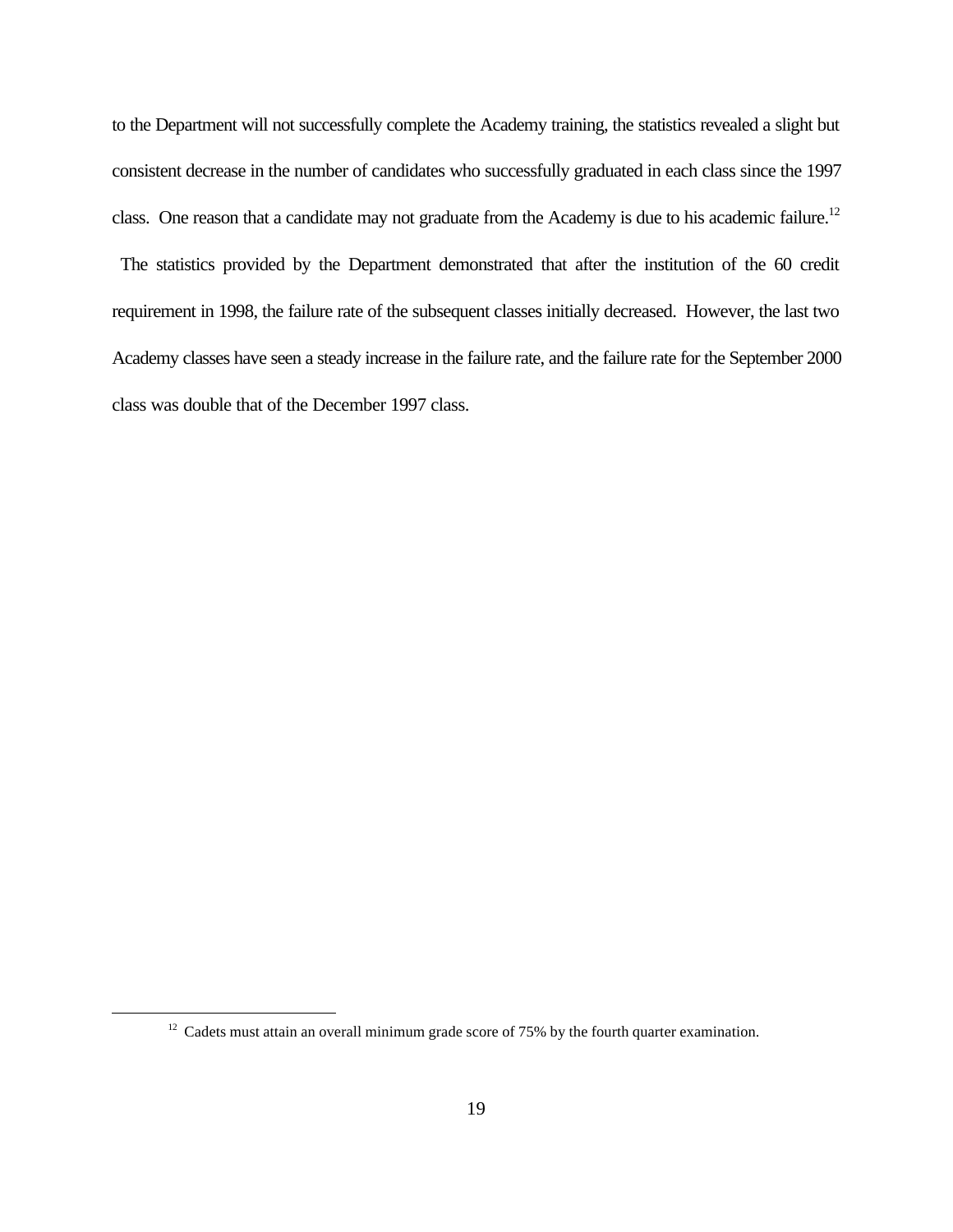One component of Academy training is a 30-day period of field training under close supervision of field training officers. Some cadets, however, are held back from this training due to factors such as illness, disability, injuries, or pregnancy. Those cadets who experience academic difficulties are also kept from attending this training so they can attend mandatory academic tutorials.<sup>13</sup> The statistics provided by the Department demonstrate an overall increase in the percentage of cadets being held back from this training. In fact, the September 2000 graduating class, with nineteen percent, had the largest percentage of holdovers of all of the classes that were compared.

Disciplinary actions also significantly increased in the last two Academy classes. Both the March 2000 and September 2000 classes had significant increases in the number of demerits and command disciplines issued as compared to the prior classes.<sup>14</sup> Further, the number of charges and specifications filed against members of the last two graduating classes has also increased from those filed in previous years. Despite the increases seen in disciplinary actions taken against cadets, the statistics provided by the Department show a significant decrease in the number of cadets who were terminated.

As part of this report, the Commission also observed seven Academy training classes that specifically addressed integrity issues. Overall, the Commission found the instructors to be well-informed and enthusiastic about the subject matter. However, some of the material being used was dated. The Commission believes that the material should, if possible, involve recent events so that entering cadets, who are generally in their early twenties, are better able to relate to the material and place it within a frame of

<sup>&</sup>lt;sup>13</sup> Although individual cadets are held back from this 30-day period, all Academy graduates undergo a five-tosix-month period of field training after leaving the Academy.

<sup>&</sup>lt;sup>14</sup> Demerits are the least serious form of disciplinary action. Command disciplines are issued when a cadet receives five demerits and can result in the loss of vacation days or time.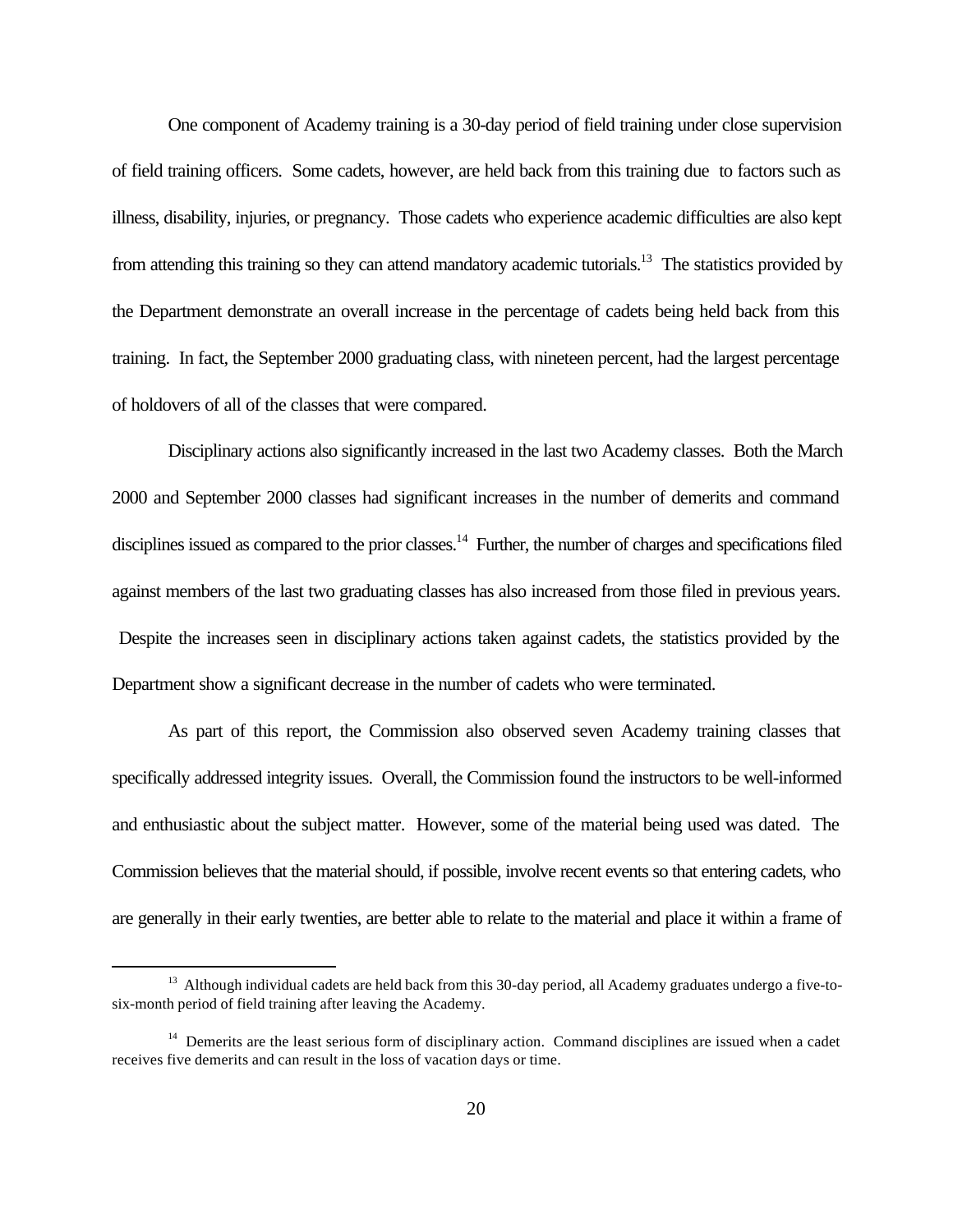reference that they will understand.

# **3. Recommendations**

As a result of this study, the Commission recommended the following:

• All investigative background steps should be completed prior to the candidate's appointment to the Department. While the Commission recognizes that the Department faces obstacles in obtaining information when prior and present employers and academic institutions do not complete verification forms in a substantive manner and return them in a timely fashion, APD needs to be diligent and make further efforts, including personal contact in order to retrieve these forms or make personal contact with the employers and schools to obtain the requested information orally when it is not otherwise forthcoming.

• While the Commission recognizes that obtaining substantive information on a candidate can be difficult, given the importance of background checks, the Commission believes that the Department needs to expand its efforts to identify problematic applicants so that they do not become problem officers. The Commission continues to recommend that APD make personal contact with neighbors as well as with employers and academic institutions. This is especially critical when inconsistent or derogatory information is obtained. Personal contact may, in many cases, produce more substantive information than formal written responses.

• Often, APD investigators count people who do not know the candidate or are only vaguely familiar with the candidate as neighbor reference checks. Such references can only provide minimal, conclusory information, if they provide any information at all. In order for these reference checks to be meaningful, the Department should make personal contact with three neighbors who actually know the candidate and are familiar with his lifestyle.

• In recognition, however, of the problems in acquiring information, the Commission also recommends that each candidate be required to provide his APD investigator with three references who know the candidate and can answer in-depth questions about him. Through interviews of these people -- who undoubtedly will almost always provide positive information -- APD can attempt to go behind the initial comments of the reference and also obtain the names of others who actually know the applicant. At least one of these references should be a present or former employer of the candidate and at least one of these references should be a present or former neighbor of the candidate.

In conjunction with the above recommendations, the APD investigators should receive additional training in interviewing techniques. This training should enable them to ask questions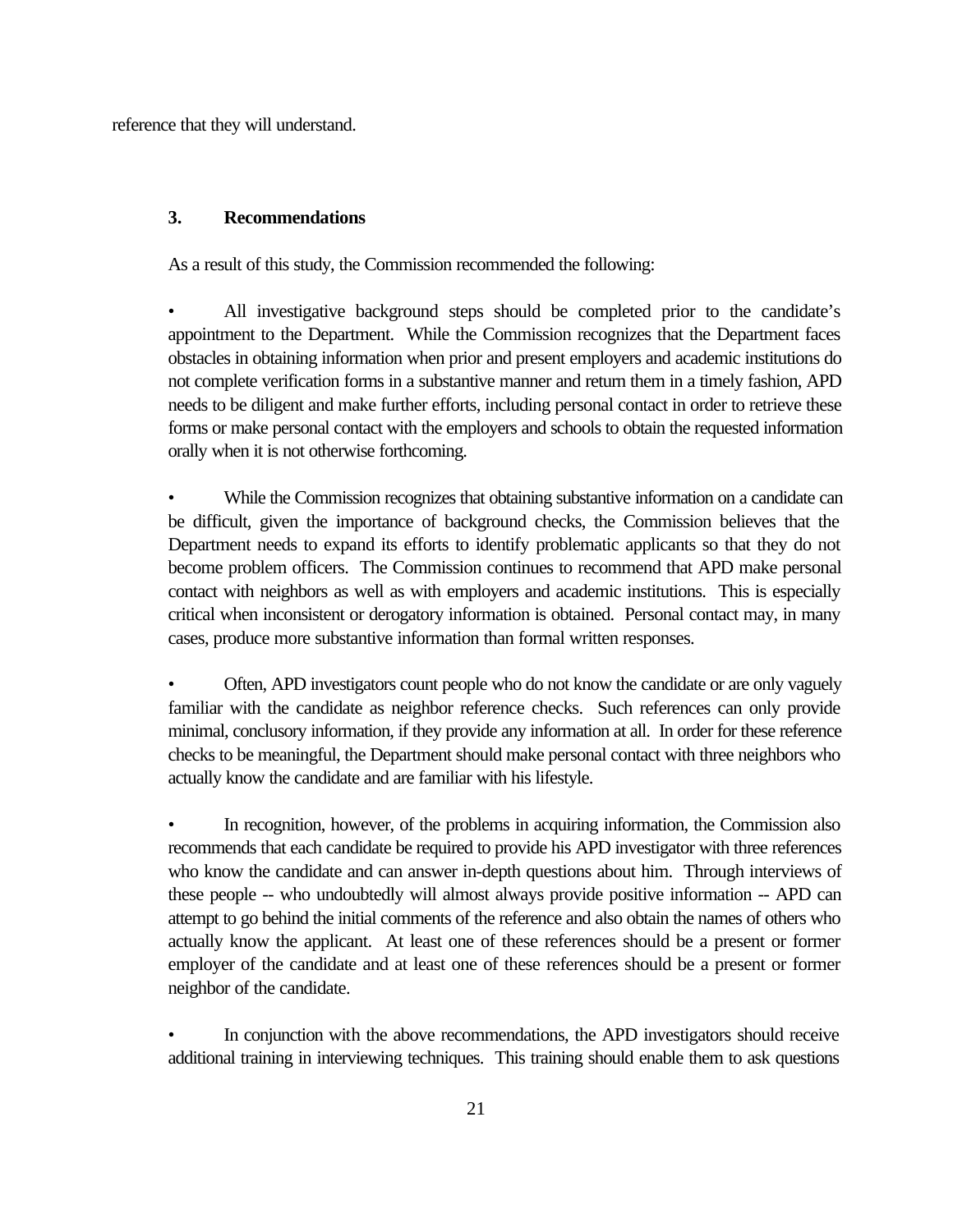beyond those that currently appear on the reference forms used by the Department. Furthermore, this training should instruct the investigators on how to ask appropriate follow-up questions and questions designed to gain substantive information.

• It is clear that many factors are contributing to the Department's difficulties in attracting qualified candidates. In light of this and the increasing number of candidates in recent classes who are experiencing difficulties in completing Academy training and the increasing number of disciplinary infractions which are being issued, the Commission recommends that the Department closely monitor future classes to determine whether a negative trend is emerging, and if so, determine what necessary changes in its hiring criteria and background investigations would be appropriate.

## **III. THE COMMISSION'S MONITORING OF CLOSED IAB INVESTIGATIONS**

## **A. Closed Case Monitoring Review**

### **1. Introduction**

 $\overline{a}$ 

As part of its ongoing responsibility to monitor the Department's IAB, the Commission has

again, as in earlier reports, $15$  reviewed a number of "C" cases closed by IAB.<sup>16</sup> In connection with this review, the Commission examined 79 closed IAB investigations conducted by 16 separate IAB investigative groups.<sup>17</sup> The cases examined by this review were closed between June 2000 and August 2001.

<sup>15</sup> *See* the Commission's reports, *Monitoring Study: A Review of Investigations Conducted by the Internal Affairs Bureau* (October 1997); *Fourth Annual Report of the Commission* (November 1999), at pp. 22-42; and *Fifth Annual Report of the Commission* (February 2001), at pp. 18-28.

 $16$  IAB classifies cases as "C" cases when allegations of either serious misconduct or criminal activity have been made.

<sup>&</sup>lt;sup>17</sup> IAB has nineteen investigative groups which are divided both geographically and by subject matter. The two groups that were not studied for this review are: Group 55, which provides the other IAB Groups with technical and surveillance assistance, as well as undercover officers, when required; and Group 56, which is responsible for investigating Traffic Enforcement Agents. Additionally, Group 9 was reviewed separately in subsection B, at p. 32, of this Report. Group 9 is assigned exclusively to "Nightwatch" which entails responding to call-outs during the midnight shift.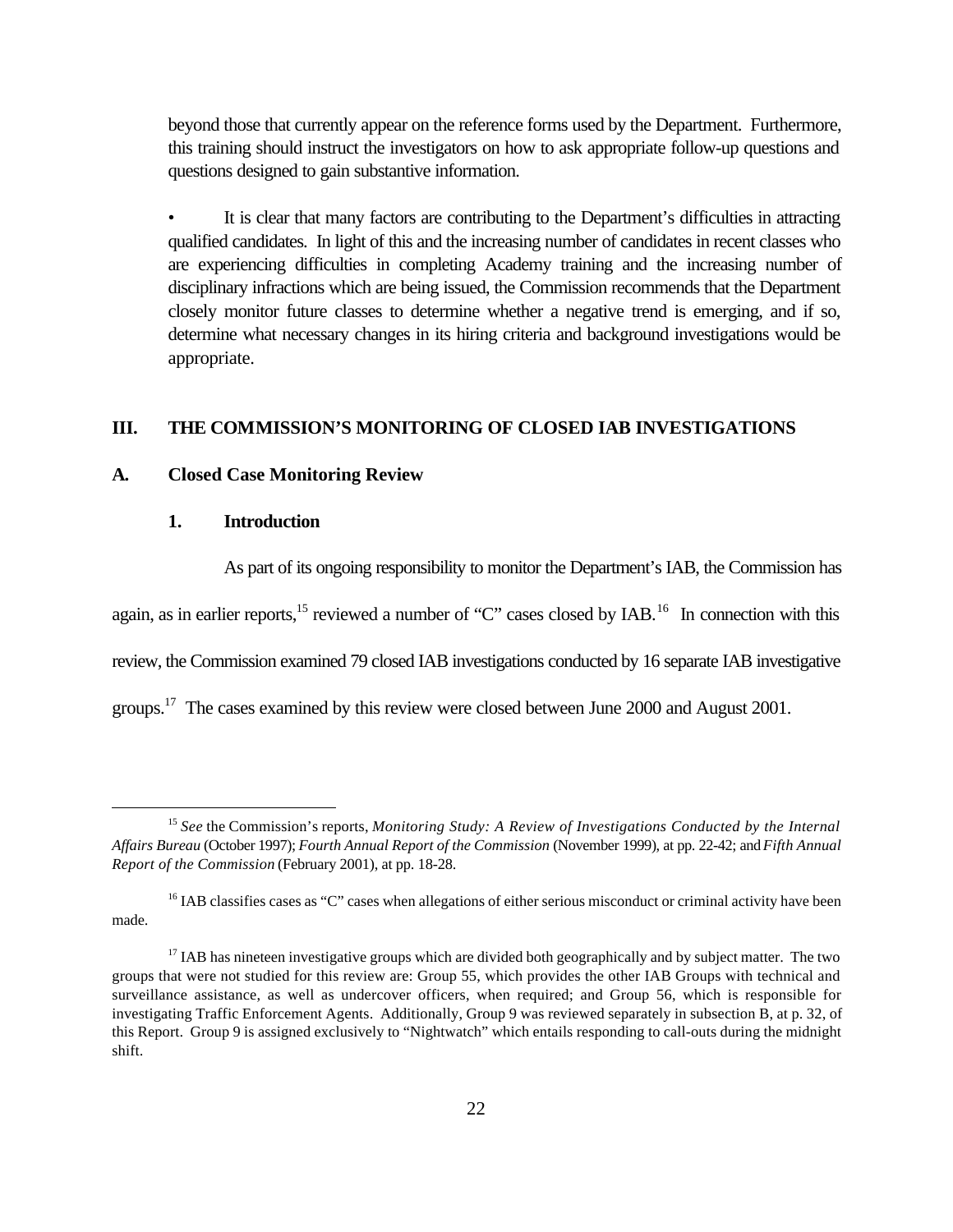### **2. Methodology**

During the course of this study, the Commission reviewed at least two closed cases from each of the sixteen groups. The cases were randomly selected, not for any particular type of misconduct, from lists of closed cases supplied by IAB.

After a particular case was selected for review, the Commission examined the investigative file, including video and audio tapes, where applicable, in order to examine the quality of the investigations. Recognizing that the necessary investigative steps taken vary depending upon the allegation and the specific facts of each case, the Commission evaluated, on a case-by-case basis, whether appropriate investigative steps had been taken. Specifically, the Commission looked at whether complainants and witnesses were interviewed in a timely manner, whether IAB investigators obtained and reviewed documents critical to the case, and whether necessary surveillance techniques were used, and if so, their effectiveness. The Commission also looked at the various scenarios employed in integrity tests<sup>18</sup> and evaluated how prepared investigators were for PG  $\S 206-13$  interviews.<sup>19</sup> Thus, in assessing these cases, the Commission, after factoring in the nature of the allegation, looked at the totality of the investigative work carried out by IAB in determining whether the investigation was competently handled.

<sup>&</sup>lt;sup>18</sup> See p. 27 for a discussion of integrity tests.

<sup>&</sup>lt;sup>19</sup> Patrol Guide § 206-13 (formerly PG § 118-9) allows the Department to interrogate officers within the context of an official Department investigation. Officers that refuse to answer the questions during these interviews are suspended while officers that are found to have been untruthful during the examination will be, absent exceptional circumstances, dismissed from the Department.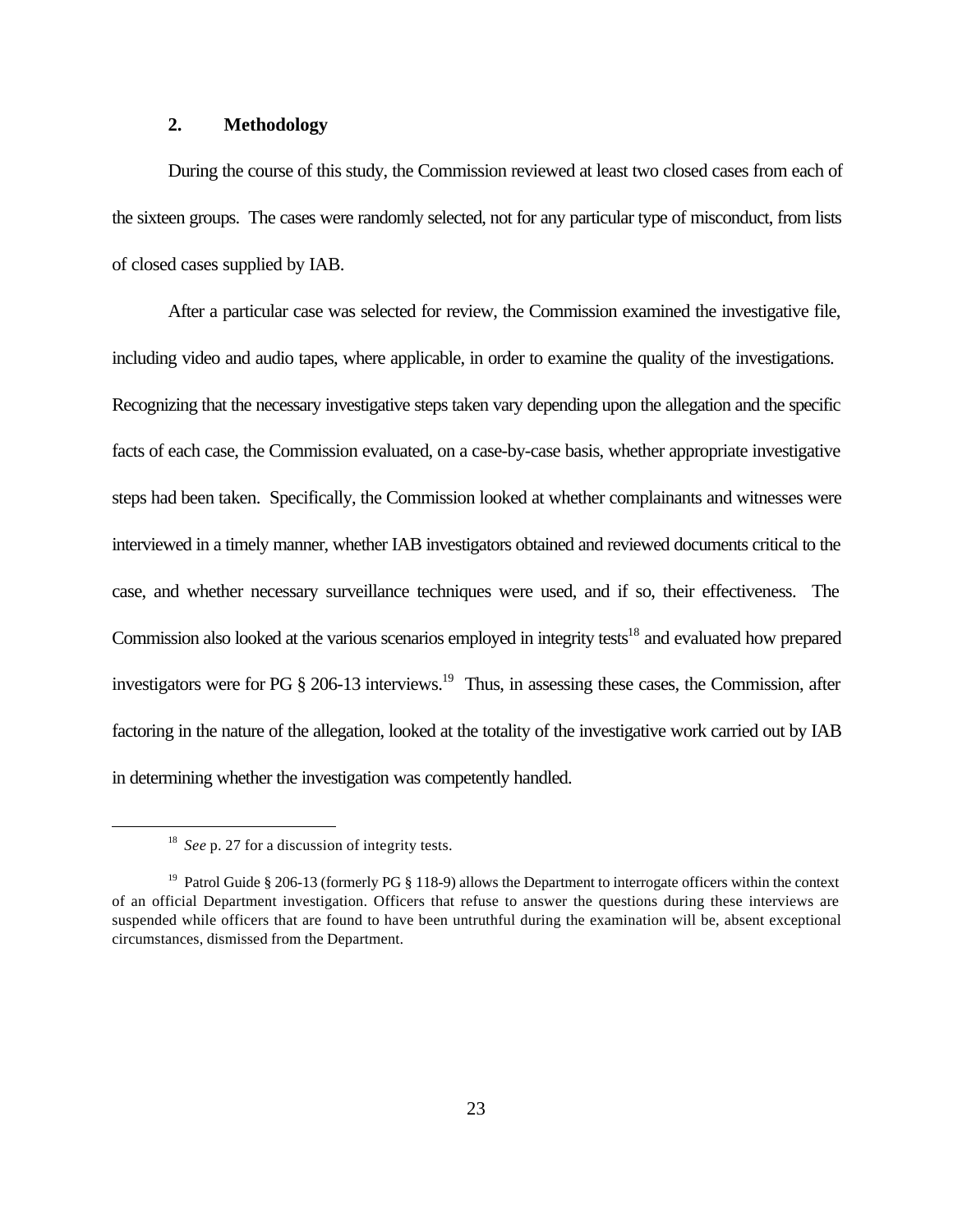## **3. Findings**

 $\overline{a}$ 

Overall, the Commission found that IAB conducted thorough investigations in virtually all of the cases reviewed. Additionally, IAB closed 78 of the 79 cases in a timely manner. While there were occasional exceptions, overall, investigators contacted and interviewed witnesses in a timely fashion, adequately collected and reviewed relevant documents and records, and properly utilized investigative techniques such as integrity tests, surveillance, and E.D.I.T. programs,  $20$  when appropriate. Investigators also conducted competent interrogations of both police witnesses and subject officers. Thus, the Commission believes that IAB is generally handling investigations in an appropriate manner.

Effectively conducting investigations means that corrupt officers will be dismissed from the Department and other officers will understand that misbehavior will not be tolerated. Thorough investigations can also uncover intelligence about, or evidence of, other instances of misconduct that would not have been detected absent the initial investigation. Finally, conducting thorough investigations demonstrates that the Department will be persistent in the pursuit of misconduct regardless of time constraints or expense.

In addition to producing evidence of guilt, the effective investigation of cases also helps to expedite the resolution of cases where there is insufficient evidence to formerly accuse an officer of misconduct. For example, in one case a School Safety Officer allegedly stated to a teacher's aide that he had just smoked marijuana outside school grounds and was waiting to purchase additional marijuana. The corresponding

<sup>&</sup>lt;sup>20</sup> See fn. 27 and accompanying text for a discussion of the E.D.I.T. program.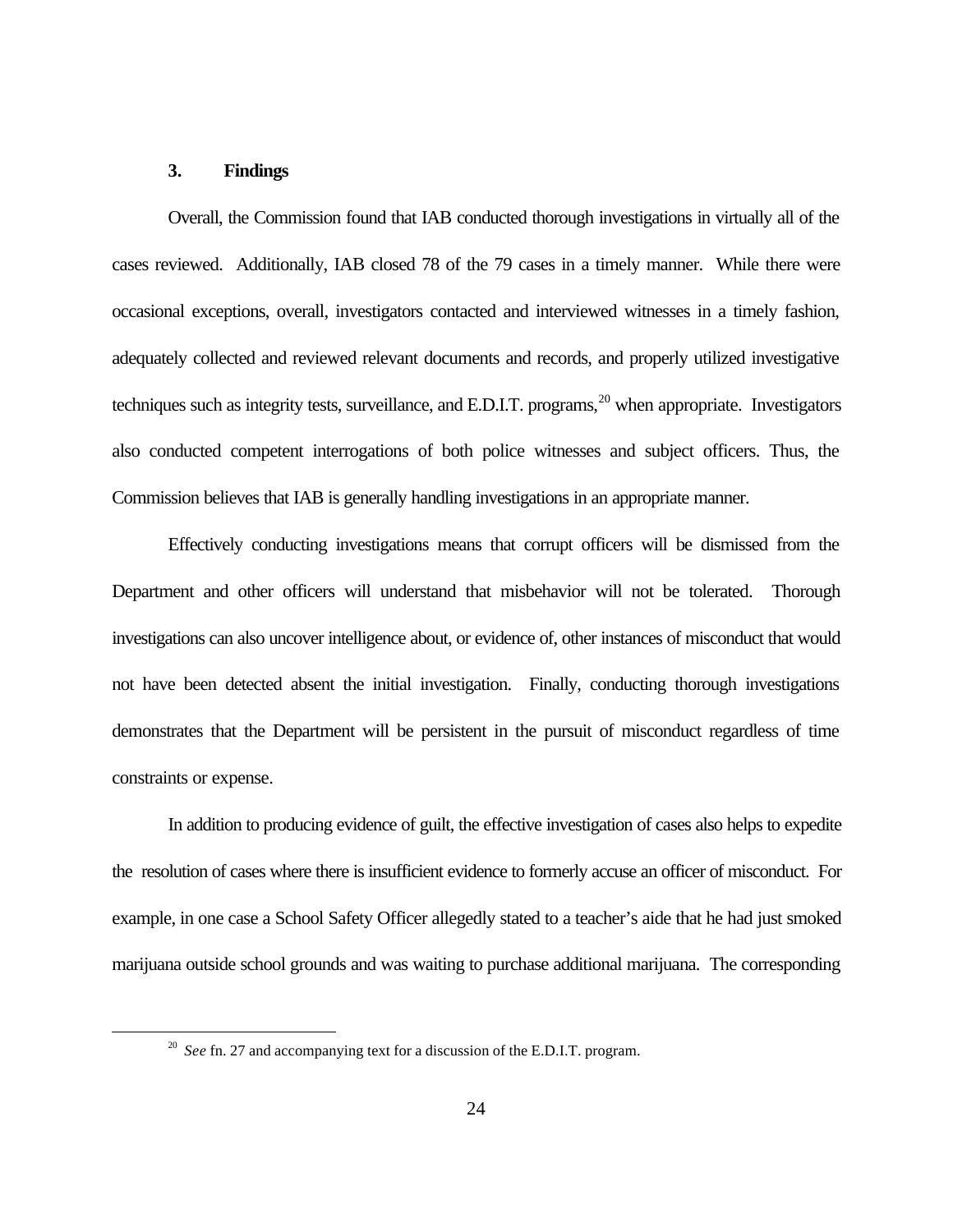IAB group began what would become a thirteen-month investigation of the subject. This investigation included, among other investigative steps, sixteen separate instances of surveillance, five separate E.D.I.T. operations, which resulted in the debriefing of approximately fifteen prisoners, and the execution of two integrity tests. Following this exhaustive investigation, it was determined that there was insufficient evidence to charge the officer with misconduct and the case was ultimately closed as unsubstantiated.

In other cases, IAB investigated beyond the initial allegation in an attempt to determine if additional misconduct was occurring. For example, in one case, Officer A called IAB and stated that the subject officer, Officer B, had asked him to "do the right thing" regarding a traffic summons because the recipient of the summons, a civilian, "takes care of a lot of guys on the job." As part of its investigation into the initial allegation, after interviewing Officer A, the IAB Group taped a telephone conversation between an undercover officer, posing as Officer A, and Officer B regarding the summons. In addition, the Group identified the civilian who had received the above summons, and attached a body wire to Officer A on the day he testified in traffic court, in the event that Officer B or the civilian attempted to speak with Officer A about the summons. In response to Officer B's statement that the civilian took care of guys "on the job," IAB conducted a financial investigation into the civilian's finances and business, and conducted surveillance of him and his business. IAB investigators also posed as plainclothes police officers to determine if they could receive a discount on merchandise at the civilian's business because of their status as police officers. Lastly, the Group interviewed Officer B who admitted to being employed without authorization by the civilian who received the traffic summons. At the completion of the investigation, charges and specifications were filed against the subject officer. While ultimately IAB was unable to uncover additional wrongdoing, here, IAB's investigation appropriately extended beyond the original allegation to determine if there was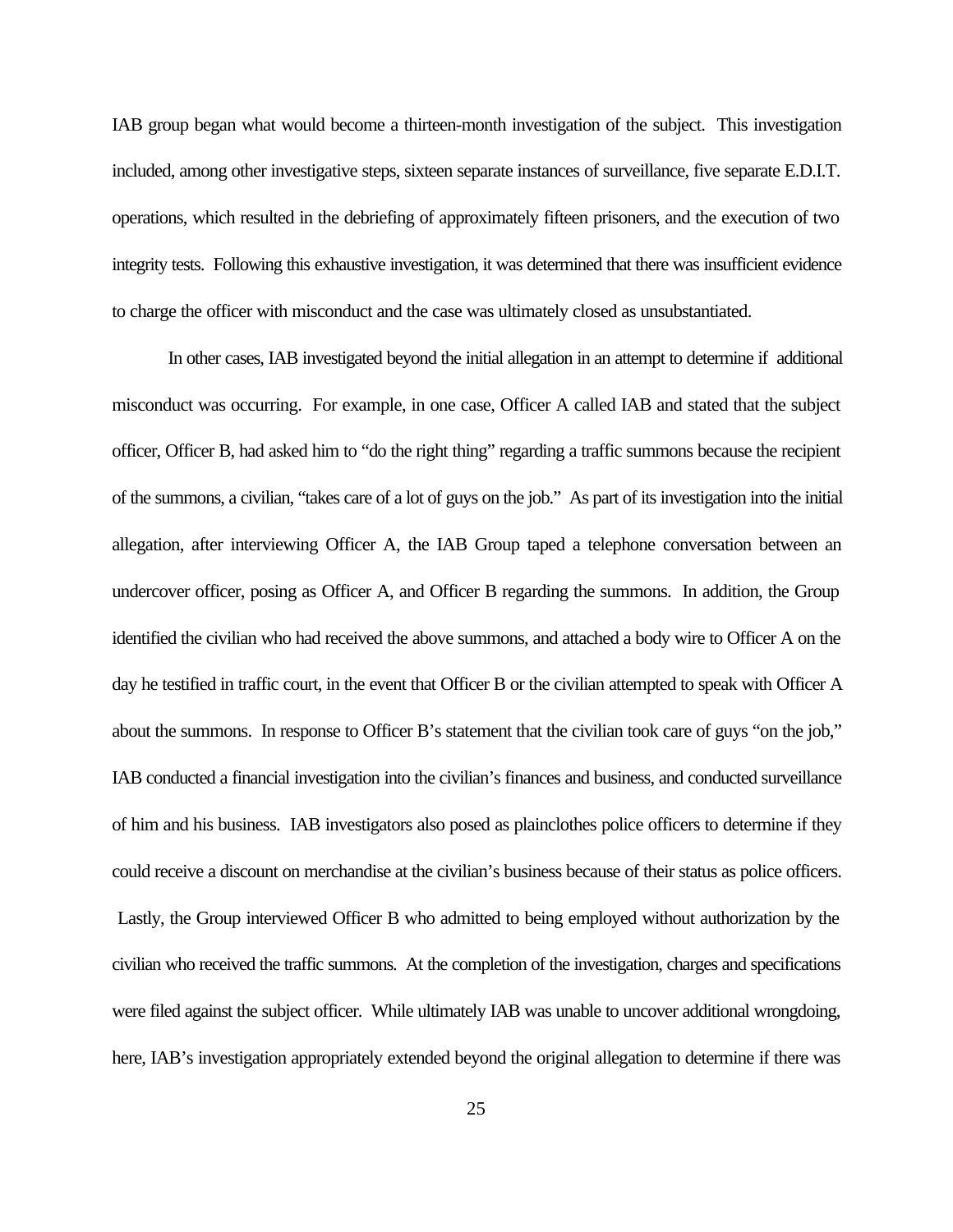additional misconduct.

#### **a. Timeliness of Closing Cases and Proper Dispositions**

The timely closure of cases is important because it allows the Department to exonerate innocent officers accused of committing misconduct as quickly as possible, while punishing officers who are guilty of misbehavior in a timely fashion. Therefore, it is important that cases are closed in as quickly a time frame as possible without compromising the investigation process. The Commission determined, factoring in the nature of the allegations, that in the 79 cases examined, IAB closed all but one in a timely manner.

It is obviously important that, in addition to a timely investigation being conducted, the proper disposition be reached at the conclusion of a misconduct investigation. Improper dispositions can effectively destroy an investigatory agency's reputation and effectiveness. Further, an improper disposition can erode the rank and file's confidence in IAB's ability, and generate concerns about its objectivity. Thus, it is imperative that IAB's dispositions be construed as fair and impartial. Here, the Commission believes that all the cases were closed by IAB with the correct disposition.

#### **b. Investigative Steps**

The Commission analyzed the investigative techniques utilized by IAB during its investigations. The Commission focused primarily on how and when IAB contacted witnesses and gathered relevant documentation. The Commission also looked at how IAB was conducting PG § 206-13 interviews, surveillance, integrity tests, and E.D.I.T. programs.

Overall, the Commission found that IAB was properly using a variety of investigative techniques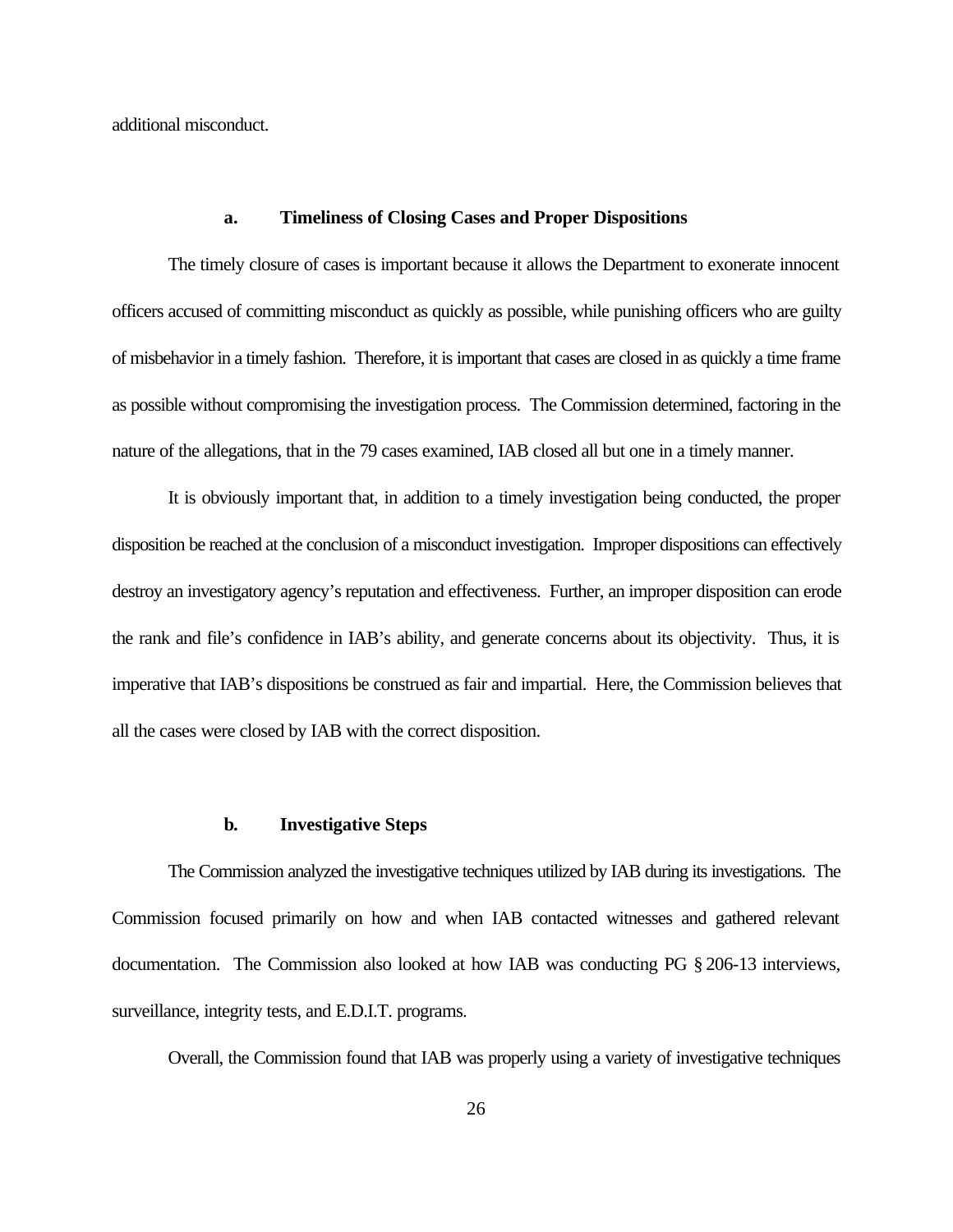in its investigation of cases and utilizing them in an effective manner. However, the Commission found that there were a few cases which may have benefitted from either better or additional investigative steps.

### **1.) Interviews of Officers Under PG § 206-13**

An important investigative tool used by IAB is the interrogation of both subject officers and other officers who may be witnesses in an investigation. These officers can be interrogated pursuant to Patrol Guide § 206-13 which mandates that officers must answer all questions related to their duties as police officers. The information obtained from these interrogations may help resolve cases more rapidly and also helps determine the guilt or innocence of an officer. The fact that officers are aware that pursuant to Department policy, lying during a PG interview, absent exceptional circumstances, will result in their dismissal potentially enhances the likelihood that the information given is accurate.

Here, the Commission found that in 33 of the 35 cases containing PG hearings, IAB properly conducted interrogations of both subject and witness officers. Further, the Commission found that in those 33 cases, the investigators appeared to be well prepared, they asked questions designed to elicit substantive answers, and the questions appeared to have been prepared in advance of the interview.<sup>21</sup> In addition, the interviewers, when appropriate, asked follow-up questions which on occasion opened other avenues of investigation.

The Commission did, however, identify two cases where the interviews appeared to be conducted in a perfunctory fashion, in that the interviewer asked mostly leading questions which invited "yes" or "no"

<sup>&</sup>lt;sup>21</sup> This conclusion was based on a review of the audio tapes and that many of the files contained the list of questions asked during the interrogation.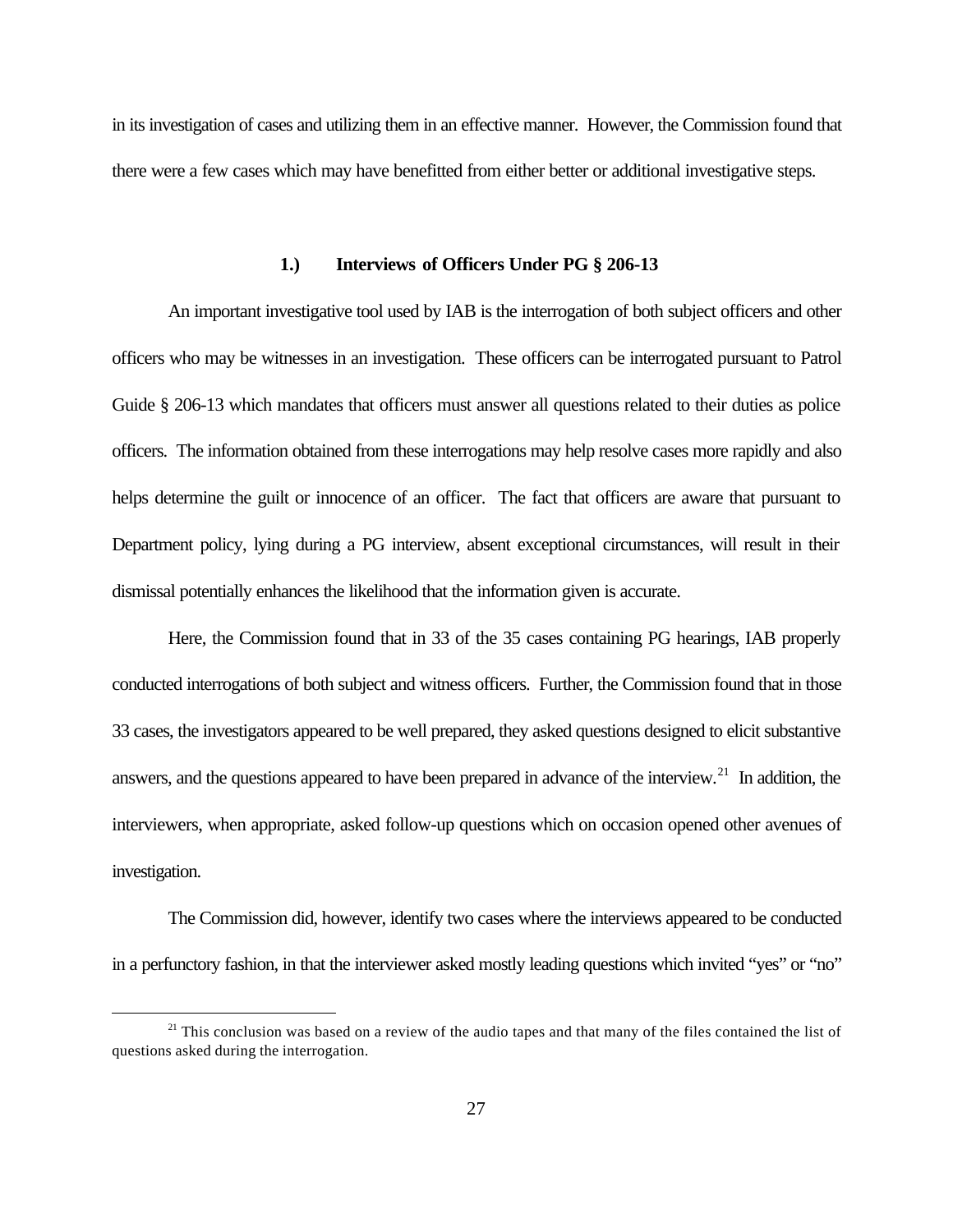answers. Additionally, the questions were not designed to elicit information and the subject's denial was presumed in the question. Further, in one of the cases,  $22$  it appeared that the interviewer was taken aback by the subject officer's attorney's objections and appeared hesitant in his questioning after the attorney's objections.<sup>23</sup>

With regard to the above mentioned cases, the Department, in response to a draft of this Report, stated that the PG interviews in these cases were conducted for reasons other than to further the investigation. Some reasons may include putting an officer on notice that the Department is aware of the allegation and is watching the officer, or memorializing an officer's response to the accusation. While the Commission formally understands that interviewing an officer may accomplish these goals, it also believes that if the Department makes the decision to conduct a PG interview, it should be done in a meaningful and non-perfunctory manner.

 $22$  In another case, a probationary police officer was found inside the residence of a person arrested in connection with a robbery/homicide and the following day was observed driving the vehicle used in the crime. The original interviewer asked only "yes" or "no" questions and was then replaced by a second interviewer. The second investigator then failed to ask appropriate follow-up questions in response to several statements made by the subject. Despite this questioning, however, the PG interview of the subject officer did not detrimentally affect the outcome of the investigation as the allegation was substantiated.

<sup>&</sup>lt;sup>23</sup> As per PG  $\S$  206-13, officers that are interrogated are permitted to obtain counsel if either "a serious violation is alleged" or "sufficient justification is presented although the alleged violation is minor."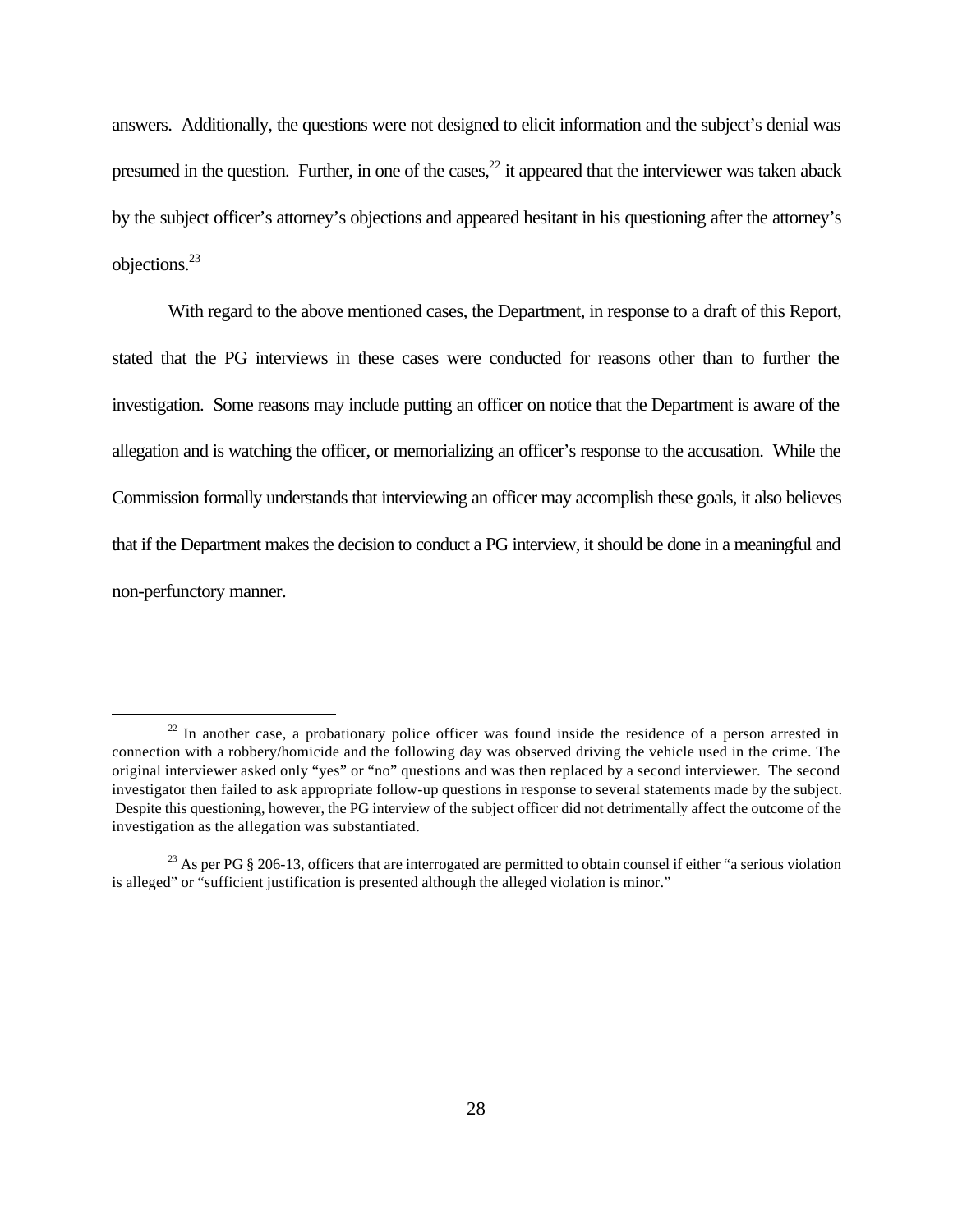In earlier reports,<sup>24</sup> the Commission was more critical of how IAB had conducted PG interviews. Based upon the current review, the Department has improved in this area. However, continued improvement is possible. As pointed out by the Commission in its *March 2000 Performance Study*, this can be accomplished by reviewing the interview questions with a supervisor before the interrogation takes place, determining the strategy of the interrogation before the hearing, and having supervisors review the hearing tapes after the interview. These recommendations will improve investigators interviewing skills.

<sup>24</sup> *See Performance Study: A Review of Internal Affairs Bureau Interrogations of Members of Service* (March 2000), hereinafter "*March 2000 Performance Study*." *See also* the Commission's *Third, Fourth, and Fifth Annual Reports*, dated August 1998, November 1999, and February 2001, respectively.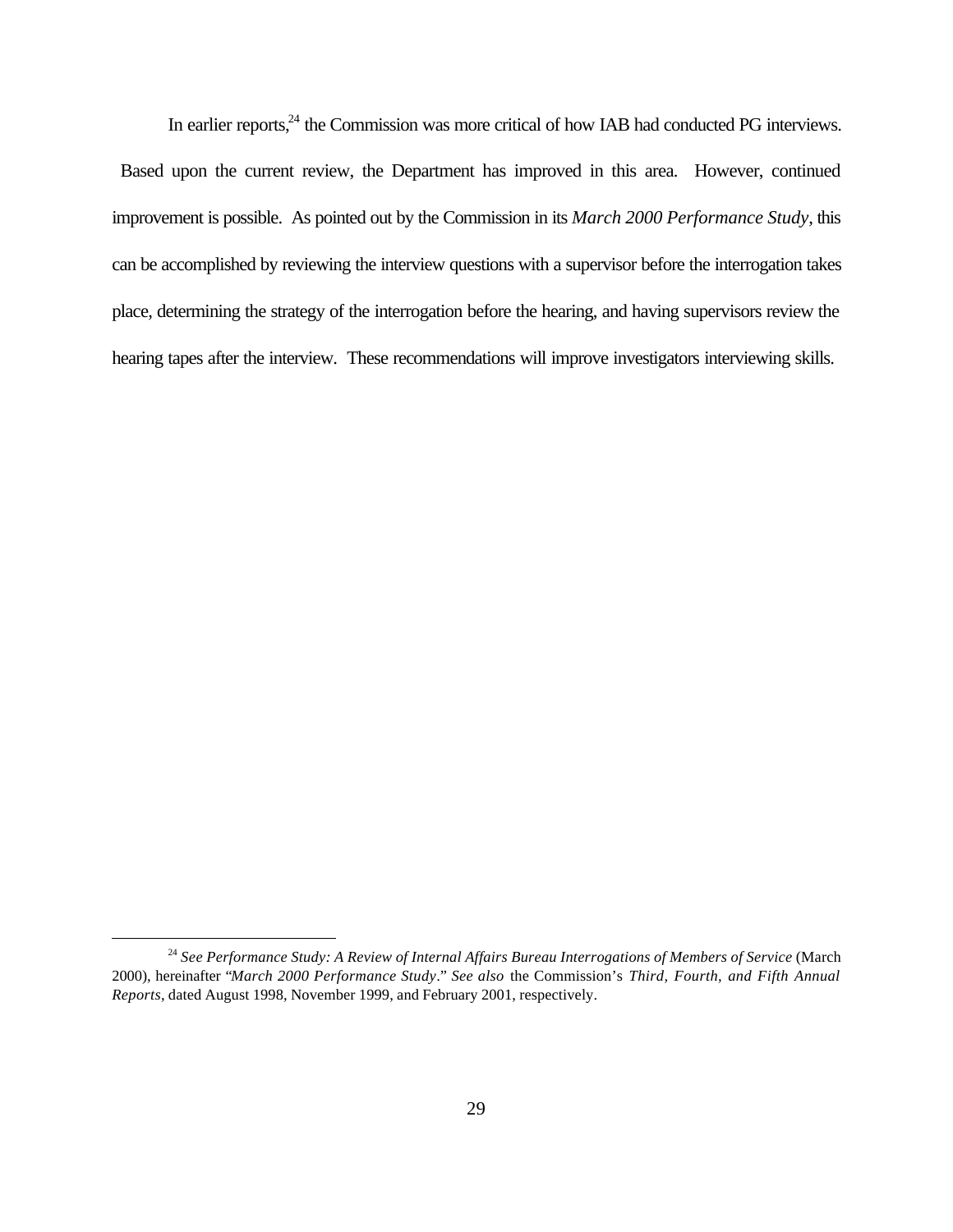Finally, the Commission noted that in some investigations, a strategic decision was made by IAB not to interrogate the subject officer. This strategy generally was adopted when the investigator concluded that it was unlikely any further information would be obtained by interviewing the subject officer, and it was believed preferable not to alert the subject officer that he was being investigated. In other cases it was determined that it was to IAB's advantage not to alert the subject officer by questioning him in the event the case was reopened at a later date. In the cases reviewed, where this approach was followed, IAB exercised appropriate care in deciding which subjects to interview on a case-by-case basis. The Commission agrees with these investigative decisions believing that in those particular cases, interviewing the subject officer would not have enhanced the case. This discretion evidenced an improvement since previous reports on IAB's selective and strategic use of PG hearings.<sup>25</sup>

## **2.) Integrity Testing**

Another important investigative technique utilized by IAB is the integrity test. Integrity testing consists of IAB creating realistic scenarios in which officers are confronted with the opportunity to commit corrupt acts. The scenarios are supposed to be scripted to closely resemble the misconduct allegation. In all thirteen cases where integrity tests were conducted, the integrity tests devised were realistic and closely resembled the alleged misconduct. The tests also appeared to be well executed.

Recognizing that integrity tests utilize a great deal of time and resources, the Commission understands that IAB needs to make strategic decisions, on a case-by-case basis, whether to perform an

<sup>25</sup> *See March 2000 Performance Study*, at p. 44.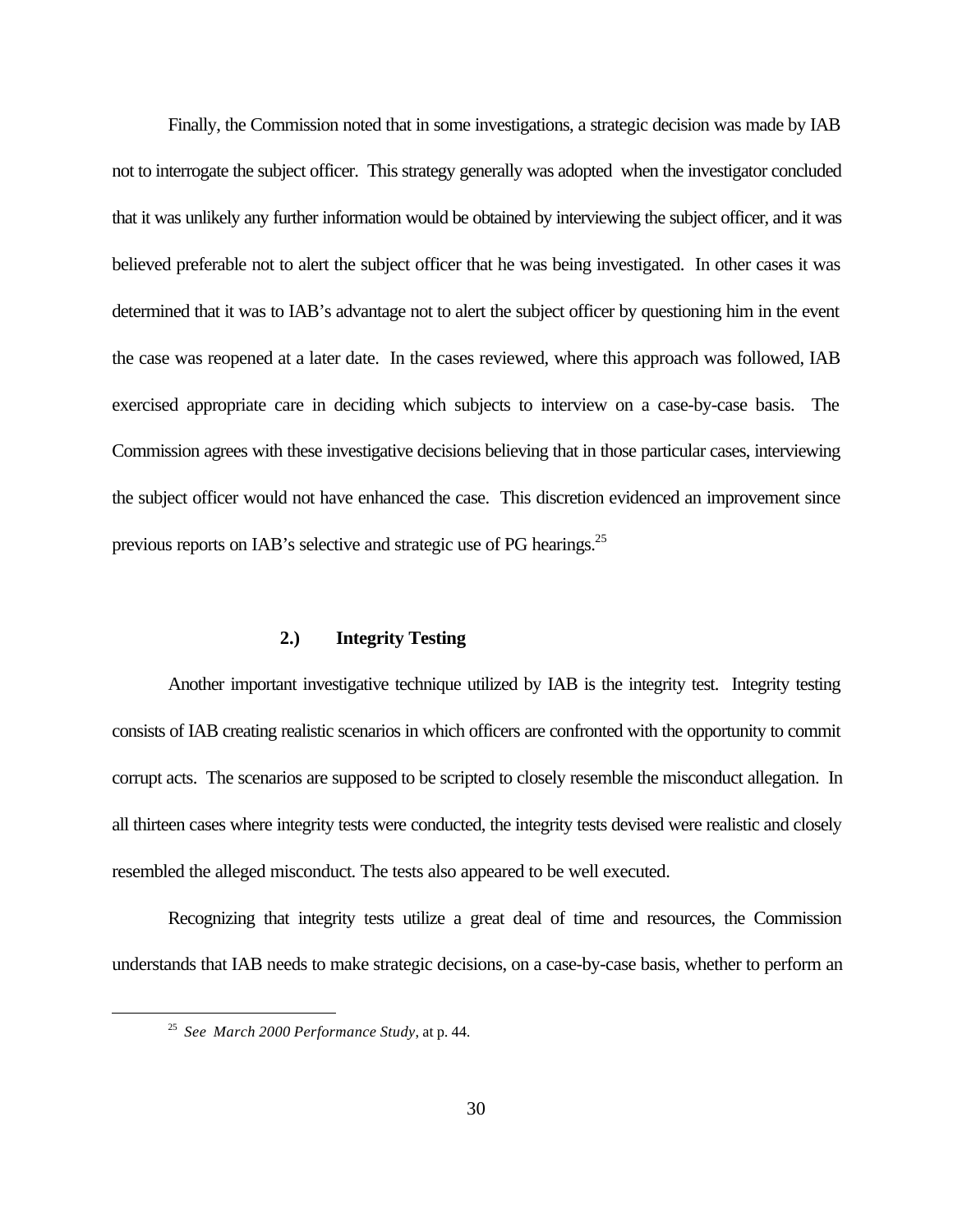integrity test. In determining whether to perform an integrity test, IAB must consider the feasibility of a test and also the likelihood that it will enhance the investigation. In this review, the Commission believes that an opportunity to conduct an integrity test was overlooked in one case. In that case, a prisoner alleged that the subject officer searched the prisoner, removed property from him, including his drivers license, jewelry, and currency, and did not return the property. The complainant also alleged that after filing a complaint about the property, the drivers license was mailed back to his home in an envelope without a return address. A review of the precinct's paperwork indicated that the subject officer had not vouchered any property. In addition, the investigation revealed that the mailed envelope containing the prisoner's drivers license contained a departmental postage stamp. The subject officer admitted during a PG hearing that he mailed the drivers license to the complainant's home, but denied taking jewelry and currency from the complainant. In this situation, the Commission believes that a property-related integrity test may have been appropriate.

In conclusion, IAB is effectively using integrity tests during investigations, the tests are conducted in a realistic manner and are compatible with the allegations being investigated. Furthermore, with only one exception, IAB appropriately conducted integrity tests in all cases which warranted one.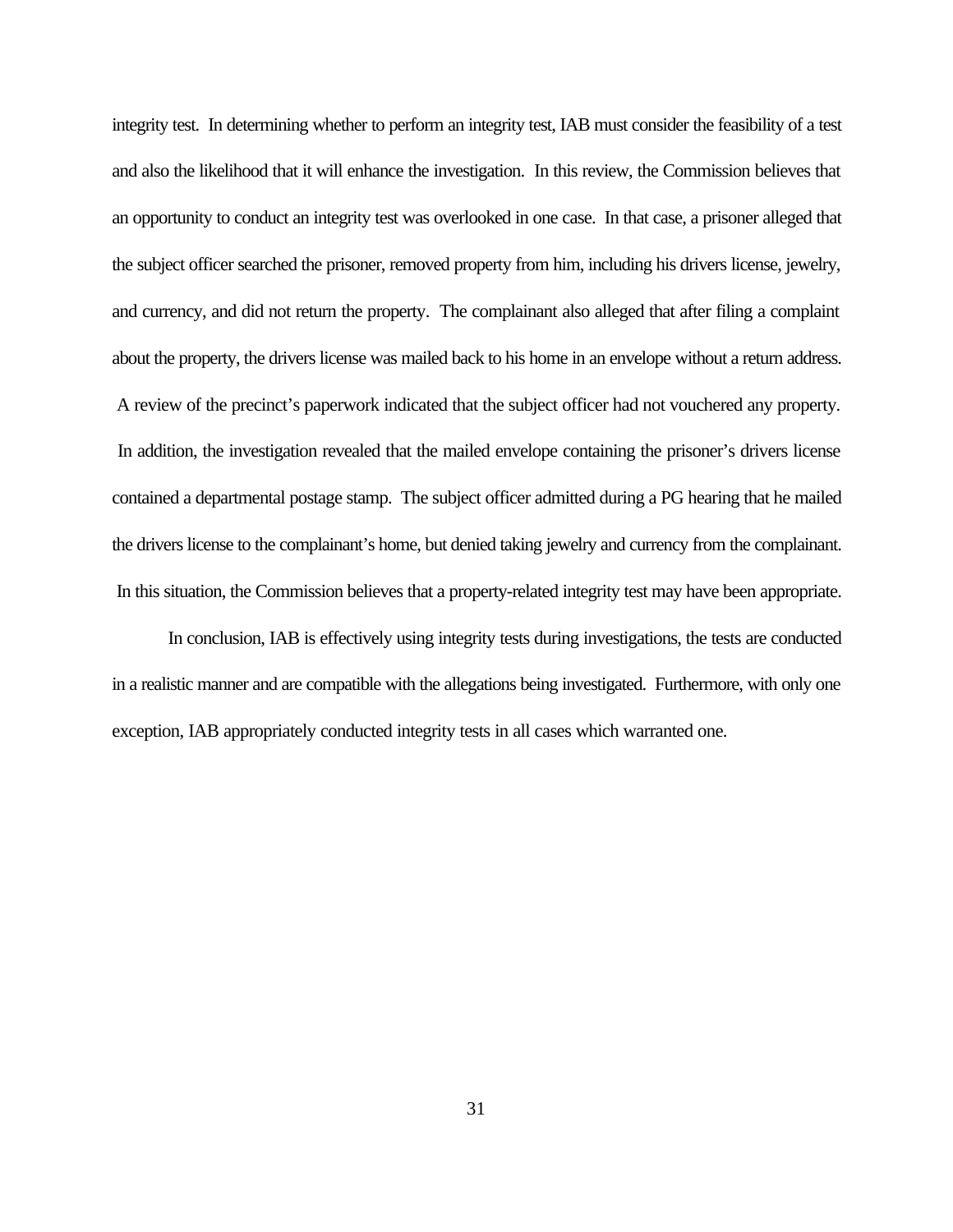## **3.) Surveillance**

Surveillance of a subject or location is another potentially useful investigative tool. For surveillance to be effective, the subject needs to be observed at times which are relevant to the allegation. For example, if it is alleged that a subject sells narcotics at night, the subject should be observed at night. Further, if the alleged activity is not alleged to have occurred on a particular day or time, the subject should then be observed on various days and times of the week. This will enable the investigator to obtain broader and more comprehensive information regarding the subject officer and the investigation.

In 31 of the reviewed cases, IAB effectively and strategically employed surveillance to the benefit of the investigation. Further, these observations were made at times conducive to observe the alleged misconduct and were staggered to cover a number of dates and times. For example, in one case where an officer was accused of using narcotics, fifteen separate surveillances were conducted of the subject at different times and places including, while the officer was traveling to work, during the officer's working hours, after the end of his tour, and on his days off. In another case, a civilian employee was accused by an arrested narcotics seller of running a drug ring. The subject was observed over a ten-month period at different times and locations including, while at his residence, while on- and off-duty, on weekends, and on his birthday as part of a life-style surveillance.<sup>26</sup> As illustrated by the above cases, the Commission believes that in the overwhelming majority of cases, IAB is properly employing surveillance techniques in furtherance of their investigations.

Arguably, in two cases, IAB could have conducted surveillances at a greater variety of times. By

<sup>&</sup>lt;sup>26</sup> Lifestyle surveillance consists of observing a subject at certain times which appear more conducive to "celebrating" or "partying" such as end of tours, weekend evenings when an officer is socializing, or when beginning a vacation.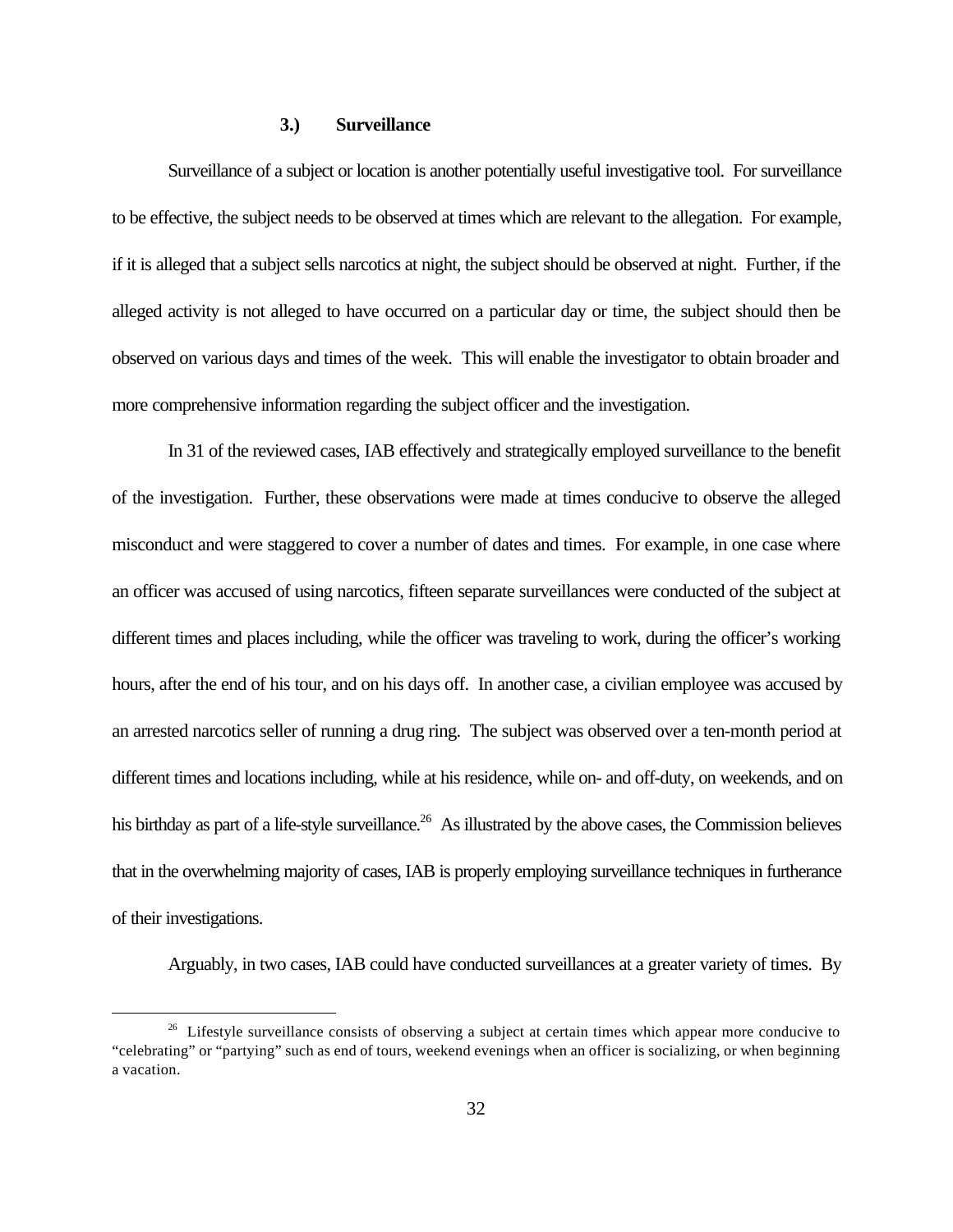staggering the times of the surveillances IAB may have obtained a more all-encompassing view of what was occurring at the observed locations. However, the outcome of these two cases did not appear to have been negatively impacted by how and when surveillances were conducted during the investigations.

## **4.) E.D.I.T. Program**

Another proactive technique utilized by IAB to augment investigations is the E.D.I.T. program.<sup>27</sup> E.D.I.T. is a pro-active enforcement program whereby IAB arrests people for criminal activity, debriefs them for any intelligence regarding corruption, and then utilizes this information as appropriate. This program is important because it allows investigators to gather information from sources which normally would not assist in investigations.

The Commission reviewed the cases that utilized the E.D.I.T. program as part of the investigation and found that the program was being used appropriately and effectively. For instance, in one case, a person was arrested for the sale of drugs. He stated to an undercover police officer that another police officer was supplying him with narcotics. As a result, several E.D.I.T. programs were conducted in the area with narcotic sellers and purchasers. This tactic eventually produced additional intelligence that helped the investigators identify the subject. $^{28}$ 

 $27$  The acronym E.D.I.T. stands for enforcement, debriefing, intelligence gathering, and testing.

<sup>&</sup>lt;sup>28</sup> Subsequent investigation by IAB determined that the arrested dealer's "boss" was actually a former police cadet. Within six months of the above allegation, the subject was identified and interviewed by IAB during which he admitted to being friends with a known drug dealer. The case was closed as substantiated as to several of the allegations, and the Applicant Processing Division was notified of the subject's identity should he attempt to join the Department at a later date.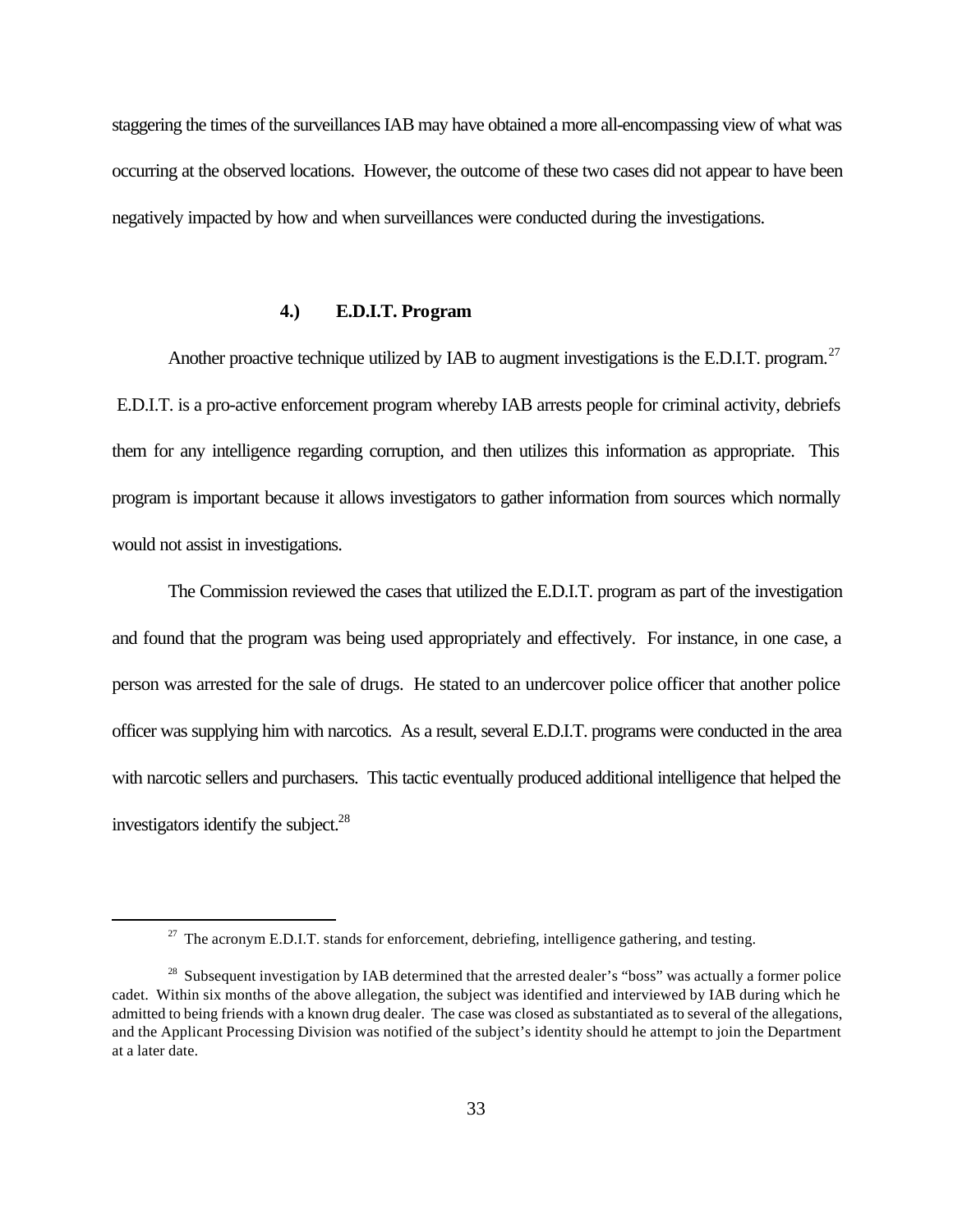#### **c. Witness Contact**

It is important for investigators to interview case witnesses as quickly as possible at the start of an investigation. Timely interviews of witnesses can lead the investigator in the proper direction early in the investigation when the incident is still fresh in the witnesses's mind, and therefore can be recalled with more particularity and detail. Early witness contact is also important if identification procedures need to be conducted. The Commission found that in all the cases examined, IAB was properly contacting and interviewing the case witnesses in a timely fashion.

#### **d. Documentation**

 $\overline{a}$ 

The Commission found that in all cases reviewed, IAB collected the necessary documentation for each case at an early stage in the investigative process. The collection and digestion of documentation at the commencement of an investigation can expedite the process and therefore, ultimately decrease the time necessary to resolve a case. Additionally, documenting the investigative steps taken on a case and the corresponding results is important so that all information regarding the case is up-to-date and readily available.

In its review, the Commission found that in all cases, the subject's Central Personnel Index  $("CPI")<sup>29</sup>$  and other relevant records were collected as soon as a subject was identified. Moreover, the complainant's background and criminal history were also obtained to ascertain any possible bias, (e.g. prior contacts between complainant and subject officer). In addition, in particular cases, IAB collected

<sup>&</sup>lt;sup>29</sup> A CPI contains a summary of allegations made against an officer as well as certain personnel-related information.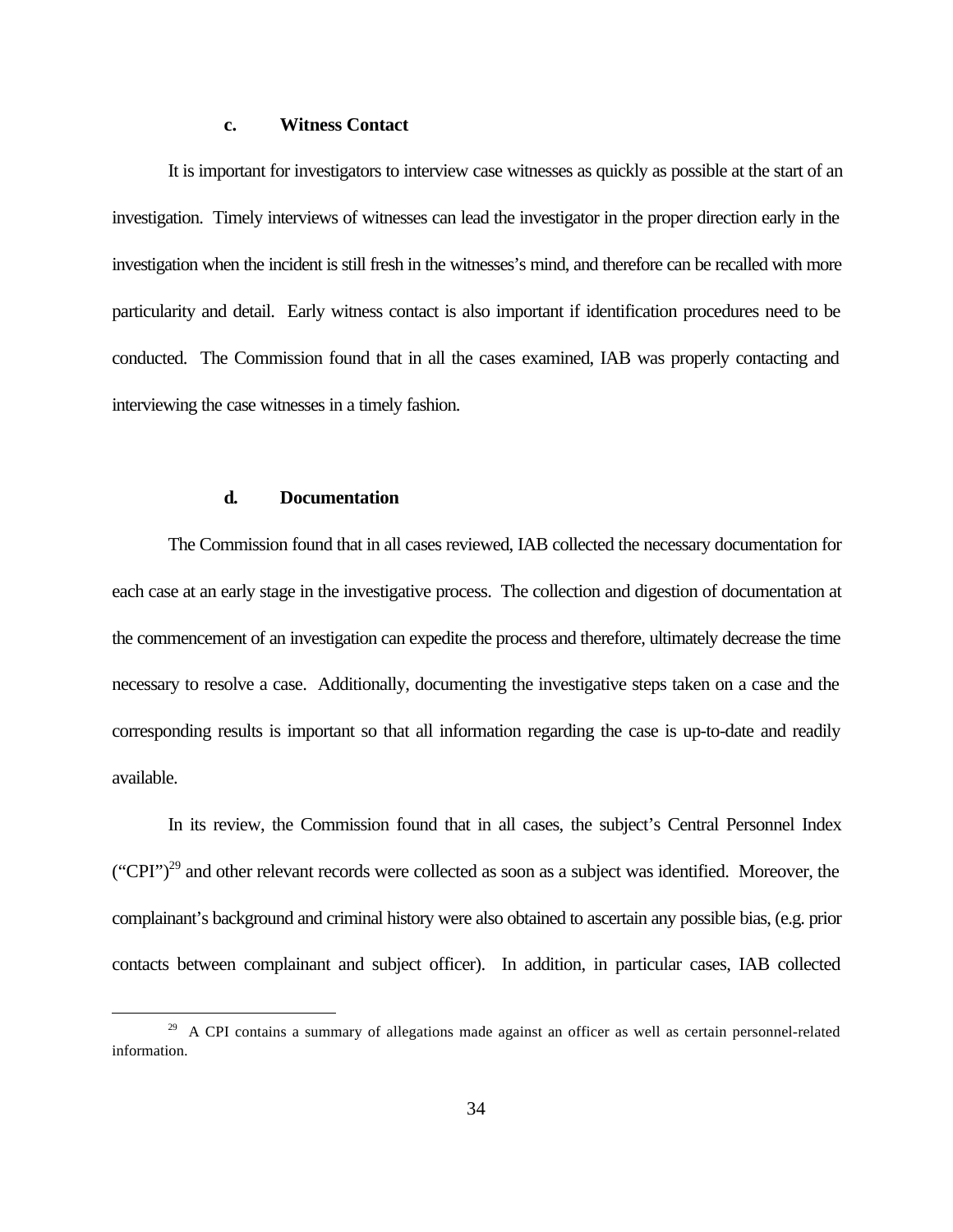paperwork regarding the finances of subjects and witnesses, ballistic records and paperwork relating to the prior ownership of weapons, real estate transactions records, vehicle registrations and other automotive paperwork, and other documents pertaining to the investigation. The Commission concluded that IAB was collecting all relevant documents and doing so in a timely manner.

Lastly, the Commission determined that IAB is thoroughly documenting its investigative efforts in its files. As mentioned above, this documentation eases the transfer of investigations and memorializes any efforts taken. The current review indicates an improvement over earlier findings by the Commission in prior reports that investigators, at times, did not always document actions that had been completed on a case.

## **4. Conclusions**

In conclusion, the Commission found that overall, IAB is conducting thorough investigations and closing virtually all of its cases in a timely manner. The Commission also found that the cases are being resolved appropriately. Investigators generally are properly utilizing integrity tests, surveillance, and the E.D.I.T. program when appropriate, and conducting competent interviews of both witnesses and officers. Finally, the Commission found that IAB is contacting and interviewing witnesses in a timely fashion and adequately collecting and reviewing relevant documents and records. Thus, the Commission believes that, overall, IAB is generally handling cases in an appropriate and effective manner.

## **B. Group 9 Investigations**

## **1. Introduction**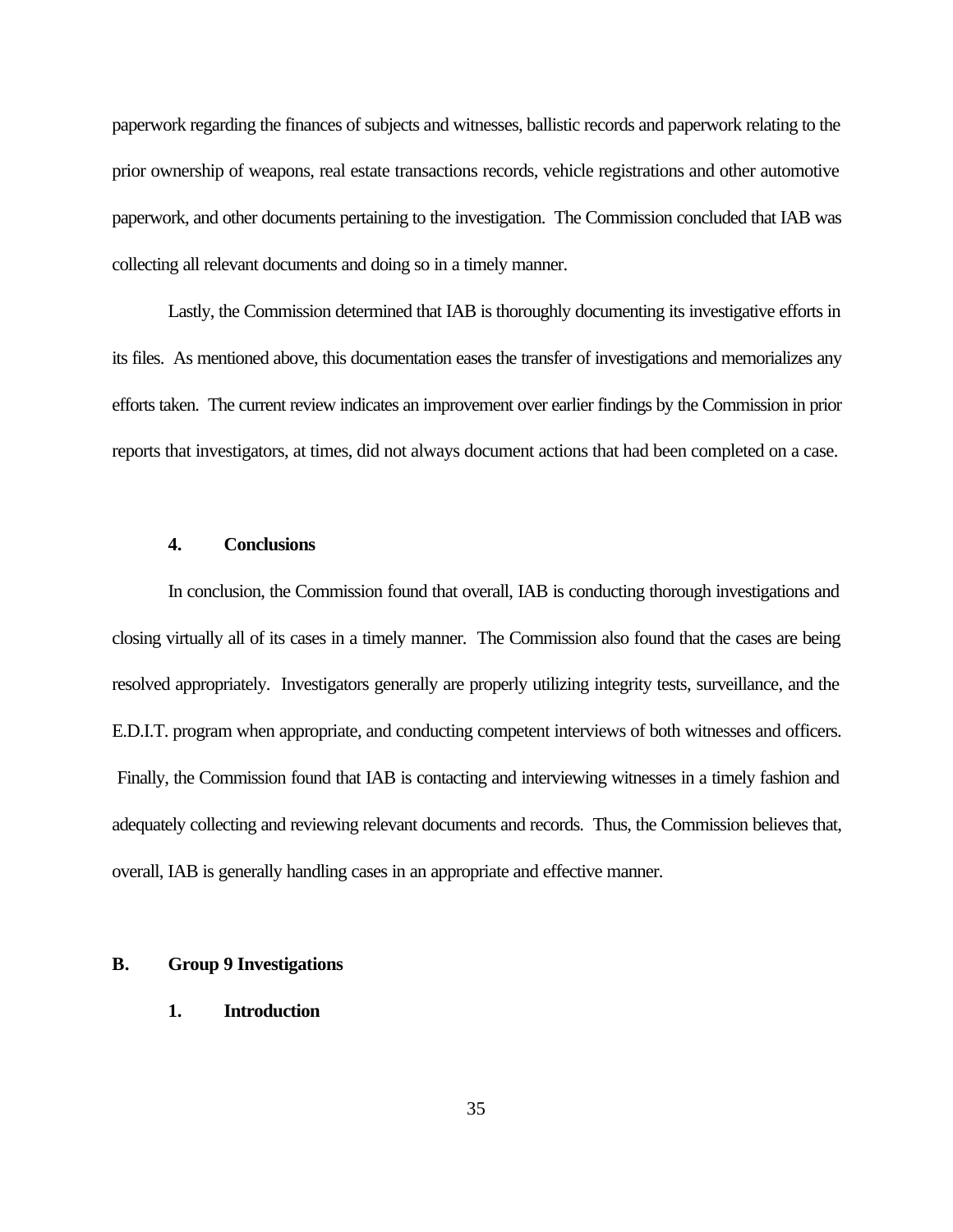During the course of its various closed case reviews, the Commission noted that in some instances the initial investigation was often completed by IAB's Group 9 rather than the assigned investigative group that handled the bulk of the investigation.<sup>30</sup> Group 9 is a specialty group within IAB whose function is to respond to and conduct preliminary investigations of incidents which occur between the hours of 11:00 p.m. and 7:00 a.m.<sup>31</sup> In recognition of the impact of the initial investigation on a case, the Commission examined a number of cases handled by Group 9. Specifically, the Commission sought to determine whether Group 9 obtained the necessary and available information during the initial early hours of investigations, documented such information correctly, and then communicated that information to the investigative group in a manner that facilitated the immediate investigation of the complaint.

Group 9 was created to ensure that IAB investigators are available during the evening and early morning hours when most investigative groups are not available. This permits IAB to respond 24 hours a day, 7 days a week, to allegations of police misconduct which are received at the Command Center.<sup>32</sup> Unlike other IAB groups, Group 9 does not conduct long term investigations. It is only responsible for handling the initial investigation of complaints that originate during its hours of operation. The types of complaints to which Group 9 responds include excessive force, corruption or other misconduct by a member of the service, and cases involving prisoners who are injured while in police custody. The

<sup>&</sup>lt;sup>30</sup> Organizationally, IAB is divided into groups based on geographical area and groups are assigned those cases which occur within their jurisdiction. Therefore, there are IAB groups that handle investigations in the Bronx, Brooklyn, Queens, Staten Island and Manhattan. In addition to geographically based groups, IAB also has several nongeographical, specialty groups which handle specific types of allegations. Group 9 is one of the specialty groups.

 $31$  Most geographical groups are not open during these hours and Group 9 therefore responds to incidents which these groups usually handle during the day time hours. Group 9's initial investigation is referred to as a "call-out."

 $32$  The IAB Command Center is a 24 hour hotline which receives allegations of police misconduct from the general public and members of the service.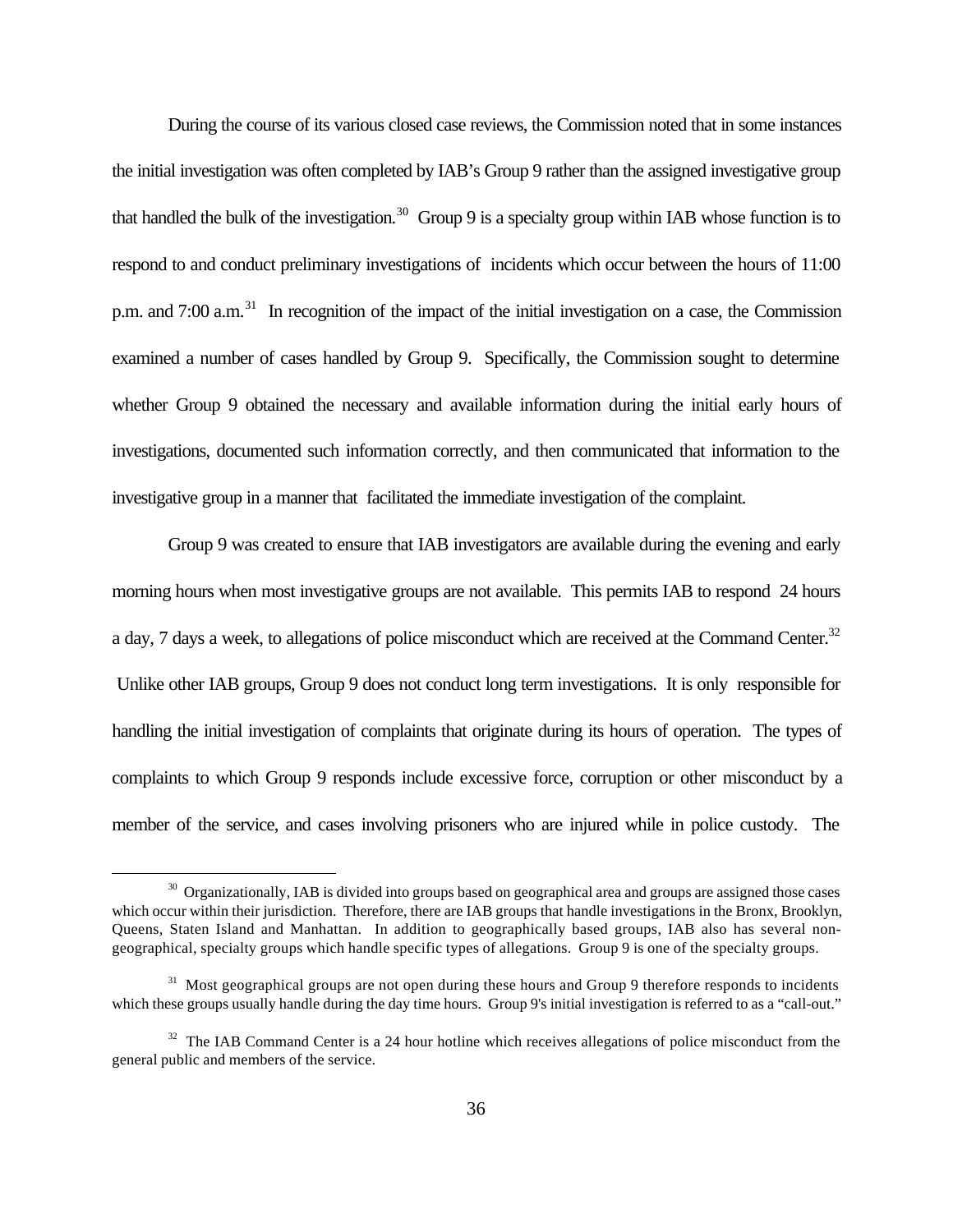information and evidence gathered by Group 9 are then turned over to the appropriate investigative group so that it may continue any further investigation.

Specifically, Group 9 responds to the location of incidents or to precincts, interviews complainants and witnesses, and obtains necessary evidentiary documents. All information is then memorialized on worksheets and placed in a case folder along with any audio taped statements of witnesses and a recommendation from the investigator regarding how the case should be classified. Group 9's case folder is then forwarded to IAB's Assessment Committee which meets every morning to discuss and classify the allegations received by the Department during the previous 24 hours.<sup>33</sup> The Assessment Committee reviews each complaint and assigns each case, including those initially investigated by Group 9, to an appropriate geographic or specialized investigative group for further investigation.

# **2. Methodology**

 $\overline{a}$ 

The Commission obtained a list of all cases handled by Group 9 between January 1, 2000 and August 1, 2000, totaling 234 cases. From that list, and with a view toward selecting cases that spanned various geographical locations throughout the City, the Commission chose 25 "C" cases for examination. These cases encompassed a variety of allegations, involving officers from various geographical locations throughout New York City.

<sup>&</sup>lt;sup>33</sup> Cases which involve serious allegations of misconduct and/or corruption are classified as "C" cases and are investigated by IAB while allegations of minor misconduct/corruption are classified as "M" cases and are usually forwarded to Investigations Units outside of IAB.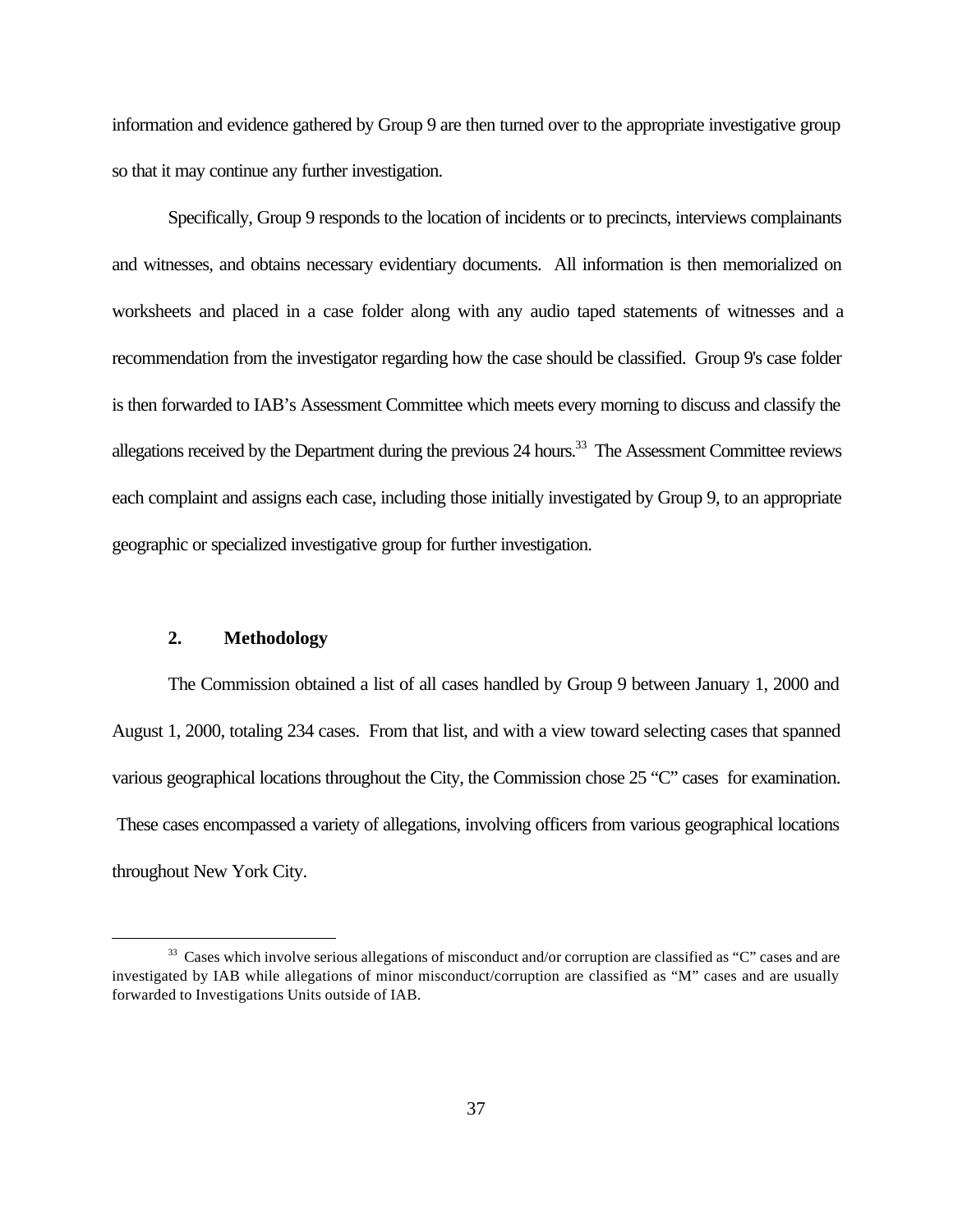Commission staff reviewed the paperwork and the audio taped interviews $34$  contained in these case files to assess Group 9's overall performance. In examining these files, Commission staff specifically evaluated the overall quality of the information gathered and whether this information was documented in the case folder. The taped interviews were also reviewed to determine their effectiveness and appropriateness of the interviewers' questions and interviewing techniques. In addition to the above issues, the Commission looked at the timing of the complaint and Group 9's response time. Finally, the Commission examined whether necessary documents such as medical release forms had been obtained, and evaluated the general procedures and practices followed by Group 9 investigators. As a final step, the Commission examined, where possible, the subsequent investigative files that were developed by the assigned IAB group from the initial Group 9 investigation. When examining these files, the Commission looked at the time it took for the assigned investigative group to receive the case, and whether the information contained in the subsequent file differed significantly from that obtained by Group 9 investigators, or if the file contained information that could have been obtained during the call-out but was not.

# **3. Findings**

 $\overline{a}$ 

Group 9 appears to be fulfilling an important role in IAB's overall anti-corruption program. Having IAB investigators respond to and investigate allegations as soon as they are reported sends a message to civilians and uniform officers that the Department takes allegations of corruption and misconduct very

<sup>&</sup>lt;sup>34</sup> Twenty-three of the 25 Group 9 cases reviewed contained audio taped interviews. It is Group 9's policy to, whenever possible, make an audio tape of interviews conducted by their investigators.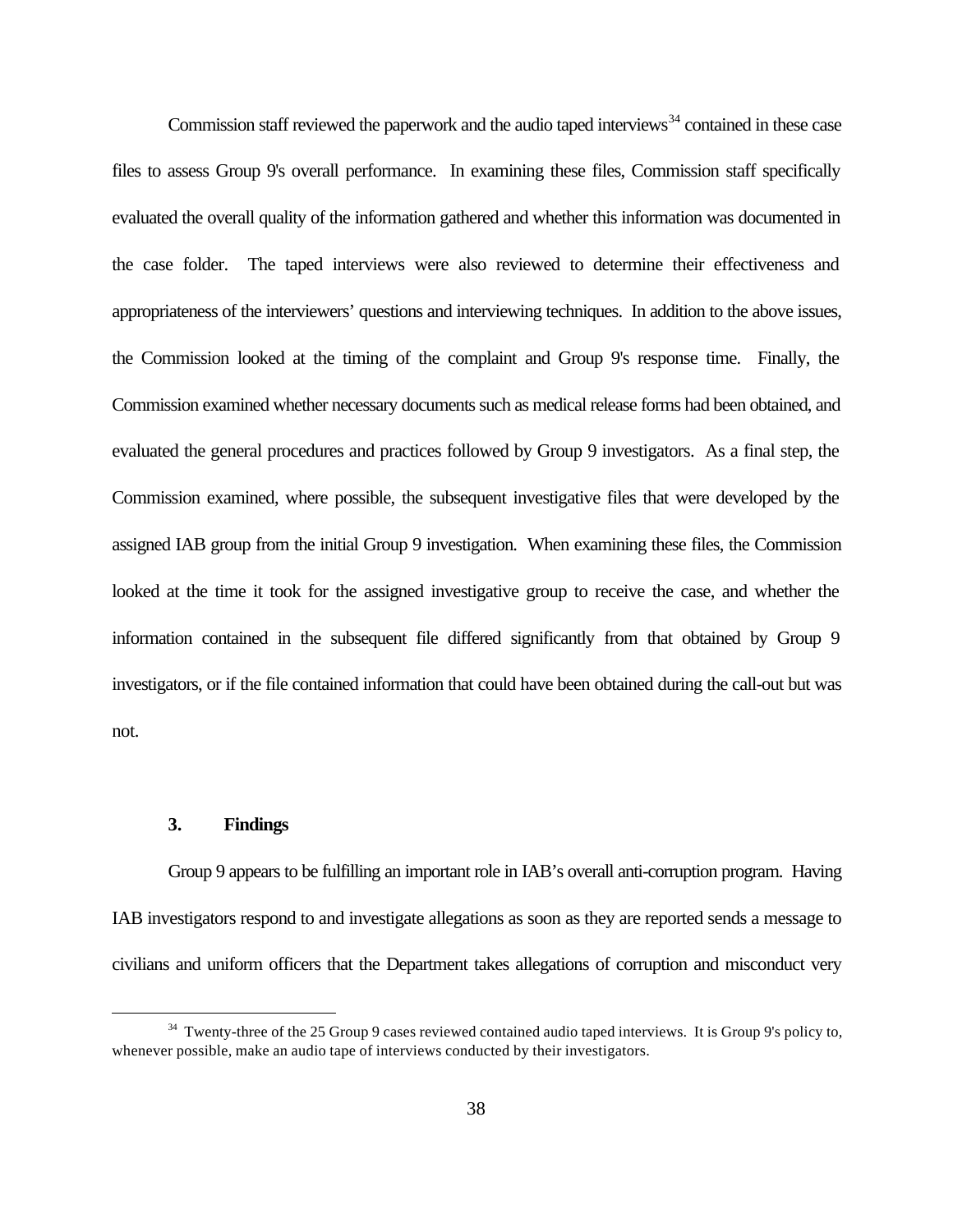seriously. Furthermore, having IAB personnel, rather than precinct personnel handle the intake and investigation of complaints may alleviate any concerns complainants might have if the allegation was investigated within the precinct itself, and also may prevent potential conflicts of interest which could arise if precinct officers had to investigate a co-worker within their own precinct.

In general, Group 9 appears to be conducting preliminary investigations in a satisfactory manner. Investigators appropriately questioned complainants and witnesses and, with only one exception, explored all the pertinent issues during the course of the initial interview. Group 9 responded in a timely fashion to call-outs and interviewed complainants and witnesses in an expedient manner. Further, investigators obtained the necessary paperwork and appropriately documented the information they gathered in the case file.

#### **a. Interviews of Complainants and Witnesses**

 A key function of investigators during the initial investigation is to obtain as much information from complainants and witnesses as soon as possible so that an accurate assessment of the case may be made.

Once Group 9 has undertaken its investigation, the investigator must ensure that all pertinent data is documented in an investigative file so that subsequent investigators have the necessary information to continue the investigation. Pertinent information may include, but is not limited to: names, addresses and contact numbers for the complainant and any witnesses; descriptions and/or names of the officer(s) involved in the alleged wrongdoing; a summary of the allegation including relevant information about the pertinent location; or any other data that may be important in establishing the substance of the alleged wrongdoing.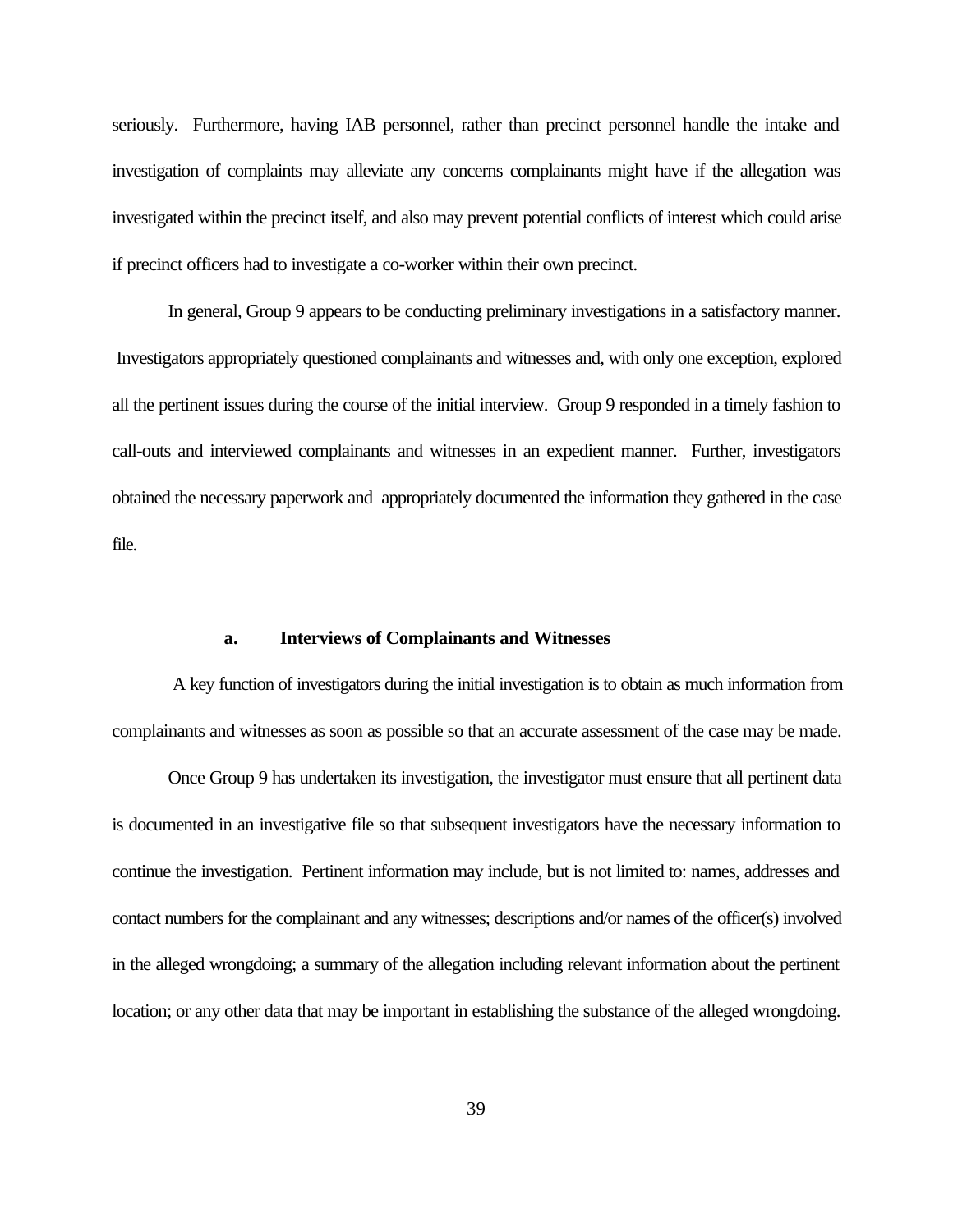Obtaining accurate and detailed information is important so that investigators may contact witnesses and focus the investigation on the appropriate subject officers.

All of the interviews examined by the Commission appropriately focused on acquiring the basic facts of the allegation, contact information for all complainants and witnesses to the event, and identifying information of the officer involved. In general, investigators explored all facets of the allegation and tried to elicit as much information as possible from the interviewees. Further, they also attempted, where appropriate, to reconcile any discrepancies in the interviewees' story.

In fact, in the majority of the cases examined, Group 9 had enough information at the conclusion of their interviews to identify the officer involved in the allegation. Even in those cases where no identification was made by Group 9, the Group 9 files reflected that investigators appropriately attempted to obtain enough descriptive information to identify a subject.

In interviewing complainants and witnesses it is imperative that the investigators ask the questions necessary to elicit all the relevant facts and information that the witness has to offer. To accomplish this, the investigator needs to probe the witness' statements to ensure that he gets an intelligible, chronological narrative of the occurrence. Since witnesses and complainants are often the main source of information in an investigation, the investigator needs to use an appropriate demeanor and tone during his questioning so that the witness does not feel alienated and feels secure about cooperating with the investigation.

Based upon the review of audio taped interviews, the Commission found that all the investigators used an appropriate demeanor and interviewing style. They also appeared to successfully adapt to different situations and use various techniques depending upon the needs and personality of the individual being interviewed. For example, in one case in which a young girl made a complaint of rape against an officer,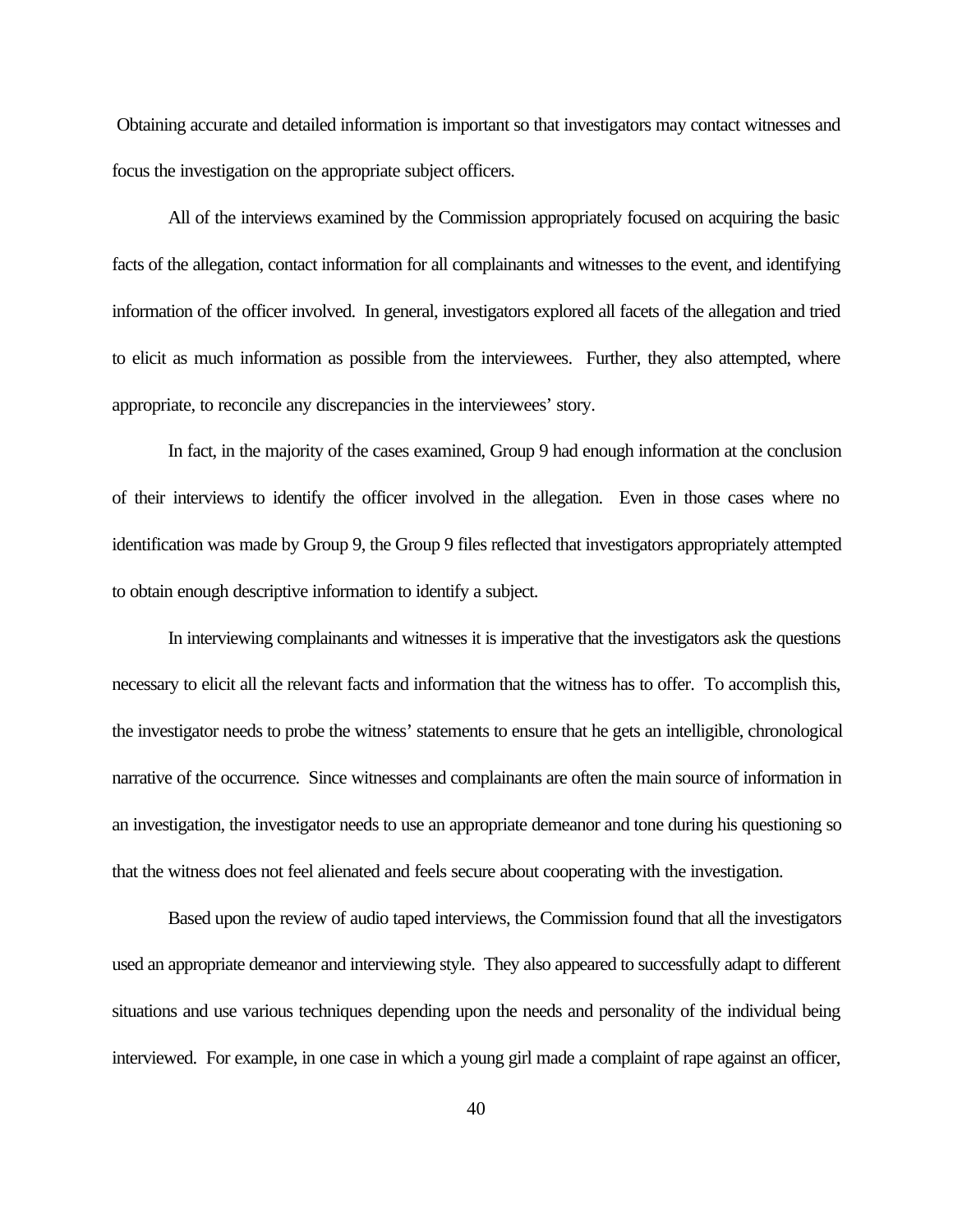IAB used a female investigator whose gentle interviewing style helped put the complainant at ease so that she was comfortable speaking with the investigator and cooperating with the investigation. In another case, the complainant was being difficult during the interview, and therefore, the investigator used a blunter and more forceful interviewing technique to elicit information.

#### **b. Timing**

Within the sample of cases reviewed, Group 9 investigators were called out and responded to numerous locations both within and outside New York City.<sup>35</sup> In all instances, Group 9 responded in a timely manner. For example, in fifteen of the 24 cases reviewed, IAB investigators responded to complaints in one hour or less. In the remainder of the cases reviewed, the Commission found that responses that took longer than one hour were acceptable given the circumstances or location of the complainant.

In terms of the case transfer from Group 9 to the subsequent investigators, the Commission was able to determine the timing in only eleven of the cases.<sup>36</sup> Of those eleven, five were turned over to the subsequent investigative group within one day, five were turned over within nine days, and one was turned over in nineteen days. While some of these transfers should have occurred more quickly, any delay in the turnover of case files appeared to have no negative impact on the investigation carried out by the geographic or specialized investigative group.

<sup>&</sup>lt;sup>35</sup> Complaints were received from throughout the tri-state area.

<sup>&</sup>lt;sup>36</sup> In the remaining 13 cases the Commission was unable to determine with specificity the date on which the file was provided to the subsequent investigator because this information was not noted in the file.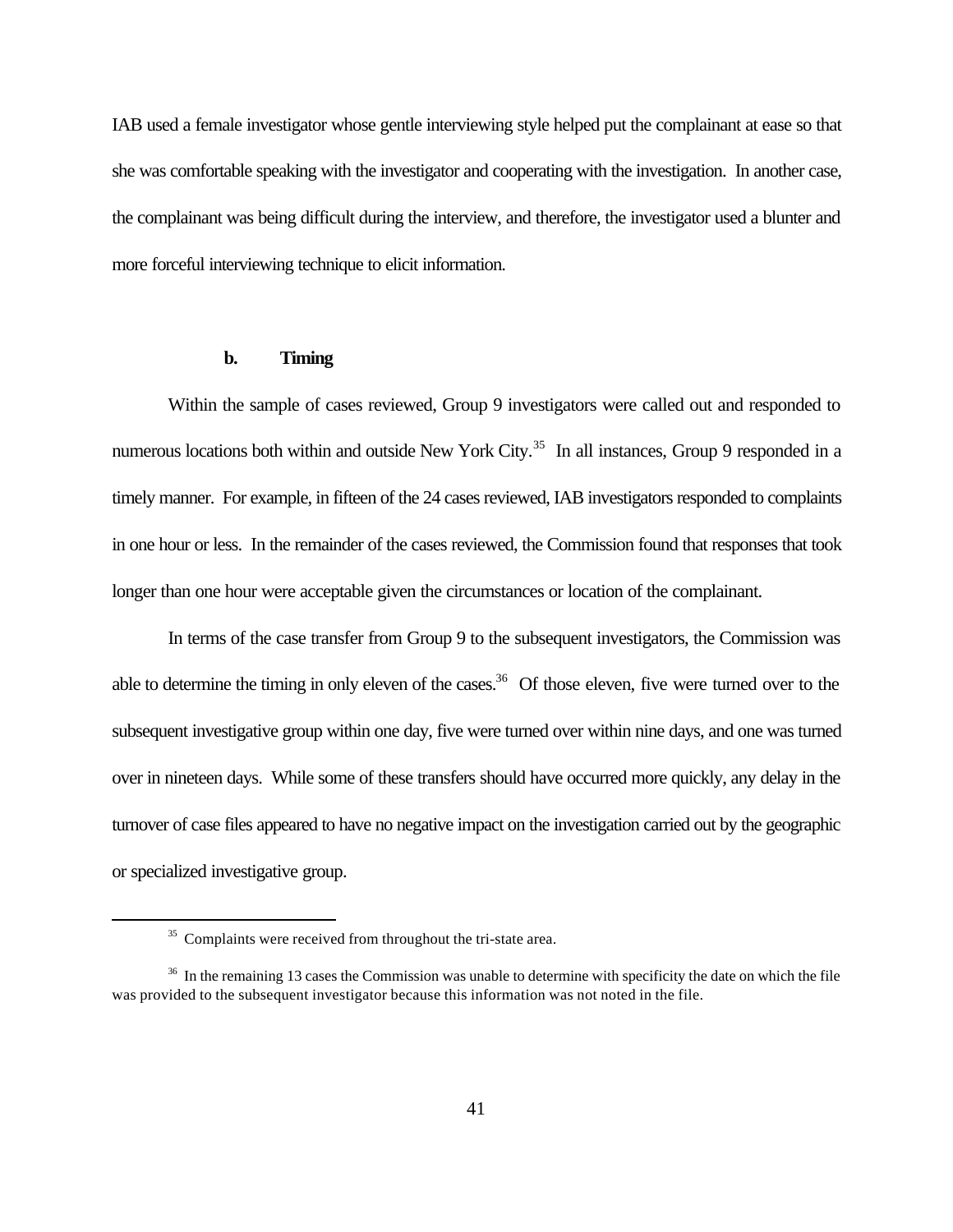# **c. Documentation**

Since Group 9's involvement with a case is limited only to its initial investigation, it is important that Group 9 investigators carefully document all of the interviews and investigative steps that have been completed so that the subsequent investigator has the correct and necessary information to proceed with the investigation. Based upon the review of the Group 9 files, the Commission found 24 of the 25 worksheets examined contained a comprehensive narrative of the incident along with contact information for complainants and witnesses. Further, these worksheets indicated that many of the interviews with complainants and witnesses were audio taped. Accordingly, the Commission ascertained that Group 9 case files given to the subsequent investigator contained audio tapes in those instances where tapes were made. Finally, the Commission determined that the worksheets accurately reflected the substance of the audio taped interviews. This is important because, while the tapes are available, an investigator may initially rely upon a worksheet for immediate information prior to listening to audio taped interviews.

Additionally, in those cases involving a complainant or witness who had received medical attention, Group 9 investigators obtained the necessary medical releases. This work streamlined the subsequent investigator's job as he did not need to spend time obtaining consent from the complainant for medical access, but instead could proceed with obtaining medical records.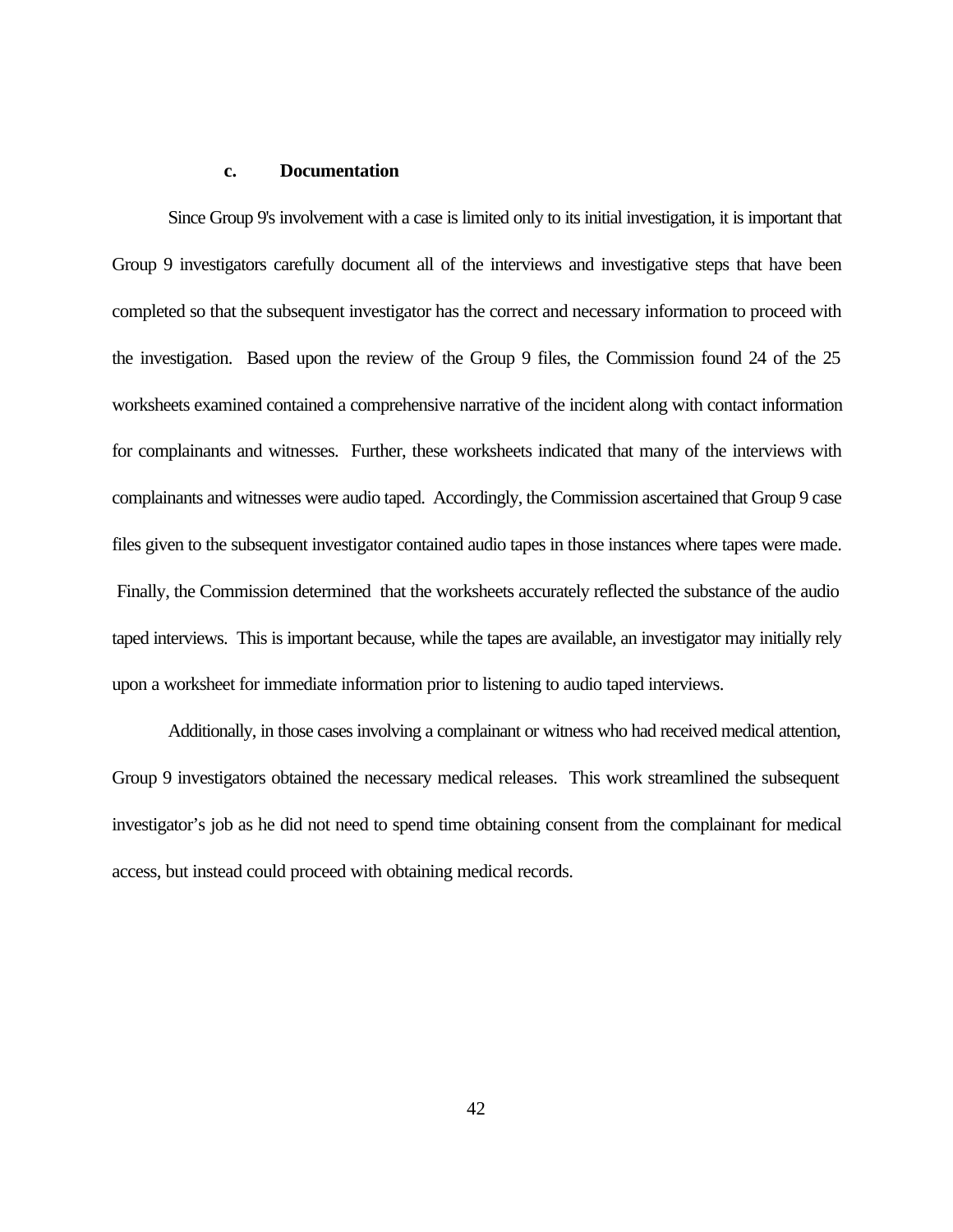#### **d. Impact of Group 9's Investigation on Subsequent Investigation**

The Commission reviewed the subsequent investigative files of thirteen of the 25 cases initially handled by Group 9. Overall, the information provided by Group 9 appears to have aided the assigned investigator in a variety of ways. First, it appears that the Group 9 investigators accurately obtained and documented the names and telephone numbers of critical complainants and witnesses. The subsequent investigative files indicated that investigators relied upon the Group 9 information to contact various individuals. Second, the value of Group 9's work was particularly apparent in subsequent investigations when witnesses and/or complainants became unavailable, changed their stories, or were unable to recall details of the incident. Group 9's worksheets, and particularly its audio tapes of complainants and witnesses, allowed the subsequent investigator to utilize the statements of these individuals despite these problems.

 This material also aided investigators in pinpointing consistencies or inconsistencies in a complainant or witnesses' account of events which often helped shape the course of an investigation.

#### **4. Conclusion**

The Commission's review found that Group 9 is providing accurate and consistent information which provides a firm foundation on which subsequent investigators may rely. Specifically, the Commission found that Group 9 carried out skillful preliminary investigations and obtained all the necessary information from complainants and witnesses during call-outs. Importantly, the Commission found that Group 9 is also turning over their files in their entirety in a timely manner which allows for prompt follow-up investigation of these cases. Overall, the Commission believes the work of Group 9 provides a solid basis on which to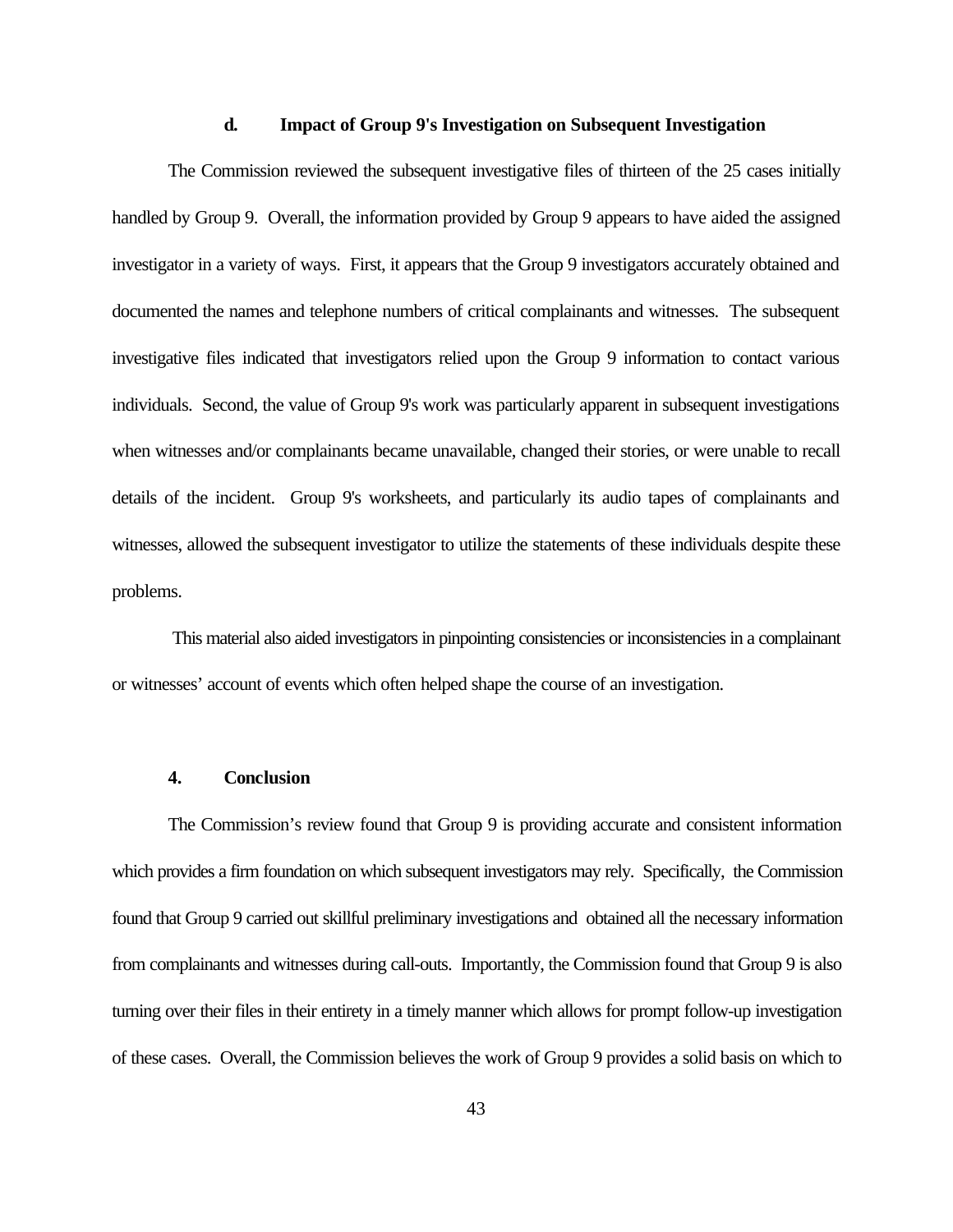build investigative cases.

#### **IV. FOLLOW-UP ON PAST COMMISSION RECOMMENDATIONS**

#### **A. Serious Off-Duty Misconduct**

### **1. Introduction**

In August 1998, the Commission released *The New York City Police Department's Disciplinary System: How the Department Disciplines its Members Who Engage in Serious Off-Duty Misconduct,* ("*Off-Duty Misconduct Report*"). That report examined the disciplinary process and the penalties imposed on officers who had been found guilty of serious misconduct which occurred off-duty. The type of misconduct focused on by the Commission involved the display or discharge of a firearm, other violent behavior, and misconduct that was alcohol related. As a result of that study, the Commission made various recommendations, some of which were implemented by the Department. Subsequently, in the Commission's *Fifth Annual Report*, the Commission examined cases affected by the implementation of those new policies and procedures, and evaluated their effectiveness. This section of this Report will revisit some of the issues raised by the *Off-Duty Misconduct Report*.

## **2. Prior Findings and Recommendations**

In its initial study, while raising questions about the disposition of some cases, the Commission found that the Department appropriately handled the majority of the cases it reviewed. It determined, however, that certain changes in Department policies were necessary both to enhance the effectiveness of the treatment of these types of offenses by the disciplinary system, and to address problems associated with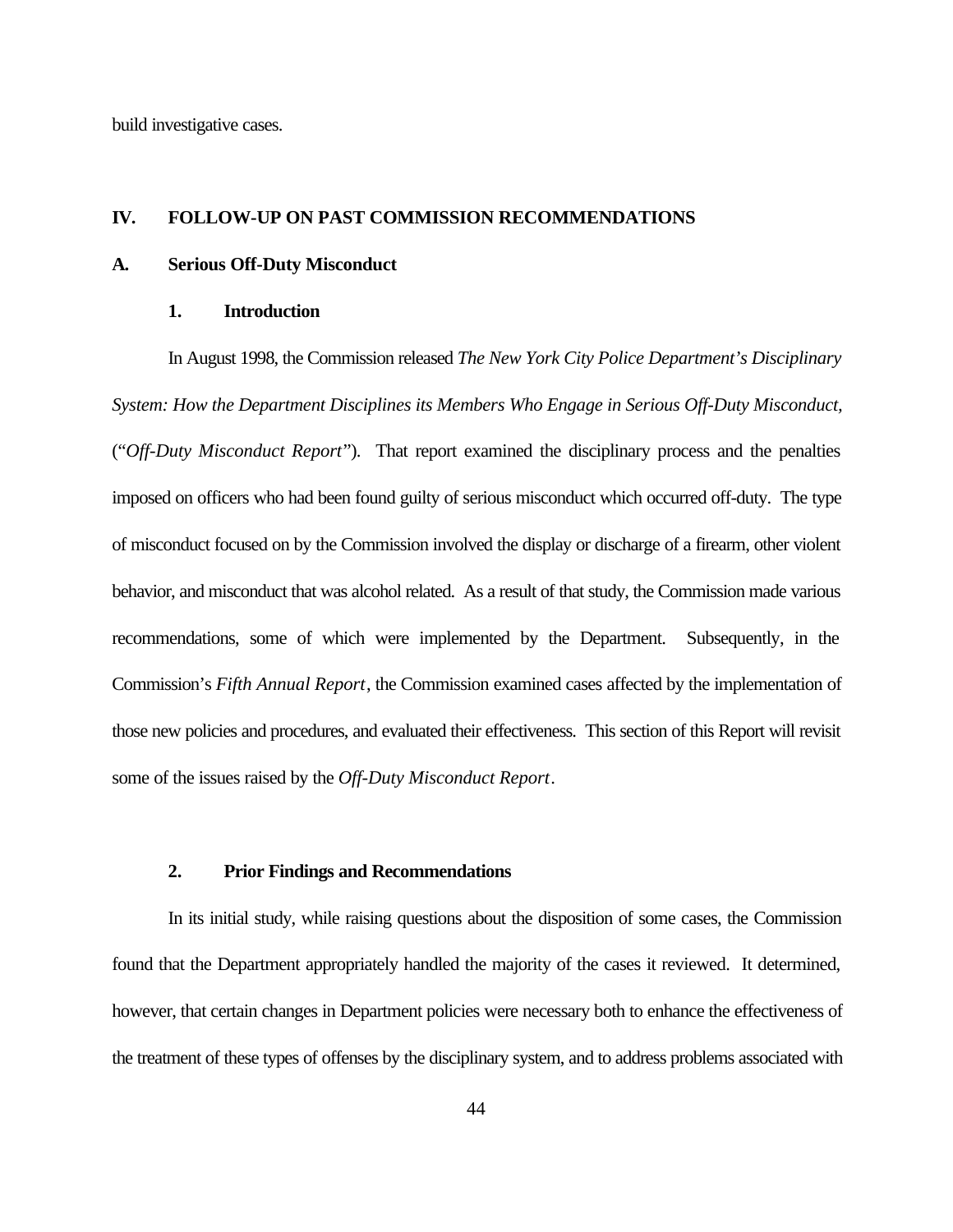the misuse of alcohol.

Given the fact that instances of off-duty misconduct all too often are associated with abuse of alcohol, the Commission made a series of recommendations directed at the problem of alcohol abuse. Among these recommendations were: that the Patrol Guide more clearly discourage using alcohol off-duty while carrying a weapon; that officers who are unfit for duty while armed receive more significant penalties than officers who are solely unfit for duty, but not armed; that the Department require counseling and impose dismissal probation<sup>37</sup> where there is alcohol related misconduct; that it terminate officers who continue to commit wrongful conduct after having been afforded the opportunity for counseling; and, generally, that it use a more rigorous approach in determining whether officers involved in misconduct were unfit.

<sup>&</sup>lt;sup>37</sup> See p. 59 for a discussion of dismissal probation.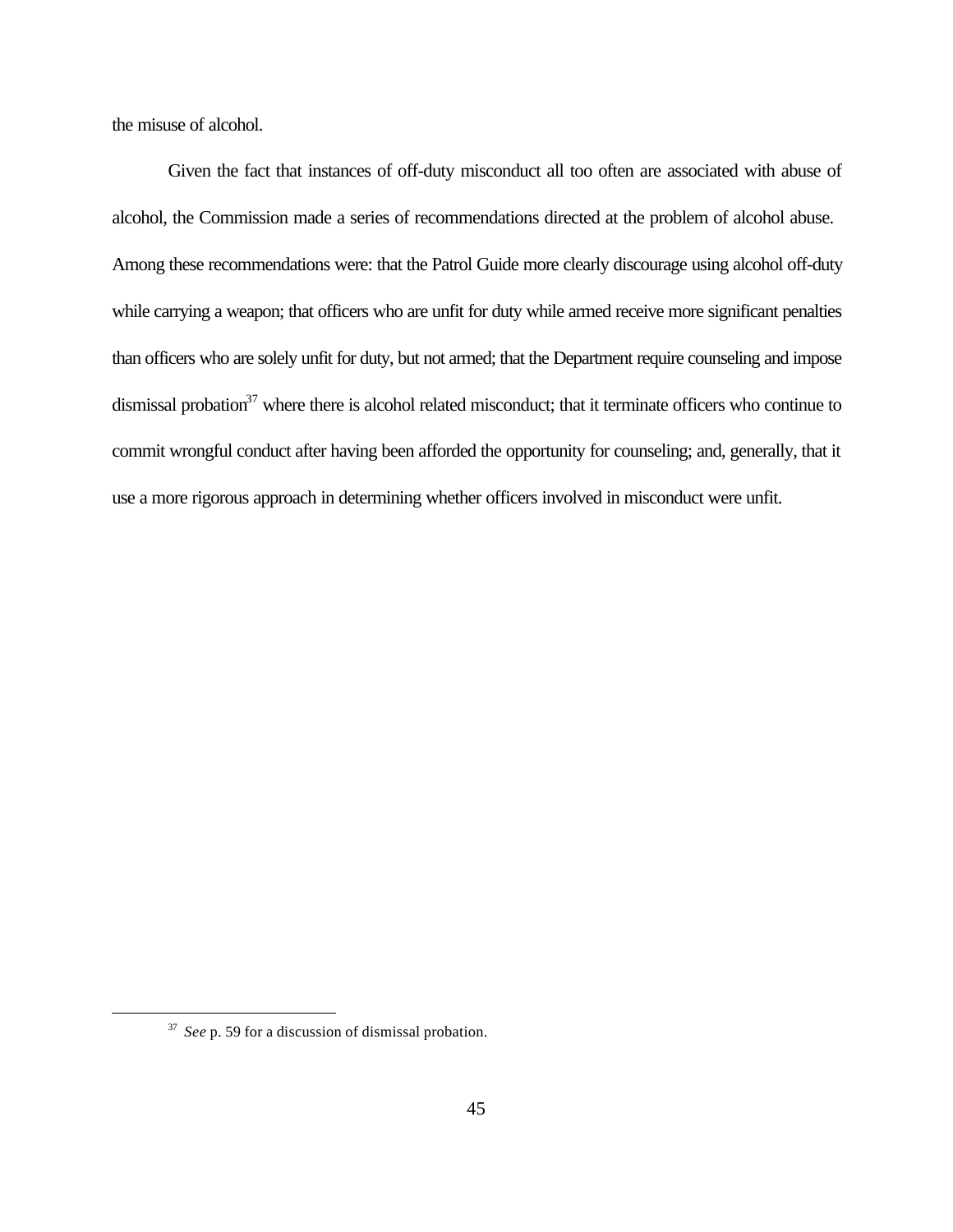The Department implemented a number of policy changes in response to these recommendations. Among other things, it created a new administrative charge, "armed while unfit for duty," thereby enabling the Department to punish officers who are found guilty of this charge more severely than if not armed.<sup>38</sup> It also stated that it would impose a charge of unfit-for-duty against all officers charged with driving under the influence of alcohol ("DUI");<sup>39</sup> it added language to the Patrol Guide that more strongly discouraged the consumption of alcohol while carrying a firearm; and it changed procedures for determining whether an officer was unfit.

With respect to the Commission's findings regarding misconduct involving a firearm or instances of extreme violence, the Commission recommended that, absent exceptional circumstances, officers be terminated if they: unjustifiably discharge their weapons; under any circumstances discharge their weapons and fail to report it to the Department; or commit more than one (or in certain cases even one) act involving improper violent behavior. While the Department did not adopt these recommendations, it did adopt a policy that, absent exceptional circumstances, an officer who intentionally discharges his weapon while unfit for duty would be terminated.

Additionally, there were more general findings and recommendations pertained to all types of misconduct. The Commission found that the Department was not consistently charging officers with all the relevant separate charges pertaining to a particular offense. Levying all applicable charges is important both to convey the Department's disapproval of all aspects of the officer's misconduct and to ensure that the

<sup>&</sup>lt;sup>38</sup> The maximum penalty that may be imposed for each offense upon a finding of guilt after trial is 30 days. The Department may however impose consecutive sentences for discrete charges.

 $39$  In New York State, the relevant criminal offense is called "Driving While Intoxicated" ("DWI") while the analogous departmental charge is "Driving Under the Influence" ("DUI"). Both charges refer to the same conduct.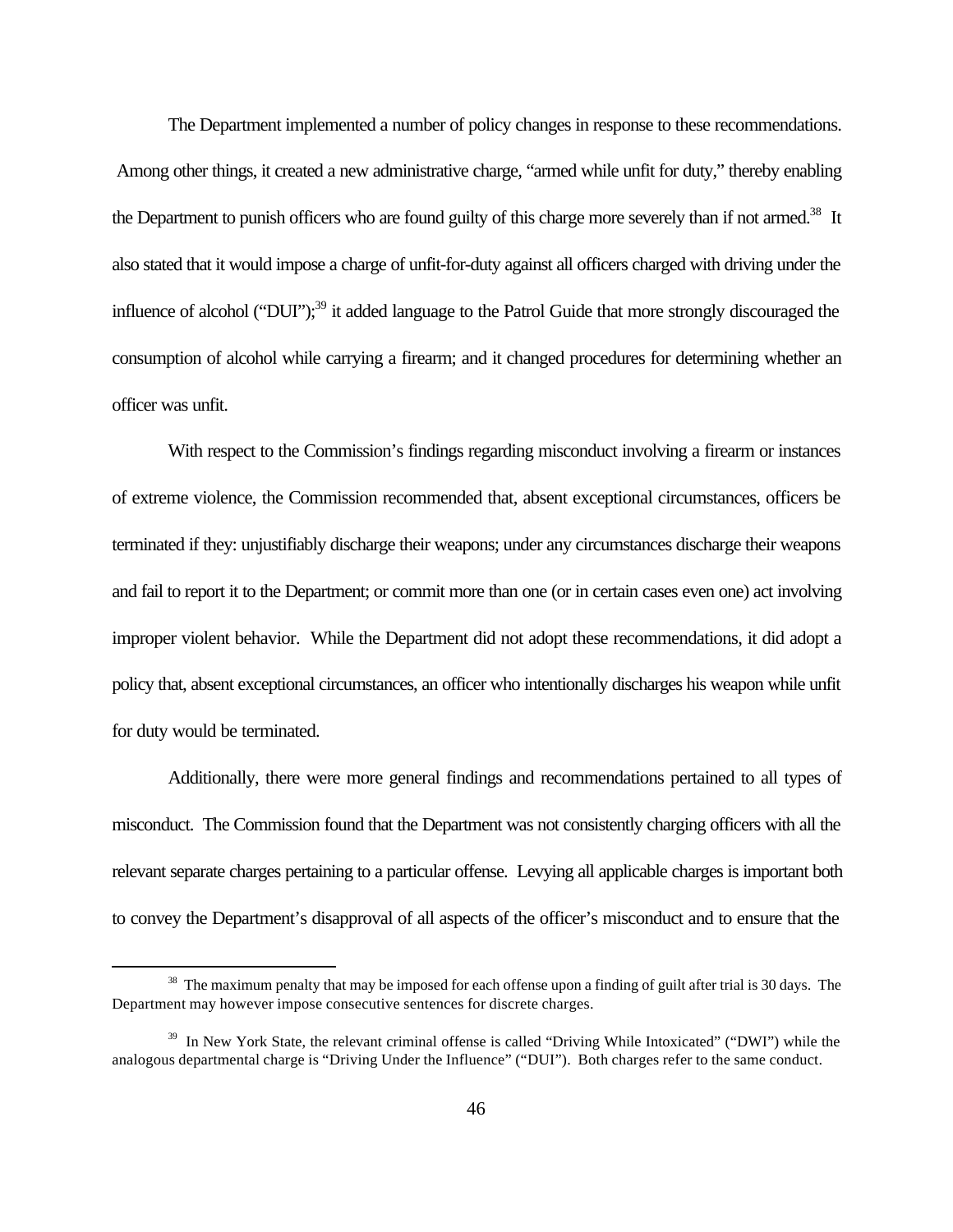penalty imposed appropriately reflects the scope of the officer's actions. The Commission therefore recommended both that this routinely be done and that in appropriate cases, the Department be more willing to impose consecutive sentences for discrete charges.

In the Commission's *Fifth Annual Report*, it followed-up on many of the above findings and recommendations, looking specifically at misconduct involving the display or discharge of a firearm, violent behavior not involving a firearm, and offenses involving the use of alcohol. While the Commission questioned the ultimate outcome in certain cases, it found that the Department generally was imposing appropriate penalties in these areas.

In that report, the Commission also found a significant increase in the application of dismissal probation in conjunction with other penalties in alcohol related and domestic violence cases. Further, it found that the Department was more often charging officers with all discrete offenses. More specifically, the Department was generally charging an officer with being unfit for duty when he was charged with DUI. The Department, however, was not consistently making findings of whether an officer was armed while he was unfit for duty.

### **3. Methodology**

 $\overline{a}$ 

In this study, the Commission initially reviewed all disciplinary cases closed between May 2000 and July 2001 where subject officers committed misconduct while off-duty. Then the Commission excluded cases of misconduct committed by civilian members of the service<sup>40</sup> and cases that involved what the

<sup>&</sup>lt;sup>40</sup> Civilian members of the service are afforded the option of a different, less formal adjudication process than uniformed members of the Department. Cases may be resolved and penalties may therefore be imposed in forums outside, and independent from, the Department.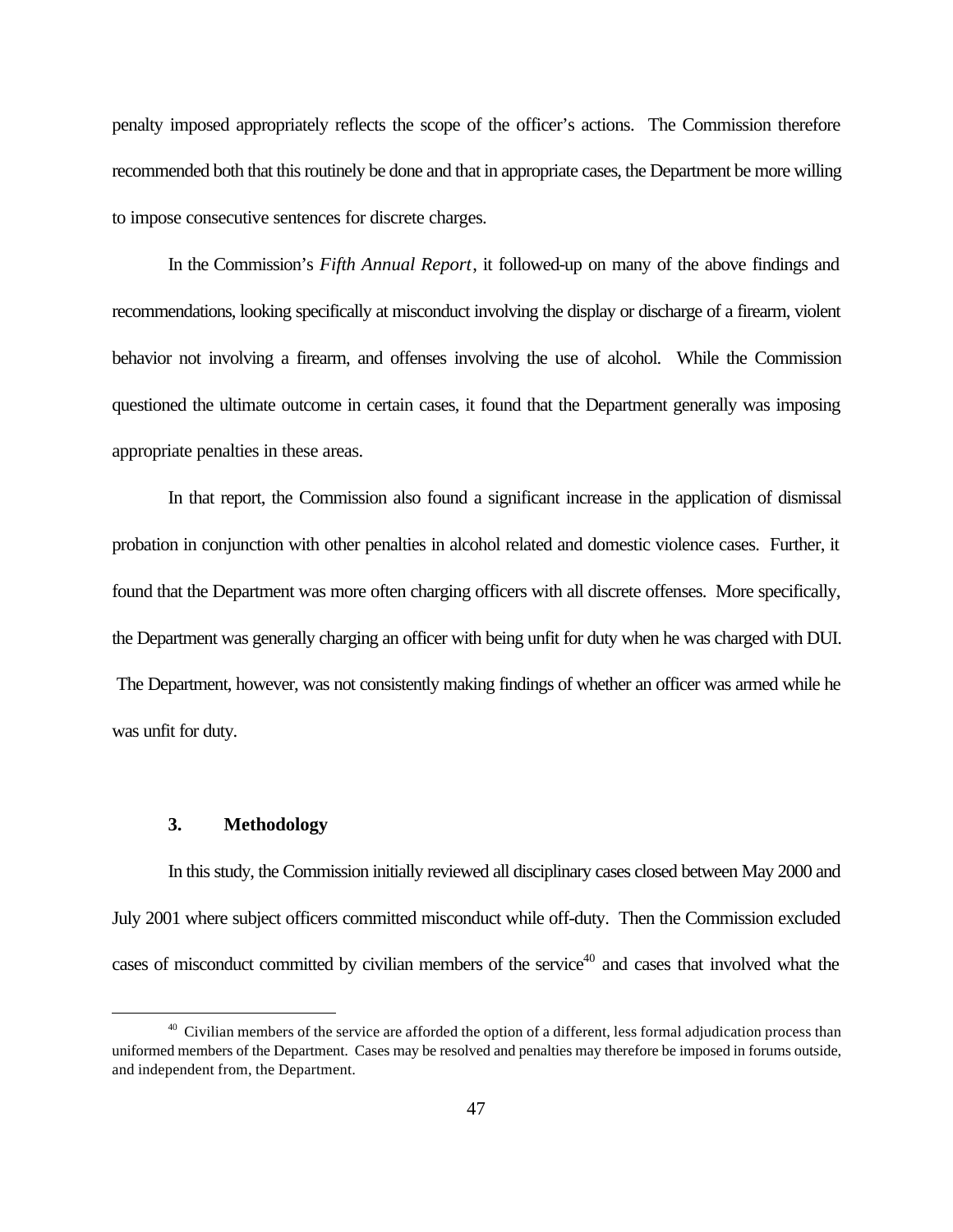Commission deemed to be not serious off-duty misconduct -- cases involving non-criminal and administrative-type violations.<sup>41</sup> The Commission's ultimate review consisted of approximately 309 cases.<sup>42</sup> The types of cases reviewed involved domestic incidents, alcohol related misconduct, wrongful use of a firearm, and other misconduct which constituted a criminal act and/or led to an officer's arrest. In addition, cases of misconduct committed by either probationary police officers or officers who had been on dismissal probation at the time of the off-duty misconduct were included.<sup>43</sup>

The domestic incidents reviewed involved allegations of assault, harassment by means of telephone, letter, or in person, trespass upon another's property, or the destruction of another's property. The alcohol related cases included officers driving while under the influence of alcohol as well as officers found unfit for duty while engaged in additional misconduct, such as assault or misuse of a firearm. The Commission's review of firearm cases involved the wrongful display or discharge of a firearm and the failure to safeguard a firearm accompanied by some other form of misconduct. Misconduct committed by probationary police officers and officers who were on dismissal probation for an unrelated previous act of misconduct at the time of the off-duty misconduct were also evaluated. Lastly, the Commission looked at misconduct that

<sup>&</sup>lt;sup>41</sup> For example, the Commission excluded cases involving officers who were found out of their residences while sick and unauthorized off-duty employment cases.

 $42$  Some officers had more than one set of charges and specifications against them. For the purposes of this review, the Commission counted such incidents as one case.

<sup>&</sup>lt;sup>43</sup> Officers that join the Department are classified as probationary employees for the first two years of their employment. Because of their probationary status, these officers may be terminated by the Department without a hearing for either substandard performance or misbehavior. As with probationary police officers, officers on dismissal probation may be terminated without benefit of a hearing for any misconduct.

This study was expanded from the earlier review of off-duty misconduct cases, which encompassed a review of misconduct involving firearms, violent behavior, and alcohol related offenses. This study was intended to give a more comprehensive analysis of issues related to adjudication delays and a more encompassing picture of departmental charges and penalties. *See Fifth Annual Report*.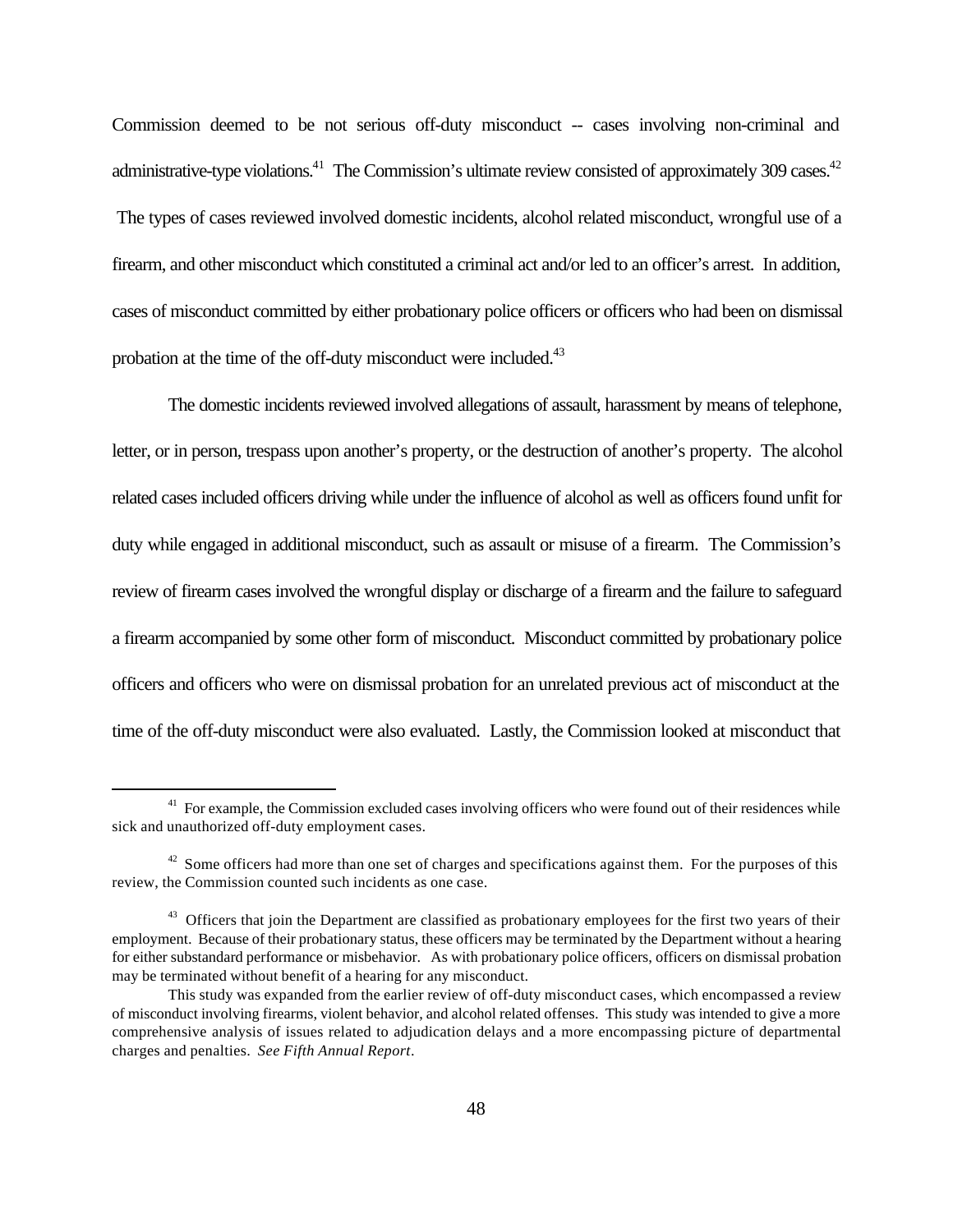resulted in the arrest of an off-duty officer for any crime, such as sexual misconduct, fraud, or possession of narcotics.<sup>44</sup>

As part of this review, the Commission examined both the appropriateness of the penalty imposed in individual cases and the impact of recent policies implemented by the Department relating to off-duty misconduct. The Commission also looked at the amount of time taken by the Department to adjudicate these cases.

### **4. Penalties**

 $\overline{a}$ 

When reviewing whether the Department imposed appropriate penalties, the Commission considered several different factors. For example, the Commission examined whether the Department was penalizing officers similarly situated consistent with each other and with prior penalties in the same area. Since officers with prior disciplinary problems should be dealt with more sternly than officers with no prior discipline problems, the Commission looked at this factor in assessing the appropriateness of the penalty. The Commission also looked at whether Department policies and guidelines were taken into account and followed.

## **a. Alcohol Related Misconduct**

<sup>&</sup>lt;sup>44</sup> A number of the cases studied involve more than one category. For example, a probationary police officer may be charged with DUI by the Department while criminal charges are simultaneously pending. For the Commission's study, this officer would be included in all applicable categories that were examined. Therefore, the numbers throughout this section reflect that accounting.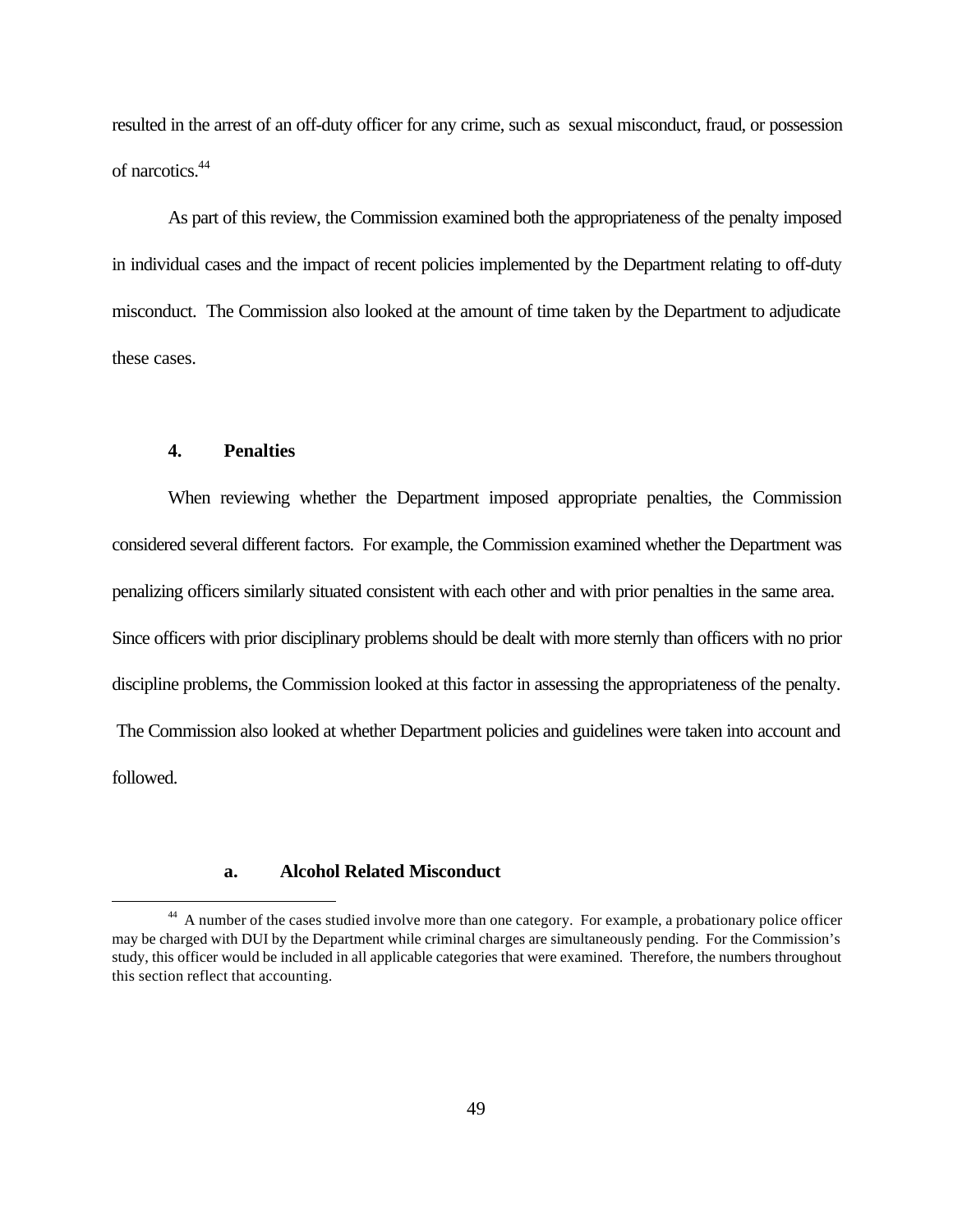For the present review, there were 59 cases that involved alcohol related misconduct which occurred after the implementation of the Department's policies regarding being unfit while armed.<sup>45</sup> As part of this policy, the Department stated that in all cases where it appeared that an officer was unfit for duty, it would make a finding of whether the officer was armed at the time that he was unfit. In general, while there is some inconsistency, the Commission found that the Department is now more routinely making findings about whether an officer was armed, and if so, adding an additional charge. In approximately 75% of the cases the file contained a finding of whether or not the officer was armed at the time he was unfit. In eighteen cases, there was a finding that the officer was armed and in all except three of those cases, the Department charged the officer with being unfit while armed.

<sup>45</sup> While the Commission looked at this issue in its *Fifth Annual Report*, at that time there were relatively few cases which had been completed after the policy was in effect.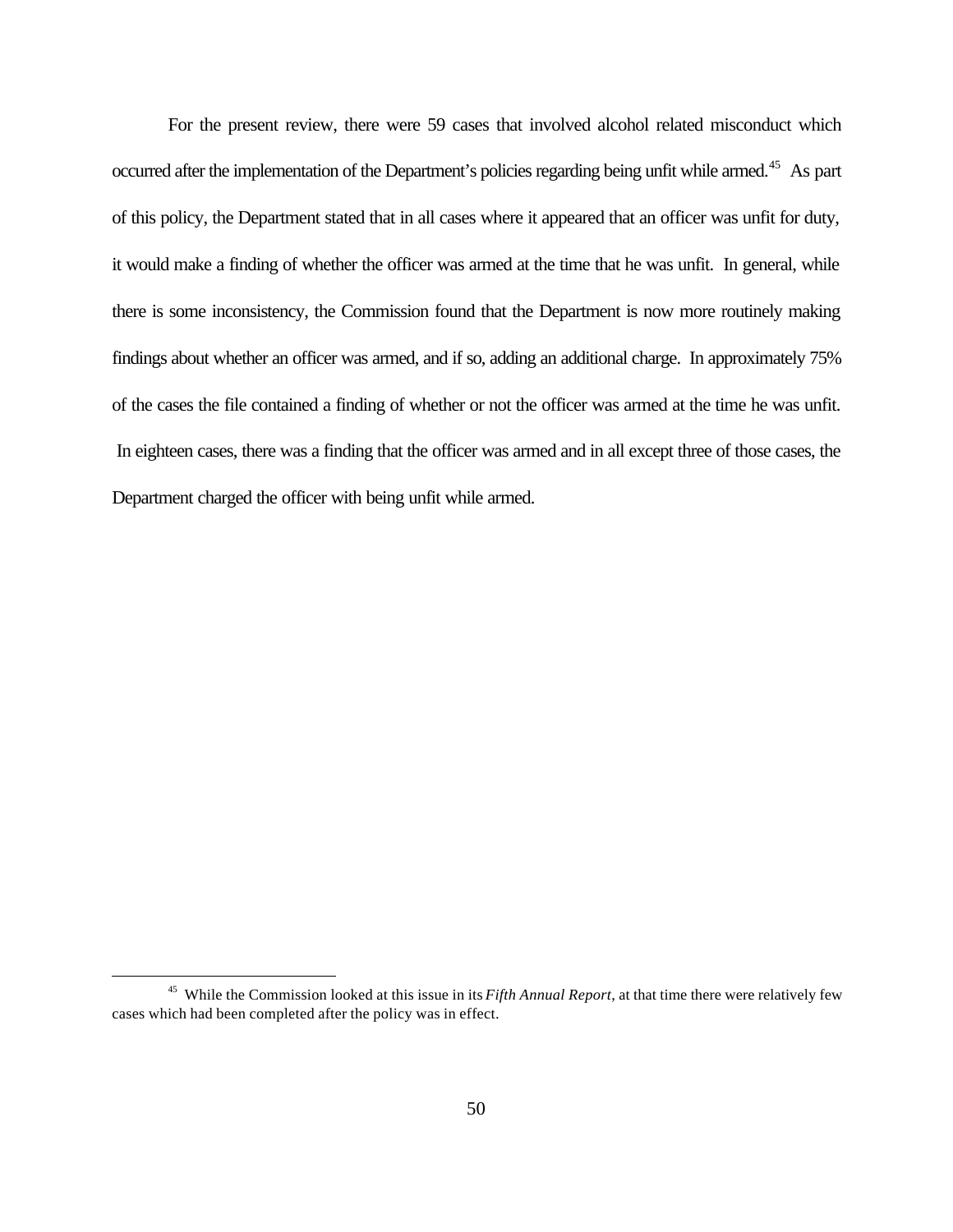The Commission also sought to ascertain whether the Department was imposing greater penalties in cases where there was a charge of armed while unfit than in cases where officers were not armed. Based on the files reviewed, it was clear that the Department imposed greater penalties against these fifteen officers than it typically does against officers who are charged solely with DUI. However, it was difficult to ascertain if the increased penalties were a result of the officer being armed or due to other aggravating circumstances since virtually all the cases in the sample where an officer was found to be unfit for duty had accompanying aggravating factors. For example, in one case, two officers, driving separately appeared to have been in a car accident with each other. When on-duty officers attempted to investigate the damage to the vehicles, both subject officers failed to comply with the orders of the on-duty officers, and one subject officer was particularly combative and obstructive during the investigation.<sup>46</sup> Both subject officers were found guilty of various charges, including DUI and being unfit while armed. In addition to both being placed on dismissal probation, one officer received a 45-day penalty and the more discourteous officer received a 60-day penalty. While both of these penalties appropriately reflected the seriousness of the charges, one could reasonably argue that the greater than 30 day penalty<sup>47</sup> was imposed due to one or a combination of aggravating circumstances, such as, failing to comply with the officer's requests, being involved in an accident, physically resisting the officer, obstructing the investigation, or being armed while unfit. In any event, the Commission found that the Department appears to be taking into consideration aggravating circumstances when imposing penalties in alcohol related misconduct cases.

<sup>&</sup>lt;sup>46</sup> Both officers attempted to flee the scene and the more combative officer lied to investigating officers, stating that he was not armed at the time when in fact he was.

 $47$  The Commission had previously determined that generally, the penalty imposed upon an officer who had been found guilty of DUI, absent aggravating circumstances, is approximately 30 penalty days and dismissal probation.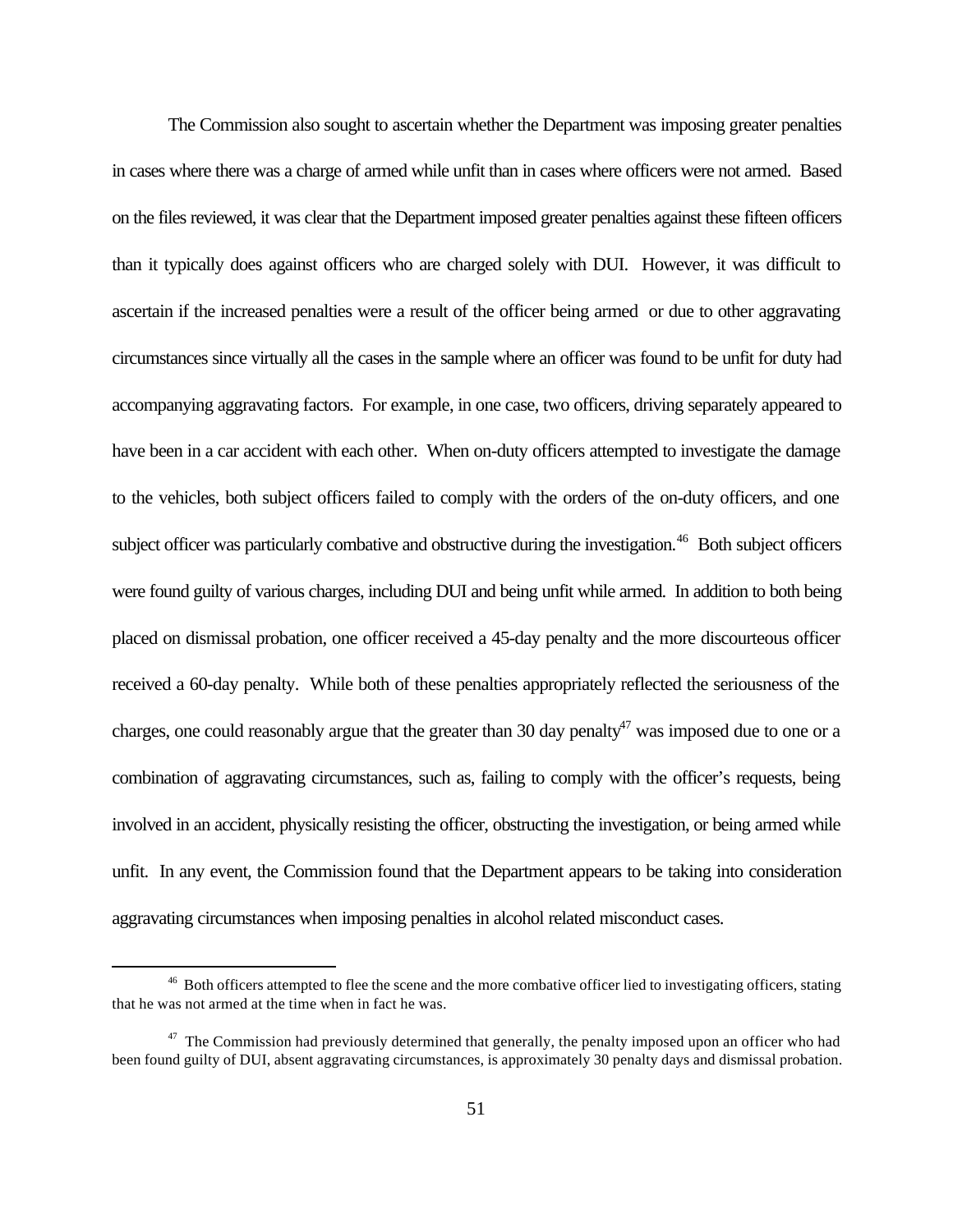The Commission also found that the Department is more regularly imposing penalties in excess of 30 days, in conjunction with dismissal probation, for alcohol related misconduct. In its *Off-Duty Misconduct Study*, the Commission found that the Department infrequently imposed penalties in excess of 30 suspension or vacation days. Because the Department is able to levy penalties of up to 30 days for each charge that the officer faces,<sup>48</sup> the Commission recommended that, where applicable, the Department should more often impose consecutive penalties for discrete charges. A review of alcohol related misconduct cases in this Report indicates that the Department has made a significant improvement in this area. In almost all cases where an officer was charged with DUI, he received a penalty in excess of 30 days in conjunction with dismissal probation. These cases generally involved officers who either refused to take a Breathalyzer test, were involved in an automobile accident while intoxicated, were armed while intoxicated, or resisted arrest in some manner while intoxicated. The increase in penalties appropriately varied depending on the severity of the accompanying misconduct and aggravating circumstances.

Additionally, the Department is continuing to utilize dismissal probation, in conjunction with counseling and other penalties in alcohol related misconduct cases. Of the 72 alcohol related misconduct cases reviewed, dismissal probation was imposed as part of the penalty in 38 cases and another 20 officers were separated from the Department by termination, resignation, or retirement. In most of the remaining fourteen alcohol related cases where the officer was not separated from the Department and dismissal probation was not imposed, the Commission did not determine that it was inappropriate for the Department

<sup>&</sup>lt;sup>48</sup> Additionally, as part of a negotiated settlement, the Department may impose a penalty without any limitation as to length.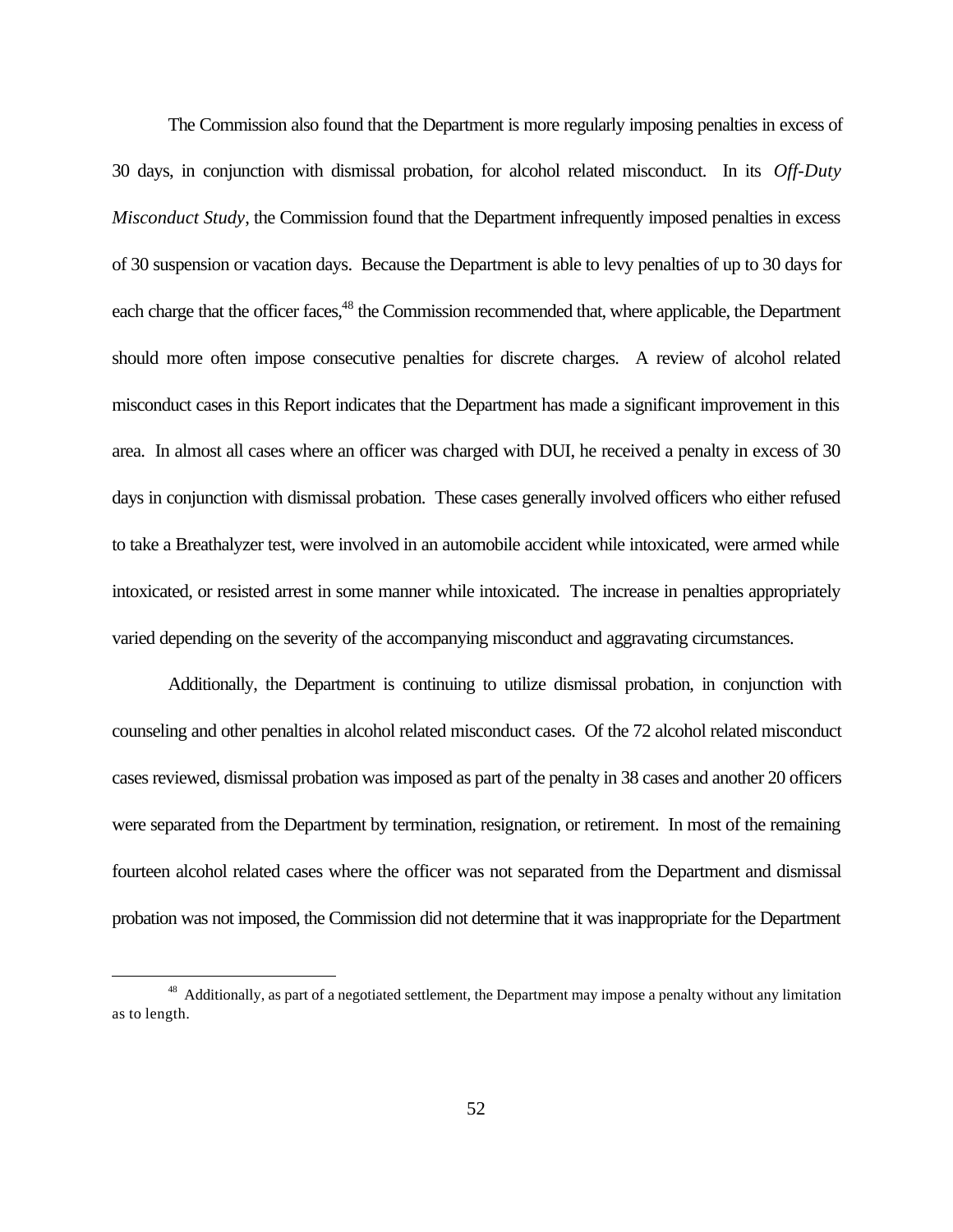not to impose it. Those fourteen cases typically involved officers with good disciplinary records being found unfit and disorderly in a public place. Finally, in all cases where the officer was found guilty of DUI, dismissal probation was imposed

The Commission has stated, and continues to believe, that dismissal probation can be an effective tool in modifying an officer's behavior and in expeditiously terminating officers who engage in subsequent misconduct while on dismissal probation. For example, one officer had been placed on dismissal probation in 1996 for improperly discharging his weapon at an occupied vehicle when he was unfit for duty. Subsequently, in August 2000, new charges were filed against him stemming from another incident in October 1999 where he had drawn his weapon on a group of individuals while he was intoxicated. He was on dismissal probation at the time of the second incident and was terminated without the necessity of a trial. This case demonstrates the value of dismissal probation and how the Department is utilizing it to appropriately terminate officers.

With respect to counseling, Department policy requires that any officer who engages in alcohol related misconduct must confer with, and be evaluated by, the Alcohol Counseling Unit. Also, the officer must attend and successfully complete any counseling imposed as a condition of a Department penalty, and will be suspended for any failure to attend. The Department stated that such officers are also monitored by Counseling Services Unit for a period of two years after completion of the alcohol counseling. The documentation reviewed by the Commission revealed that counseling is still routinely being imposed as a condition of Department penalties in alcohol related cases of misconduct. However, due to the Department's policy of keeping counseling information confidential, certain information is redacted from the files and the Commission was therefore unable to report specifically how many officers were mandated to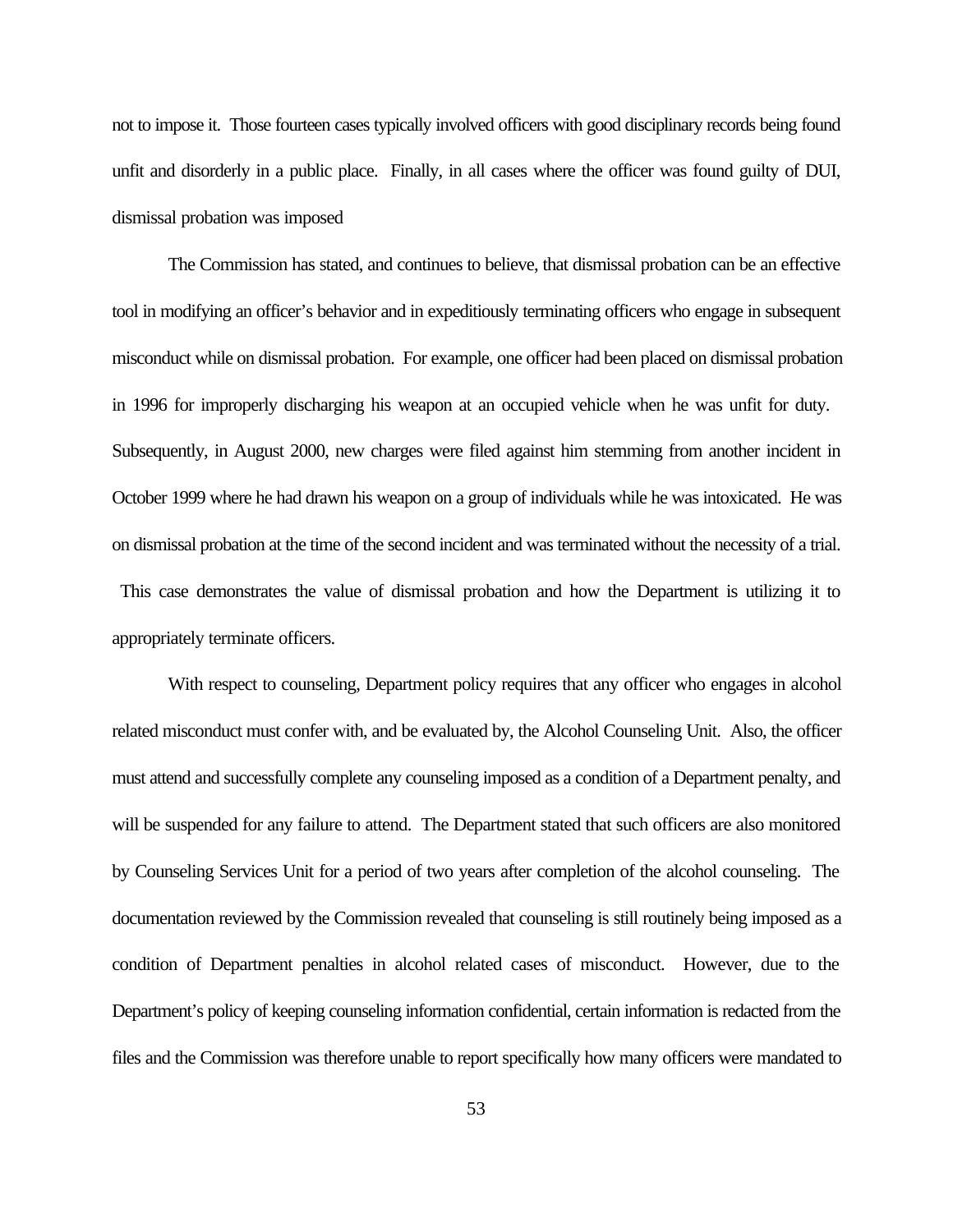complete alcohol counseling.

 $\overline{a}$ 

### **b. Misconduct Involving Firearms**

The Commission reviewed 42 cases involving misconduct with a firearm. These cases ranged from the unintentional display of a firearm to the intentional discharge of a firearm. Although the Commission agrees with the majority of the punishments meted out for such misconduct, there were several cases where the Commission questioned the severity of the penalty. In these cases, the Commission felt that the penalty was too light in terms of the number of penalty days imposed, that the officer should have received dismissal probation, or that the officer should have been terminated. In addition to evaluating the penalties, the Commission also evaluated the Department's new policy regarding misconduct involving firearms. As discussed earlier, subsequent to the Commission's Off-Duty Misconduct Report, the Department instituted a policy that, absent exceptional circumstances, "misconduct involving a Member's misuse of a firearm" . . . "due to excessive consumption of, and intoxication from, alcohol will result in that Member's termination from the Department."<sup>49</sup>

<sup>49</sup> *See* Patrol Guide § 203-04. This guideline, in the form of an interim order, was issued in January 1999 and the above revision became effective on July 28, 2000.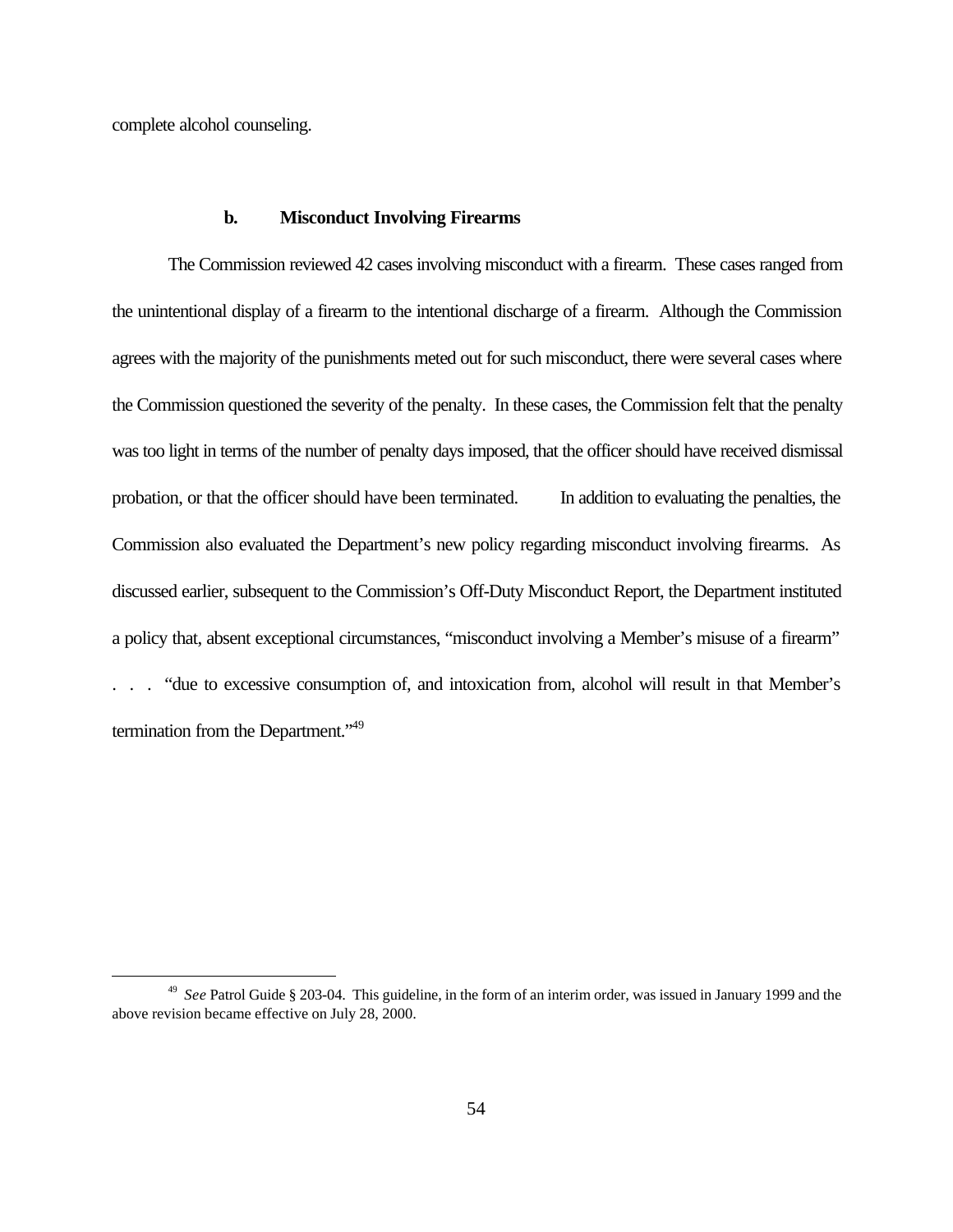There were 28 misuse of a firearm cases that occurred after the policy was implemented. As stated above, the Commission first examined whether the Department was routinely making a finding of whether the officer was unfit for duty upon being involved in an off-duty firearm incident. Obviously, such a finding is necessary for the Department to apply its policy. Some of the files reviewed, however, did not contain a finding of whether or not the officer was fit.<sup>50</sup> In all cases involving the misuse of a firearm, the paperwork in the investigative file should be clear whether or not the officer was intoxicated at the time of the offense. This is necessary so that the Advocate, Trial Commissioner and the Police Commissioner can determine the proper penalty to be imposed.

In seven cases, officers were found to be unfit for duty at the time of the misconduct involving a firearm. All except two were separated from the Department, either by termination, resignation, or retirement. Three were terminated, two of whom were criminally charged with felony offenses and were terminated after they were convicted of the felony criminal charges by outside law enforcement agencies. Of the four remaining cases, one officer resigned, $51$  one was permitted to retire, and two received dismissal probation and loss of vacation and/or suspension days.

In both cases where the officer was not separated from the Department, the menacing with a firearm charge was unsubstantiated by IAB, but DAO nonetheless charged the officers with menacing and

<sup>&</sup>lt;sup>50</sup> Because the Commission did not obtain the entire investigative file for all cases, it was difficult to ascertain the exact number of cases where this finding was omitted.

 $<sup>51</sup>$  This officer was also charged with criminal violations in Sufflok County and resigned from the Department</sup> before the completion of the criminal case.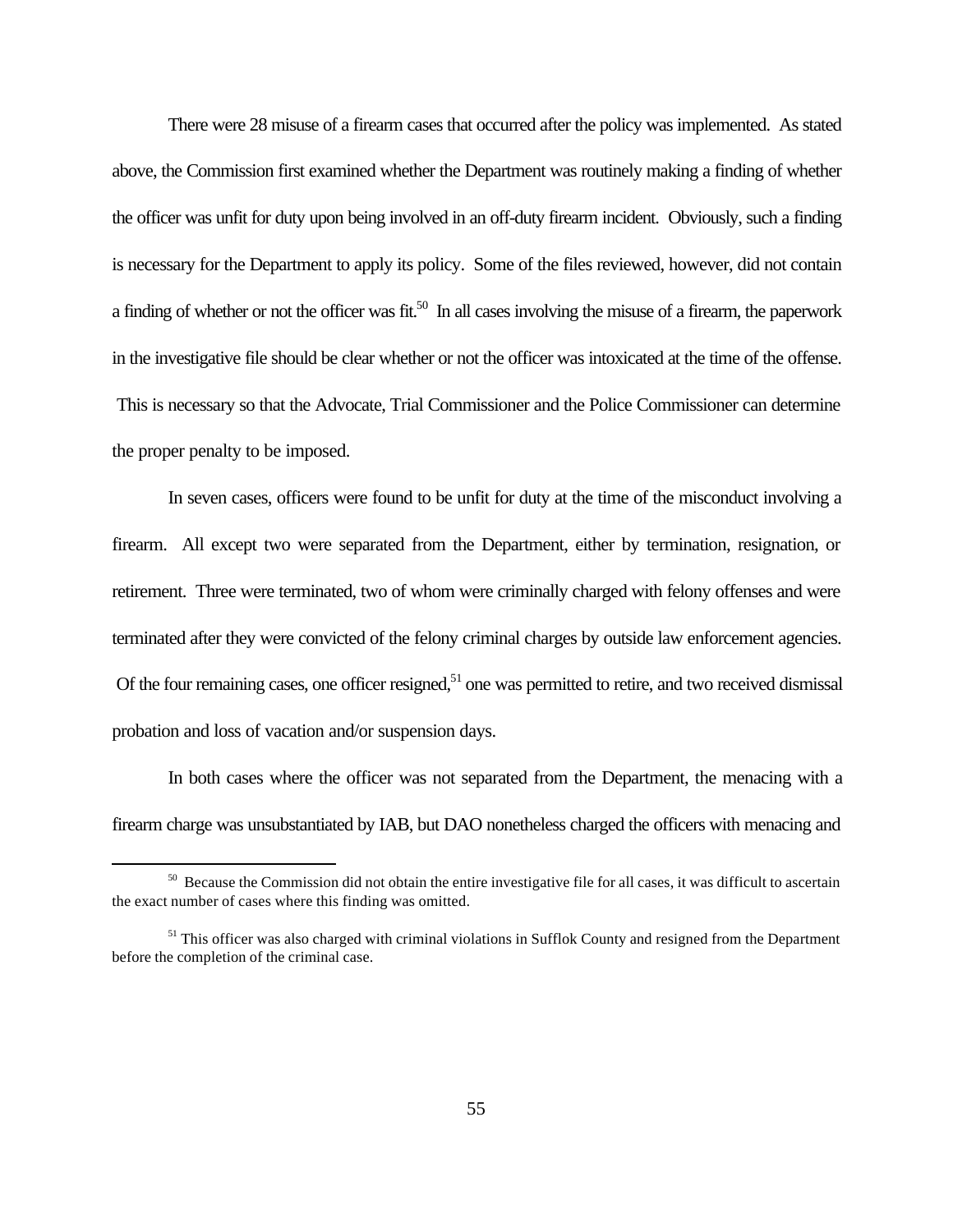they pled guilty to this charge. The closing memoranda completed by DAO, which sets forth the reasons for the plea offer, failed to address the termination policy and specify the exceptional circumstances which warranted a penalty other than termination. While it is unclear whether exceptional circumstances existed in these cases, for the Department to follow its defined policies, it must articulate the exceptional circumstances whenever the officer is not terminated so as to assure that its policy is being applied consistently.

In the one case where the officer was allowed to retire as part of a negotiated plea instead of facing departmental charges and possible termination, the Department also did not specify the reasons which warranted such action.<sup>52</sup> The officer was charged with being unfit, physically attacking and then pointing his weapon at a civilian, whom the officer later, without any foundation, claimed was a criminal. This officer was later convicted of third-degree assault in criminal court regarding the above incident. His disciplinary record also included a prior finding of unfitness for duty in 1995, involvement in a domestic incident in 1998, and poor evaluations and several chronic sick designations.<sup>53</sup>

The Commission also examined the off-duty firearm misconduct cases that were not alcohol related. Overall, the Department properly disciplined the officers involved in the majority of cases. However, in some cases, the Commission found that the imposed penalty was too lenient. For example, in one case, an officer was in a public park with a group of friends on the night of July  $4<sup>th</sup>$ . Some of the individuals with the subject officer were drinking and received summonses, and they were all asked to leave the park by

 $52$  The officer retired with a disability pension.

<sup>&</sup>lt;sup>53</sup> The Department designates officers who have excessive sick-leave absences as "chronic sick." For each period of time the officer is designated as such, this classification is entered in the officer's CPI and his medical history record.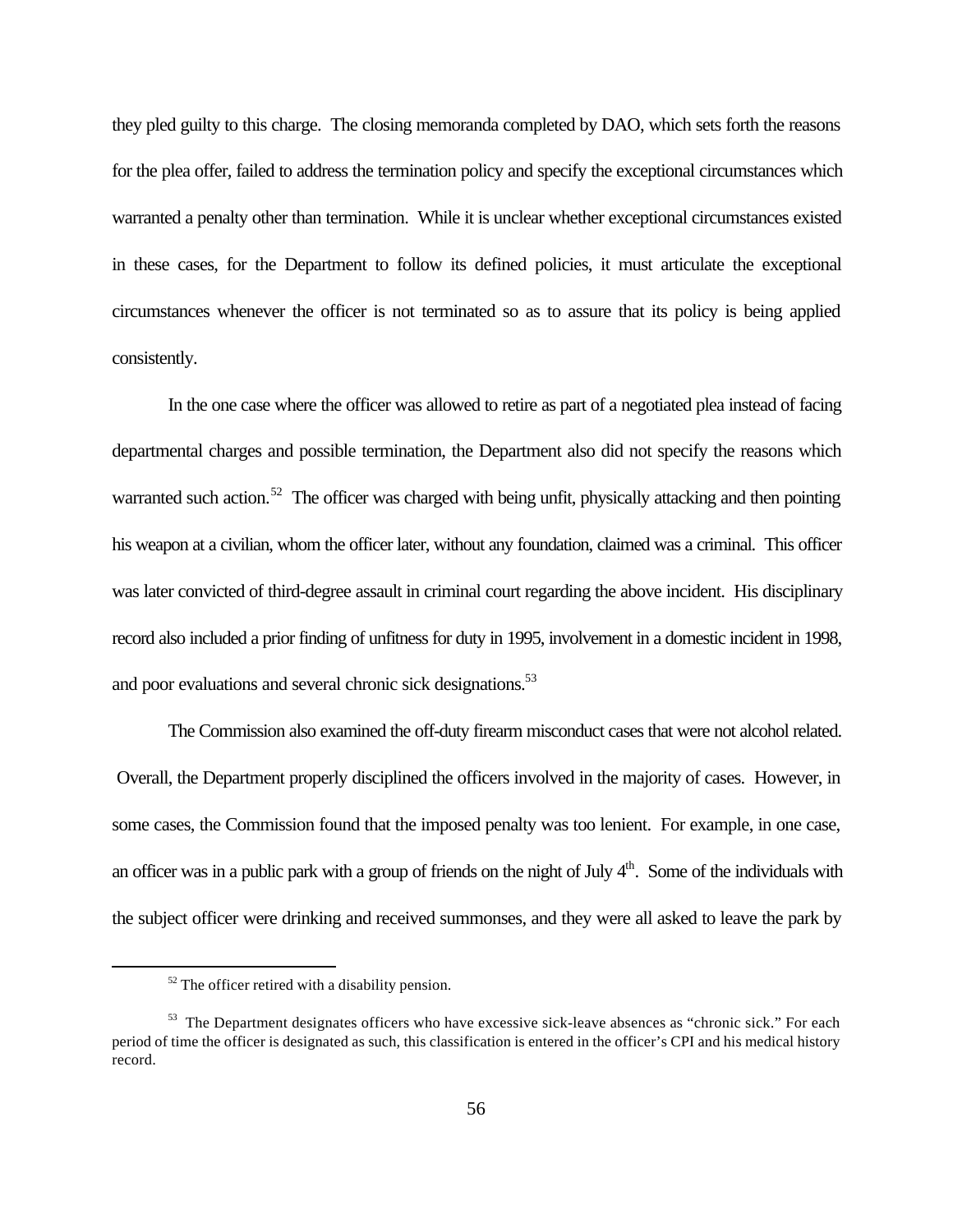on-duty police officers. A short time later, during a dispute with another group of individuals, the subject officer fired four gun shots in the air. He received dismissal probation and the loss of 30 vacation days as a penalty. The Commission believes that this misconduct warranted termination.

## **c. Domestic Incidents**

The Commission reviewed 99 cases involving domestic incidents. The facts of each case varied greatly, ranging from verbal threats by telephone to physical assaults causing serious injury. Other cases included allegations of trespass, destruction of property, and harassment. In reviewing these cases, the Commission looked at whether the penalties appropriately reflected the specific facts of the allegation and the officer's disciplinary history. Overall, the Commission found that while many cases were appropriately adjudicated, in approximately one-third of all the cases reviewed, the penalty was not sufficient. In these cases, the Commission believed either that the offense warranted termination, a greater number of penalty days, or dismissal probation in conjunction with penalty days. In evaluating the cases, the Commission considered the seriousness of the domestic act, (i.e., whether it involved physical violence or a physical injury, the extent of threatening behavior without physical injury, or the extent of any destruction of property), the officer's disciplinary history in general, and the officer's history with respect to domestic violence.

In the context of serious violent behavior, resulting in significant physical injury, the Department generally and appropriately terminated officers. In some cases, however, where the officer was not terminated, the Commission found that the Department should have levied more severe penalties than those imposed. In cases involving serious violent behavior, where the officer is not terminated, the Department, in addition to imposing a significant number of penalty days, should also, where appropriate, impose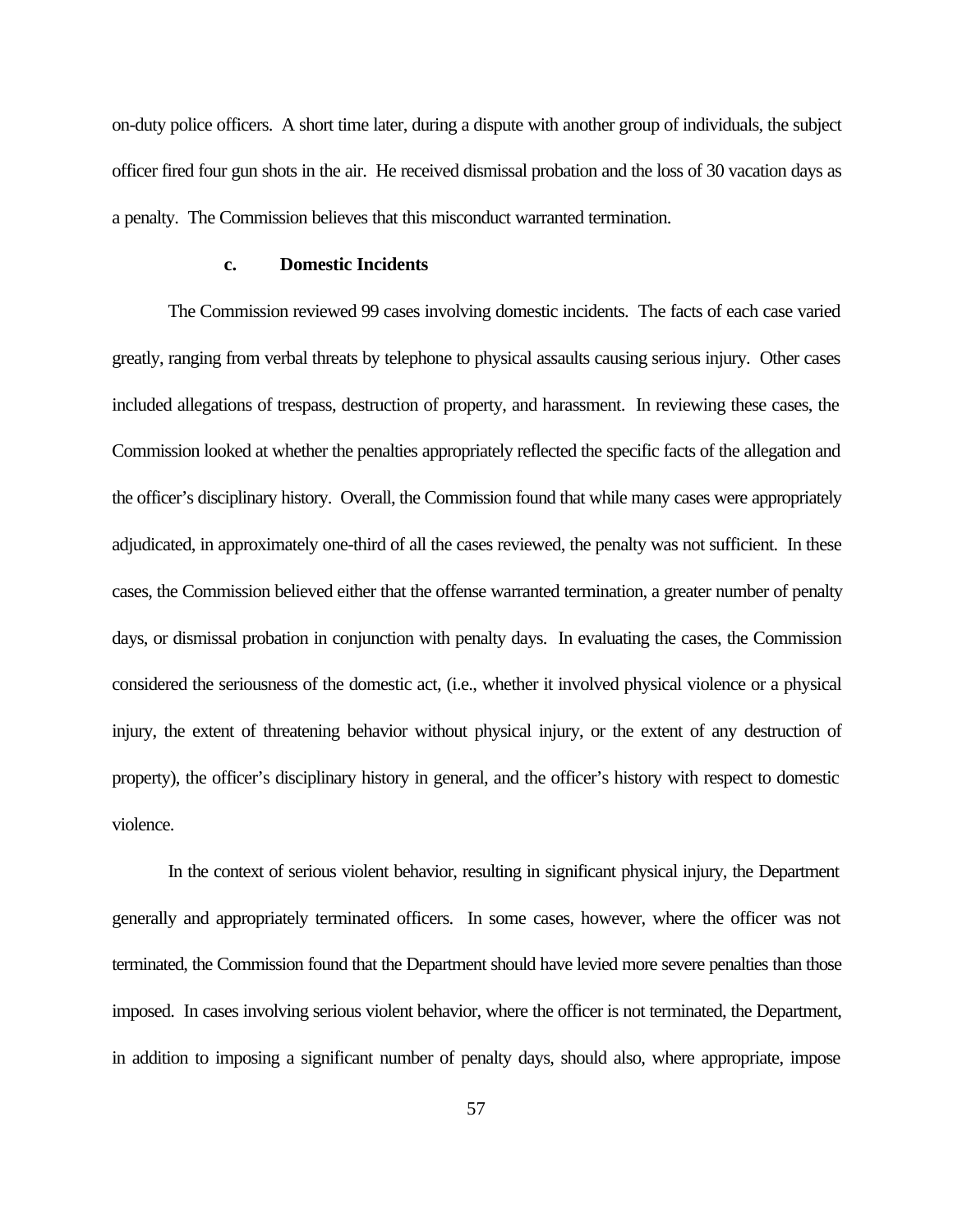dismissal probation and counseling. Due to the recurring nature and pervasive effects of domestic violence, it is important that the Department send a clear message that such misconduct will not be tolerated. Terminating officers who commit such acts or imposing dismissal probation are effective means of conveying this message. Dismissal probation may be especially effective where an officer has a history of domestic violence.

One case, for example, that warranted a harsher penalty due to the severity of the violence, involved an officer who choked his wife, slammed her head to the ground, causing a laceration which required stitches, and then continued choking her through the open window of a car. The officer received a penalty of 45 days and dismissal probation, with counseling. Due to the violent nature of the assault and the fact that the officer had a prior disciplinary record, the Commission believes that this penalty was too lenient. In another case, the subject officer was found guilty of assaulting his girlfriend on two separate occasions. The officer was found guilty after an administrative trial and received a penalty of 41 suspension days.<sup>54</sup> Due to the nature of the misconduct and the fact that it occurred on two separate dates, the Department, since it did not seek to terminate the officer, should have imposed a period of dismissal probation in addition to the suspension days.

As noted above, in addition to considering the severity of the misconduct, an officer's disciplinary record must be considered when fashioning a penalty. Indeed, the Department believes in, and generally follows, a policy of progressive discipline in all areas of misconduct. An officer without a history of domestic abuse should not be punished as severely as an officer with prior domestic problems. However,

<sup>&</sup>lt;sup>54</sup> The subject officer was also charged with threatening the victim by putting his firearm in her mouth, but he was found not guilty of that charge.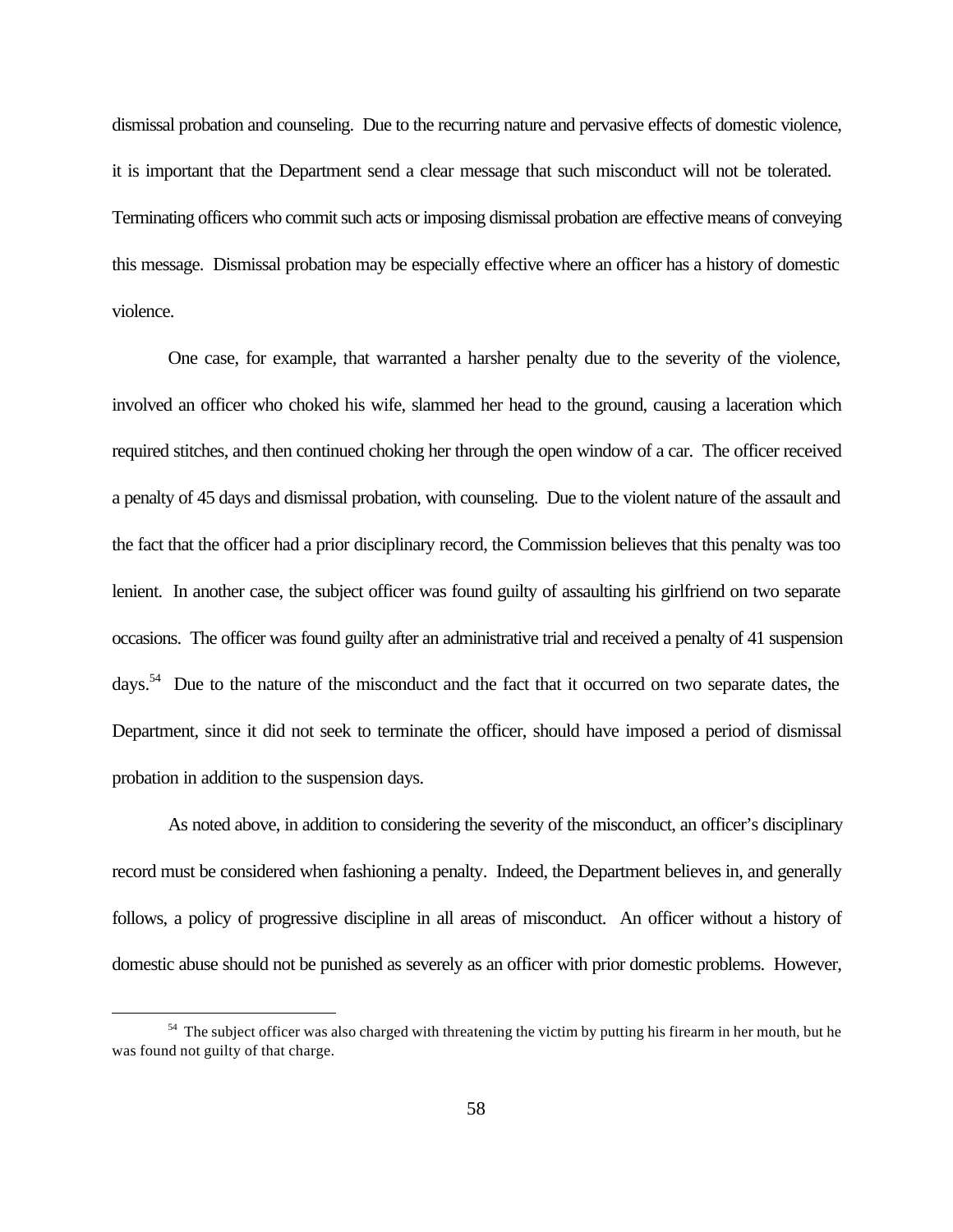officers who commit misconduct on more than one occasion should incrementally receive more severe punishment, including termination when necessary. This conveys the message to subject officers and all members of the service that certain types of behavior will not be tolerated and that repeated acts of misconduct will be taken seriously.

In the Commission's review of cases in the context of domestic incidents, there did not appear to be an appreciable difference in the penalties given to those officers with prior domestic incidents in their background and officers involved in their first domestic incident. For example, one officer, assaulted his girlfriend with whom he lived. He threw a flashlight at her head during a verbal altercation and then when she attempted to call for help, he hit her hand, and punched her in the stomach, ribs and head, knocking her to the ground. She was treated at the hospital for a bump to her head and bruising to her hand and ribs. This officer had previously been involved in a domestic incident and was modified as a result of that incident in 1997. In the present case, the officer received a penalty of the forfeiture of 30 vacation days and dismissal probation. While this penalty may be significant, it was consistent with the penalties imposed against officers for similar misconduct and no prior domestic incidents on their records.

Similarly, even where an officer engages in threatening behavior which does not become physical and has been previously disciplined for a prior domestic incident, the Department should impose significant penalties. Verbal threats, particularly of serious bodily harm or death may be indicative of emotional issues that may become more physical in the future. Although generally the Department appropriately adjudicated these cases, some penalties were particularly light. In one case, the officer disrupted his daughter's kindergarten graduation ceremony because his former wife brought her fiancee to the graduation. He screamed profanities and threatened to kill his former wife and her fiancee. The officer had a prior domestic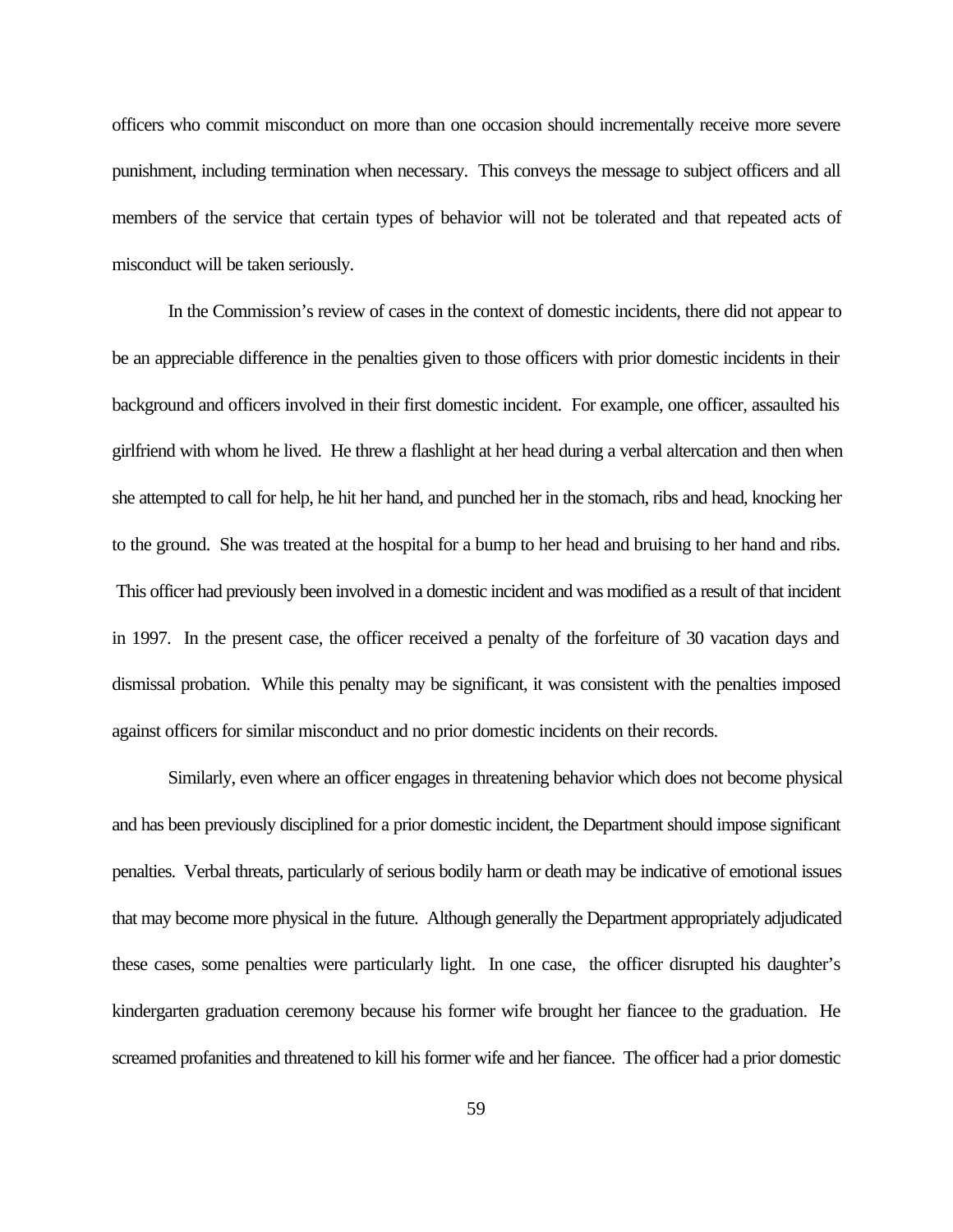incident with his present wife in 1998 which led to him being placed on restricted duty. At the time of this incident, he had been employed by the Department for five years, had received several low annual performance evaluations, and had been chronic sick. Yet, the officer received a penalty of only twenty vacation days, in conjunction with psychological counseling. This officer clearly should have, absent being terminated, received more penalty days and been placed on dismissal probation.

## **d. Probationary Police Officers and Officers on Dismissal Probation**

Probationary police officers ("PPOs") as well as officers on dismissal probation may be summarily terminated for any reason as long as the termination is not based on bad faith, based on a constitutionally impermissible reason, or in violation of statutory or decisional law.<sup>55</sup> While the rationale for this mechanism varies for these two groups of officers, for somewhat similar reasons, the Department may summarily terminate these officers without providing a due process hearing. The Commission therefore evaluated, in general, how these officers were disciplined and if they were terminated where appropriate. Also, because this mechanism is in place so that the Department may end an officer's association with the Department as soon as it has good reason to question the officer's fitness for service, the Commission looked at whether these officers were disciplined and terminated in a timely manner.

<sup>55</sup> According to the New York City Personnel Rules and Regulations, Section 5.2.7, an agency head "may terminate employment of any probationer whose conduct and performance is not satisfactory after the completion of a minimum period of probationary service and before the completion of the maximum period of probationary service by notice to the said probationer and to the city personnel director." *See* York v. McGuire, 63 N.Y.2d 760, 480 N.Y.S.2d 320, 469 N.E.2d 838, 839 (N.Y. 1984); Johnson v. Katz, 68 N.Y.2d 649, 505 N.Y.S.2d 64, 496 N.E.2d 223 (N.Y. 1986); Juan v. County of Suffolk, 209 A.D.2d 523, 618 N.Y.S.2d 833, 834 (2d Dep't 1994) (stating that the Department's determination to discharge the officer must not be arbitrary and capricious and must have a rational basis and be carried out in good faith).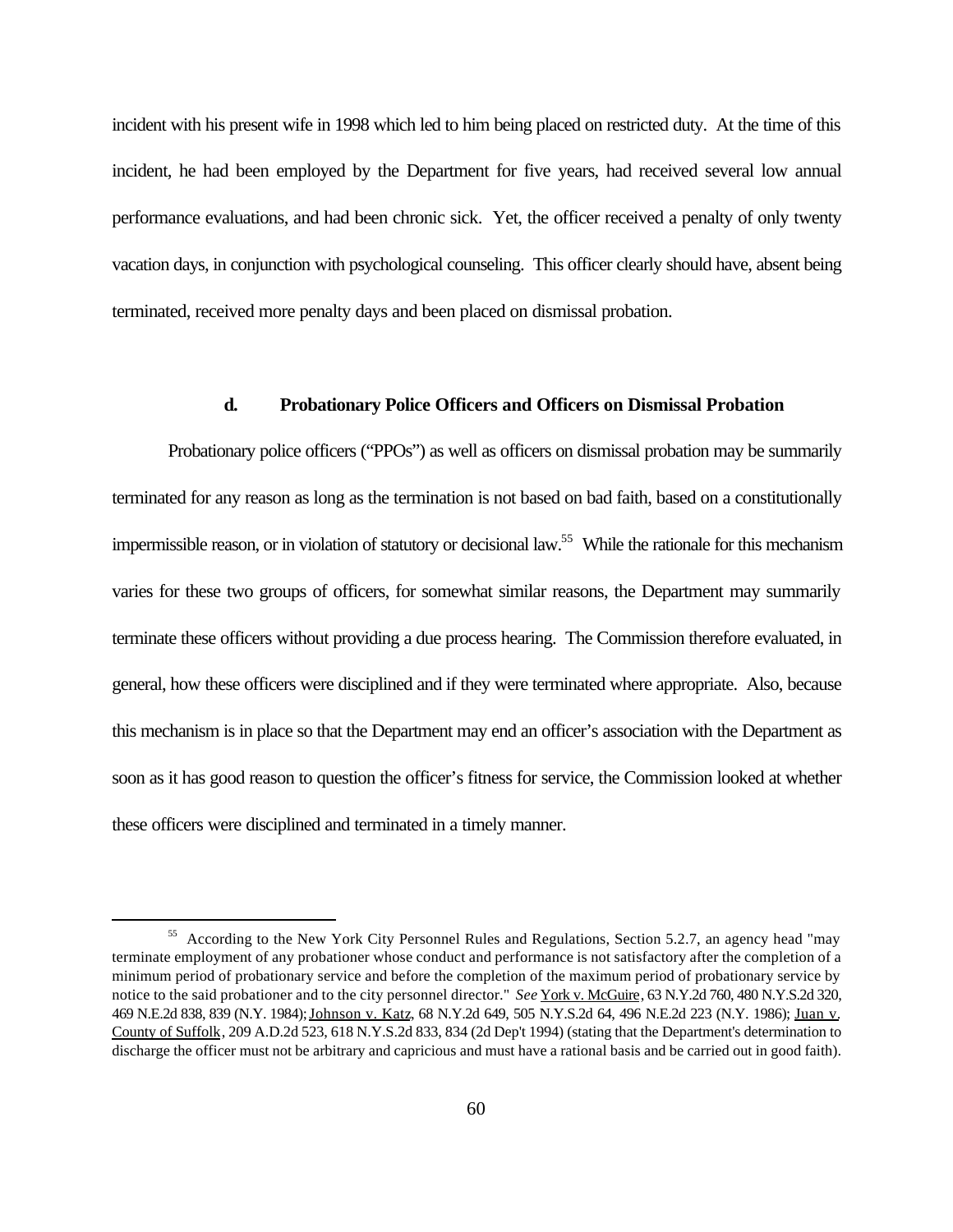### **1.) Probationary Police Officers**

When police officers are first hired by the Department they are placed on a two year probationary period. This time period allows the officers to demonstrate to the Department their ability to perform as police officers as well as their ability to abide by the Department's code of conduct both on- and off-duty. It also enables the Department to terminate officers who are unable to perform appropriately during this probationary period without expending additional time and resources on them. As discussed above, during this period, these officers may be terminated by the Commissioner without serving charges or conducting an adjudicatory hearing.

In the Commission's report, *The New York City Police Department's Disciplinary System: How the Department Disciplines Probationary Police Officers Who Engage in Misconduct,*("*PPO Report*")*,* released August 1998, the Commission examined the penalties imposed against PPOs and whether those penalties were imposed in a timely fashion. The Commission found that officers in the vast majority of cases reviewed received appropriate penalties. However, while many cases were adjudicated in a timely fashion, the Commission found that in some termination cases, the Department did not terminate the officer expeditiously.

The Commission revisited these issues in this Report and reviewed 42 cases involving PPOs. Over 75% of PPOs charged with serious off-duty misconduct were separated from the Department either by resignation or termination.<sup>56</sup> Typically, in cases involving charges of narcotics possession/ingestion,

<sup>&</sup>lt;sup>56</sup> Specifically, 33 of 42 officers charged with such misconduct either resigned or were terminated without an adjudication hearing. The remainder pled guilty to some type of misconduct in exchange for a negotiated penalty. In addition, in two of the cases where the PPO did not resign or was terminated, the original serious misconduct charge was dismissed or further investigation showed that the officer did not commit the misconduct alleged.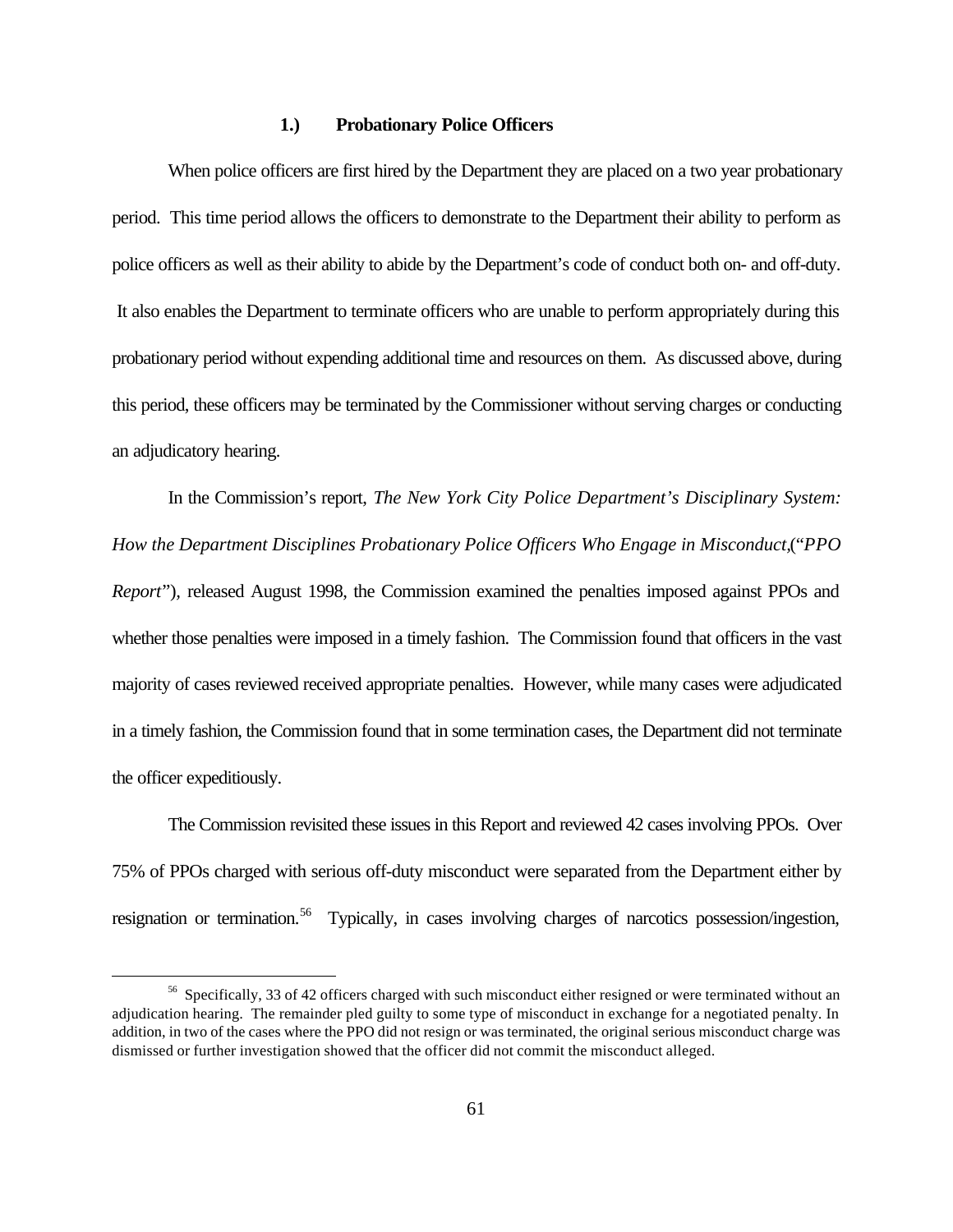domestic incidents, alcohol related incidents, and the failure to safeguard firearms, officers either were terminated or resigned. Further, of those PPOs who were not separated from the Department, significant penalties were imposed including penalty days, dismissal probation, and extension of probation periods. These cases generally involved off-duty physical altercations.

While the Commission questioned the ultimate penalty imposed in a some cases, overall it appears that the Department is appropriately imposing penalties in the majority of misconduct cases involving PPOs. In eight cases, however, the Commission believes that the penalty imposed against the PPO was inappropriate, either because it was too lenient or because the officer should have been terminated. For example, in one case, the officer was involved in a motor vehicle accident with property damage and then left the scene. The complainant reported to the precinct that the subject officer left his vehicle, identified himself as an police officer, and then drove away. The complainant also stated that the subject officer was intoxicated. Approximately two hours after the accident the officer was found sleeping in his vehicle on a public street near the location of the accident. During his official interview, he admitted drinking earlier in the evening. The officer received a penalty of dismissal probation, forfeiture of 30 vacation days, and an extension of the entry level probation term. As the Trial Commissioner noted, and the Commission agrees, this type of offense involving a PPO typically warrants termination and should have been the penalty in this case.<sup>57</sup>

<sup>&</sup>lt;sup>57</sup> The Trial Commissioner also noted that the officer's two PG interviews regarding the incident were inconsistent. The Commissioner, however, disagreed and credited the officer's version of the events that he and the other driver agreed to deal with the damage themselves and the officer had not improperly left the scene of the accident.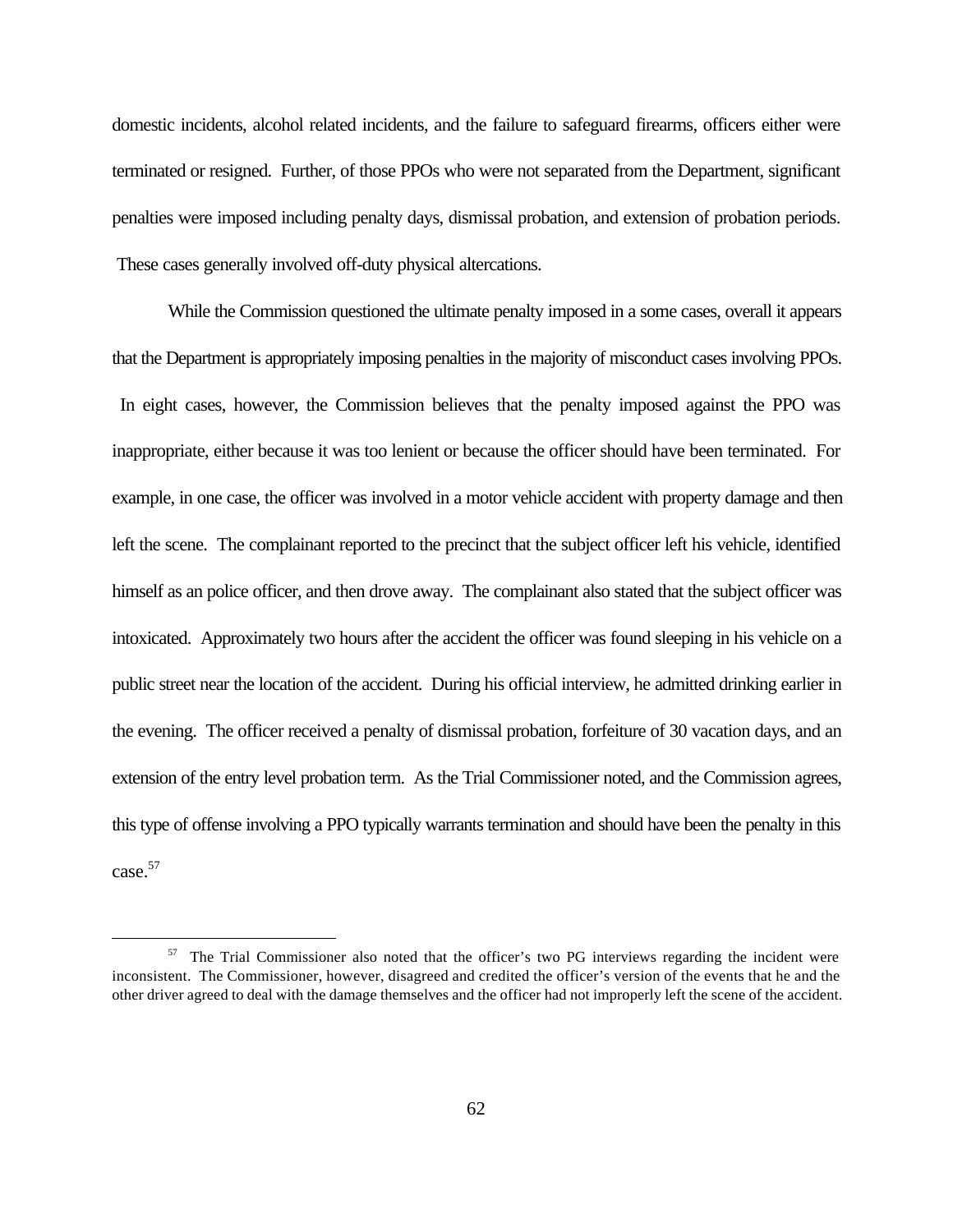Although the Department is, in general, appropriately terminating PPOs in the majority of cases, there is an issue about the timeliness of adjudications. In nine of the sixteen cases where a PPO resigned, he did so within approximately one month of the alleged misconduct. The remaining seven officers resigned between approximately two to twenty-one months from the date of the misconduct. With respect to the termination cases, six of the sixteen PPOs were terminated within six months of the misconduct. In the remaining ten cases, four took approximately one year or more to adjusdicate. In cases where the officer did not resign or was not terminated, seven of the nine cases took more than one year to adjudicate.<sup>58</sup>

In some cases, pending criminal charges contributed to the delay in the Department's adjudication of the case. As discussed at page 60, the Department generally and appropriately delays the Department's case until completion of the criminal case in deference to the request of prosecutors so as to not jeopardize the criminal case.<sup>59</sup> This is prudent and understandable in cases where an administrative trial may taint the evidence to be presented at the criminal trial. However, in cases involving PPOs, the Department need not proceed in the same fashion administratively. It solely needs to act in good faith. Therefore, the Department should evaluate each case where a PPO is charged with misconduct individually to determine if it should proceed with terminating the PPO notwithstanding the pending criminal case. It should examine whether good cause for termination is demonstrated by the paperwork or if conducting further investigation in order to appropriately discipline the officer would taint the criminal case.

In one case, for example, the subject officer was arrested out of state when he engaged in a car

<sup>&</sup>lt;sup>58</sup> In these cases, the officers received penalties ranging from the loss of vacation days to dismissal probation and an extension of the entry level probationary term in conjunction with penalty days.

<sup>&</sup>lt;sup>59</sup> This is usually requested so as not to endanger the criminal case with additional statements and/or testimony of witnesses which may cause evidentiary problems.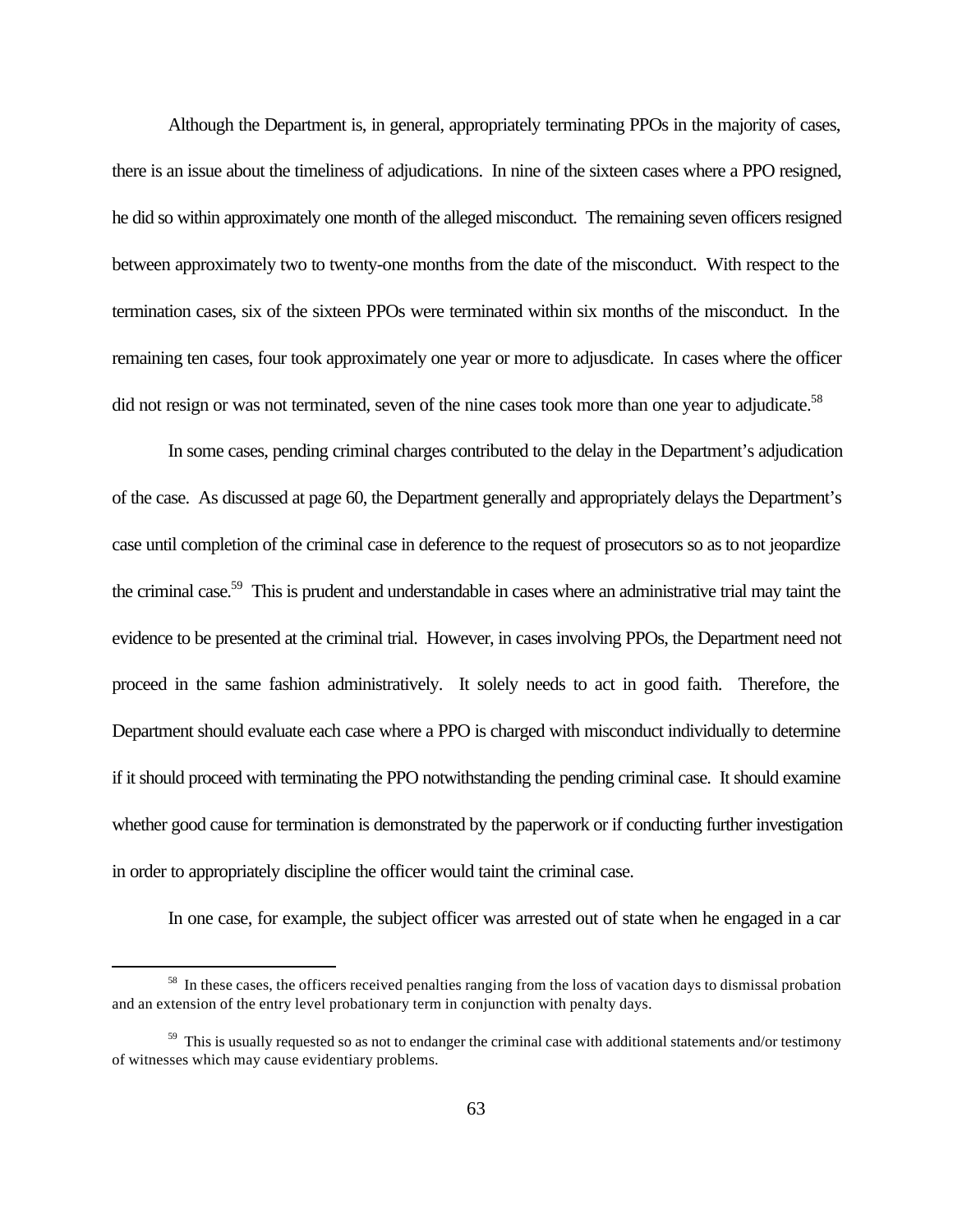chase with a DMV inspector, reaching speeds in excess of 100 mph and continuing for 13 miles. In this type of case, the facts may be readily determined by a review of the arresting officer's paperwork. Since he observed the incident, his report of the events should provide sufficient reliability to determine an appropriate penalty. In this instance, waiting until the resolution of a criminal case before adjudicating the administrative case may not be necessary.<sup>60</sup>

### **2.) Officers on Dismissal Probation**

Officers on dismissal probation, like PPOs, may be terminated by the Police Commissioner without serving charges or conducting an adjudicatory hearing. The rationale being that when an officer is placed on dismissal probation he has already in theory been dismissed by the Department, but that dismissal is held in abeyance for a period of one year. When placed on dismissal probation, the officer is told that if other misconduct occurs, he may be summarily terminated. Thus, dismissal probation is a tool that the Department can use to give officers a chance to redeem themselves while retaining the ability to quickly terminate them if they cannot modify their behavior. Therefore, the Commission sought to examine whether the Department appropriately disciplined officers who were on dismissal probation at the time of subsequent misconduct, and if the discipline was imposed in a timely manner.

 $60$  In addition to the issue raised above, the Commission disagreed with the penalty in this case. Instead of being terminated, the officer received a penalty of dismissal probation and 30 days suspension.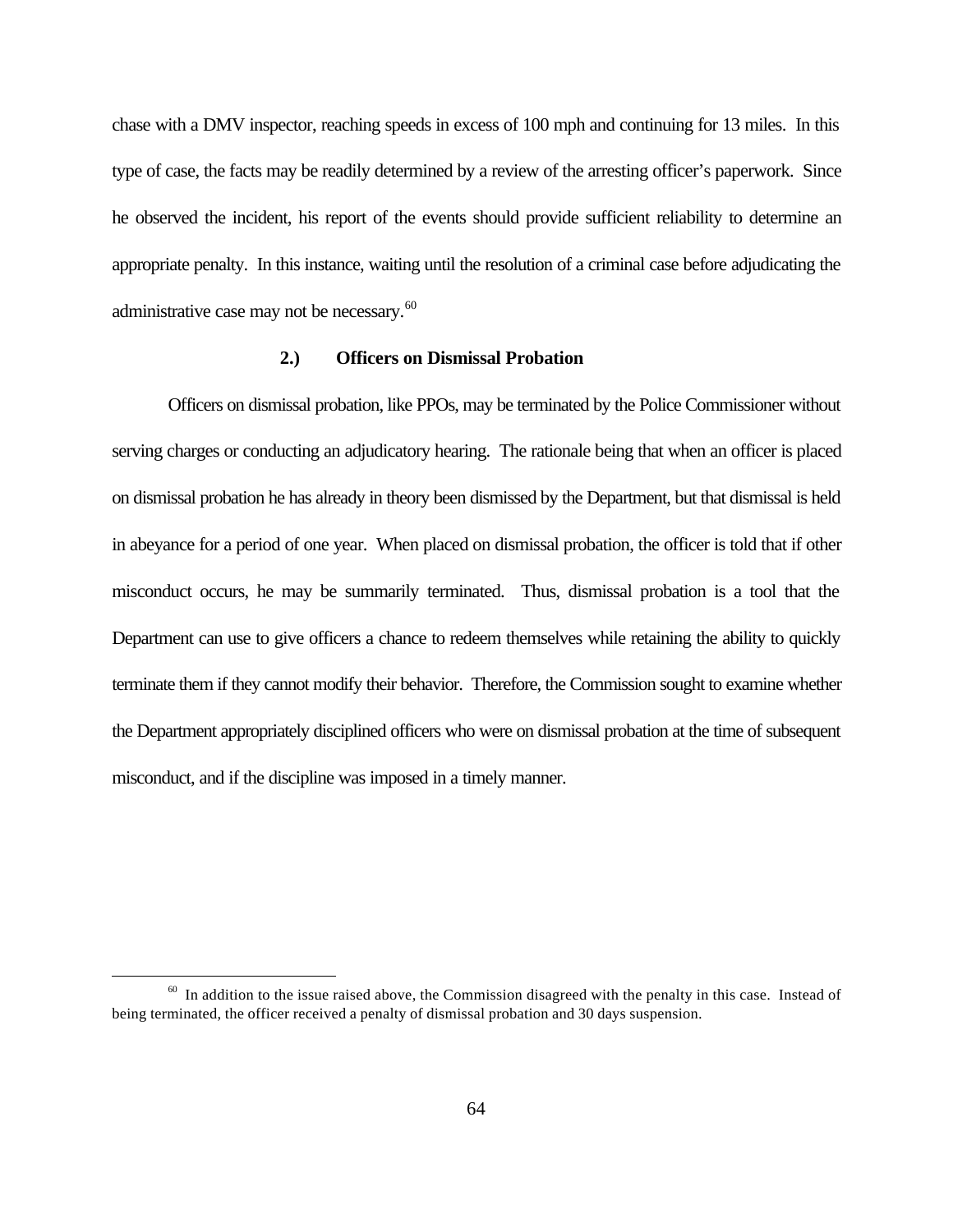In general, the Department appears to be appropriately terminating officers on dismissal probation who have been charged with additional serious misconduct. There were seven cases fitting this criteria. Of those seven officers, six were terminated for subsequent misconduct. In the remaining case, the charges against the officer were dismissed after the complainants could not be located.<sup>61</sup>

Additionally, most of these cases were adjudicated in a timely manner. Three of the six officers who were terminated, were terminated within three months from the date of the misconduct and a fourth officer was terminated within four months. However, the three remaining cases took substantially longer. From the date of incident, one case took over two years until the charges were dismissed and one case took approximately one year to terminate the officer. In the remaining case, the officer was terminated more than two years from the date of incident, and the case was not closed until another two years later.

As with other areas of misconduct, delays at times may be attributed to pending criminal charges. As discussed above, however, officers on dismissal probation, like PPOs, may be terminated without an adjudicatory hearing. For the same reasons discussed in the context of PPOs, therefore, the Department should evaluate on a case-by-case basis whether an officer should be terminated prior to the conclusion of the criminal case.

# **5. Delay/Adjudication Time Frames**

 $\overline{a}$ 

The Commission also reviewed the issue of delay in the adjudication process of off-duty misconduct cases. Clearly, the expeditious resolution of disciplinary cases is important for both officers and

<sup>&</sup>lt;sup>61</sup> This case involved an incident that occurred in April 1998.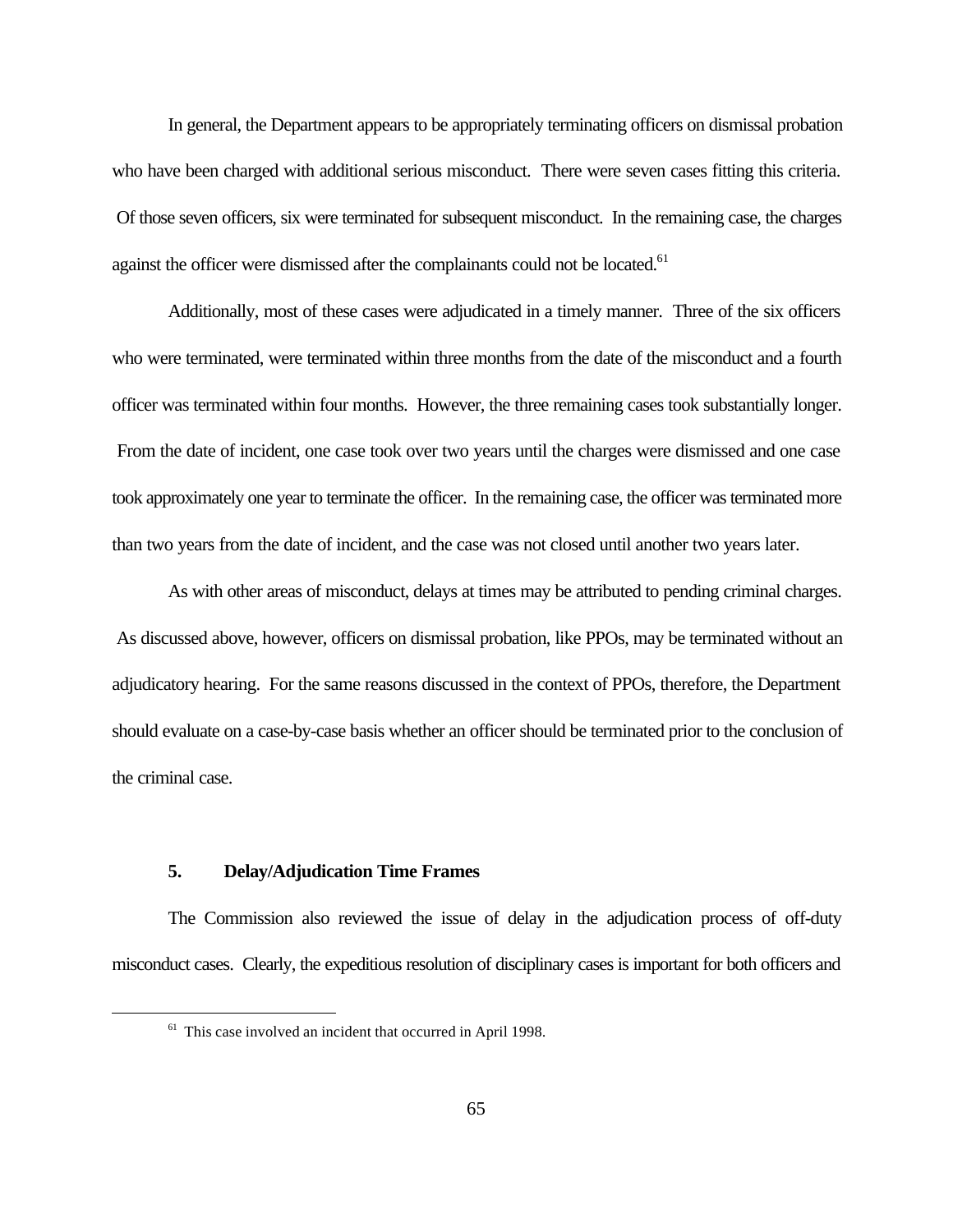the public. It demonstrates that misconduct will not be tolerated and that misbehavior will be quickly addressed. The Commission recognizes, however, there are several factors, some of which are beyond the Department's control, that may affect the speed at which a case can be adjudicated. Such factors may include the complexity of the underlying investigation, whether the officer is on dismissal probation or is a PPO, and whether there is a corresponding criminal investigation for the same misconduct. In the Commission's sample there was a substantial number of cases that involved criminal conduct and therefore had accompanying criminal cases. The Commission therefore sought to evaluate if the Department acted as expeditiously as possible in resolving these cases.

There were 116 off-duty misconduct cases in the Commission's review involving various categories of criminal conduct. In addition to the types of misconduct discussed throughout this section, cases involved, for example, narcotics violations, fraud, theft, and sexual misconduct.

The pendency of a criminal case generally delays the resolution of the Department's administrative case. Prosecution offices routinely request that departmental trials be delayed until after completion of the criminal case. This is done so as to not compromise the criminal case, and, absent exceptional circumstances, the request is usually honored by the Department. In these situations, the Department does not commence the adjudication of its own case until completion of the criminal proceedings.

Because a criminal case may take years to resolve, the viability of the Department's case at times may be affected by the passage of time. It is therefore imperative that the Department act as quickly as possible upon the resolution of the criminal case. In certain instances an officer may be terminated by the Department without a hearing, such as upon a conviction of a felony or another crime involving the oath of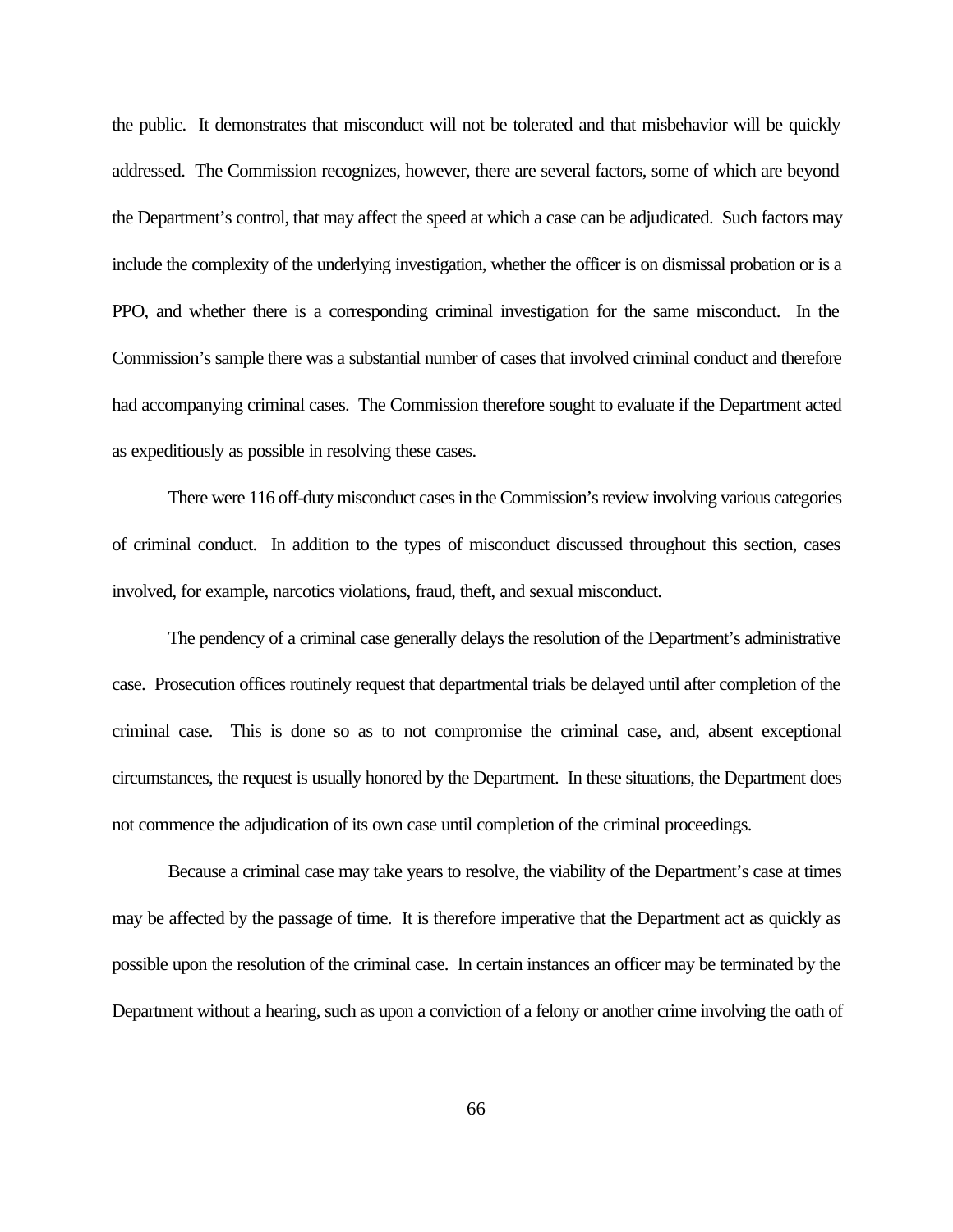office.<sup>62</sup> However, in most cases, the Department must proceed with an administrative trial or a negotiated settlement.

The Commission found that where an officer was convicted of a felony, the Department's administrative case was closed expeditiously. However, in many cases where the officer was disciplined administratively by negotiated settlement or after a hearing, there were significant delays between the closing of the criminal case and the start of the administrative proceedings. The Commission recognizes that upon proceeding with the administrative case at the resolution of the criminal case, the Department may have to do some additional investigation and prepare for negotiation or trial. Also, once the Department Advocate is ready to proceed, other delays are outside the Advocate's control, such as congestion of the court calendar and delays by defense attorneys. While some of the above delays are outside the Department's control, some delays may be minimized by the Advocate. Specifically, the Advocate should be in regular contact with the prosecutor and witnesses so that the Advocate remains informed about the status of the case and is prepared to proceed as quickly as possible after its conclusion.

### **6. Conclusion**

 $\overline{a}$ 

In general, the Department is appropriately disciplining officers who engage in serious off-duty

 $62$  *See* Public Officers Law Section 30(1)(e). An officer may also be terminated without a hearing for other criminal convictions. According to Administrative Code, Section 14-115, the Police Commissioner has the discretion to terminate an officer upon conviction by "any court or officer of competent jurisdiction." Therefore, if an officer is convicted of a misdemeanor offense in criminal court that does not involve his oath of office, rendering Public Officers Law Section 30 (1)(e) inapplicable, the officer may still be terminated by the Police Commissioner.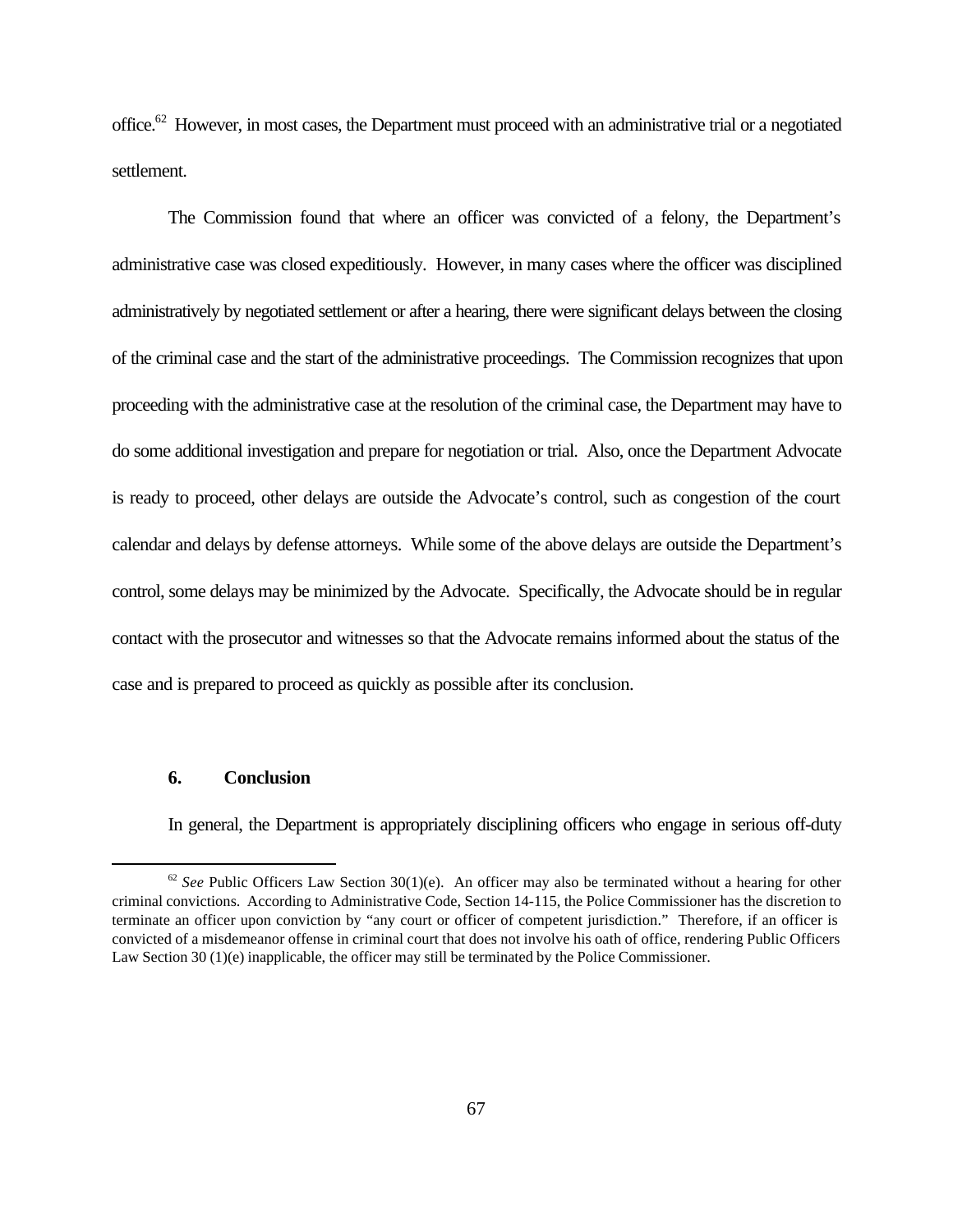misconduct. Specifically, in the context of alcohol related cases the Department is more frequently imposing all applicable charges against officers and imposing consecutive sentences. In the context of domestic incidents, however, the Commission found that some cases warranted a more significant penalty than that imposed due to the officer's disciplinary history or the nature of the charges. The Commission will continue to review and monitor these issues.

# **B. False Statement Cases**

 $\overline{a}$ 

#### **1. Background**

Given its six-year existence, the Commission is in the unique position to follow-up on recommendations it has made in past studies and report on whether, and to what extent, the Department has implemented those recommendations. Since its inception, the Commission has regularly examined the appropriateness of the penalties imposed upon those members of the service found to have made false statements during the course of their employment. In its first report,<sup>63</sup> the Commission began this examination by focusing on those officers who committed perjury in judicial proceedings by providing false statements under oath. In that report, the Commission stated that the predominant and most widespread harmful effect that resulted from officers lying under oath was the erosion of the public's and the justice system's confidence in the general credibility of all police officers. Specifically, the Commission cited judges' and juries' skeptical views of police testimony, which potentially could result in the dismissal of those criminal cases where police officers were the sole prosecution witnesses.

<sup>63</sup> *See First Report of the Commission* (March 1996), at pp. 72-79.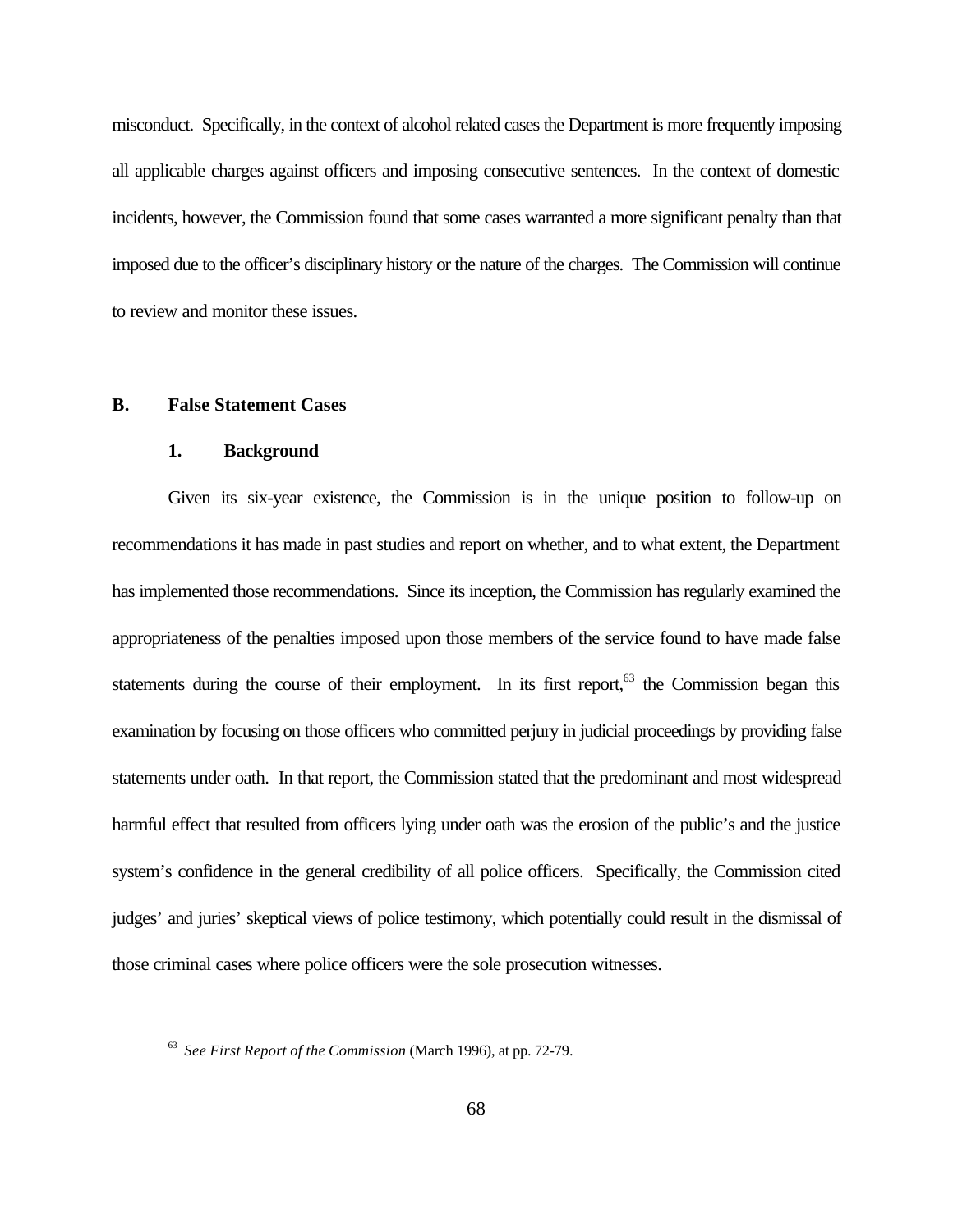On December 12, 1996, the Commission published a more comprehensive study addressing how the Department disciplines officer who were accused of making false statements.<sup>64</sup> The cases reviewed by the Commission involved: false statements to other law enforcement agencies, whether or not these statements were made under oath; false statements made during official Department investigations; false statements to Department supervisors; false statements made to conceal the misconduct of other officers; filing false affidavits; submitting false information to other state agencies; and falsely reporting crimes.<sup>65</sup>

After examining cases and speaking with high ranking officials within the Department, the Commission found that, in general, the past discipline imposed upon those officers found guilty of making false statements had too often been inadequate. In addition to referring to the corrosive effects on the system when police officers lie, the Commission also referred to the fact that once an officer has been found to have lied, such a finding seriously undermined that officer's credibility. This largely eliminated that officer's usefulness in any situation where it was likely that testimony would be necessary. Based upon this premise, the Commission recommended that whenever an officer was found to have made a false statement, the appropriate penalty would be termination of his employment with the Department unless extenuating, mitigating factors existed. Simultaneous with the release of this report, a Department policy was announced stating that officers found to have made a false official statement would be terminated absent exceptional circumstances. The existence of these exceptional circumstances were to be decided upon by the Police

<sup>64</sup> *See* the Commission's report, *The New York City Police Department's Disciplinary System: How the Department Disciplines Its Members Who Make False Statements* (December 12, 1996).

<sup>65</sup> *Id*. at p. 9.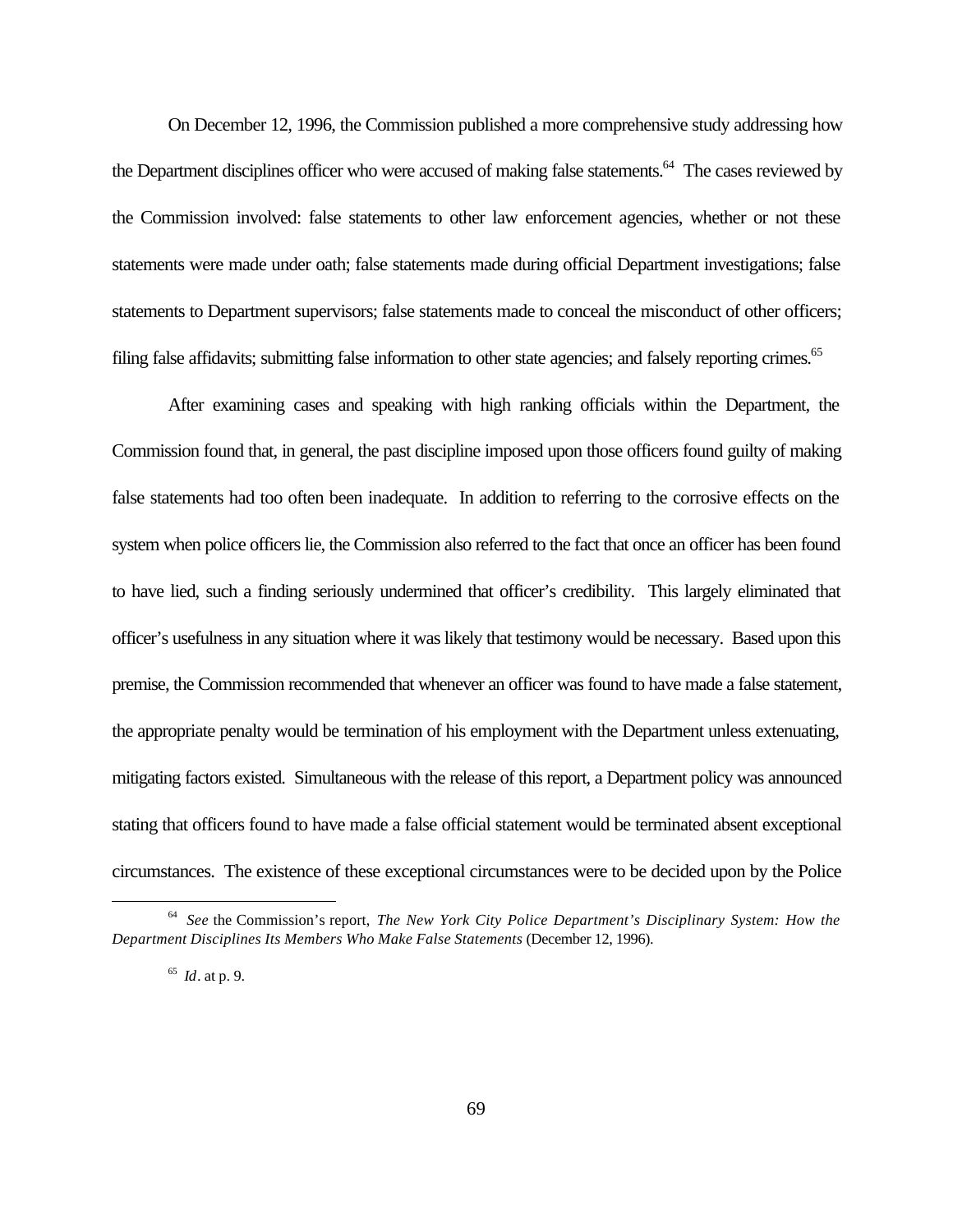Commissioner on a case by case basis. This policy was endorsed by the Commission as a positive step towards addressing those issues identified by the Commission in its report.

The Commission revisited this issue in its *Third Annual Report*<sup>66</sup> and conducted a follow-up study in 1999.<sup>67</sup> At the conclusion of the 1999 follow-up study, the Commission found that the Department was engaged in a good faith effort to implement the 1996 False Statement policy. However, the Commission also found that the Department was not adequately documenting the reasons behind its decisions in those situations where an officer was not terminated, even though he had been found guilty of making an official false statement. Documentation was also inadequate when the false statement charge was dismissed upon the Advocate's motion<sup>68</sup> and when the Department failed to charge an officer with making a false statement even though such a charge was supported by the facts of the case.

During these studies, the Commission identified additional issues that developed as a result of the implementation of the 1996 policy. In some cases, officers were not being charged with making a false statement though the charge was clearly applicable and instead were being charged with different charges which did not carry a potential penalty of termination.<sup>69</sup> Similarly, in some instances where the officer had been found to have made a false statement, but the underlying conduct about which the officer lied was not deemed serious enough to justify termination by itself, termination was not being sought or imposed. During

<sup>66</sup> *See Third Annual Report of the Commission* (August 1998), at pp. 12-15.

<sup>67</sup> *See* the Commission's report, *The New York City Police Department's Disciplinary System: A Review of the Department's December 1996 False Statement Policy* (August 1999) ("*1999 False Statement Report*").

 $68$  The Advocate is a representative of the Department Advocates Office and is responsible for prosecuting charges and specifications against members of the service in the Department's trial rooms and in the Office of Administrative Trials and Hearings ("OATH").

 $69$  Officers were charged with charges such as impeding an investigation or filing false reports.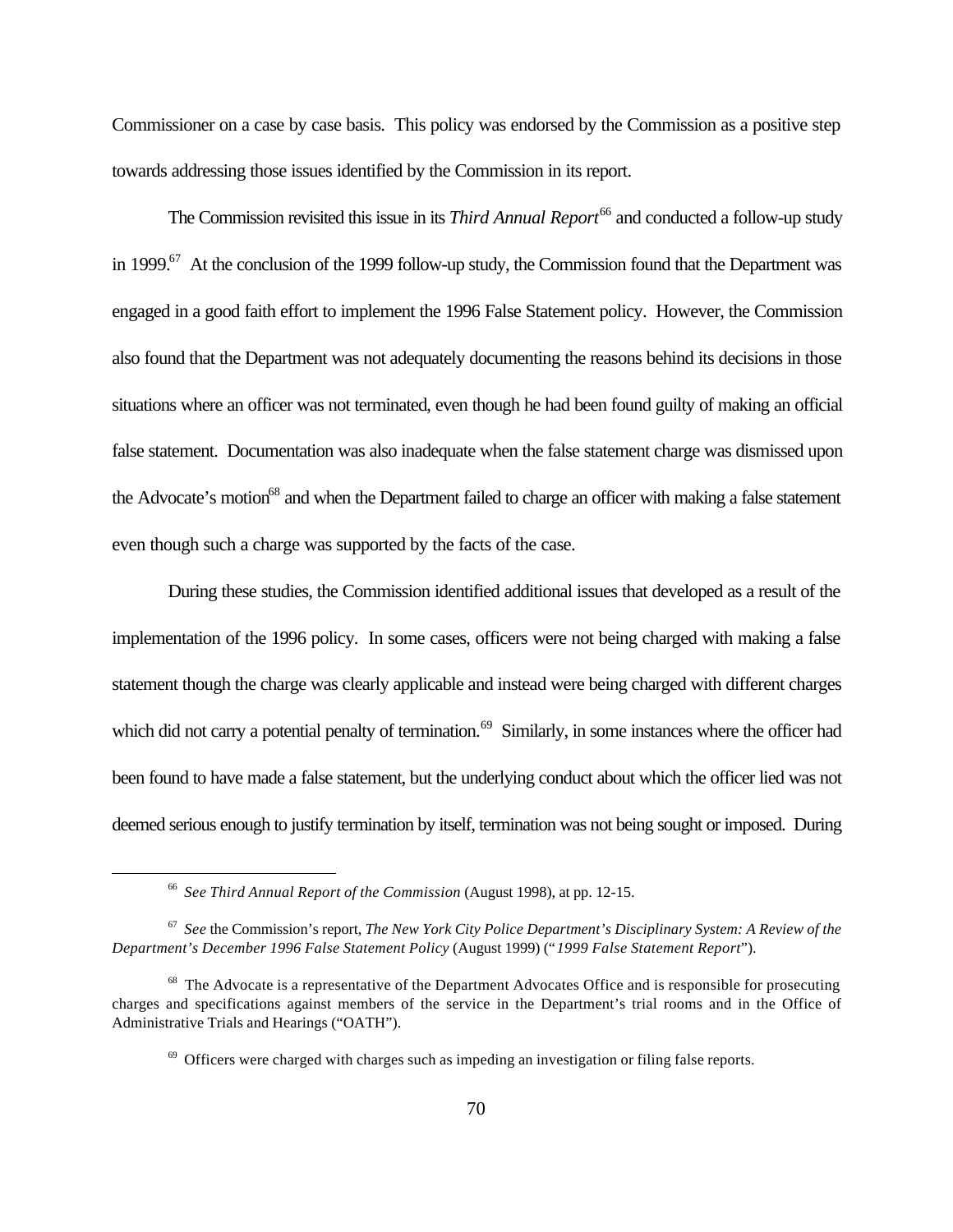the Commission's 1999 study, the Department clearly reiterated that all false statements within the purview of the policy, regardless of the nature of the underlying misconduct, required termination of the officer unless exceptional circumstances existed.

In its *Fifth Annual Report*, the Commission again looked at this issue.<sup>70</sup> After reviewing 109 cases, the Commission concluded that the Department generally was appropriately terminating those members of the service found to have made false statements in the P.G.  $206-13<sup>71</sup>$  context, but was less consistent when the officer was found to have lied in other circumstances. Additionally, the Commission reiterated that the Department, Trial Commissioners,<sup>72</sup> and the Police Commissioner were still not adequately documenting the reasons behind decisions to impose a penalty less than termination when the officer was found guilty of making a false statement, or documenting the reasons why they chose to not charge an officer with making a false statement even though the facts supported such a charge.

For this *Annual Report*, the Commission again followed-up on the Department's adherence to the 1996 False Statement policy. As in previous studies, the Commission found that while those members of the service who made false statements during P.G. 206-13 hearings or in other testimonial capacities generally were separated from the Department, the policy continued to be inconsistently applied in other

<sup>70</sup> *See Fifth Annual Report*, at pp. 42-55.

 $71$  In a hearing conducted pursuant to P.G. 206-13, an officer is required to answer any questions directed towards him or risk termination. Because of the mandatory nature of these interrogations, any statements made by the officer cannot be used against him in any pending or future criminal proceedings. However, these statements can be used against the officer in administrative departmental disciplinary proceedings. Officers interviewed pursuant to this provision of the Patrol Guide can be targets of an investigation or witnesses.

<sup>72</sup> In this context "Trial Commissioner" also refers to the Administrative Law Judges ("ALJ") who preside over the hearings conducted at OATH. The Trial Commissioners adjudicate issues of guilt or innocence of the charges, evidentiary issues, and preside over plea negotiations. The Trial Commissioners also recommend penalties for disciplinary infractions to the Police Commissioner; however, the final decision concerning the appropriate penalty to be imposed belongs to the Police Commissioner.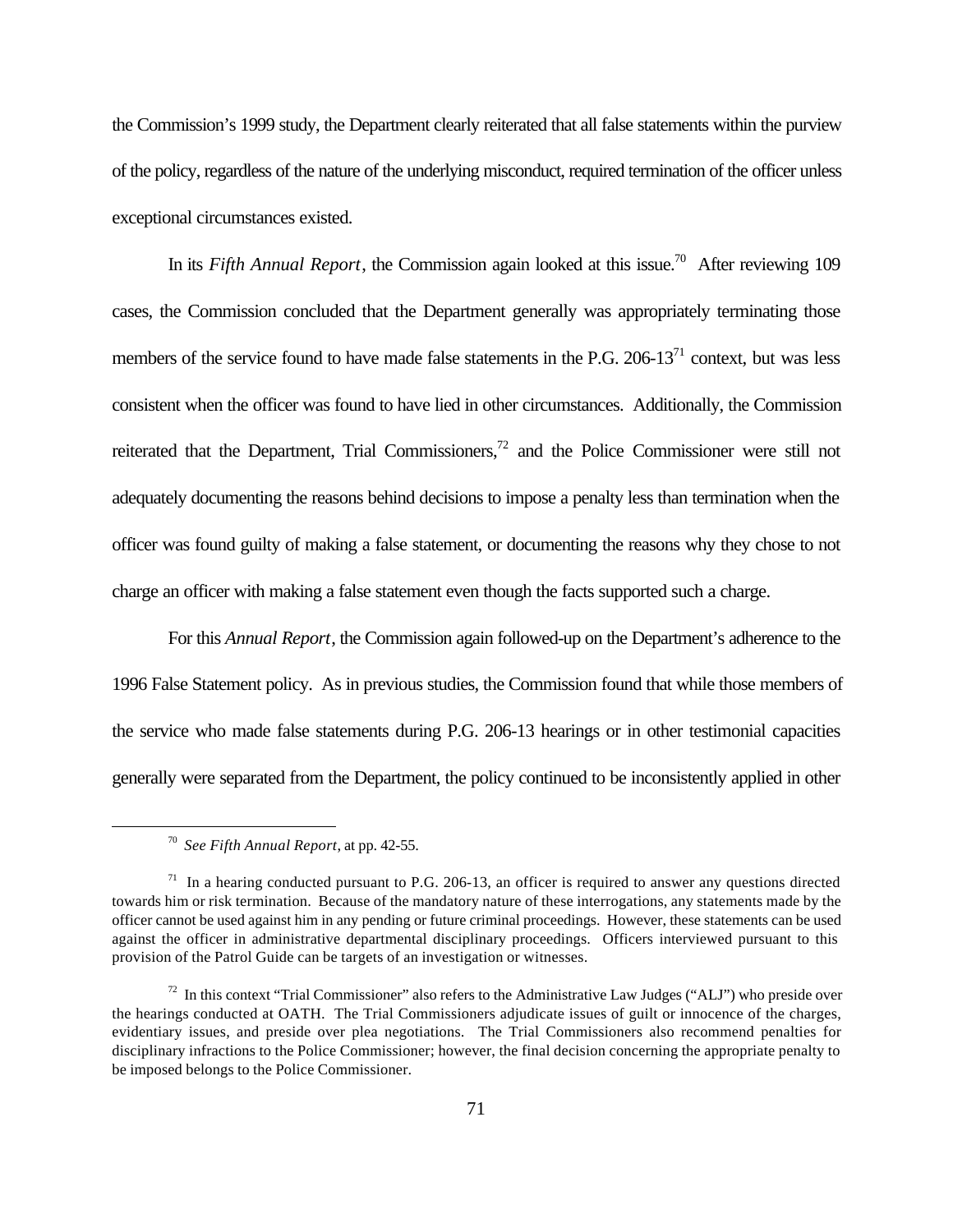circumstances.

# **2. Methodology**

In selecting cases for review, the Commission examined the documents provided by the Department for all of the cases adjudicated between January 1, 2000 and July 31, 2001.<sup>73</sup> This review encompassed 2100 cases. The Commission then more closely examined 179 cases involving any type of false statement. As it had done in previous studies, the Commission then excluded those cases which did not contain the type of false statements contemplated by either the Commission's 1996 report or the Department's 1996 policy. Those excluded cases involved false statements made to supervisors in noninvestigatory circumstances, and those false statements involving time and leave issues that did not demonstrate a pattern or practice of making false statements. While serious and potentially warranting termination in some cases, this category of cases did not fall within the 1996 policy. The instant review resulted in 150 cases.

## **3. Analyses**

 $\overline{a}$ 

As set forth in the chart below, approximately one half of the 150 cases<sup>74</sup> reviewed involved false

<sup>&</sup>lt;sup>73</sup> These documents included the charges and specifications, Trial Commissioner's written decision, plea memorandum drafted by the Advocate, and any included memorandum prepared by those officers who investigated the allegations. These documents would set forth the facts surrounding the misconduct and the reasons underlying the decisions as to guilt and as to the appropriate penalty.

 $^{74}$  If a case had two or more officers charged together, each officer was counted as a separate case. Further, if an individual member of the service had more than one case pending against him, those cases were counted as one case if the same disposition was imposed for all of the separate cases.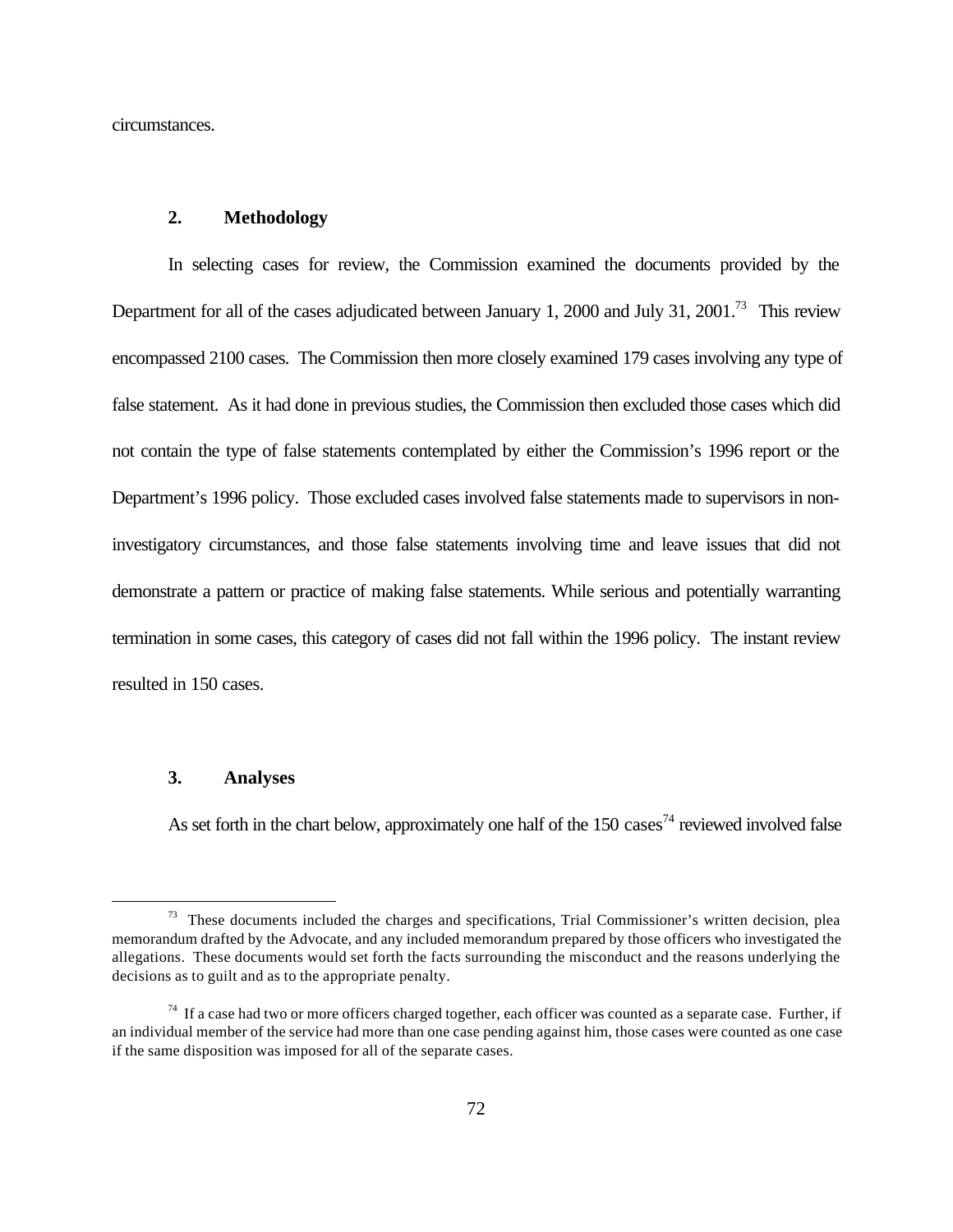statements made in a testimonial setting.<sup>75</sup> The remainder of the cases involved unsworn false statements that were made to investigative bodies, false entries in official records, falsely reporting crimes, off-duty fraudulent conduct, and other miscellaneous false statements.

<sup>&</sup>lt;sup>75</sup> For the remainder of this report a "testimonial" or "sworn" setting refers to any proceedings in any civil or criminal courts, any departmental proceedings, any other statements made under oath, and P.G. 206-13 interviews.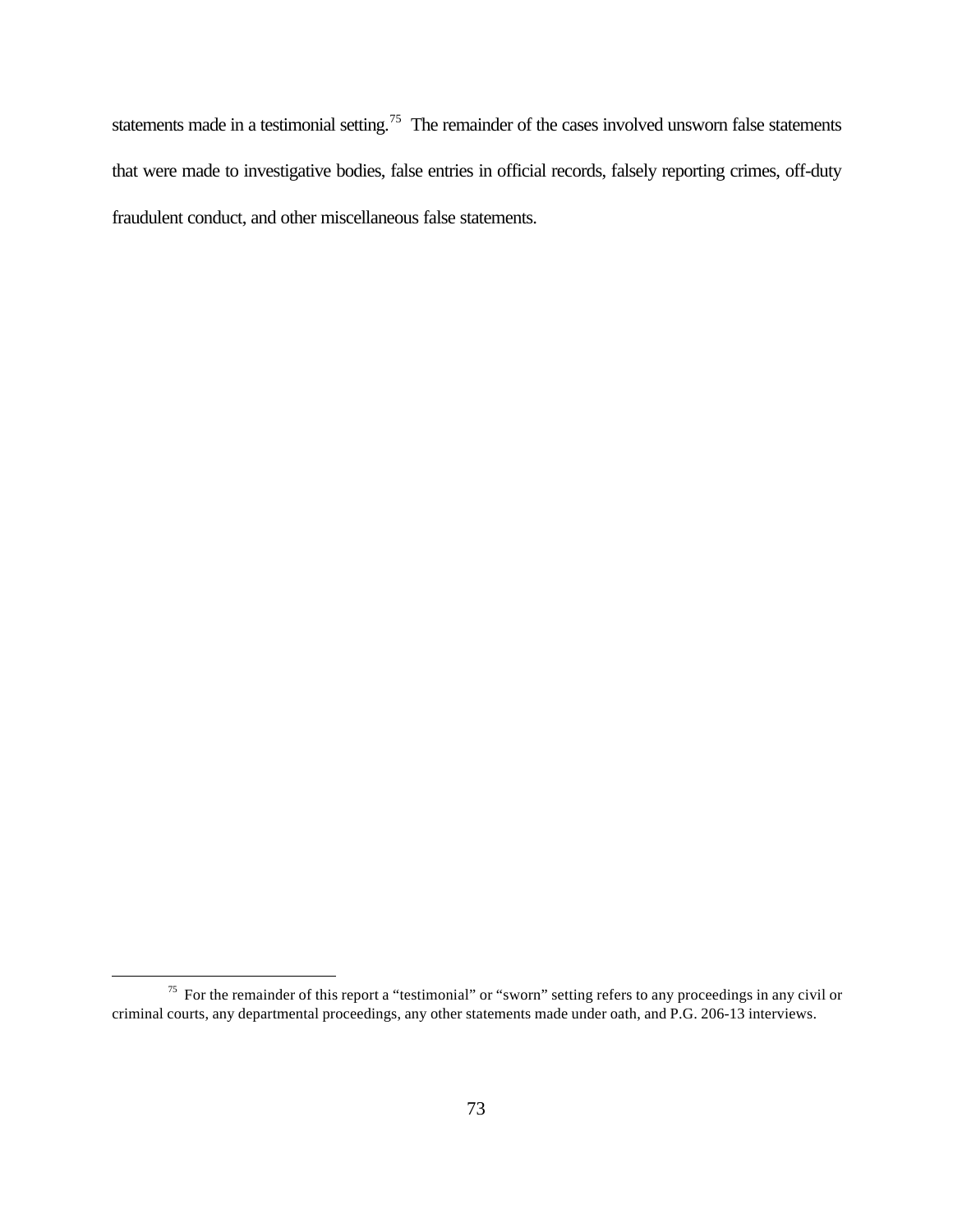Based on its analysis of this sample of cases, the Commission found that in the vast majority of cases where an officer was found guilty of making a false statement in a testimonial context, the officer was appropriately separated from the Department.<sup>76</sup> Making false statements in other contexts, whether during investigations or in written documents, is also damaging to the credibility of the officer. Yet, in nontestimonial contexts, the Commission found that the Department was more likely to impose a penalty consisting of a one year period of dismissal probation and the loss of vacation days or a period of suspension rather than terminate the officer.<sup>77</sup> This practice is problematic because it leads to a less consistent and predictable treatment of false statements made in non-testimonial settings. Given the rationale urged by the Commission in advocating the false statement policy, a distinction between testimonial and non-testimonial false statements does not seem justified, particularly if such statements are either in the investigative context or in connection with the officer's performance of his professional responsibilities.

As in prior studies, the Commission also noted nine cases where false statement charges would have been appropriate based upon the asserted facts of the case yet other charges which do not require

 $76$  Separation from the Department included resignation, retirement, and summary termination based upon the officer's probationary status or conviction of a felony as well as outright termination of employment based upon the charged misconduct. For the purposes of this study, "termination" refers to any action which resulted in the officer no longer being employed by the Department unless otherwise specified in the body of this study.

 $77$  This appeared to be true across all categories of false statements not made in a testimonial context with the exception of most fraud cases.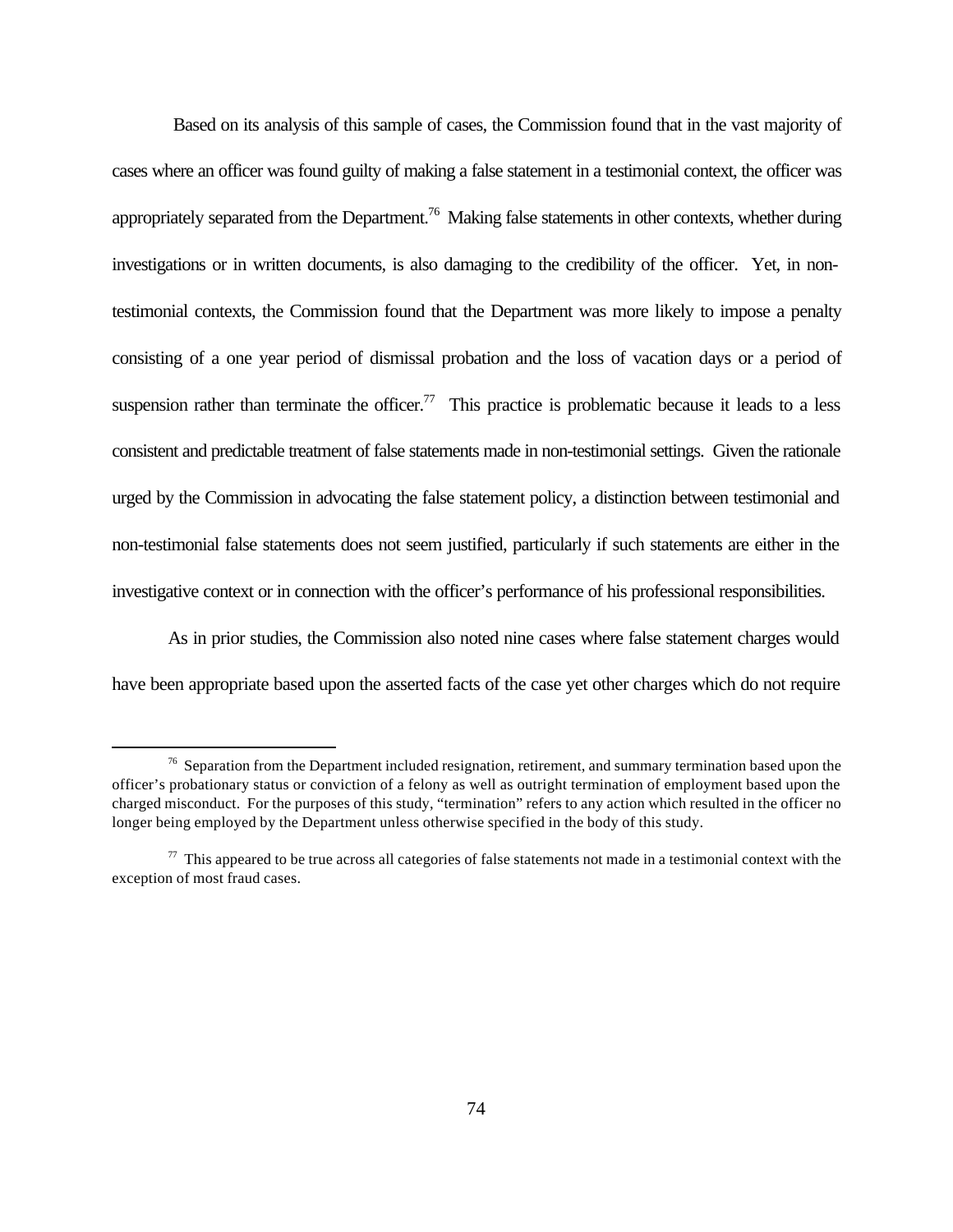termination were levied instead.

 $\overline{a}$ 

|                                                                                              | <b>Total</b><br><b>Number</b><br>of Cases: | Guilty and<br><b>Terminated</b> | $Filed^{78}$ | Guilty and<br>Not<br><b>Terminated</b> | Not Guilty or<br>Charges<br><b>Dismissed</b> |
|----------------------------------------------------------------------------------------------|--------------------------------------------|---------------------------------|--------------|----------------------------------------|----------------------------------------------|
| <b>False Statements at a</b><br>P.G. 206-13 hearing or<br>other testimonial setting: $^{79}$ | 74                                         | 21                              | 11           | 8                                      | 34                                           |
| <b>Other False Statements:</b> <sup>80</sup>                                                 | 67                                         | 12                              | 19           | 30                                     | 6                                            |
| <b>Failure to charge:</b>                                                                    | 9                                          | N/A                             | N/A          | N/A                                    | N/A                                          |

# **Breakdown of False Statement Cases, by Classification:**

# **a. False Statements at a P.G. 206-13 Interview and Other Testimonial Settings**

In the Department's 1996 False Statement policy, those false statements made in the context of a

<sup>&</sup>lt;sup>78</sup> When an officer is separated from the Department for any reason during the pendency of a disciplinary case, the Department typically "files" charges nonetheless to preserve its case against the officer in the event he reapplies to the Department. The Commission considers such cases to have positive outcomes because the officers involved are separated from the Department.

 $79$  This category includes false statements made during Federal and Criminal Court proceedings, in Grand Jury proceedings, in sworn affidavits, and during departmental hearings.

<sup>80</sup> *See* below at pp. 80-84 for further discussion of these cases.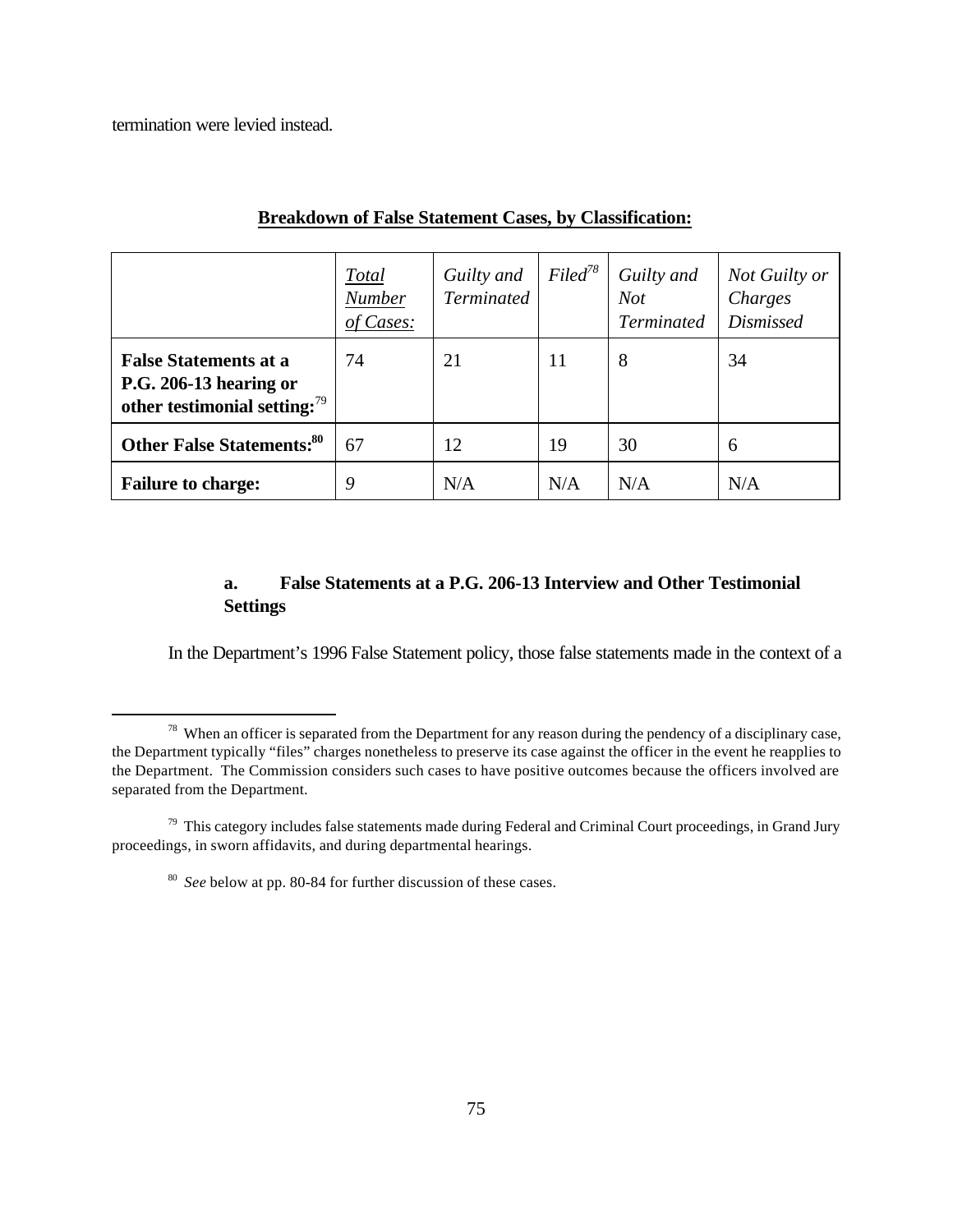P.G. 206-13 interview, during testimony at a criminal or civil trial, or under oath, are specifically enumerated as examples of false official statements requiring termination absent exceptional circumstances.

### **1.) Cases Where the Officer is Terminated**

As stated above, the Commission found that in the majority of those cases with testimonial falsehoods, the Department is appropriately terminating the officers' employment. Of the 74 cases in this category, 66 involved statements made during a P.G. 206-13 interview.<sup>81</sup> Of the 29 cases where the member of the service was found guilty of making a false statement in the P.G. interview, the resulting penalty in 21 cases was termination.

In one case involving two members of the service, the Trial Commissioner recommended that the officers be terminated after finding them guilty of lying during their P.G. interviews. This recommendation was made despite the officers' lack of any disciplinary history and their competent evaluations. In explaining this recommendation, the Trial Commissioner specifically relied upon the Department's 1996 False Statement policy and wrote:

I have examined the record for the existence of exceptional circumstances and can find none. It is evident that [Officer A] lied in an attempt to conceal inappropriate conduct. [Officer B] apparently lied for no other reason than to attempt to protect his co-Respondent. Neither of these motivations is of a mitigating nature. In fact, lying to conceal misconduct or to protect other police officers who have engaged in misconduct are two of the principal practices which the policy was designed to curtail.

The Commission agrees with this analysis and believes the dispositions for these officers were appropriate.

<sup>&</sup>lt;sup>81</sup> In some cases, there were multiple charges involving false statements made in different settings. For the Commission's statistical analysis, if a case involved a statement made in a P.G. interview or other testimonial setting, the case was included in that category and not in any other category that might have applied.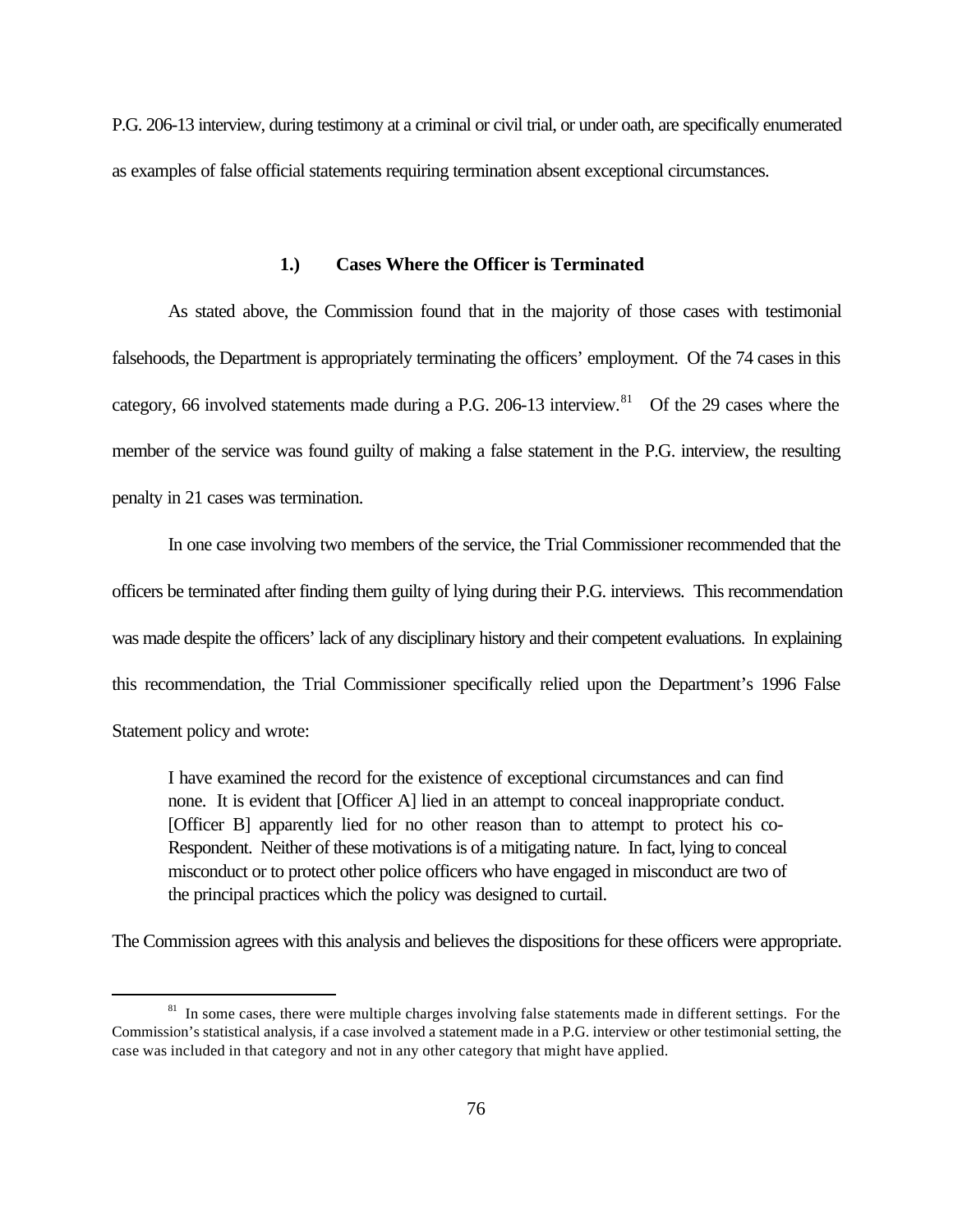Not only did these officers make false statements during their P.G. interviews, they continued to make false statements, under oath, at their Department trials when they testified in their own defense. These actions represent precisely the type of conduct at which the 1996 policy was directed -- deliberate lying to coverup potential police misconduct. By lying, these officers also effectively destroyed their future credibility if called upon to testify in connection with their official responsibilities. As noted by the Trial Commissioner, when people talk about "the blue wall of silence," this is the type of conduct to which they are referring.

While the majority of cases in this category concerned false statements made during a P.G. interview, eight cases involved false statements that solely occurred in other testimonial circumstances.<sup>82</sup> Seven cases involved charges of perjury by an officer.<sup>83</sup> In four of these cases, the officers were separated from the Department either through termination, resignation, or retirement, while the other three officers were found not guilty of the false statement charges. The remaining case addressed an issue previously identified by the Commission. In its prior reports, the Commission has commented on the Department's failure to pursue the possibility of bringing a separate false statement case based upon a Trial Commissioner's finding that the officer's testimony on his own behalf in a prior disciplinary proceeding was incredible or otherwise questionable in its veracity. In this case, the subject officer was originally charged with off-duty discourtesy. At his departmental trial on these charges, the subject officer denied participating in the altercation and asserted that another individual was present who had committed the offensive behavior

<sup>&</sup>lt;sup>82</sup> There was one other case where it was unclear in what setting the false statement was made as the Commission only had access to a copy of the charges and specifications, and no details surrounding the false statement were included in the charge.

<sup>&</sup>lt;sup>83</sup> In this context, perjury also denotes making a false written statement under oath.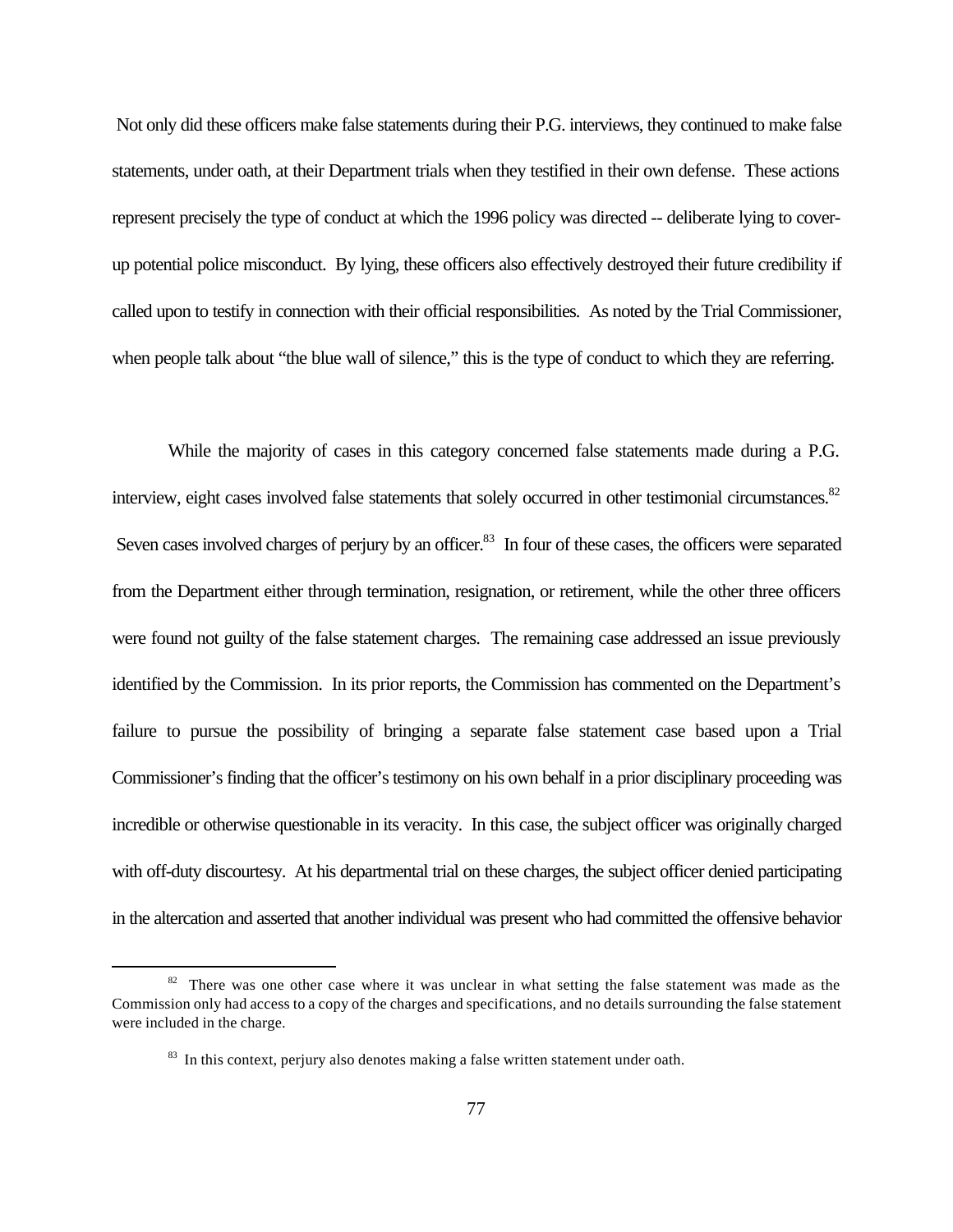towards the complainant. After the ALJ found the subject officer guilty of these charges, the subject officer was charged with making a false statement based upon his testimony during the original discourtesy trial.

 The Trial Commissioner, after hearing evidence, determined that the subject officer's testimony during his previous trial had been false. Finding no exceptional circumstances, termination was recommended and then implemented by the Police Commissioner. The Trial Commissioner concluded her decision by noting that due to the subject officer's false testimony at his original trial, "his ability to testify credibly at any other proceeding, which is a basic requirement for police officers, has been virtually negated."

The Commission found one other case involving two officers where their testimony at their departmental trial instigated a further investigation ordered by the Police Commissioner to determine whether the subject officers had testified falsely in their own defense.<sup>84</sup> While the Commission views the diligence on the part of the Department to enforce the False Statement policy in this context as positive, there were ten other cases where the Trial Commissioner clearly stated that the subject officer's testimony at trial was incredible.<sup>85</sup> In these cases, there was no evidence of any follow-up investigation into possible false statement charges.

<sup>&</sup>lt;sup>84</sup> This case was not included in the table at p. 69 because there was no false statement charge brought and apparently, after the subsequent investigation, not enough evidence to sustain such a charge. Additionally, the Advocate was unable to gather sufficient independent evidence to prove the false statements.

<sup>&</sup>lt;sup>85</sup> This number was calculated from the 179 files that the Commission reviewed in depth. Cases where the officer was terminated after his original trial were also excluded from this calculation.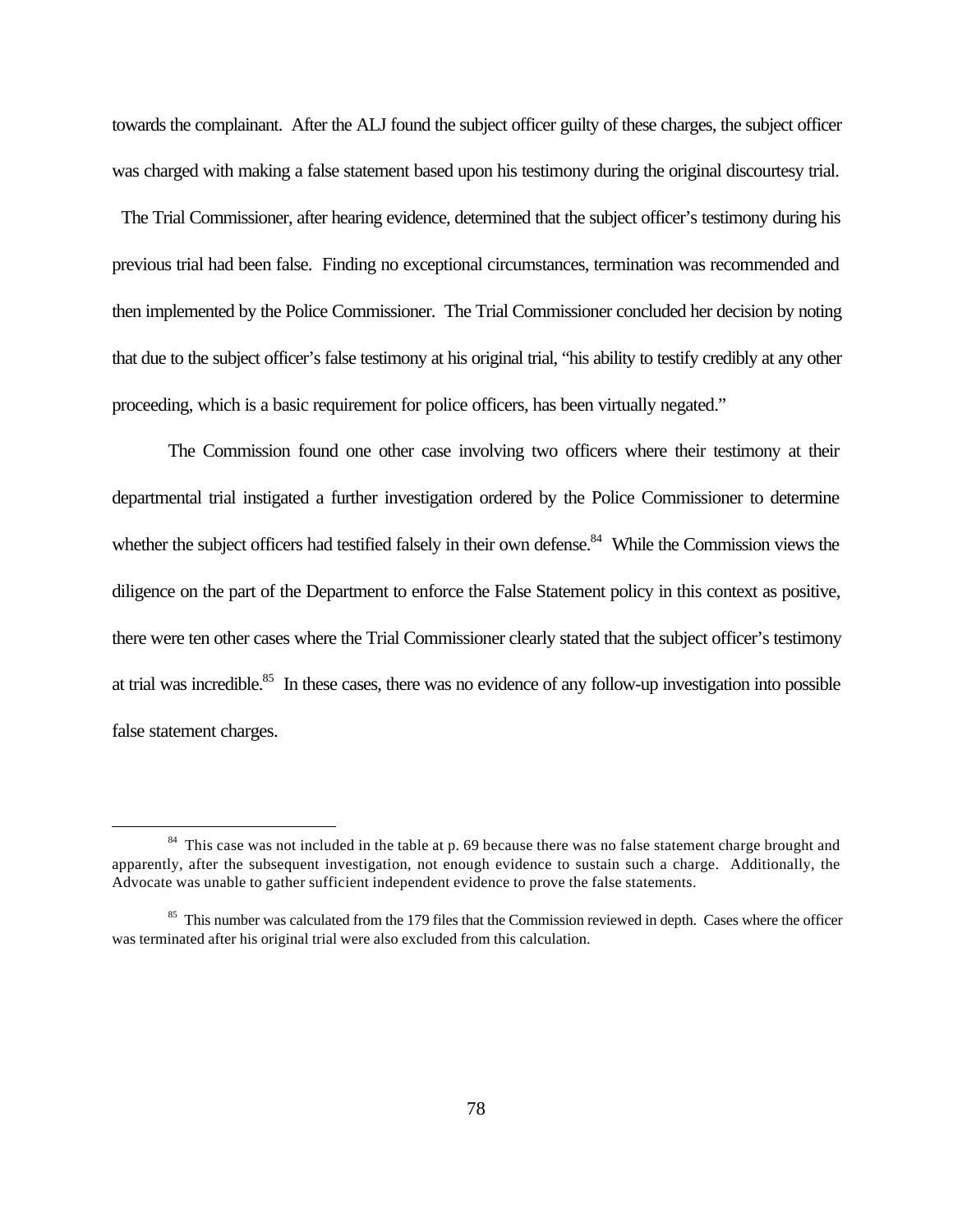#### **2.) Cases Where the Officer is Not Terminated**

While the vast majority of those cases involving a false testimonial statement resulted in termination of the officer's employment, in its review, the Commission found eight cases where the officer, although found guilty of making a false statement in a P.G. interview, was given a less severe penalty than termination. The majority of these penalties were recommended by the Trial Commissioner after trial or negotiated by the Department Advocate. In only one of these cases was a recommendation of termination by the Trial Commissioner overturned by the Police Commissioner.<sup>86</sup> In four of the eight cases at issue, the Commission does not believe that exceptional circumstances existed justifying a departure from the False Statement policy.

In the Commission's *Fifth Annual Report*, <sup>87</sup> the Commission commented on the use of multiple P.G. interviews by officers to correct prior false statements upon the officers becoming aware of the evidence the Department possessed against them. The Commission subscribed to the view that an officer's correction of earlier misstatements at later P.G. interviews should not automatically mitigate against termination. In determining whether the recantation of the false statement at a subsequent P.G. interview should constitute an exceptional circumstance, the Department needs to look at the circumstances surrounding the second P.G. interview. Factors to be considered include: whether the subsequent P.G. interview was held at the request of the subject officer or for some other reason;<sup>88</sup> the time interval between

<sup>&</sup>lt;sup>86</sup> There was also, however, one case where a plea was negotiated between the Advocate and the subject officer that involved a term of dismissal probation and the loss of vacation days which was disapproved by the Trial Commissioner as being too lenient, but was accepted by the Police Commissioner.

<sup>87</sup> *See Fifth Annual Report*, at p. 48.

<sup>88</sup> Other reasons a subsequent P.G. may be held is so that investigators can gather further information, followup on new information received, or a new allegation has arisen during the course of the original investigation.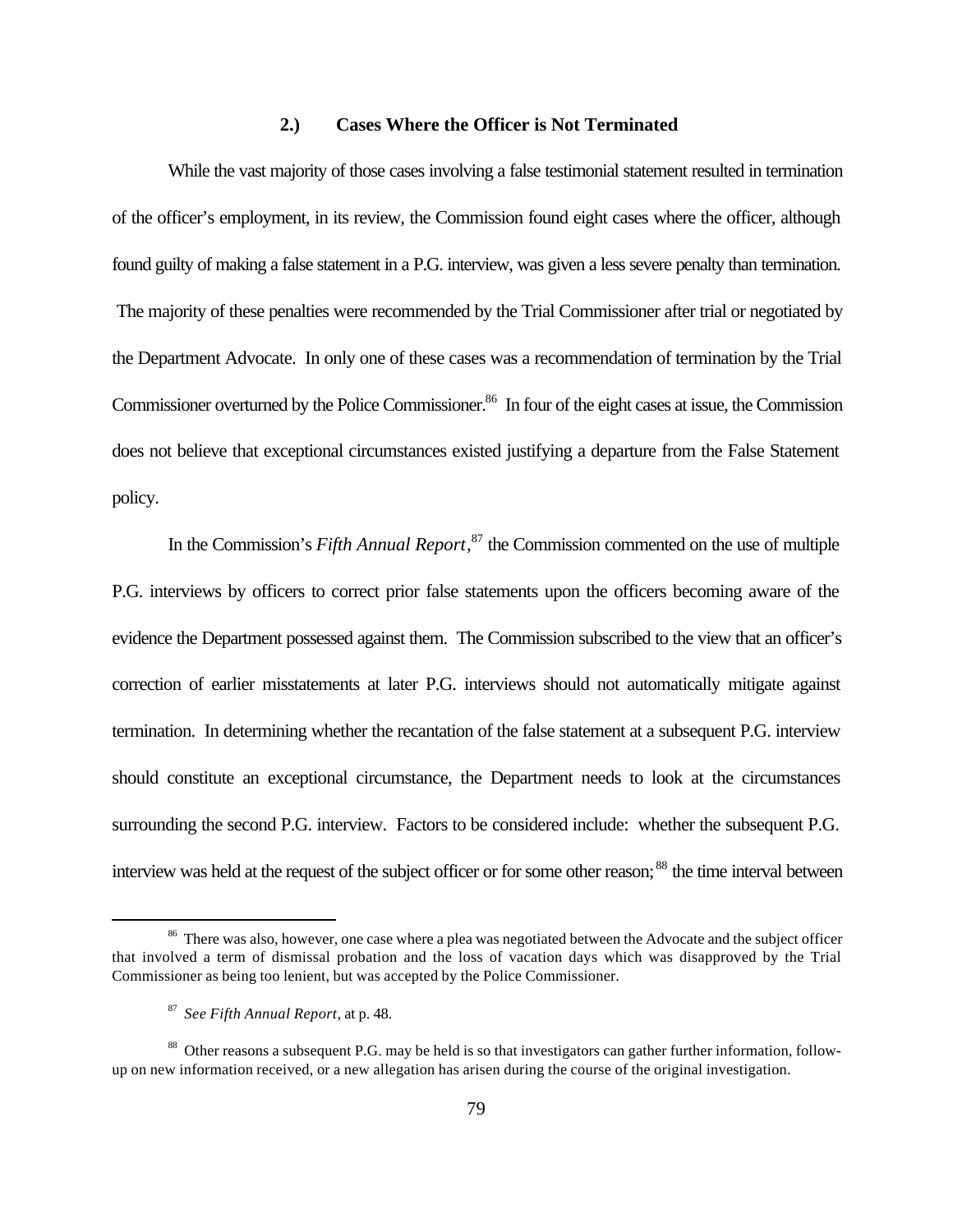the first P.G. interview where the false statement was made and any subsequent P.G. interview where the subject recants the false statement; and the apparent motivation of the subject to recant, i.e., did he become aware that the Department had additional evidence against him.

In the Commission's present review of false statement cases, it appears that in the majority of those cases where multiple P.G. hearings were held and the subject officer then recanted his prior false statements, the Trial Commissioners, Advocates, and the Police Commissioner are not considering all the surrounding circumstances of the recantation and the prior false statements. Instead, they are giving undue weight to the subsequent recantation in deciding upon the appropriate penalty. In two of the four cases where the Commission disagreed with the outcome of the case, the fact that the subject officer admitted his misconduct in a later P.G. interview was considered an extraordinary circumstance justifying a penalty less than termination. This characterization of the recantation was made without specifying the surrounding conditions that differentiated it from other cases with similar recantations.<sup>89</sup>

In one case, the officer pled guilty to aggravated harassment in the second degree, making an inquiry into the Department computer system which was not related to official Department business, and making a false statement during a P.G. interrogation. The Trial Commissioner recommended a penalty of

<sup>&</sup>lt;sup>89</sup> One case where the Commission agreed with the Trial Commissioner's recommendation to dismiss a false statement charge based upon a recantation in a P.G. interview involved an officer who recanted his false statement during the same P.G. interview. There, the subject officer was charged with telling a civilian about a police investigation of his activities, knowingly associating with a person reasonably believed to have engaged in criminal activities, and making a false statement during a P.G. hearing when he stated that he only spoke with the civilian about the investigation after the subject officer was placed on modified assignment. In finding him not guilty of making a false official statement, the Trial Commissioner placed great emphasis on the fact that while the subject officer immediately stated that he did not inform the civilian about the investigation until after he was placed on modified duty, after a brief recess in the same P.G. interrogation, the subject officer retracted this statement and admitted to speaking with the civilian the day prior to his modification. The Trial Commissioner credited the subject's testimony that he was extremely nervous during the interview and found that there was no motive for him to lie. The Commission believes that this was an appropriate disposition as the subject officer came forward immediately to correct his misleading statement. This was not one of the eight cases referred to in this section of the report.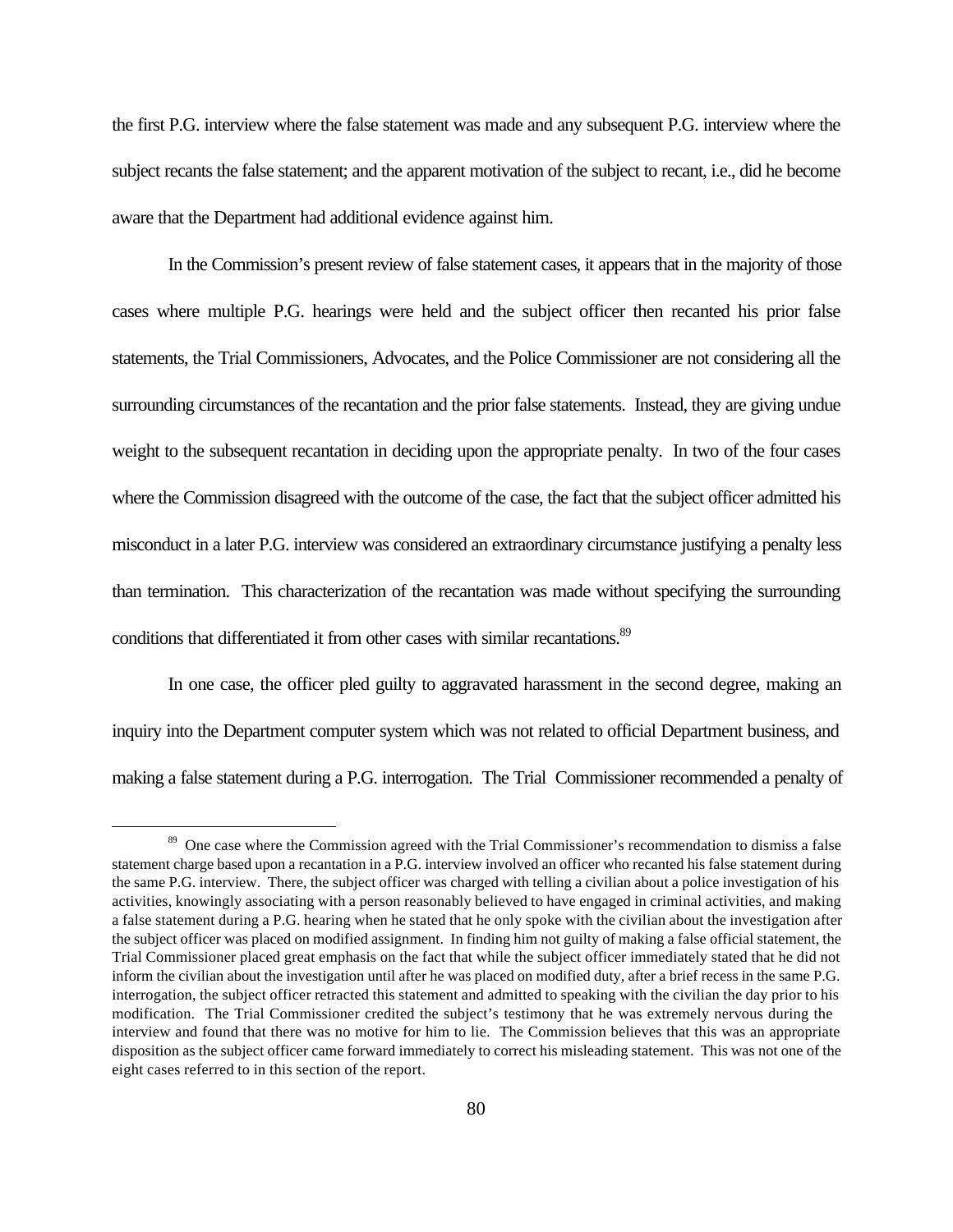dismissal probation and the loss of sixty vacation days. While acknowledging that a false statement was a dismissible offense, the Trial Commissioner found that this subject officer's false statement did not merit dismissal because the statement was a mere denial of conduct which itself would not merit dismissal and the subject was forthcoming about all of his misconduct in his second P.G. interview.

In this example, the subject officer's second P.G. interview was held three months after his first P.G. interview. This interview occurred after a new allegation against the subject had arisen. Furthermore, even at this second P.G. interview, the subject did not change his initial false statement until he was confronted with actual documentary evidence that demonstrated the denied misconduct. (Additionally, however one views the seriousness of the alleged wrongdoing, as noted above, the Department has previously clarified that any false official statement requires dismissal absent the existence of exceptional circumstances regardless of the seriousness of the underlying conduct that is the subject of the false statement.) Therefore, neither of the Trial Commissioner's reasons should, on these facts, have qualified as exceptional circumstances.

In a second case, it was the Police Commissioner who found that a later recantation in a subsequent P.G. interview qualified as an exceptional circumstance. The Trial Commissioner cited the 1996 policy and recommended that the officer's employment be terminated. The charges in this case originated when a civilian was arrested for possession of a loaded firearm and a box of ammunition. Upon this arrest, the civilian alleged that the subject officer had forced him to sell guns and ammunition.<sup>90</sup> The ensuing

<sup>&</sup>lt;sup>90</sup> Although the officer was initially charged with this conduct and other offenses related to it, these charges were dismissed upon the Advocate's motion after the civilian, who was incarcerated, recanted and stated he would not testify without some benefit inuring to him. This left only the false statement charge described in the text accompanying this footnote.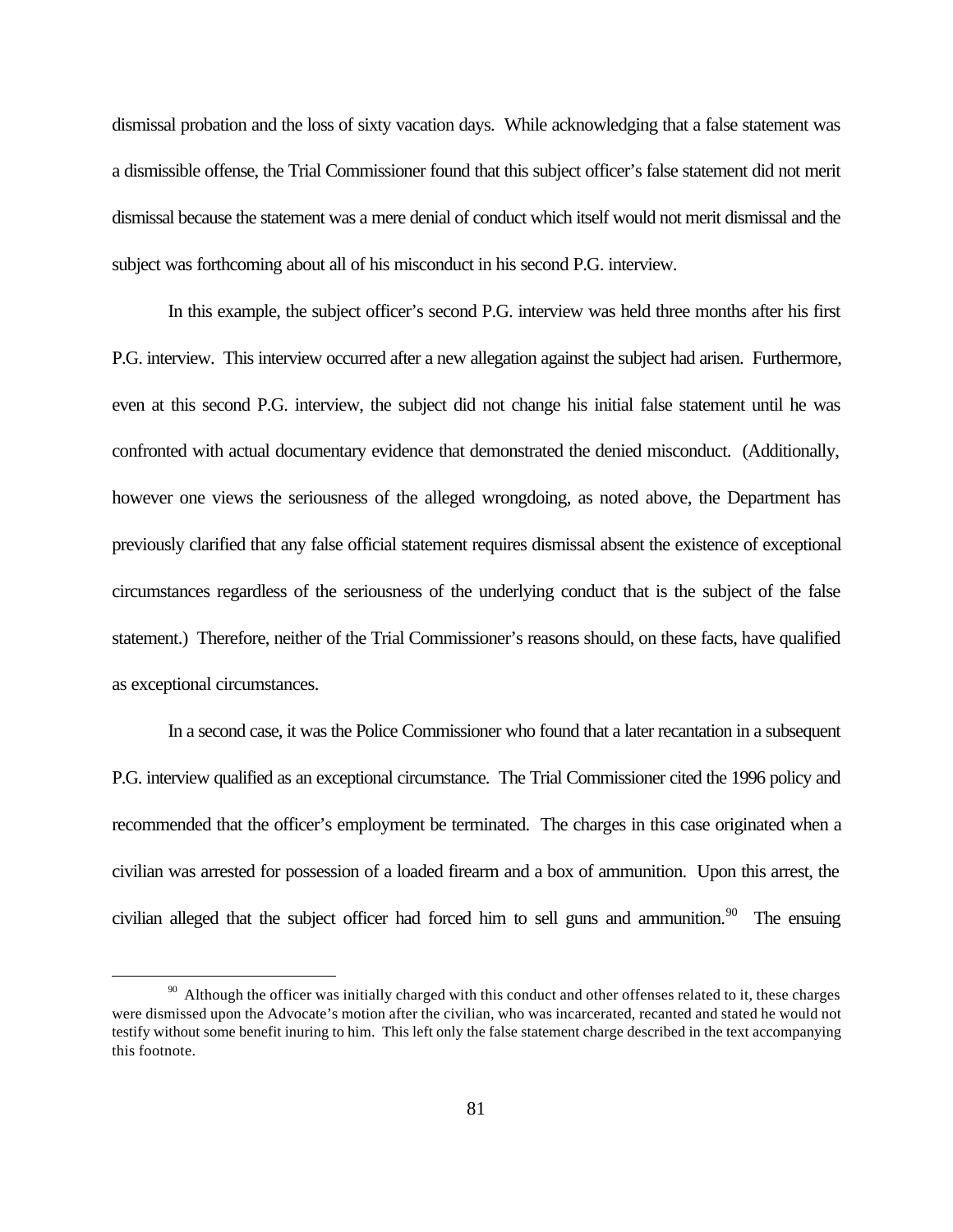investigation revealed that the ammunition that was possessed illegally by the civilian was connected to the subject officer. During his P.G. interview, the subject was asked whether he ever received ammunition through the mail or out of a catalog. The investigator had documentary evidence demonstrating that the subject officer had, in fact, obtained ammunition from a mail order catalog, but this evidence was not shown to the subject officer. He stated that he did not buy any ammunition and did not recall getting any ammunition through the mail. After this interview, the subject officer was immediately suspended. His lawyer, thereafter, turned over ammunition that the subject had in his apartment and stated that the subject officer had found the ammunition after the first P.G. interview. At a second P.G. interview, held over seven months later, the subject admitted receiving the ammunition when he ordered other items from a catalog. Citing the officer's testimony that he simply did not recall receiving the ammunition when he testified during the first interview, the Trial Commissioner found him guilty of making a false statement. The Trial Commissioner also wrote that the officer's testimony at trial was not credible and appeared tailored to explain the circumstances surrounding his encounter with the civilian and how he may have obtained the subject's ammunition. The Advocate recommended that the subject officer be fired and the Trial Commissioner concurred, specifically citing the Department's policy. However, upon review of the case, the Police Commissioner, although agreeing with the finding of guilt, imposed the lesser penalty of dismissal probation and a thirty day suspension. The exceptional circumstances referred to by the then Police Commissioner included that the subject officer turned over the ammunition to the IAB investigator after the first P.G. interview, candidly and truthfully admitted possession of the ammunition in a second P.G. interview, $^{91}$  and that the IAB investigators failed to disclose the documentary evidence they had to the

<sup>&</sup>lt;sup>91</sup> The circumstances that the subject officer described to explain how he came into possession of the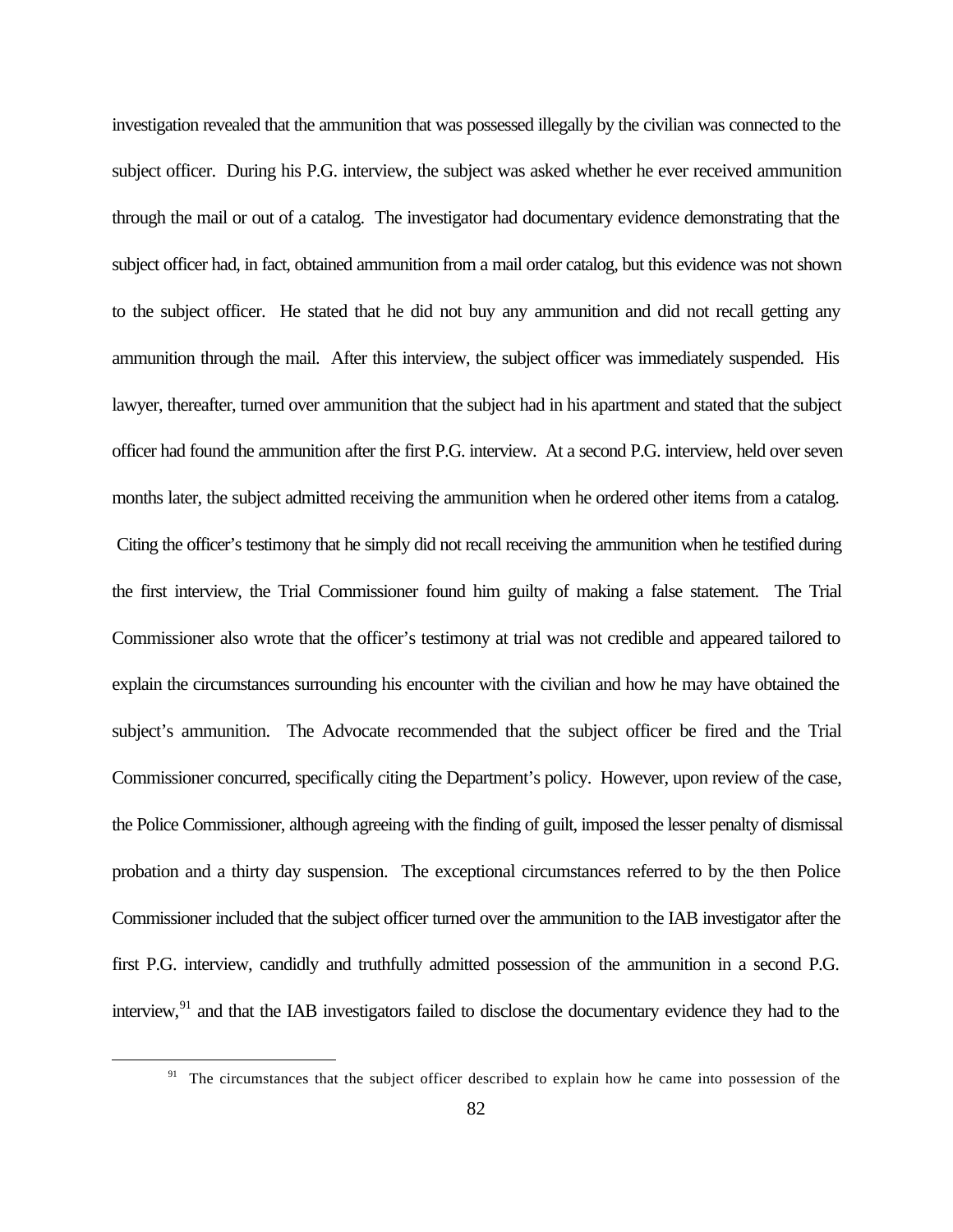officer prior to the end of the first P.G. interview. The Police Commissioner explained that a continued denial after being confronted with the documentary evidence would have made the false statement case more compelling. Also taken into consideration were the officer's lack of prior disciplinary history and above average evaluation ratings. However, the Police Commissioner, in his decision to override the Trial Commissioner's recommendation to terminate this officer, failed to address the Trial Commissioner's finding that the officer was not credible in his recantation and was not credible in his testimony at trial.

ammunition were confirmed by the IAB investigator.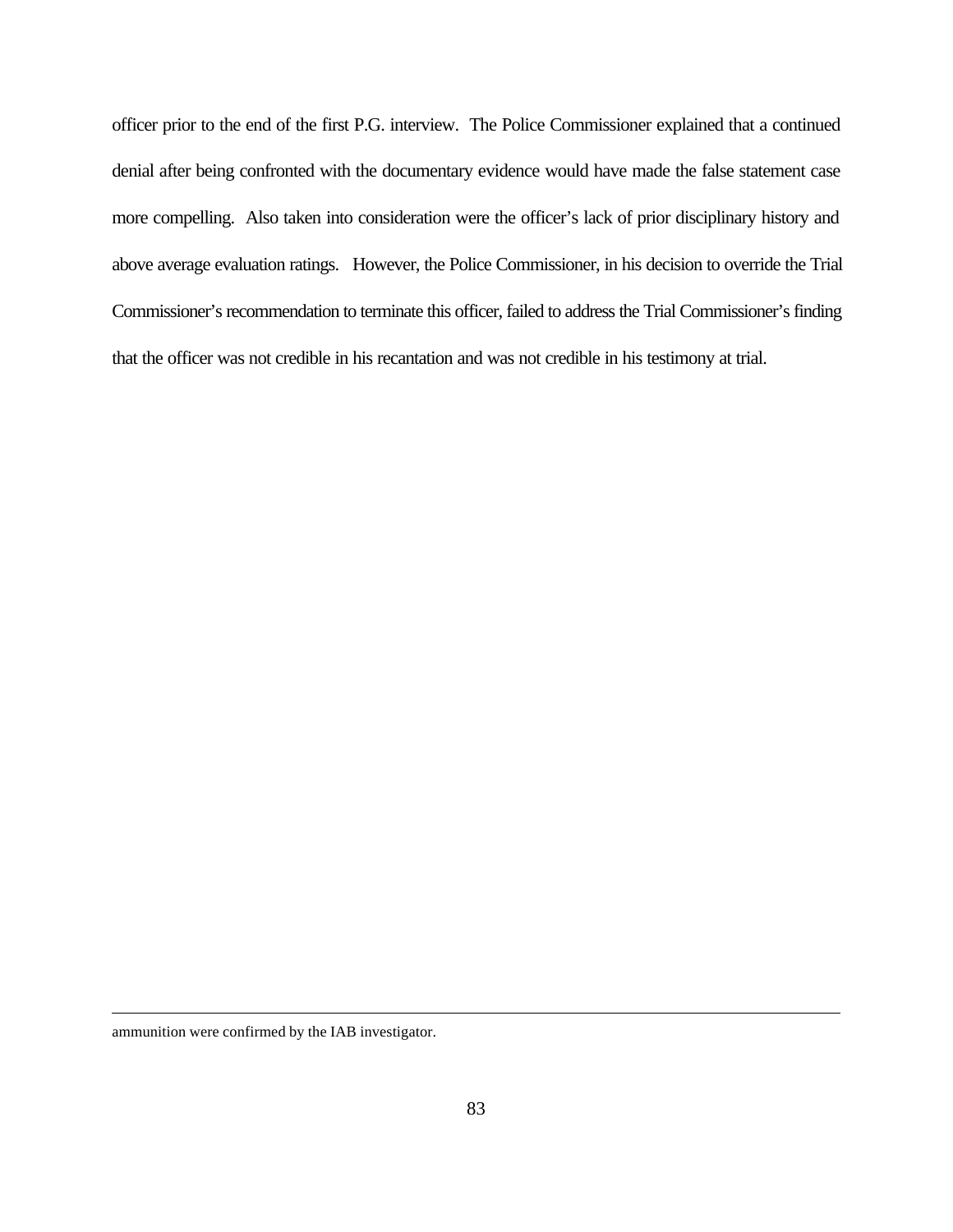Cases involving subsequent recantations, however, were not the only cases where the Commission disagreed with the decision to impose a penalty less than termination. There were also cases where the officer adhered to his false statement throughout the disciplinary proceeding, yet the Trial Commissioner only recommended a penalty of dismissal probation plus loss of vacation days without articulating what the Commission believes are exceptional circumstances. In one case, the subject officer had two disciplinary cases filed against him. The first charged him with menacing two individuals by displaying his firearm during a traffic dispute. The second matter charged the officer with making false statements at his P.G. interview when he denied his involvement in this altercation. After finding the subject officer guilty in both cases, the Trial Commissioner recommended a penalty of dismissal probation and a suspension for 30 days.<sup>92</sup> The Commission believes that this officer should have been terminated.

<sup>&</sup>lt;sup>92</sup> The Police Commissioner agreed with the Trial Commissioner's reasoning but not the penalty and increased the suspension period to 60 days.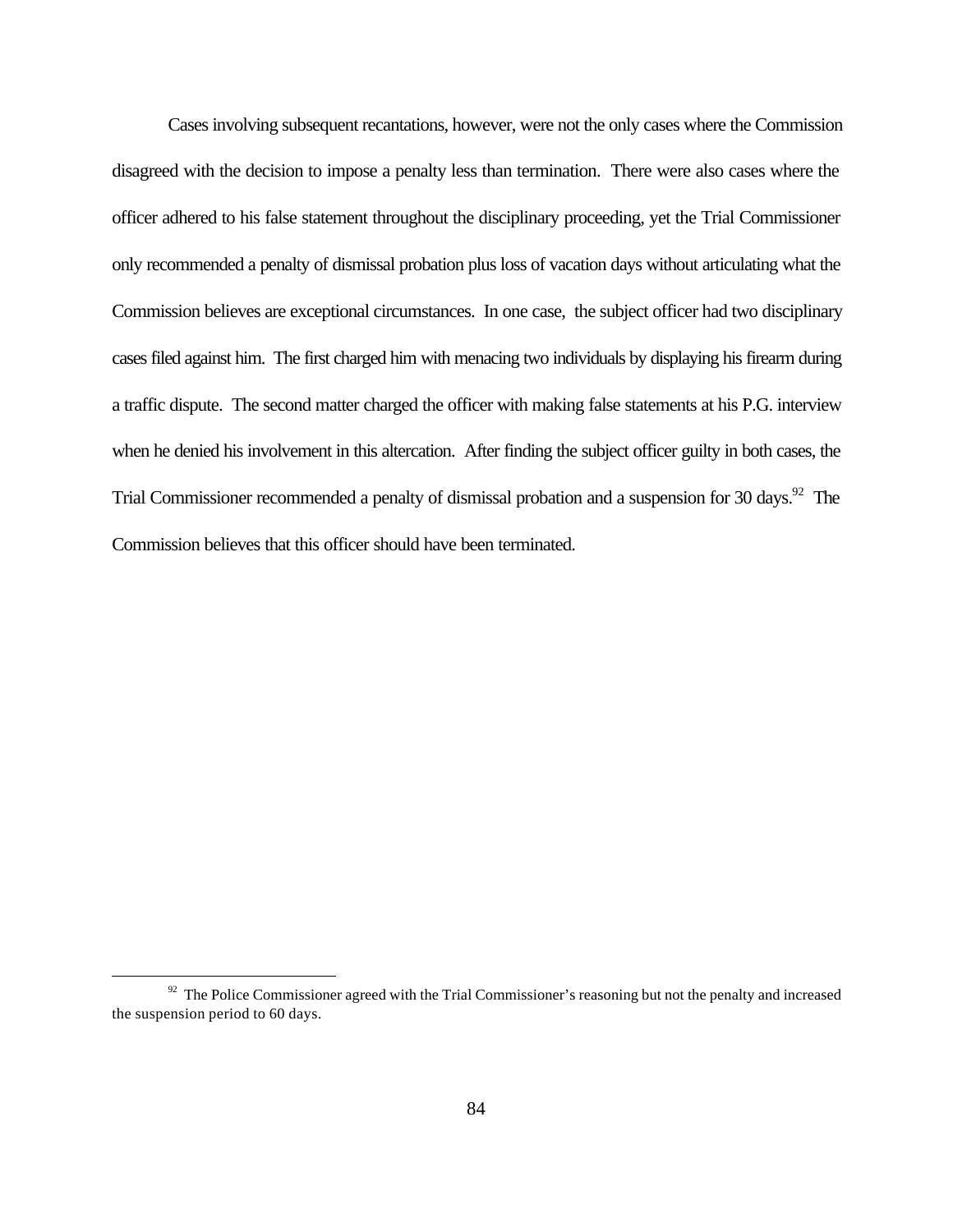In deciding upon the penalty, the Trial Commissioner relied upon two other cases as precedent. In one case, the officer was given dismissal probation and was suspended after he was found guilty of displaying his weapon to four people and falsely denying this misconduct during a CCRB interview. Immediate termination was not imposed based upon his seventeen year tenure, superior performance ratings, good disciplinary record, and lack of proof that he intended to discharge the firearm. In the second case cited by the Trial Commissioner, the officer received dismissal probation and lost twenty vacation days after pointing his firearm at a bicyclist and being discourteous. There was no separate charge of lying to the  $CCRB<sup>93</sup>$  or lying during a P.G. interview. The Department needs to ensure that the cases it cites as precedent are truly analogous to the case being decided and that they accurately reflect the Department's current policies.

In addition to the precedent cited by the Trial Commissioner, she also supported her recommendation through reliance on the officer's lack of disciplinary history, above average performance evaluations, and record of community service. While the Commission commends the Trial Commissioner for explicitly stating her reasons for recommending a penalty short of termination, the Commission does not agree that the lack of a prior disciplinary history and good performance evaluations alone constitute

<sup>&</sup>lt;sup>93</sup> The Trial Commissioner noted that in this case any interview would have occurred prior to the announcement of the 1996 policy.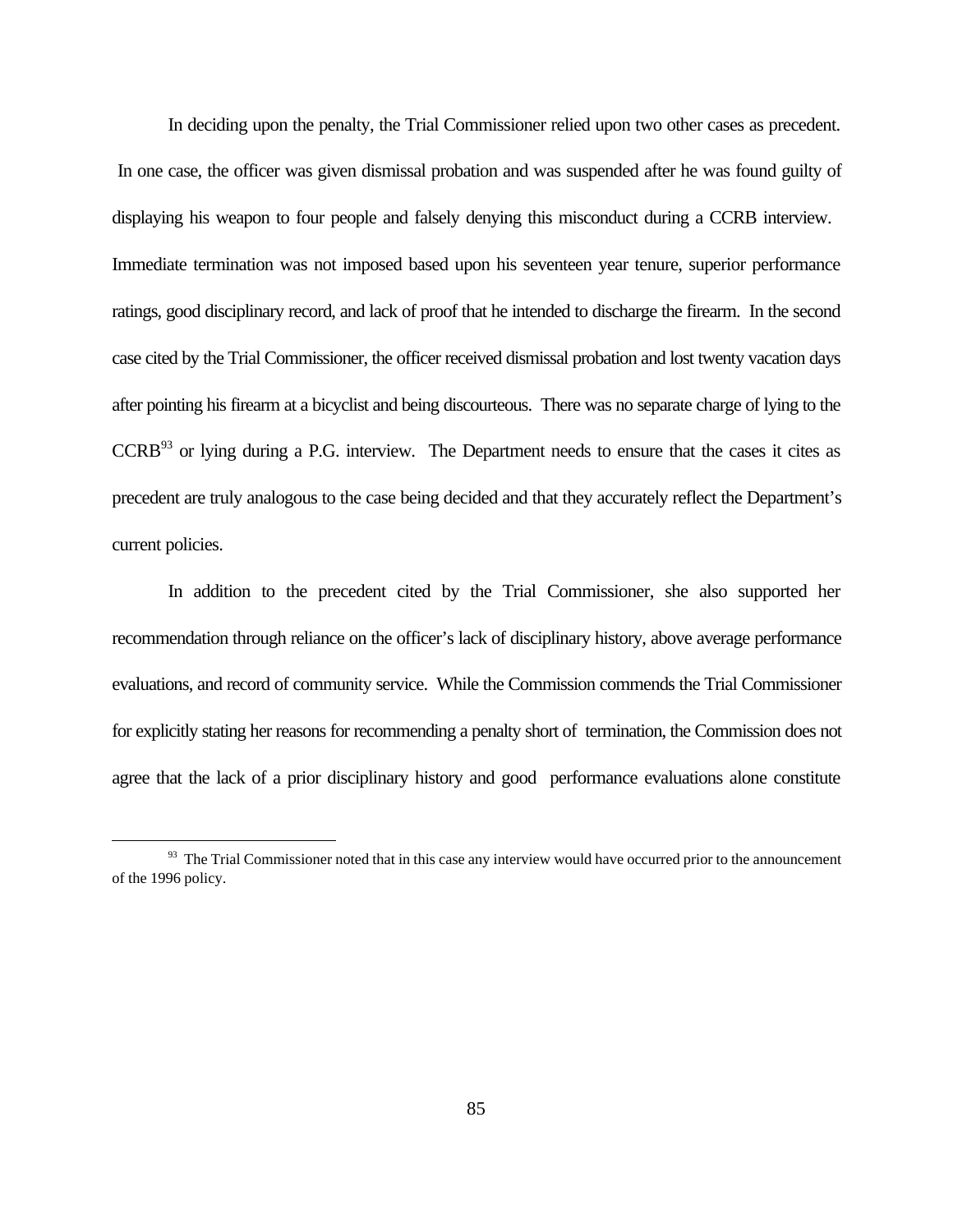exceptional circumstances. While possibly relevant in close cases, the circumstances which primarily must be examined in deciding upon a lesser penalty are those surrounding the false statement.<sup>94</sup>

<sup>&</sup>lt;sup>94</sup> A second case where the Commission believes that the subject officer should have been terminated involved a sexual harassment claim by an auxiliary police officer against the subject officer. Though the Trial Commissioner dismissed the sexual harassment claim and some false statement charges, she did find the subject guilty of other false statement charges. While the Trial Commissioner did not address the Department's false statement policy, she found that the lies told by the subject were basically mere denials of the alleged misconduct and his excellent service record weighed in his favor. The Commission believes that the subject officer should have been terminated pursuant to the Department's policy.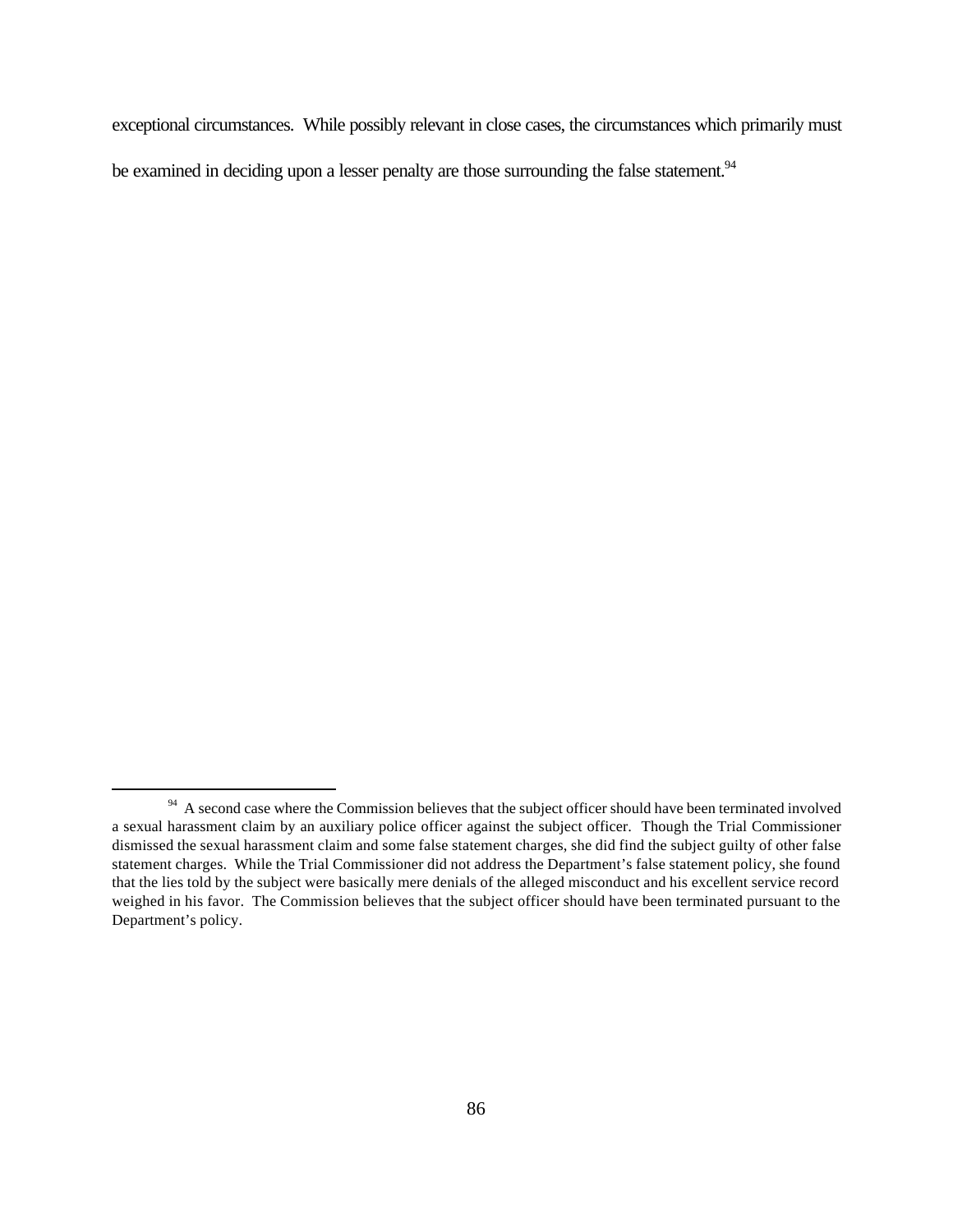There were four cases where the Commission agreed with the conclusion that exceptional circumstances existed in cases involving false statements in the P.G. context. One case involved an officer who was out of his residence while on sick report without permission and lied about his whereabouts at his P.G. interview because he had actually been driving around contemplating suicide. At his mitigation hearing,<sup>95</sup> this officer testified that he lied at his P.G. interview to avoid embarrassment and a possible involuntary hospitalization. The Commission agrees that exceptional circumstances exist in this case to justify a departure from the penalty of termination, specifically, the subject officer's willingness to take responsibility for his actions by pleading guilty and the fact that he was forthright at the mitigation hearing as well as his state of mind at the time of the misconduct and when he made the false statement.<sup>96</sup>

The second case involved an officer who lied at his P.G. interview about a conversation he had with another officer who had perpetrated an act of excessive force upon a civilian. The following month during an interrogation by the Federal Bureau of Investigations, the subject officer admitted that he had lied during his P.G. interview. He also testified in the Federal criminal trial against this other officer. The exceptional circumstances relied upon by the Department in this case included the subject's voluntary and prompt cooperation with the Government's investigation, his admission to the prior lies without being confronted with any extrinsic evidence to induce that admission, and most critically, his willingness -- as attested to by an Assistant U.S. Attorney -- to testify at a federal criminal trial. The officer received a penalty of dismissal probation plus the forfeiture of ninety vacation days in exchange for his guilty plea to the false statement

<sup>&</sup>lt;sup>95</sup> A mitigation hearing is held before a Trial Commissioner after an officer has pled guilty to the offenses charged but wants to offer reasons to persuade the Trial Commissioner to recommend a less severe penalty than the penalty recommended by the Department.

 $96$  This officer received a penalty of dismissal probation and the loss of thirty vacation days.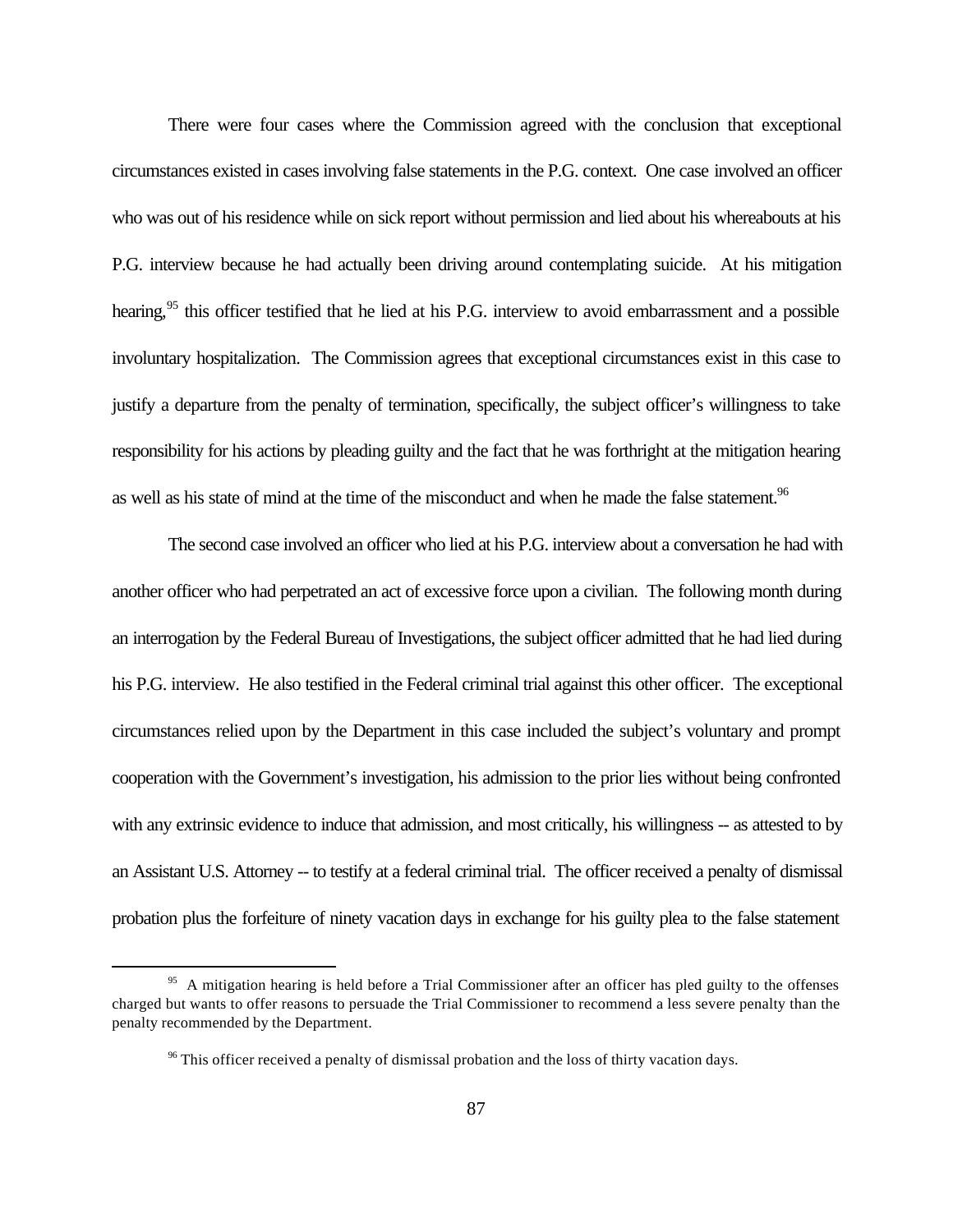charge. Although the Trial Commissioner did not approve of this negotiated settlement and the circumstances under which the subject officer made his false statement, this clearly demonstrates the necessity of the False Statement policy to deter lying to cover up the misconduct of other police officers.

 The Commission believes that terminating this subject officer's employment would have caused a greater harm by deterring other potentially hesitant officers in later cases from coming forward, cooperating fully in investigations of their colleagues, and ultimately testifying.<sup>97</sup>

# **b. Other False Statements**

 $\frac{97}{97}$  In a third case, the Trial Commissioner imposed the loss of 40 vacation days after finding that the subject officer falsely denied having physical contact with officers who were trying to arrest her son. Mitigating factors cited by the Trial Commissioner included the emotionally charged situation about which the false statements were made, the fact that false statement charges were not added to the charges and specifications until 23 months after the statements were made without any explanation by the Department, and the officer's eighteen-year tenure with only a remote disciplinary history. Given the description of the arrest situation, the Commission believes that the Trial Commissioner was correct in her recommendation not to terminate the officer. In the final case, while the exceptional circumstances cited by the Advocate were equivocal, given the officer's lack of a disciplinary history, above competent ratings on his performance evaluations, and the ambiguity of the evidence proving the officer made a false statement, the Commission agrees with the negotiated penalty.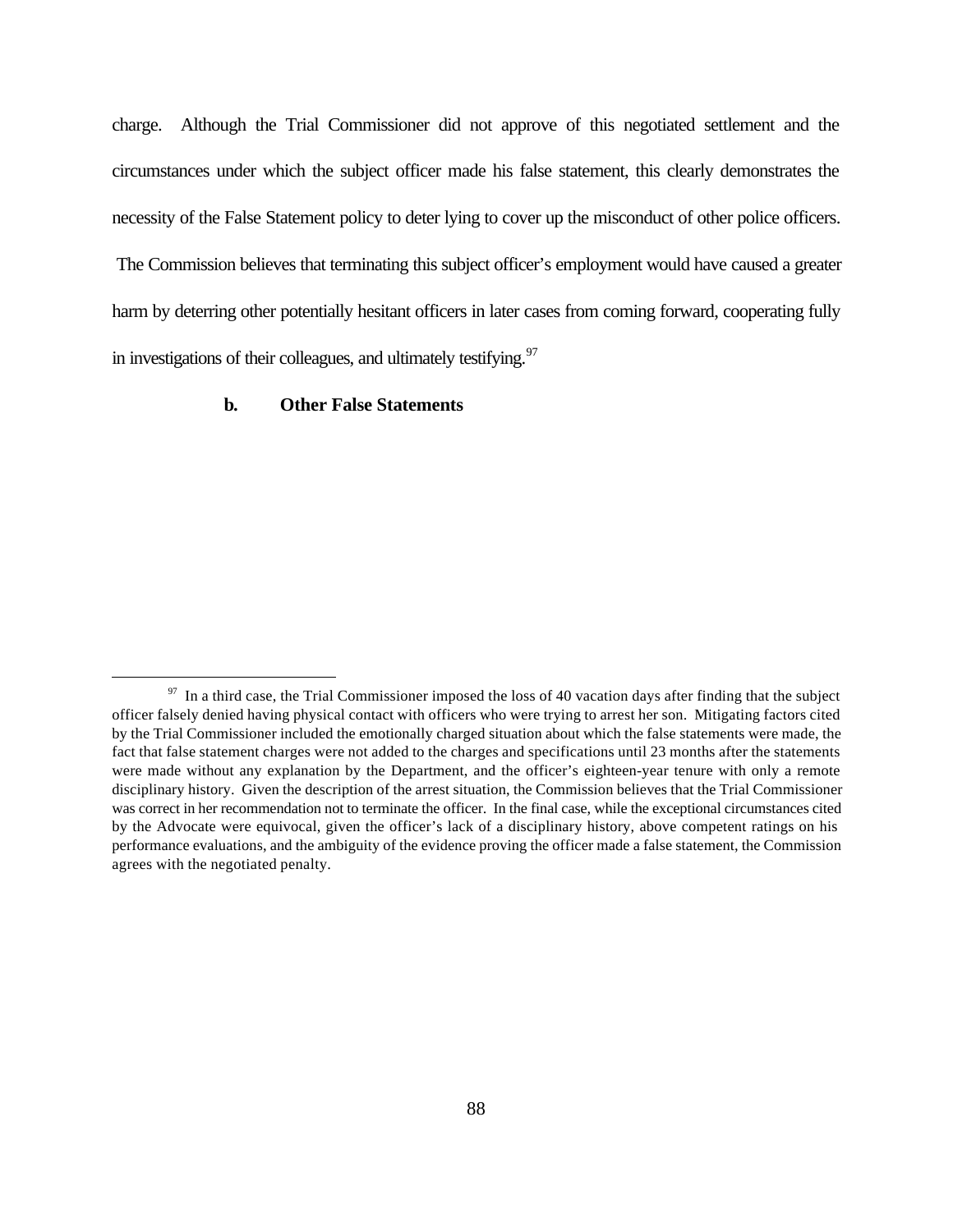As discussed earlier, the Department is not as likely to terminate an officer who makes a false statement in a non-testimonial setting. In many of these cases, the specific charge of making a false statement is not brought against the officer, instead a different charge is brought that encompasses the same behavior a false statement charge would address.<sup>98</sup> The Commission does not take issue with the use of a similar charge instead of the exact wording of a false statement charge if the Department recognizes that the False Statement policy is still applicable.

In most of these types of cases, however, there is no reference to the False Statement policy in imposing a penalty or in negotiating pleas, and there is no specification of the exceptional circumstances that would justify a downward departure from the penalty of termination. Rather, the rationale usually provided is to justify imposing the penalty of dismissal probation. This rationale is often based upon the seriousness of the false action engaged in by the officer. An example of the Department's perception that false statements outside of the P.G. or sworn testimony context are not necessarily subject to the mandates of the False Statement Policy is demonstrated by the reasoning in a plea memorandum prepared by one Advocate to justify a penalty of dismissal probation plus loss of vacation days for conduct which included making false entries in Department records:

<sup>&</sup>lt;sup>98</sup> For example, an officer may be charged with causing false entries to be made in Department records instead of making a false statement.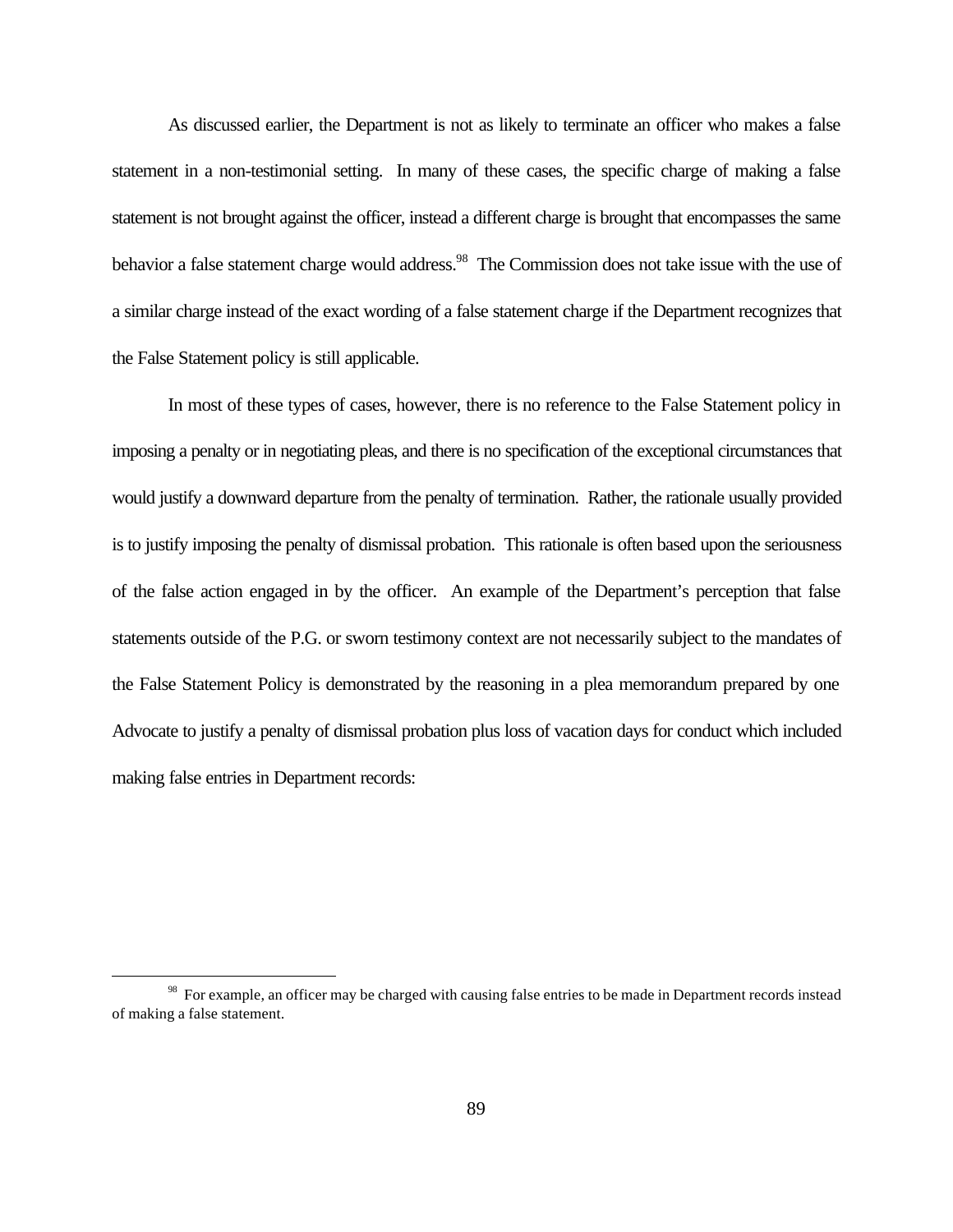[t]he [subject officer] is an integrity problem. The [subject officer's] lying should not be tolerated. However, he should not be dismissed for making false statements because, in recent cases, other [subject officers] (sic) have not been dismissed for making false statements when the false statement did not involve a Patrol Guide  $118-9^{99}$  hearing or sworn testimony.

Given that the rationales underlying the policy are to deter false statements, to deal with the attendant loss of the officer's credibility, and to prevent the use of false statements to hide police misconduct, the Commission believes that the False Statement policy should be consistently applied to falsities made in nontestimonial settings, since the same policy considerations apply. While the Commission does not suggest that termination is the only appropriate remedy in every one of these cases, the Commission believes that termination is the appropriate starting point and should be presumed to be the appropriate penalty unless exceptional circumstances are demonstrated.

These non-testimonial false statement cases can be divided into general categories of those involving false statements made to department or other investigative offices that were not made under oath or in P.G. interviews, falsifying police records or other business records, falsely reporting crimes, committing or inducing the commission of forgery, or engaging in various types of fraud. For the most part, the only one of these subcategories that consistently resulted in the officer's termination from the Department was engaging in fraud or making false statements to investigative bodies.<sup>100</sup> Generally, the officer was less likely to face the penalty of termination at the outset if the falsity involved making false entries in police department

<sup>&</sup>lt;sup>99</sup> As discussed above, Patrol Guide 118-9 is now known as Patrol Guide 206-13.

 $100$  Often, this termination was the result of the officer resigning or being terminated after being criminally convicted of a felony. However, an exception was for those cases where the subject officers committed automobile insurance fraud by using an address in counties that are associated with lower insurance premiums on their vehicle registrations instead of their actual resident addresses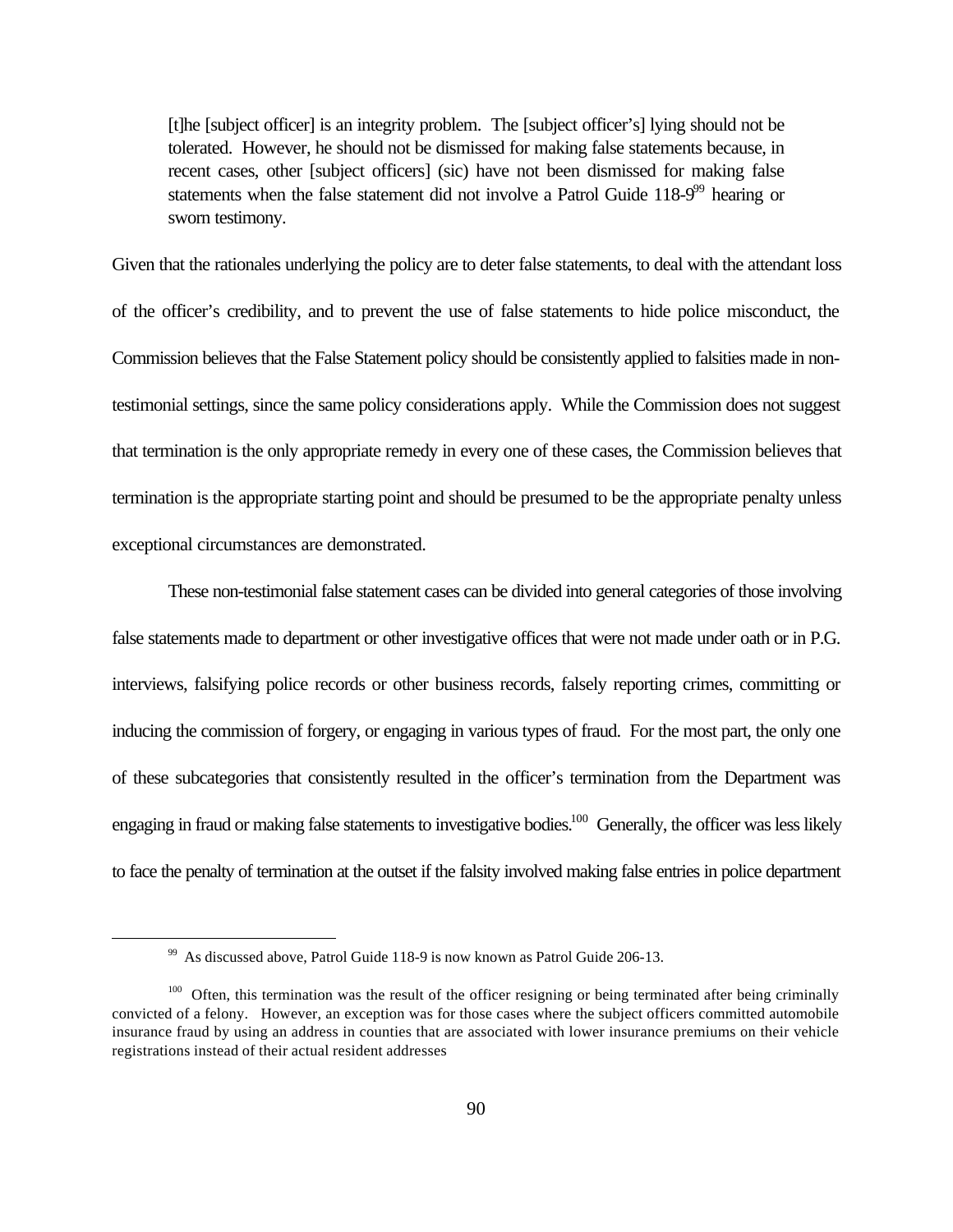records.

In total, 67 cases fell within the category of non-testimonial false statements. Of these, the breakdown is as follows:

|                                                            | <b>Total</b><br><b>Number</b><br>of Cases: | Guilty and<br><b>Terminated</b> | $Filed$ <sup>101</sup> | Guilty and<br><b>Not</b><br><b>Terminated</b> | <b>Not Guilty or</b><br>Charges<br><b>Dismissed</b> |
|------------------------------------------------------------|--------------------------------------------|---------------------------------|------------------------|-----------------------------------------------|-----------------------------------------------------|
| <b>False Statement</b><br>to Investigative<br><b>Body:</b> | 12                                         | 3                               | 5                      | 3                                             |                                                     |
| Fraud: $102$                                               | 15                                         | 5                               | 6                      | 4                                             | $\theta$                                            |
| <b>False Entries in</b><br><b>Police Records:</b>          | 26                                         | $2^{103}$                       | 5                      | 15                                            | $\overline{4}$                                      |
| Other: $^{104}$                                            | 14                                         | $2^{105}$                       | 3                      | 8                                             |                                                     |

<sup>101</sup> *See supra*, at fn. 78.

 $\overline{a}$ 

<sup>102</sup> This category includes fraud on housing applications, tax fraud, and insurance fraud.

<sup>103</sup> One of these officers actually resigned after the departmental hearing of the charges was completed.

<sup>104</sup> These cases included altering parking tickets, falsifying business records, and forgeries.

<sup>105</sup> In one of these cases, the officer was actually given a plea that included suspension days and an immediate vested retirement. Since this agreement resulted in the officer's ultimate separation from the Department, it is included in this category.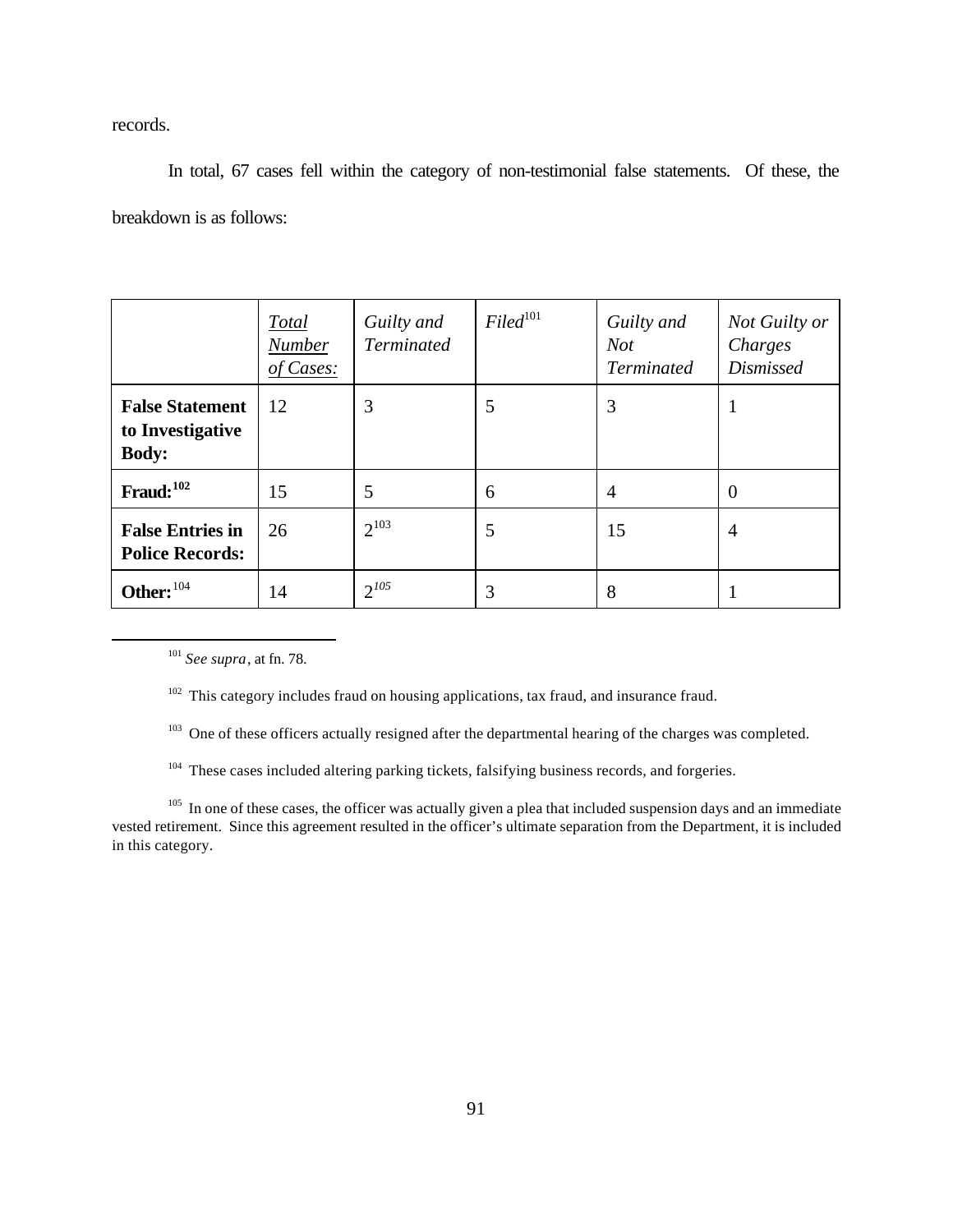Of the 31 cases where the subject officer was found guilty of making this non-testimonial type of false statement and was not terminated, the Commission disagreed with twelve cases.

An example of the failure to terminate after making a false statement to an investigative body can be seen from the following case. The subject officer, a supervising Sergeant, and his partner arrested three civilians in a park for Trespassing, Possession of a Controlled Substance, and Possession of a Firearm. To justify the stop of these civilians, the officers told the Assistant District Attorney that the reason for the stop was because the civilians were trespassing in the park since it was after dusk. The Assistant District Attorney requested that the subject and his partner take photographs of the park sign that announced that the park closed at dusk. When the officers went to the park, they found there was no sign, so they took a sign from another park, relocated it to the park which was at issue, and photographed it. They then gave these pictures to the Assistant District Attorney. The partner testified as to the authenticity of the pictures. The subject officer did not testify, and in his P.G. interview, he candidly admitted to these actions. Over the disapproval of the Trial Commissioner who believed that there should be no plea negotiation, the subject officer pled guilty and was placed on dismissal probation, lost sixty vacation days, and was demoted from a Sergeant to the rank of police officer.<sup>106</sup> In approving this agreement, the Department and Police Commissioner made a distinction between the actions of the subject officer and the commission of perjury by the partner. While the subject officer's conduct was not as bad as the conduct of his partner who testified in the Grand Jury, given the seriousness of what he did, the subject officer should have been

<sup>&</sup>lt;sup>106</sup> The partner resigned from the Department in order to avoid a criminal perjury prosecution.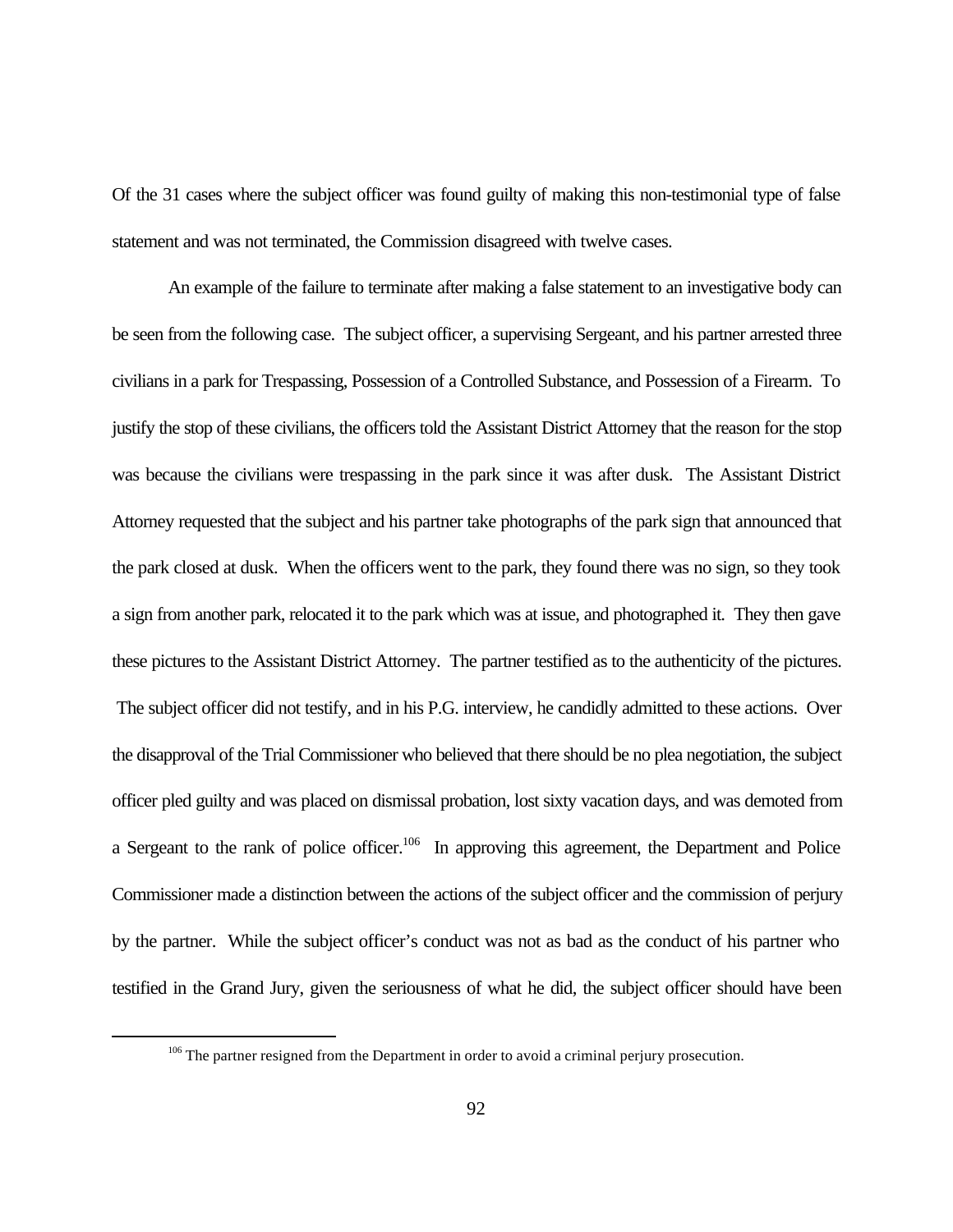terminated. This officer, who was in a supervisory position, fabricated evidence which was then used in a criminal proceeding in an attempt to secure criminal convictions.

A case where the Commission agreed with the imposition of a penalty less than termination occurred in the context of the officer falsifying a police complaint report. The officer's friend brought his girlfriend's car to an acquaintance who was supposed to bring the car to a repair shop. The friend then went on vacation. When he returned, he learned that the repair shop was really a "chop shop"<sup>107</sup> which had been raided by the police. After making attempts to retrieve the car on his own, the friend requested assistance from the subject officer. He made numerous computer checks and telephone calls in an attempt to locate the vehicle. After speaking with an officer experienced in automobile theft, the subject officer concluded that the vehicle had probably been dismantled and the parts sold. To help his friend expedite the insurance claim, the subject prepared a false complaint report which stated that the automobile had been stolen while parked on a street. In fact, the vehicle had been recovered by the police but was not entered into department records so that if the vehicle was reported stolen, the claimant could be arrested for possible insurance fraud. When the friend submitted his insurance claim with the complaint report, the insurance company learned that the vehicle had been inventoried by the NYPD and the friend was arrested. When the subject learned of this turn of events, he immediately went to the IAB, waived his right not to incriminate himself, waived his right to union representation, and candidly confessed to falsely completing the accident report. The negotiated plea resulted in the imposition of dismissal probation and the loss of 60 vacation days. The reasons mitigating against termination were the officer's candor and his immediate

 $107$  A chop shop is one where vehicles, often stolen, are illegally dismantled and their parts are sold.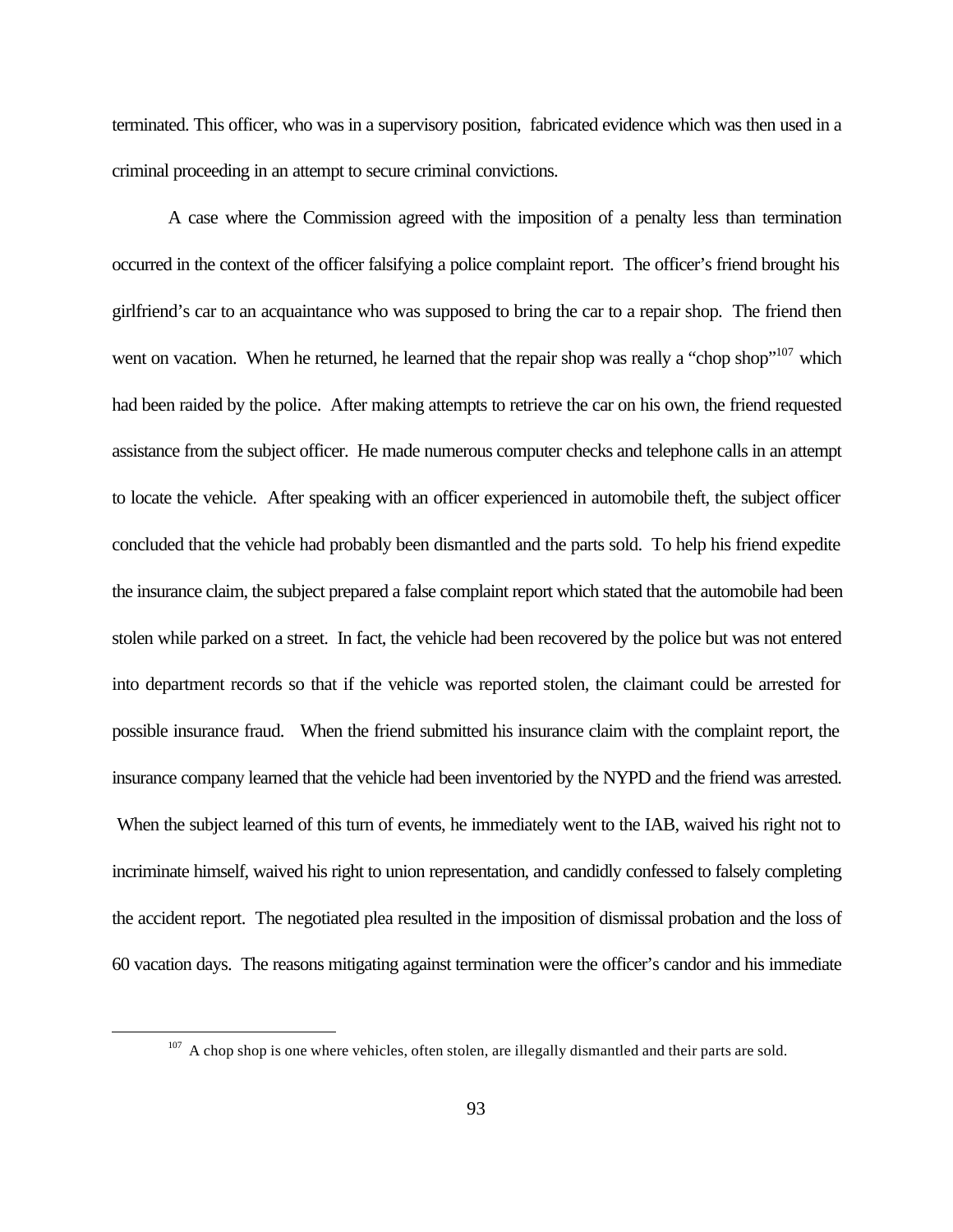response in reporting his misconduct since IAB acknowledged that the officer's misconduct would probably not have otherwise been detected. Additionally, the officer's intention in committing the misconduct was not to benefit himself or even to help his friend commit fraud since the officer legitimately believed the vehicle had been stolen. The Commission agrees that these factors constitute exceptional circumstances. Further, citing these factors as exceptional circumstances may encourage other officers who suffer a lapse of judgment to come forward and be honest instead lying to cover-up the misconduct.

#### **c. Failure to Include False Statement Charges**

As discussed above, it appears that the Department failed at times to charge officers with making false statements in cases where the facts support such a charge. The Commission identified nine cases<sup>108</sup> where the facts of the case supported a false statement charge yet none was brought.

In one example, the subject officer was confronted by Department investigators after there was a report that a male and female officer entered a bar while in uniform. The subject was immediately identified by investigators and questioned concerning whether he entered the bar with another member of the service who was in uniform. The subject repeatedly denied entering the bar with a female or any other member of the service wearing a uniform. After two canvasses of the bar, a female lieutenant wearing uniform pants and shoes was identified. Upon further investigation, this Lieutenant's identification card was found in the subject's vehicle. However, he was only charged with Interfering with an Official Department Investigation in addition to the charges regarding the underlying misconduct. He pled guilty, was placed on dismissal

<sup>&</sup>lt;sup>108</sup> This does not include those cases where a similar charge was brought instead of a false statement charge when the Commission considered this charge to be the equivalent of a false statement charge.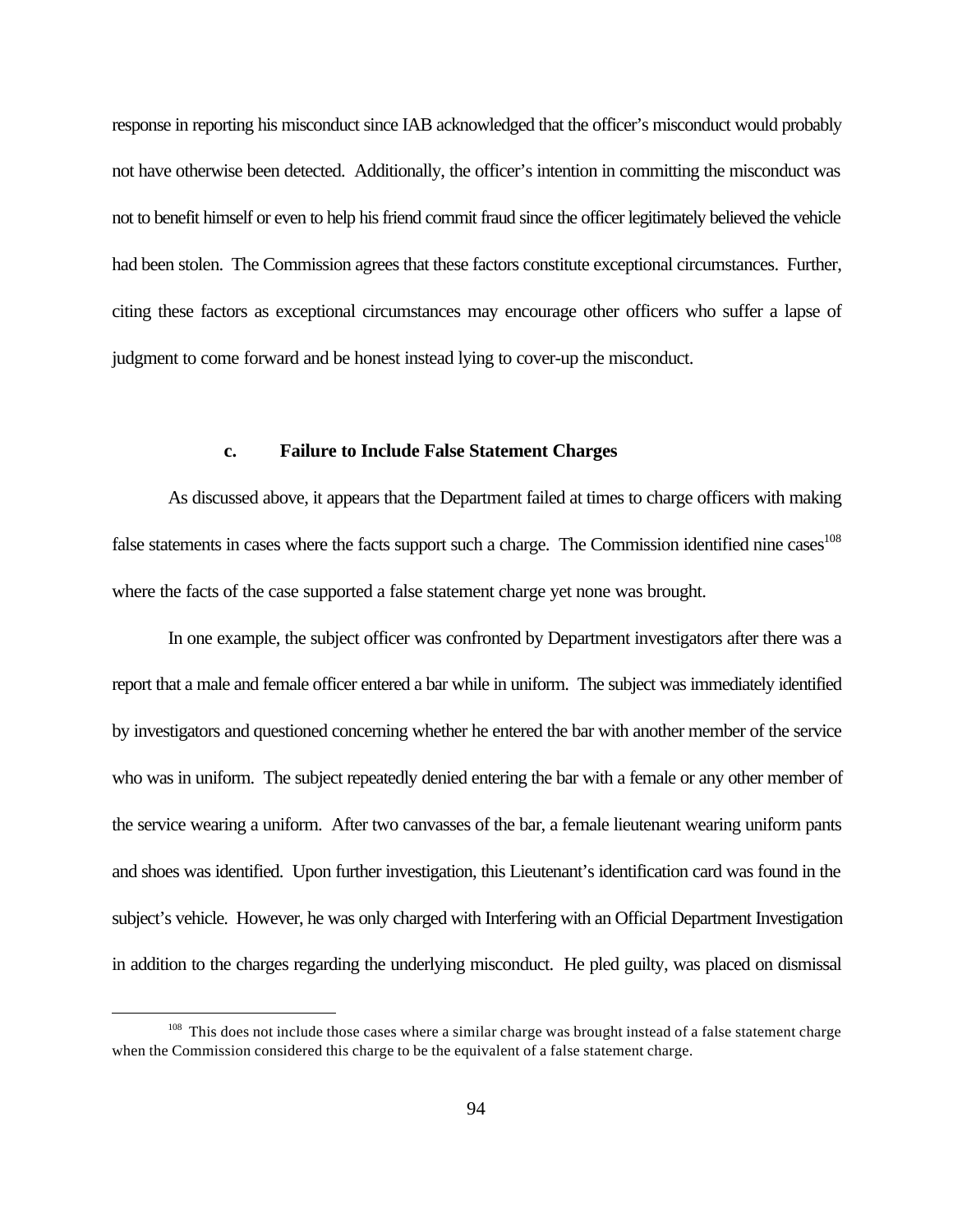probation, was suspended for seven days, and forfeited 23 vacation days. Given that the False Statement policy was specifically devised to prevent members of the service from lying about the misconduct of themselves and their colleagues, it is clearly applicable to this case. While there may have been exceptional circumstances in this situation, the officer should have been charged with the false statement. Further, the False Statement policy should have been referenced in the Department's decision about the appropriate penalty to impose, and the exceptional circumstances, if they existed, should have been specified.

#### **d. Documentation**

 $\overline{a}$ 

In previous reports, $109$  the Commission had commented on the lack of documentation in Department files regarding charging decisions, reasons for dismissing false statement charges, and the existence of exceptional circumstances. During this review, the Commission found that the Department and the Trial Commissioners are generally articulating their reasons for dismissing false statement charges or for imposing a penalty less than termination in cases where the subject officers were found guilty of making false official statements. This was especially true when the false statement was in a testimonial capacity. Inadequate documentation was only seen in two of the cases reviewed by the Commission when a false statement charge was brought.<sup>110</sup> However, less progress appears to have been made in documenting decisions not to charge the subject officer with making a false statement in a testimonial setting when such a charge appears appropriate. The Commission only saw such documentation in one of the eight files where this issue existed.<sup>111</sup>

<sup>109</sup> *See Fifth Annual Report*, at pp. 46 and 55; *see also*, *1999 False Statement Report*.

 $110$  This number only applies to those false statements made in testimonial contexts. As noted at pp. 80-84, the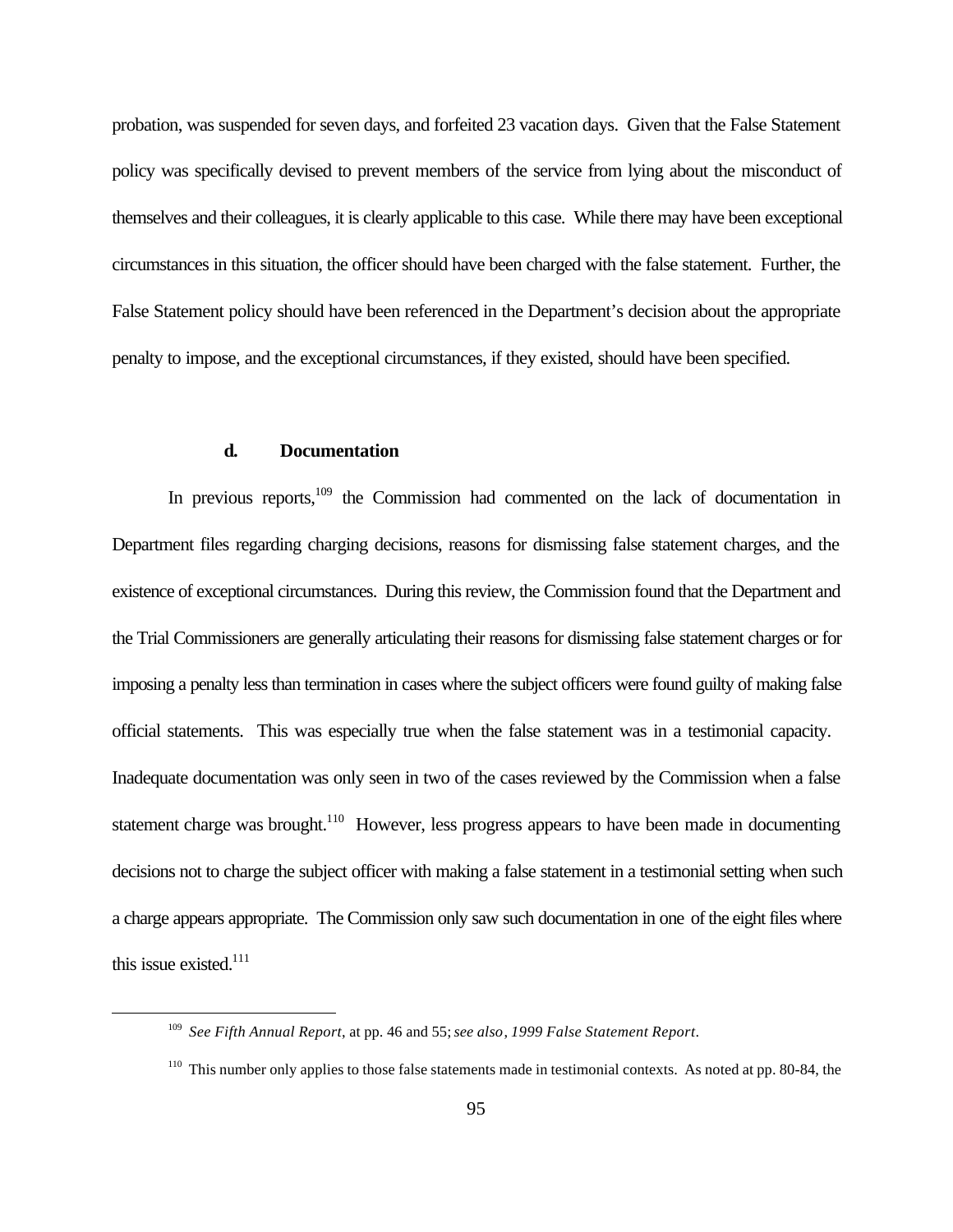Department does not appear to be consistently applying the 1996 policy to those false statements made in the nontestimonial context.

<sup>&</sup>lt;sup>111</sup> One case of the nine cases where false statement charges could have been brought was not included in this analysis because the false statement arose out of the subject officer's testimony at the departmental hearing.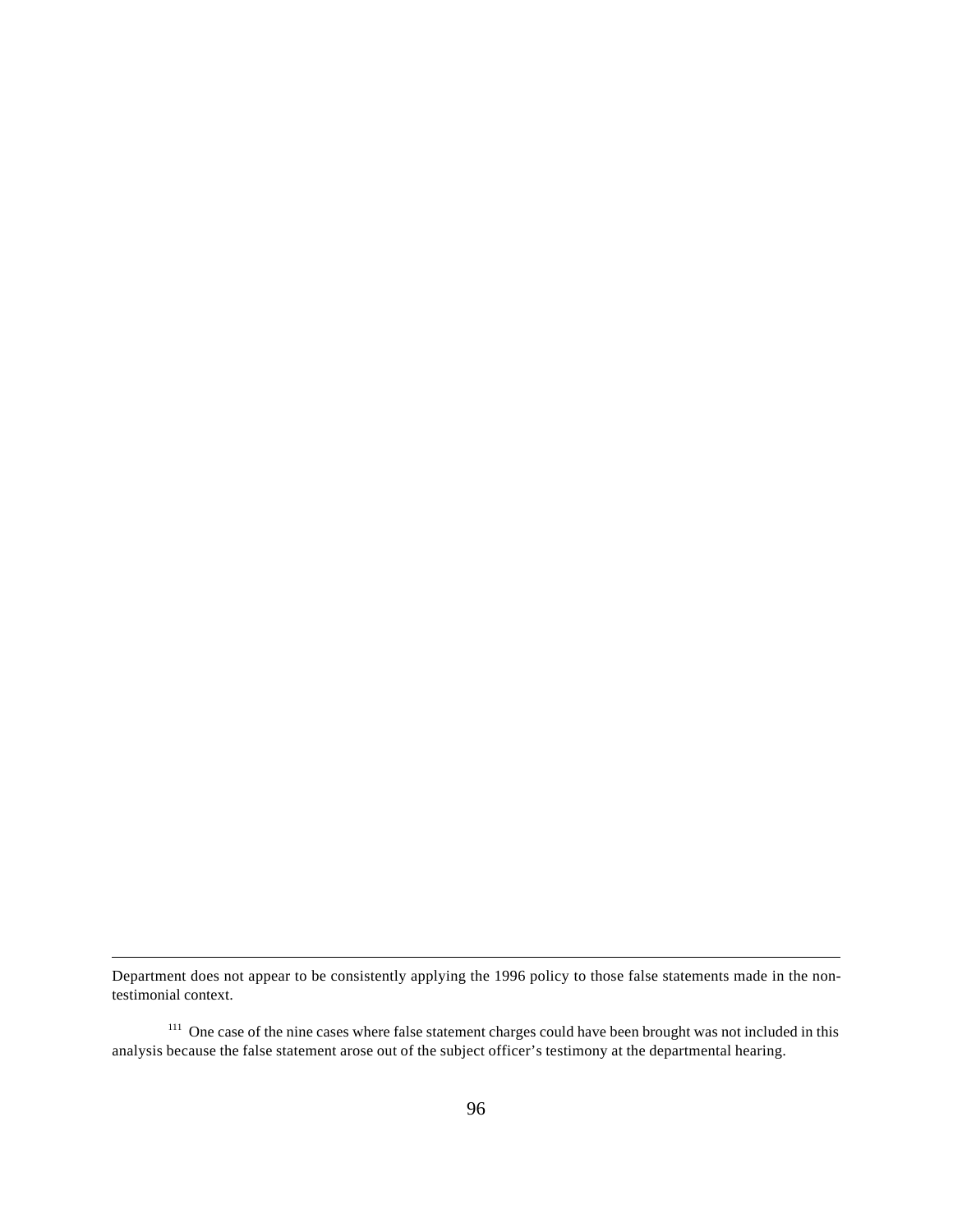The Commission also believes that better documentation is needed in those cases where there is a false statement made in a non-testimonial setting and the subject officer is not charged with making a false statement. Such documentation should be in the form of a specific reference to the False Statement policy and reasons why the policy either does not apply or why a departure from the mandates of the policy is appropriate. This will help to establish precedent as to what actions the Department believes fall within the parameters of the policy and what is properly considered exceptional circumstances that justify a less severe penalty.

### **4. Conclusions**

 The Commission found that the Department has continued to apply the False Statement policy to those false statements specifically referenced within the policy: P.G. 206-13 interviews and those statements made in testimonial settings. The Department has also made significant progress in documenting reasons for dismissing these types of false statement charges or for offering a penalty short of termination. However, the Commission believes the Department needs to more consistently apply the policy to false statements made in non-testimonial settings. The Department also needs to better document its reasons for imposing penalties less than termination for non-testimonial false statements and when false statement charges in any context are not brought, although potentially supported by the facts of the case.

# **V. THE COMMISSION'S ONGOING WORK**

### **A. Open/Pending Case Monitoring**

Monitoring open IAB investigations is another means by which the Commission accomplishes its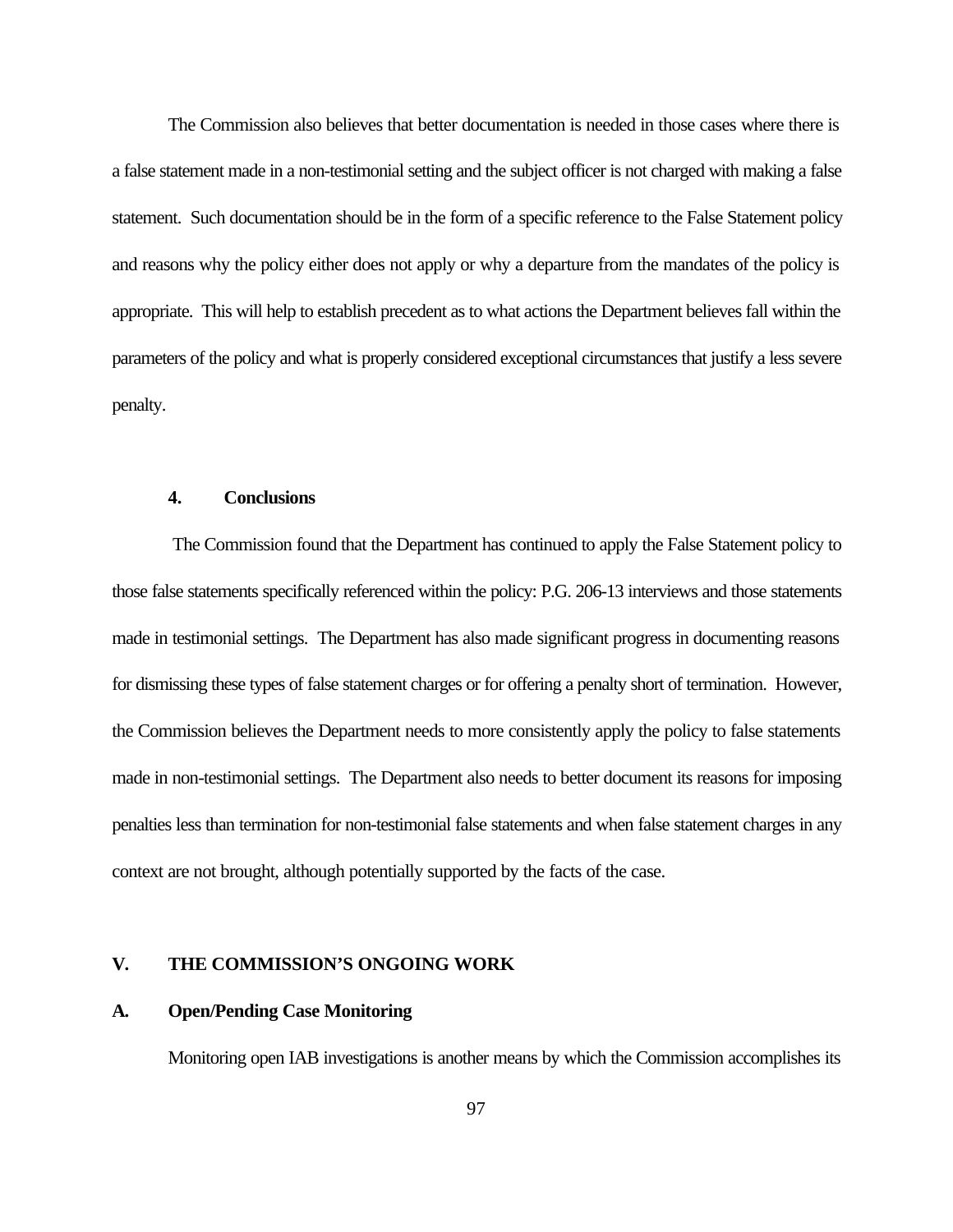mandate to ensure that the Police Department is effectively and expeditiously investigating corruption allegations. This type of monitoring is meaningful because it enables the Commission to keep up-to-date with corruption trends and allegations and evaluate how the Department investigates and responds to allegations of corruption. Open case monitoring is accomplished by various means including: daily review of corruption logs received from the Department, attendance at IAB Steering Committee meetings, attendance at IAB briefings to the Police Commissioner, periodic on-site review of non-steering cases, and ongoing discussions with group captains and other high-ranking officials in IAB. All of these monitoring activities are discussed below.

### **1. Log Review**

The principal means by which IAB records new corruption allegations, as well as updates new information on past allegations, is through the creation of logs. All corruption and misconduct allegations received by the Department by mail, telephone or in-person are reported to IAB's Command Center which is open 24 hours a day, seven days a week. After receiving these allegations, Command Center personnel assign the allegation a number and create a log which includes a summary of the allegation, the time and place of occurrence, information regarding the complainant and where possible, background information on the subject officer. Each day the Command Center forwards all logs received during the previous 24 hour period to an IAB assessment team who assigns them for investigation to the appropriate IAB group or directs them to CCRB.

The Commission receives and reviews new IAB logs on a daily basis. This ongoing review of the logs allows the Commission to conduct immediate follow-up on allegations, obtain timely additional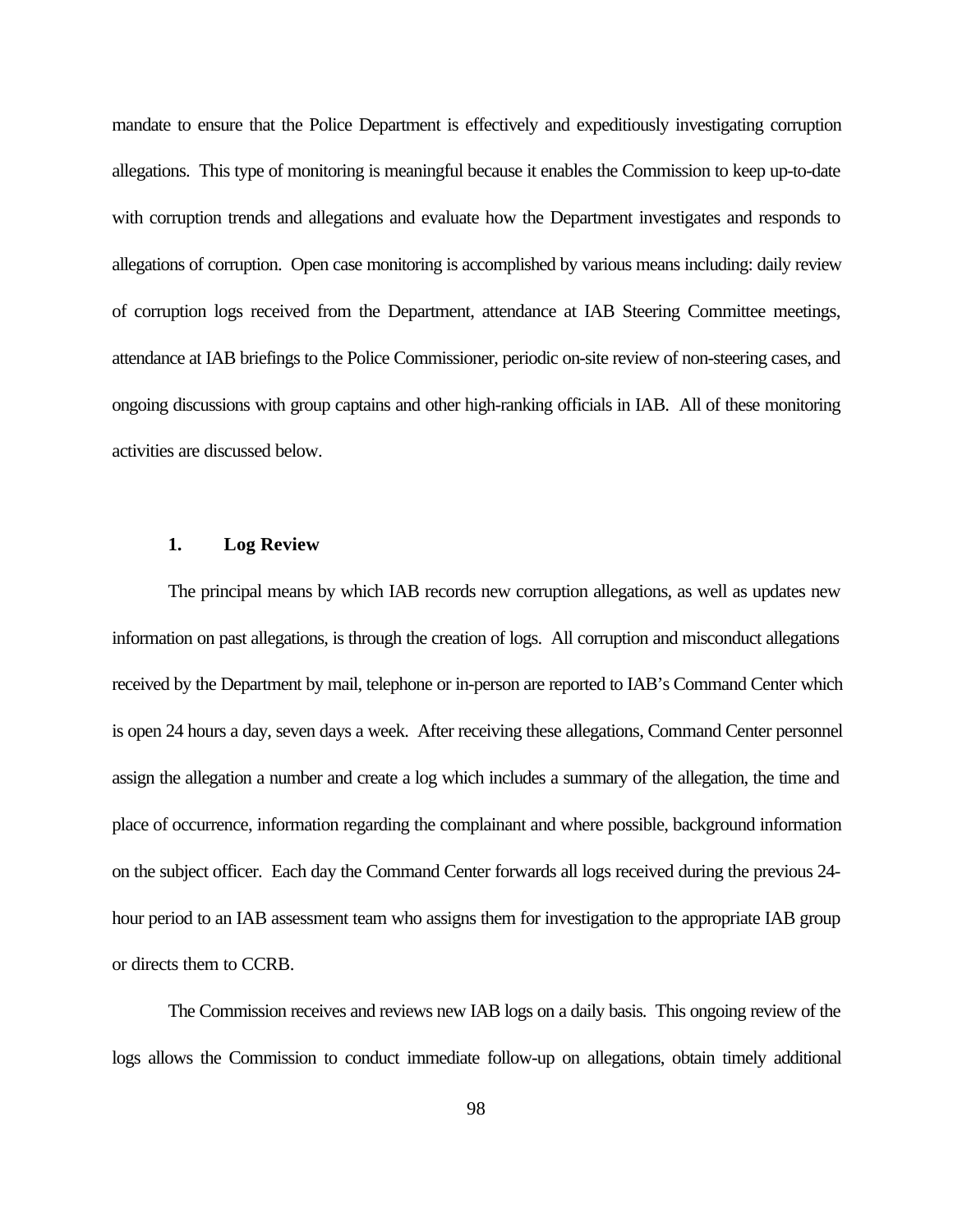information from IAB at the outset of the investigation, and select cases for long term monitoring. The most serious allegations are entered into a Commission database which records all pertinent information and allows Commission staff to retrieve case histories on subject officers and cross reference cases and allegations.

#### **2. Steering Committee Meetings**

Throughout the year, Commission staff attend IAB Steering Committee Meetings. The Steering Committee is comprised of IAB's executive staff and is chaired by the Chief of IAB. The purpose of the Steering meetings is to examine the more serious cases handled by each investigative group and discuss new developments to ensure that all appropriate investigative steps have been taken. On a regular basis, each investigative group presents their most significant cases to the Committee and reviews the investigative steps which have been taken as well as future investigative plans. Because the Committee possesses a wealth of collective investigative experience, these meetings provide a forum for the reporting group to receive feedback from Committee members on investigative strategy. Additionally, Steering meetings often also address the role of state and federal prosecutors in IAB investigations, as well as interaction between IAB investigators and the Department's administrative prosecutors.

Commission staff attend Steering meetings for most IAB groups several times during the year, including a full review of each group's caseload once per year. Attendance at these meetings allows Commission to observe how IAB responds to and investigates allegations of corruption. Additionally, this review of cases enables Commission staff to remain up-to-date on all pending IAB investigations.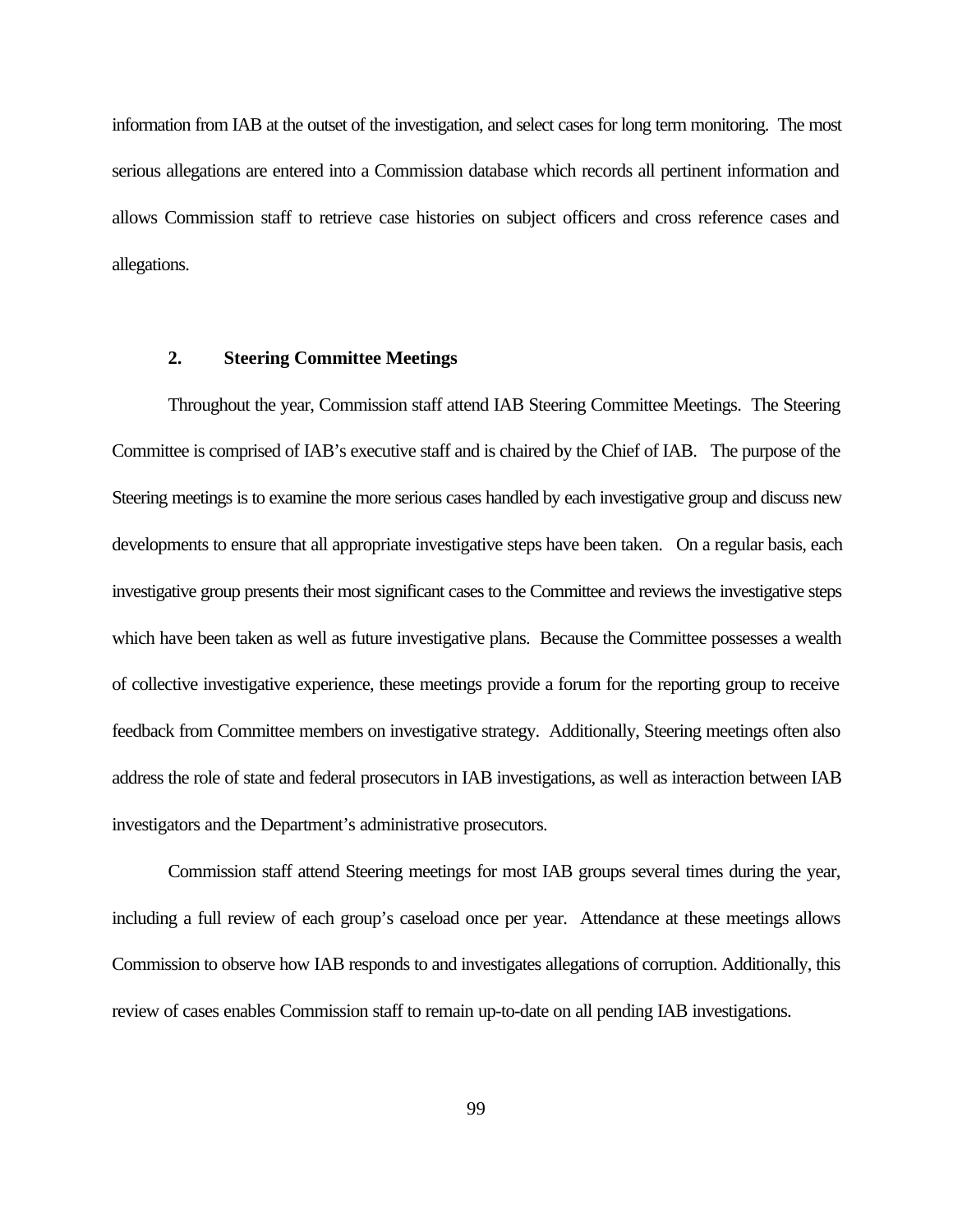#### **3. Intensive Steering Committee Review**

Each year between June and September, the Steering Committee conducts intensive Steering where all open cases in each group are reviewed. The Commission attends all intensive Steering meetings which provide a comprehensive overview of IAB's entire open caseload.

### **4. IAB Briefings to the Police Commissioner**

In order to keep the Police Commissioner fully apprized of significant cases and corruption trends, on a regular basis, IAB's executive staff meets with the Police Commissioner and certain members of his executive staff, including the First Deputy Commissioner and the Chief of the Department, for briefings. The Commission's Chair and/or Executive Director attend each of these meetings. At these briefings, IAB investigative group captains present their most serious cases and describe the investigative steps that have been taken. Additionally, periodically the Commanding Officer of IAB's Corruption Prevention and Analysis Unit presents a statistical analysis of corruption allegations which compares annual and monthly statistics by category of allegation, borough and bureau. This analysis enables the Commissioner and executive staff to identify corruption trends and provides information as to the facts underlying the data being presented.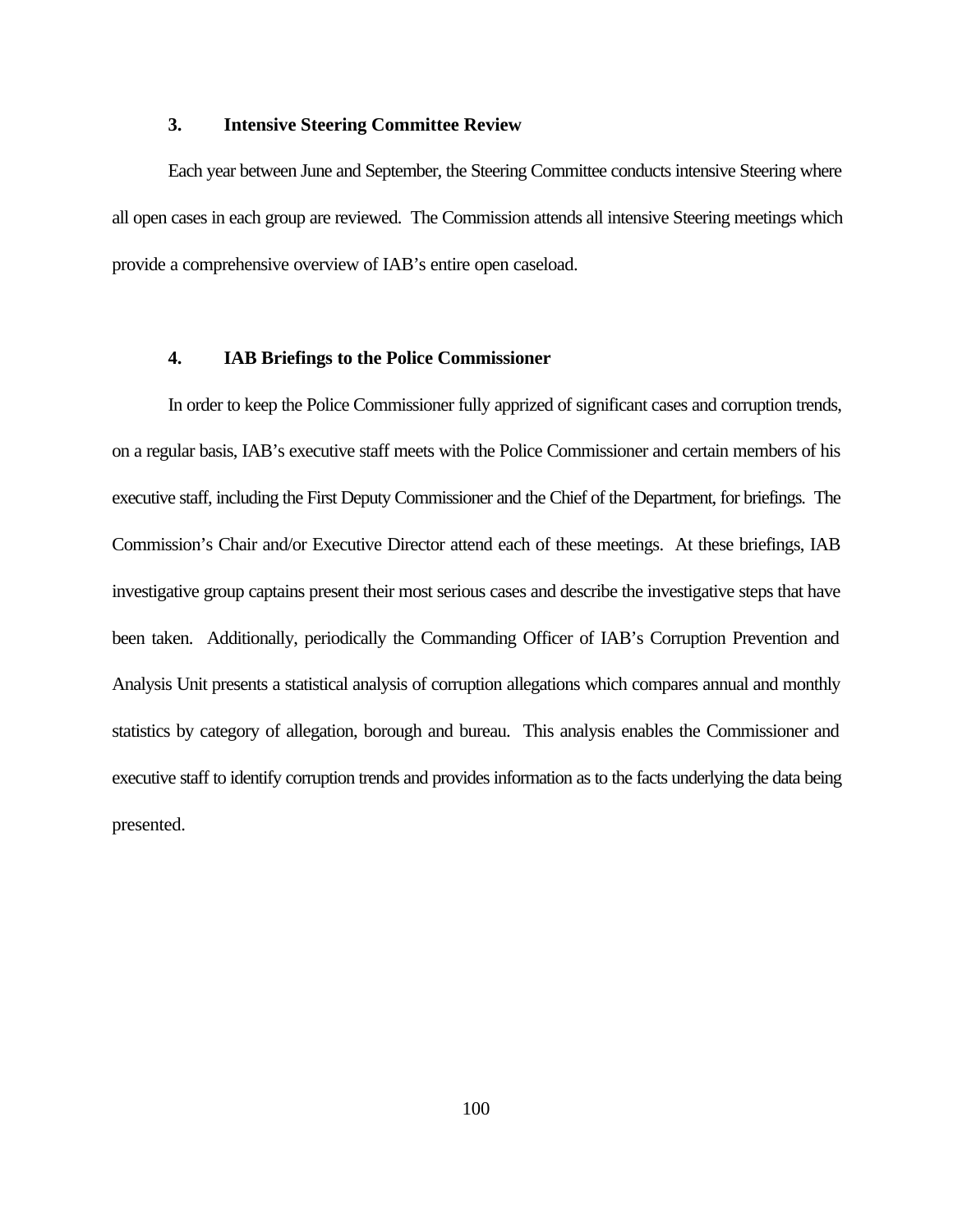#### **5. Periodic On-Site Review of Non-Steering Cases**

In addition to attending intensive Steering Committee meetings where all pending cases are reviewed annually, the Commission also regularly selects a number of non-steering cases from each IAB group for on-site review. This type of review is constructive because it allows Commission staff to have in-depth discussions with the Group Captains and investigators assigned to specific cases. These discussions allow the Commission to evaluate the quality of investigations on non-steering cases and ensure that they are being carried out effectively. During the past year the Commission conducted such reviews for each of IAB's investigative groups.

#### **B. Other Types of Monitoring Activities**

The Commission is also involved in a number of other monitoring activities that do not focus solely on evaluating case investigations.

#### **1. Monthly Monitoring Lists**

On a monthly basis the Commission receives several monitoring lists maintained by the Department for tracking purposes. These lists identify officers who have a history of misconduct. For instance, lists are generated which identify officers who are under heightened departmental scrutiny because of continued misconduct, such as excessive force allegations, or officers who are currently on dismissal probation as a result of a disciplinary penalty. Commission staff regularly review these lists to remain updated about officers being monitored and also to ascertain if any of the officers on the lists are subjects of investigations under the Commission's review.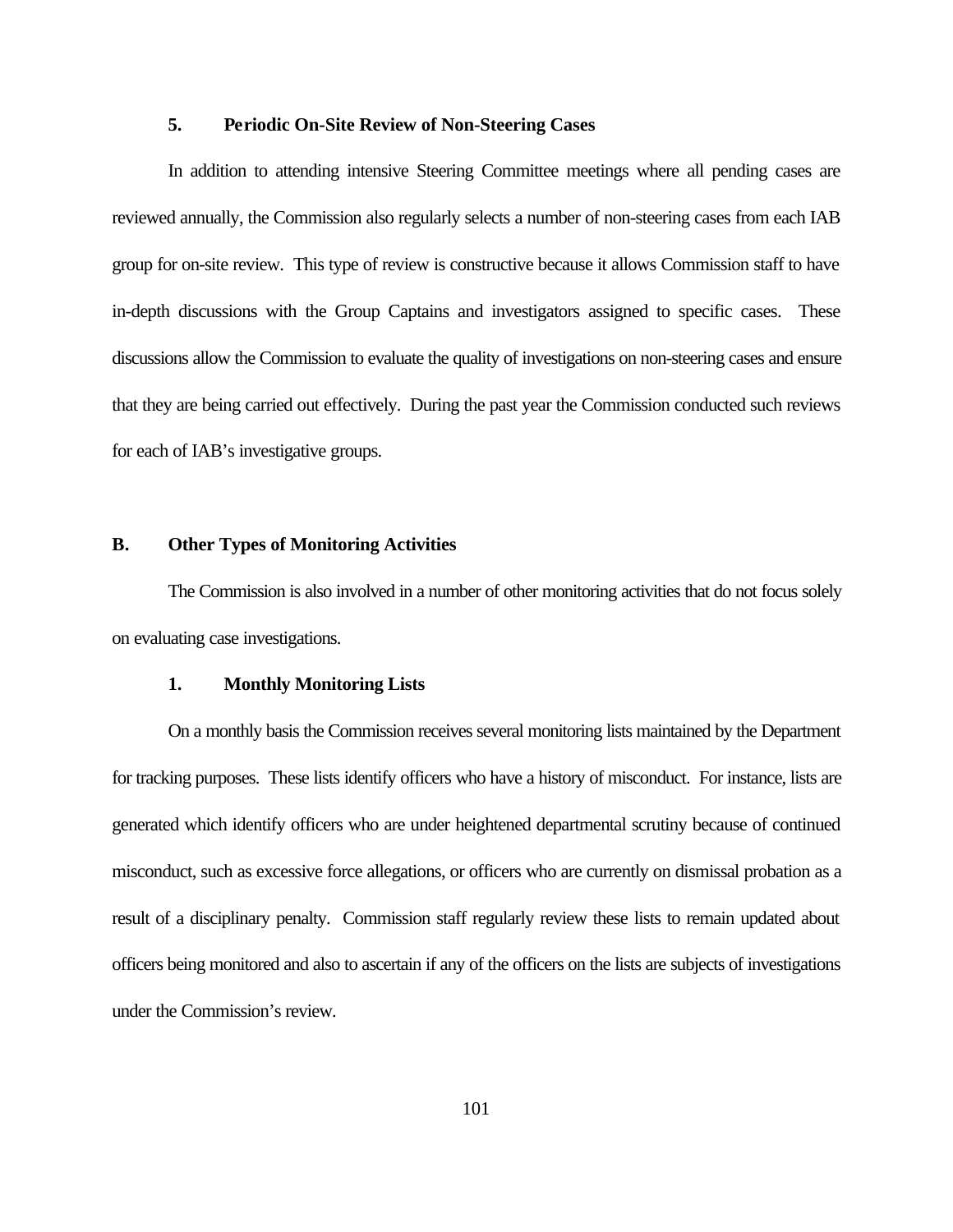#### **2. Interim and Operations Orders**

The Commission also receives on a monthly basis all of the Interim and Operation Orders issued by the Department. The Commission reviews these and maintains an updated copy of the Patrol Guide in order to monitor any change in Department policies and procedures related to the Commission's mandate.

### **3. IAB Commander Conferences**

Commission staff periodically attend IAB Commander Conferences, meetings at which all IAB Commanding Officers and executive staff discuss business related to IAB, including potential corruption issues in the Department, corruption strategies, policy and procedural changes, administrative concerns, personnel issues, successful operations, and any information relevant to the ongoing operations of IAB.

# **C. Additional Commission Functions**

In addition to the above monitoring activities, the Commission also performs a number of other functions in carrying out its monitoring mission.

The Commission periodically receives allegations of police corruption or misconduct by individuals who wish to lodge complaints against the Department. Commission staff obtain all relevant information concerning the allegation and then forward that information to IAB's Command Center so that a log may be created and the appropriate investigative steps taken. In 2001, the Commission received approximately 42 allegations. In order to track IAB's handling of these allegations, the Commission assigns each allegation it own internal log number, and Commission staff then monitor IAB's handling of certain allegations.

Additionally, in 2001, the Commission's Chair and Executive Director met with senior Department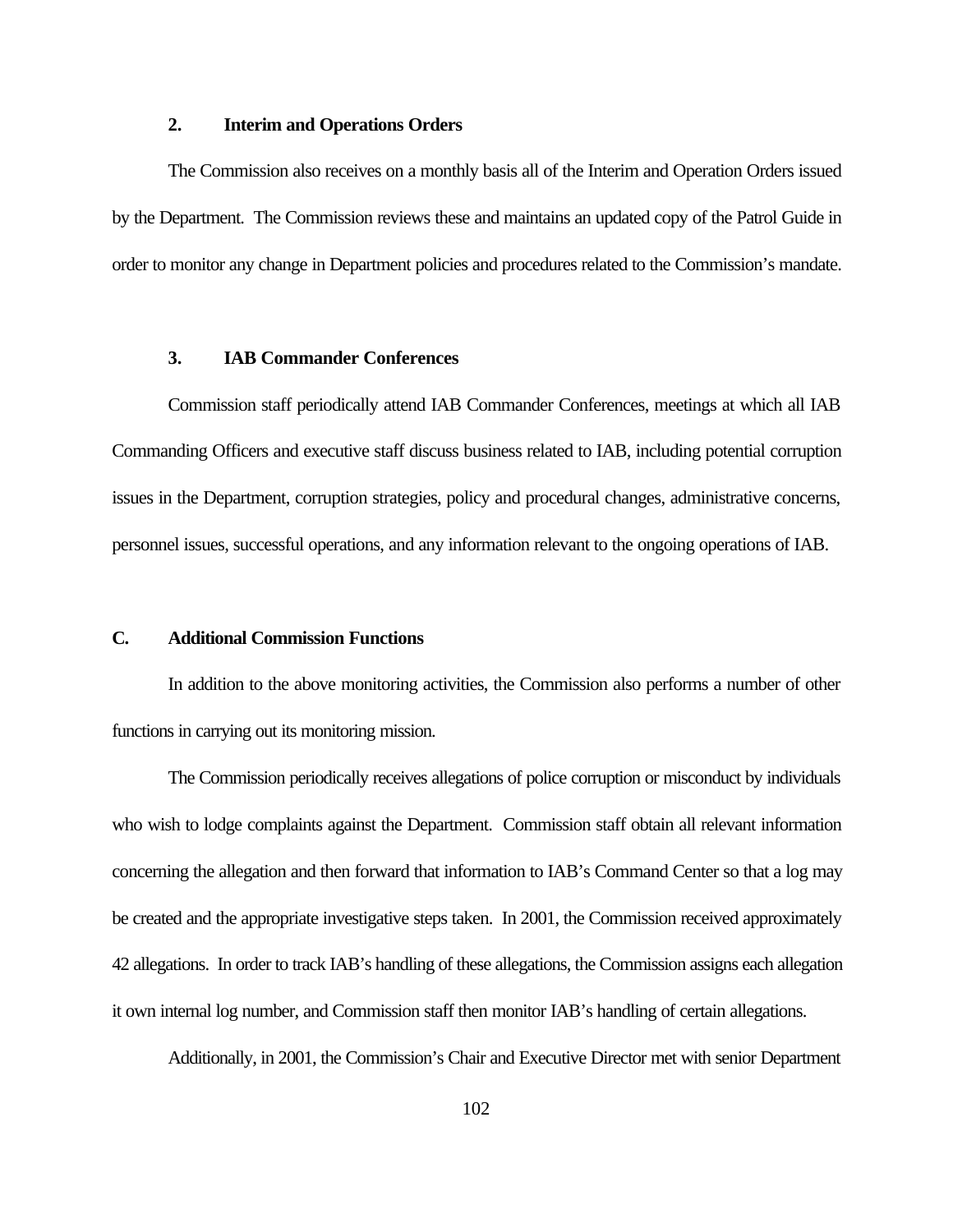personnel and the lead investigator of a non-IAB group assigned to investigate an allegation of IAB misconduct. Department officials and Commission personnel discussed the progress and findings of the Department's investigation into allegations that IAB improperly handled certain allegations of corruption.

Another way that the Commission fulfills its mandate to monitor corruption is through regular contact with federal and state prosecutors responsible for the investigation and prosecution of police corruption. Through these relationships, the Commission is kept informed of issues or concerns of these law enforcement agencies and of their general perceptions about IAB and the quality of its work. In 2001, the Commission's Chair and Executive Director met with the District Attorneys or their representatives of New York, Queens, Bronx, and Kings Counties, and the United States Attorneys for the Southern and Eastern Districts of New York. Additionally, Commission staff met with and/or had telephone conferences with corruption prosecutors from both U.S. Attorney offices, and the five county District Attorney offices.

# **VI. NEW STUDIES**

The Commission has undertaken several new studies. A brief discussion of each is provided below.

### **A. Missing Property Allegations**

During the course of the its review of open and closed IAB cases, the Commission noted that a significant number of these cases involved allegations that property was either taken from a prisoner or removed during the execution of a search warrant and not properly returned. The Commission is